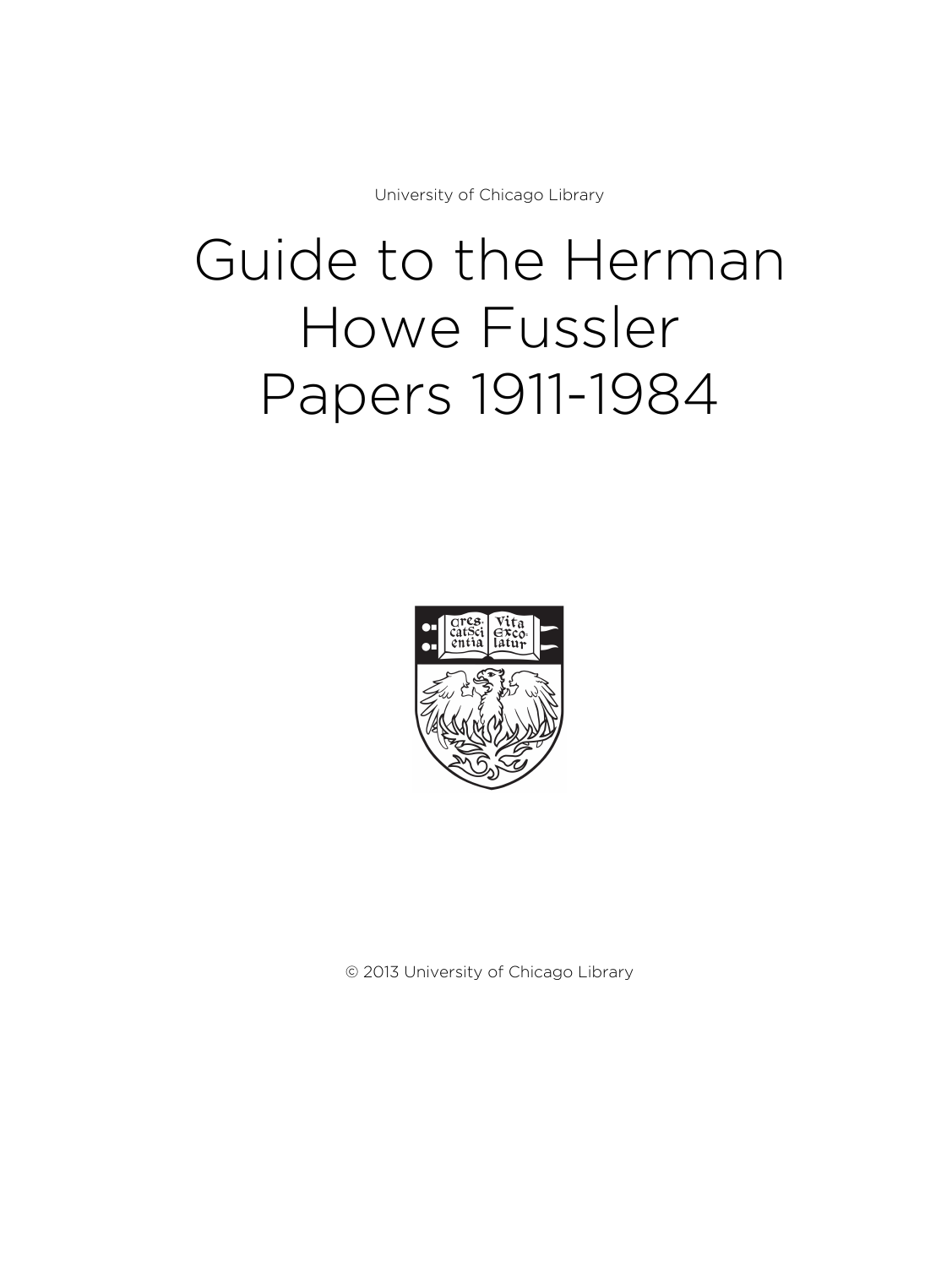# **Table of Contents**

| Descriptive Summary                                | $\mathfrak{Z}$            |
|----------------------------------------------------|---------------------------|
| Information on Use                                 |                           |
| Access                                             | $\overline{\mathfrak{Z}}$ |
| Citation                                           | $\overline{\mathfrak{Z}}$ |
| <b>Biographical Note</b>                           | $\overline{\mathfrak{Z}}$ |
| Scope Note                                         | 4                         |
| <b>Related Resources</b>                           | $\overline{7}$            |
| Subject Headings                                   | $\overline{7}$            |
| <b>INVENTORY</b>                                   | $\overline{7}$            |
| Series I: Personal                                 | $\overline{7}$            |
| Series II: Correspondence                          | 8                         |
| Series III: University of Chicago                  | 14                        |
| Subseries 1: General                               | 14                        |
| Subseries 2: University of Chicago Library         | 17                        |
| Subseries 3: Graduate Library School               | 25                        |
| Series IV: Professional Activities                 | 27                        |
| Subseries 1: General                               | 28                        |
| Subseries 2: American Council of Learned Societies | 42                        |
| Subseries 3: American Library Association          | 43                        |
| Subseries 4: Association of Research Libraries     | 48                        |
| Subseries 5: Australia                             | 56                        |
| Subseries 6: Carnegie Corporation                  | 57                        |
| Subseries 7: Center for Research Libraries         | 58                        |
| Subseries 8: Council on Library Resources          | 59                        |
| Subseries 9: Ford Foundation                       | 64                        |
| Subseries 10: Library of Congress                  | 68                        |
| Subseries 11: National Library of Medicine         | 70                        |
| Subseries 12: National Science Foundation          | 71                        |
| Subseries 13: Newberry Library                     | 74                        |
| Subseries 14: Research Libraries Group             | 75                        |
| Subseries 15: University Visiting Committees       | 76                        |
| Series V: Writings                                 | 78                        |
| Subseries 1: Articles and Books                    | 79                        |
| Subseries 2: Lectures and Talks                    | 83                        |
| Subseries 3: Reviews                               | 86                        |
| Series VI: Awards and Honors                       | 88                        |
| Series VII: Audio-Visual                           | 89                        |
| Series VIII: Oversize                              | 90                        |
| Series IX: Restricted                              | 91                        |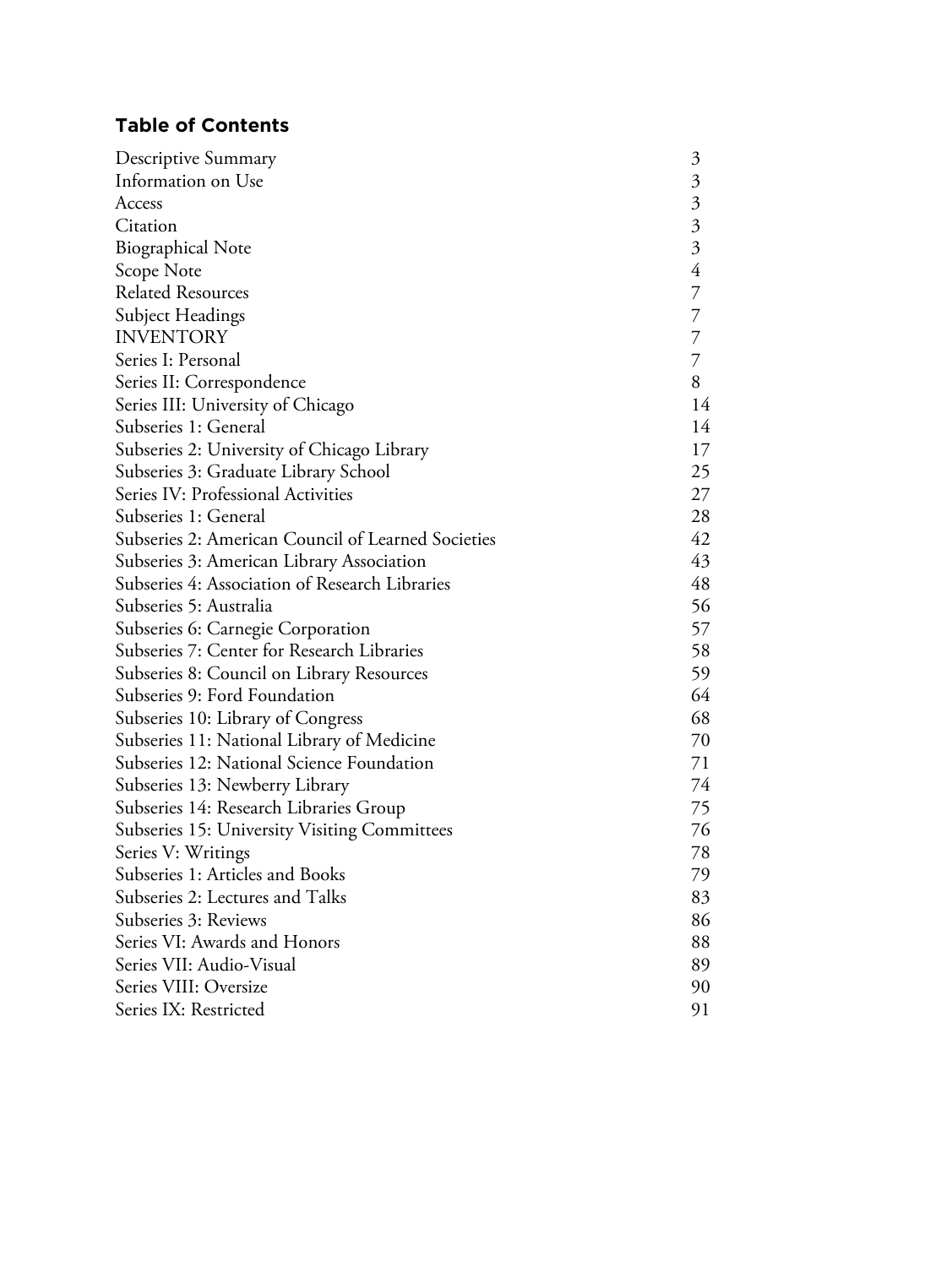# **Descriptive Summary**

| <b>Identifier</b> | <b>ICU.SPCL.FUSSLERHH</b>                                                                                                                                                                                                                                                                                                                                                                                                                                                                                                          |
|-------------------|------------------------------------------------------------------------------------------------------------------------------------------------------------------------------------------------------------------------------------------------------------------------------------------------------------------------------------------------------------------------------------------------------------------------------------------------------------------------------------------------------------------------------------|
| <b>Title</b>      | Fussler, Herman Howe. Papers                                                                                                                                                                                                                                                                                                                                                                                                                                                                                                       |
| Date              | 1911-1984                                                                                                                                                                                                                                                                                                                                                                                                                                                                                                                          |
| <b>Size</b>       | 94.25 linear feet (83 boxes)                                                                                                                                                                                                                                                                                                                                                                                                                                                                                                       |
| <b>Repository</b> | Special Collections Research Center<br>University of Chicago Library<br>1100 East 57th Street<br>Chicago, Illinois 60637 U.S.A.                                                                                                                                                                                                                                                                                                                                                                                                    |
| <b>Abstract</b>   | Herman Howe Fussler was director of the University of Chicago Library<br>from 1948-1971 and Martin A. Ryerson Distinguished Service Professor in<br>the Graduate Library School. He did pioneering work in microphotography<br>and library automation and was assistant director of the Information<br>Division of the Manhattan Project. The collection contains correspondence,<br>records of his many professional activities, and articles and reviews spanning<br>1911-1984. The bulk of the collection dates from 1937-1980. |

# **Information on Use**

# **Access**

Series IX contains restricted material. Box 83, folders 1 and 2 are restricted for 50 years from the date of creation; Folders 3-10 are restricted for 80 years.

Series VII, Audiovisual, does not include an access copy for the reel-to-reel recording. Researchers will need to consult with staff before requesting this item.

# **Citation**

When quoting material from this collection, the preferred citation is: Fussler, Herman Howe. Papers, [Box #, Folder # ], Special Collections Research Center, University of Chicago Library.

# **Biographical Note**

Herman Fussler was born May 15, 1914 in Philadelphia, to Karl and Irene Fussler. His family moved around quite a bit during his childhood, finally settling in Chapel Hill, North Carolina. Fussler attended college at the University of North Carolina, earning an A.B. in mathematics in 1935 and a Bachelors of Library Science a year later. While at UNC he met Gladys Otten, whom he married on January 7, 1937 in Chicago. The couple had one daughter, Lynn.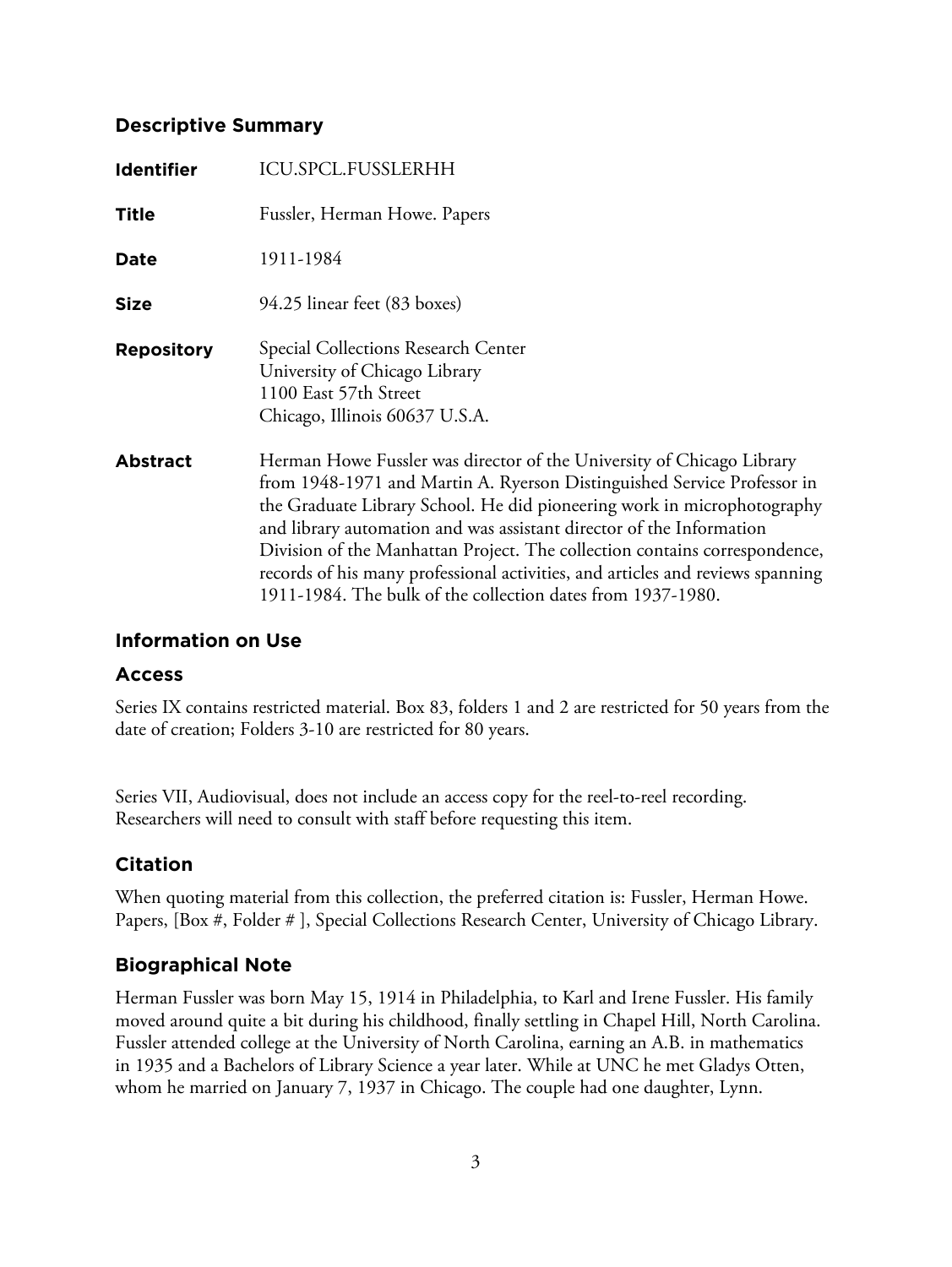After receiving his bachelor's degree, Fussler worked briefly for the New York Public Library but was recruited by M. Llewellyn Raney to set up the University of Chicago Library's microphotographic laboratory. His expertise in microphotography led him to the 1937 Paris Exposition, where he headed the American Library Association's microphotography demonstration.

Fussler remained head of microphotography at the University of Chicago until 1946. During that time, he also served as Assistant Director of the Information Division of the Manhattan Project, and Librarian of the project's Metallurgical Laboratory, and as the University's Science Librarian.

While working at the University, Fussler earned his Master's degree in Library Science in 1941, with a thesis titled Photographic Reproduction for Libraries: a Study of Administrative Problems. His PhD came in 1948; the thesis was titled Characteristics of the Research Literature used by Chemists and Physicists in the United States. Both degrees were earned at the University of Chicago's Graduate Library School (closed in 1989).

In 1947, Fussler was appointed Assistant and then Associate Director of the Library. He became Director in 1948, and served until 1971. The end of his tenure saw the design and building of the Joseph Regenstein library. At the same time, he began teaching in the Graduate Library School, and in 1974 was named Martin A. Ryerson Distinguished Service Professor. He retired from teaching in 1983.

Fussler was active as a committee member and consultant with many organizations throughout his career, notably the National Science Foundation, the American Council of Learned Societies, the Council of the American Library Association, the board of the Center for Research Libraries, and the Board of Regents of the National Library of Medicine. He also served on the visiting committees of numerous academic libraries. His areas of interest and expertise, in addition to photographic reproduction, were library buildings, academic and research libraries (particularly science and medical libraries), automation/computerization, bibliographical control, and cooperative access to library resources.

In addition to his theses, both of which saw publication, Fussler was co-author of Patterns in the Use of Books in Large Libraries (1969) and editor of Library Buildings for Library Service (1947), The Research Library in Transition (1957), and The Function of the Library in the Modern College (1954). From 1938-1942 he wrote a regular column on library photography for Library Journal. He also authored many articles and book reviews.

Herman Fussler died on March 2, 1997 in Raleigh, North Carolina.

# **Scope Note**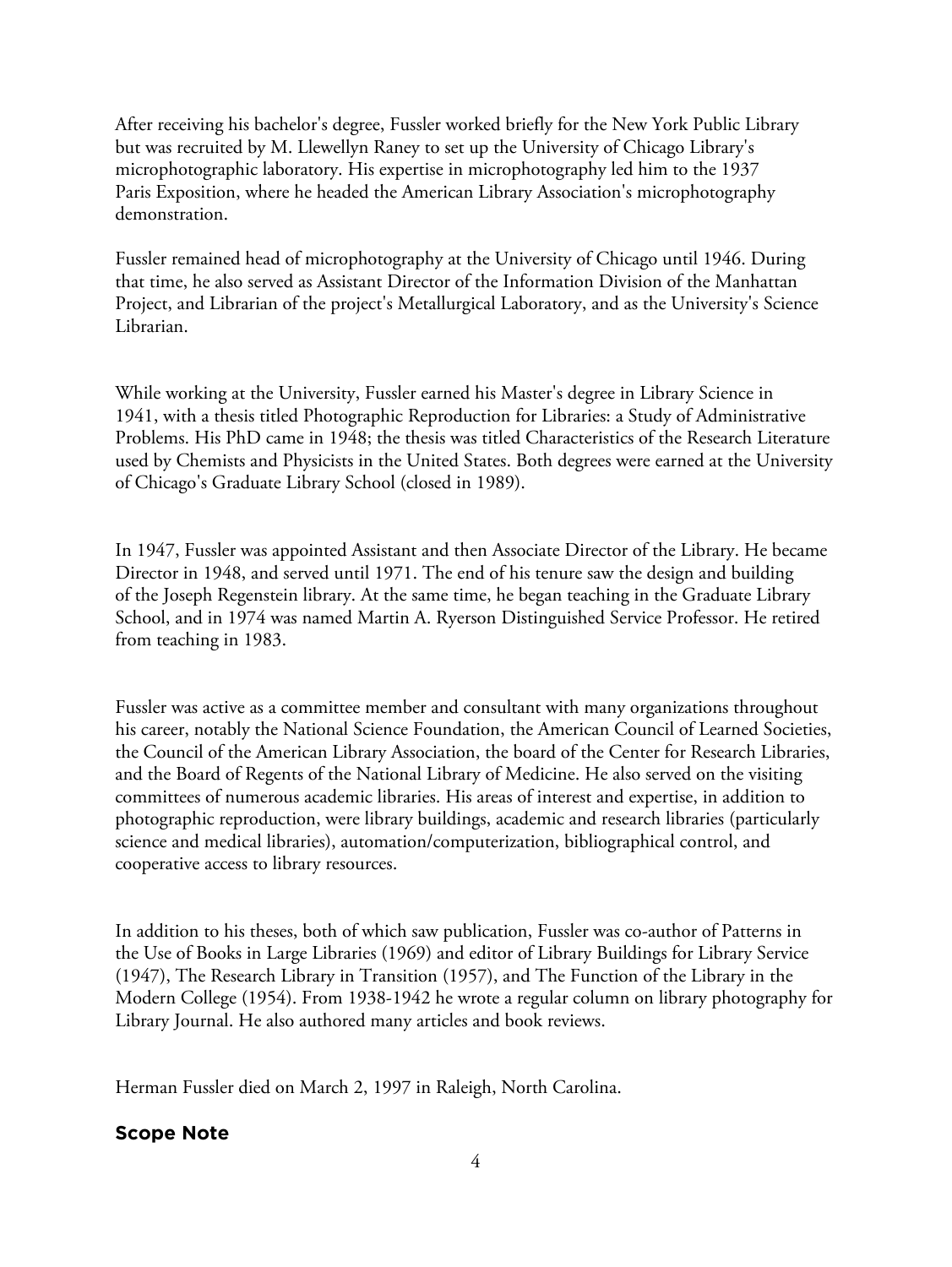The collection is divided into nine Series: Personal, Correspondence, University of Chicago, Professional Activities, Writings, Awards and Honors, Audio-Visual, Oversize, and Restricted. Brief series descriptions follow; more detailed descriptions are included in the Inventory below.

Series I, Personal, contains a few personal papers, and biographical sketches, arranged chronologically.

Series II, Correspondence, contains personal and professional correspondence (mostly professional), arranged both chronologically and by correspondent.

Series III, University of Chicago, contains records from Fussler's University service – in the library, the Graduate Library School, and more generally. It is divided into three subseries: General, University of Chicago Library, and Graduate Library School.

Series IV, Professional Activities, contains records of his professional activities and of the organizations with which he was involved. Organizations for which Fussler did a substantial amount of work have individual subseries. There are 15 subseries:

Subseries 1: General;

Subseries 2: American Council of Learned Societies;

Subseries 3: American Library Association;

Subseries 4: Association of Research Libraries;

Subseries 5: Australia;

Subseries 6: Carnegie Corporation;

Subseries 7: Center for Research Libraries;

Subseries 8: Council on Library Resources;

Subseries 9: Ford Foundation;

Subseries 10: Library of Congress;

Subseries 11: National Library of Medicine;

Subseries 12: National Science Foundation;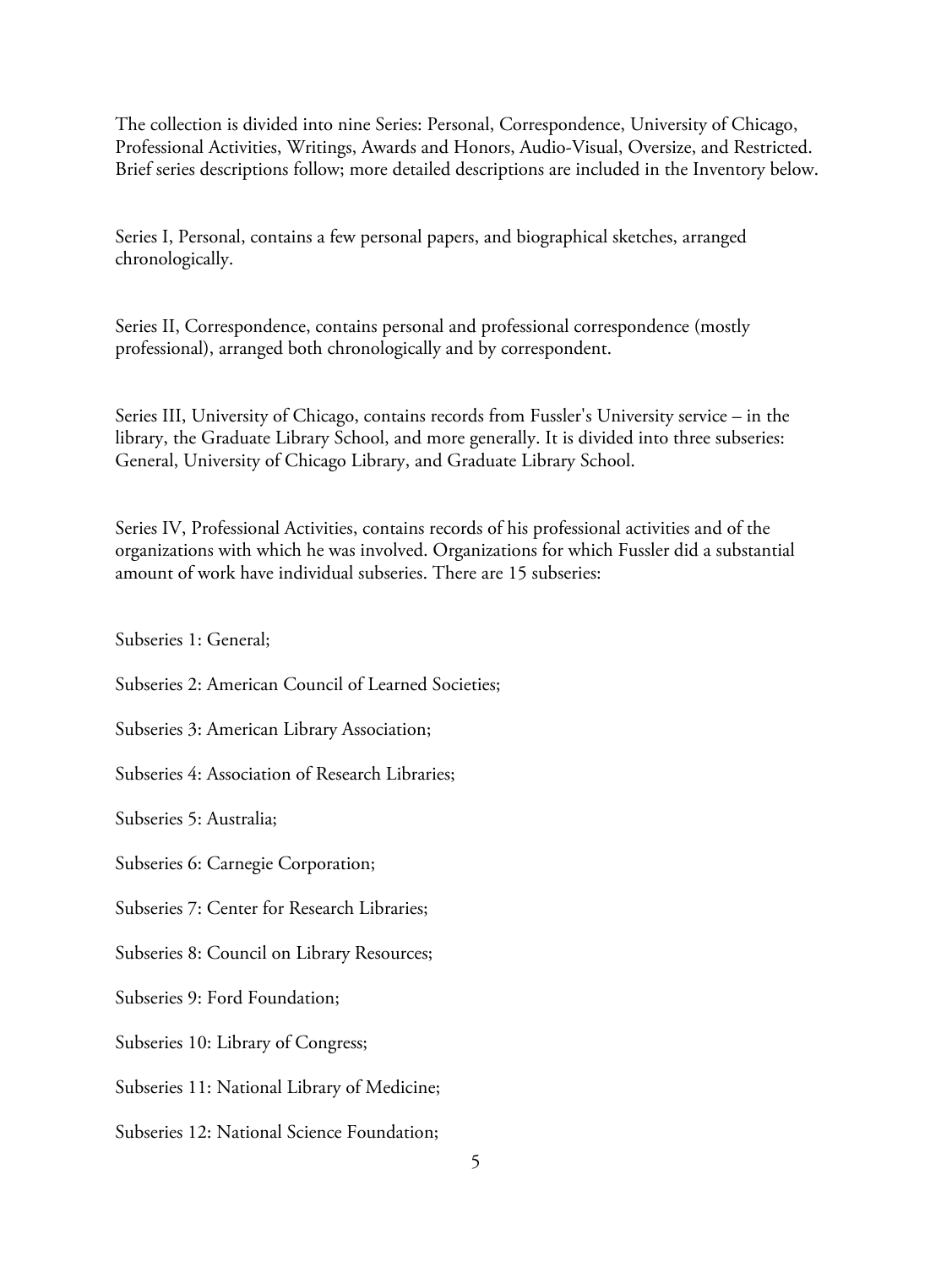Subseries 13: Newberry Library;

Subseries 14: Research Libraries Group;

Subseries 15: University Visiting Committees.

Arrangement of materials within each is specified below.

Series V, Writings, contains drafts and offprints of Fussler's written work and the texts of many lectures and other public talks, divided into three subseries: Articles and Books, Lectures and Talks, and Reviews.

Series VI, Awards and Honors, contains certificates, medals and material related to other honors and citations, arranged chronologically.

Series VII, Audio-Visual, contains photographs and a 7-inch reel-to-reel audio tape of the Regenstein dedication dinner.

Series VIII, Oversize, contains blueprints, building plans, diplomas and certificates. Material is boxed by size and arranged chronologically.

Series IX, Restricted, contains material restricted for 50-80 years from the date of creation.

The collection was organized fairly meticulously by Fussler himself. He also included notes about his filing, and indications where records are missing or stored elsewhere. The notes date from 1983-1984, and have been left where found. In general, the original foldering, clipping and committee or project divisions and labels have been followed. This means that a folder of correspondence might also contain meeting minutes or committee reports attached by Fussler to organizational correspondence. Additionally, overlap in committee responsibilities or organizational involvement, means that material from different groups or pertaining to different projects winds up in other groups', committees', or projects' folders. So, e.g., not everything from the Council on Library Resources committee on bibliography is in the folders with that label – some might be in other folders with related material (to maintain original context).

Items of particular interest to researchers include material from Fussler's time at the Paris Exposition, the initial set-up of the microphotography lab and correspondence with early manufacturers of microfilming equipment, and Fussler's description of his Manhattan Project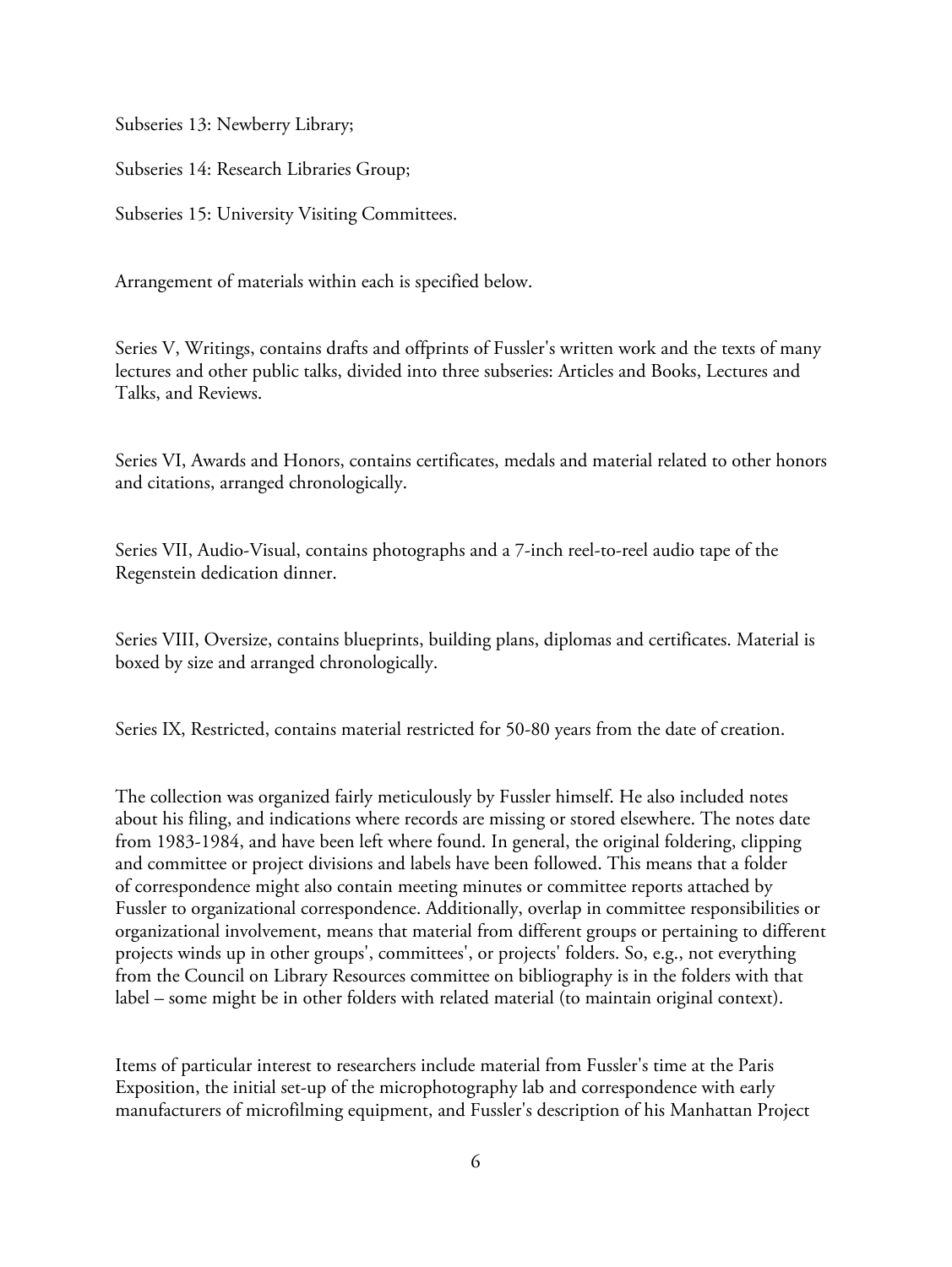duties in the biography notes in Series I. Fussler was also an elaborate doodler; examples of his work are evident throughout the collection.

# **Related Resources**

The following related resources are located in the Department of Special Collections:

http://www.lib.uchicago.edu/e/spcl/select.html

University of Chicago. Library. Office of the Director. M. Llewellyn Raney, Ralph A. Beals and Allen T. Hazen. Records

University of Chicago. Graduate Library School. Records

# **Subject Headings**

- Fussler, Herman Howe, 1914-1997
- University of Chicago. Library
- University of Chicago. Library. Department of Photoduplication
- University of Chicago. Graduate Library School

# **INVENTORY**

# **Series I: Personal**

This series includes Fussler's high school diploma, some of his wife's papers, greeting cards, and two of Fussler's pins. It also includes notes and text of a biographical sketch of Fussler. Material is arranged chronologically.

**Box 1 Folder 1** High School Diploma – Herman Fussler, 1931 **Box 1 Folder 2** College Diploma – Gladys Otten, 1934 **Box 1 Folder 3** University of Chicago -- Masters Diploma, 1941 **Box 1 Folder 4** Pins -- Fussler's Identification Badge, A-Bomb Pin, 1945-1946 **Box 1 Folder 5** University of Chicago -- Doctoral Diploma, 1948 **Box 1 Folder 6** New Yorker Contribution -- Correspondence, Typescript, 1958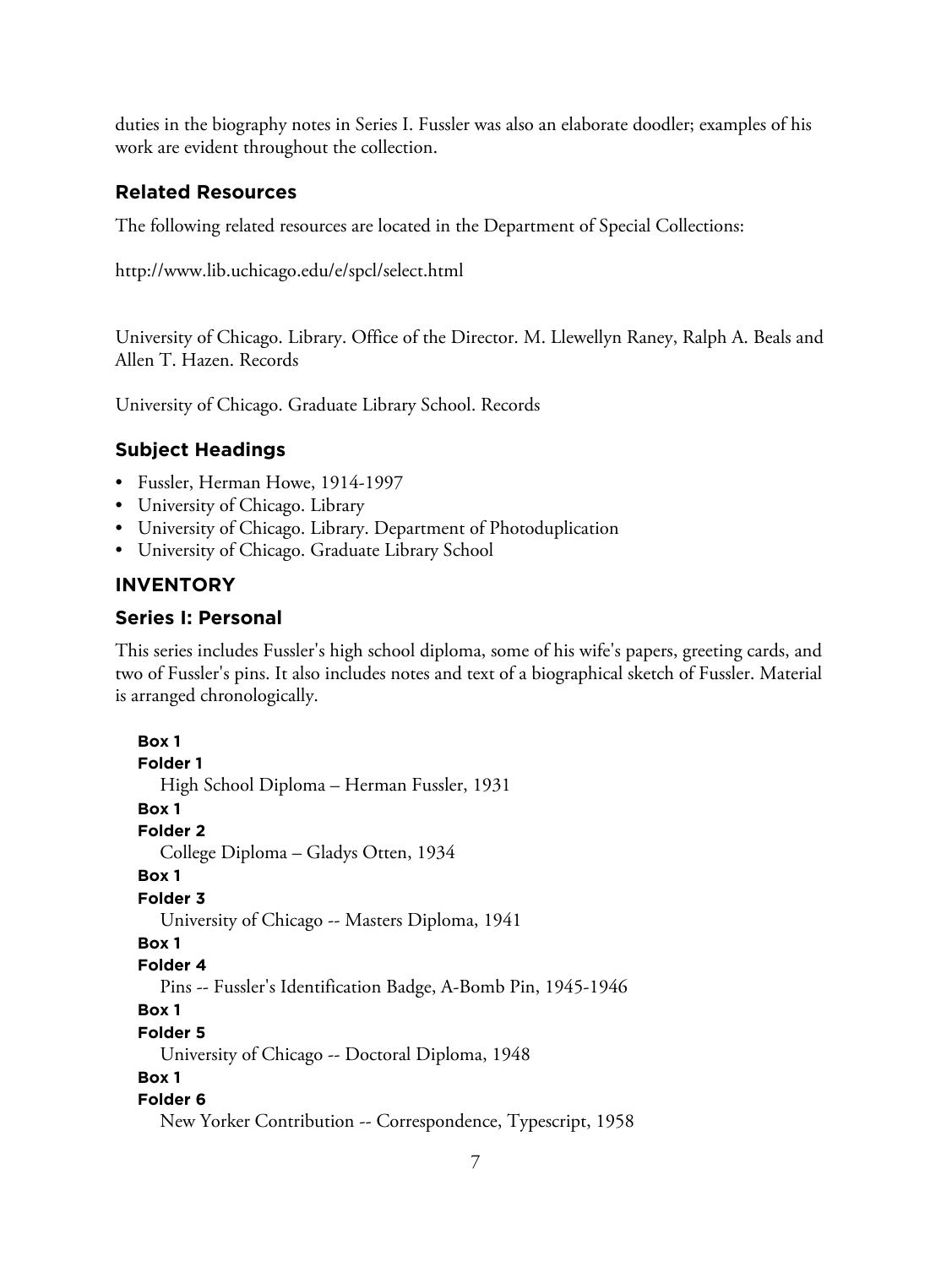**Box 1 Folder 7** Christmas Card -- Winkelman, John, 1969 **Box 1 Folder 8** Fussler, CV, Bibliography and Committee List, 1970-1974, undated **Box 1 Folder 9** American Library Association Biographies, 1976, 1980 **Box 1 Folder 10** Biography of Herman Fussler – Correspondence, 1979-1983 **Box 1 Folder 11** Biography of Herman Fussler -- Outline and Notes, 1980 **Box 1 Folder 12** Booklets of Card Illustrations -- Blair, Walter and Carol, 1981-1982 **Box 1 Folder 13** Greeting Cards -- National Diet Library, Japan, undated

# **Series II: Correspondence**

This series contains both personal and professional correspondence, most arranged chronologically. Individual correspondents are filed separately in cases where there is a significant amount of material to or from them (following Fussler's arrangement). Fussler made a partial index file, on index cards, arranged by correspondent and matching them to year. It is included here as well, in Box 10.

The series also includes a set of carbon copies of outgoing correspondence – some are copies of material found in other series. They are grouped together here, as they were found.

```
Box 1
Folder 14
  Correspondence -- American Documentation Institute/Bibliofilm Service, 1939-1941
Box 1
Folder 15
  Correspondence -- American Documentation Institute, 1950-1956
Box 1
Folder 16
  Correspondence -- Berelson, Bernard (re Graduate Education Study), 1957-1960
Box 1
Folder 17
  Correspondence -- Bourgeois, Pierre, 1938-1948
Box 1
Folder 18
```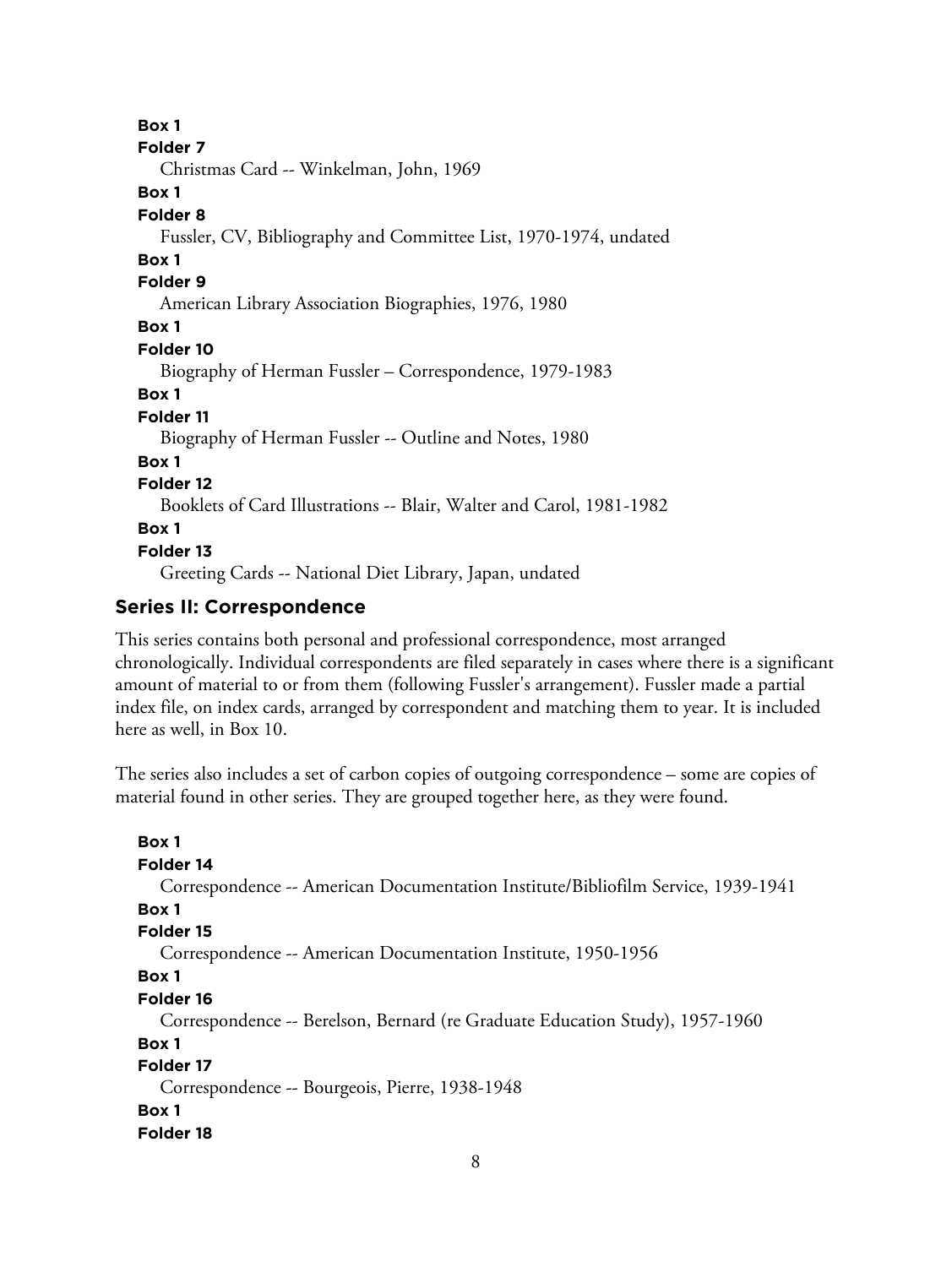Correspondence -- Carruthers, Ralph H., 1938-1948 **Box 1 Folder 19** Correspondence -- Corey, Donald (University of California), 1947-1957 **Box 1 Folder 20** Correspondence -- Eastman Kodak Company (C. Z. Case et al.) [1 of 2], 1936-1939 **Box 1 Folder 21** Correspondence -- Eastman Kodak Company (C. Z. Case et al.) [2 of 2], 1939-1956 **Box 2 Folder 1** Correspondence -- Emerson, John T. et al. (Draft Deferment), 1942-1946 **Box 2 Folder 2** Correspondence -- Faust, Clarence H., 1947-1948 **Box 2 Folder 3** Correspondence -- Hare, Joe, 1940-1947 **Box 2 Folder 4** Correspondence -- Hazen, Allen T., 1947-1955 **Box 2 Folder 5** Correspondence -- The John Crerar Library (Incl. Acquisitions Handbook), 1948-1958 **Box 2 Folder 6** Correspondence -- Kuhlman, A. F. [1 of 2], 1937-1939 **Box 2 Folder 7** Correspondence -- Kuhlman, A. F. [2 of 2], 1940-1948 **Box 2 Folder 8** Correspondence -- Leigh, Robert D. (incl. Article), 1947 **Box 2 Folder 9** Correspondence -- Library of International Relations, 1950-1952 **Box 2 Folder 10** Correspondence -- McCarthy, Stephen A., 1946-1956 **Box 2 Folder 11** Correspondence -- Metcalfe, Keyes D., 1937-1953 **Box 2 Folder 12** Correspondence -- M.I.T. Libraries (incl. Farmington Plan Report), 1946-1947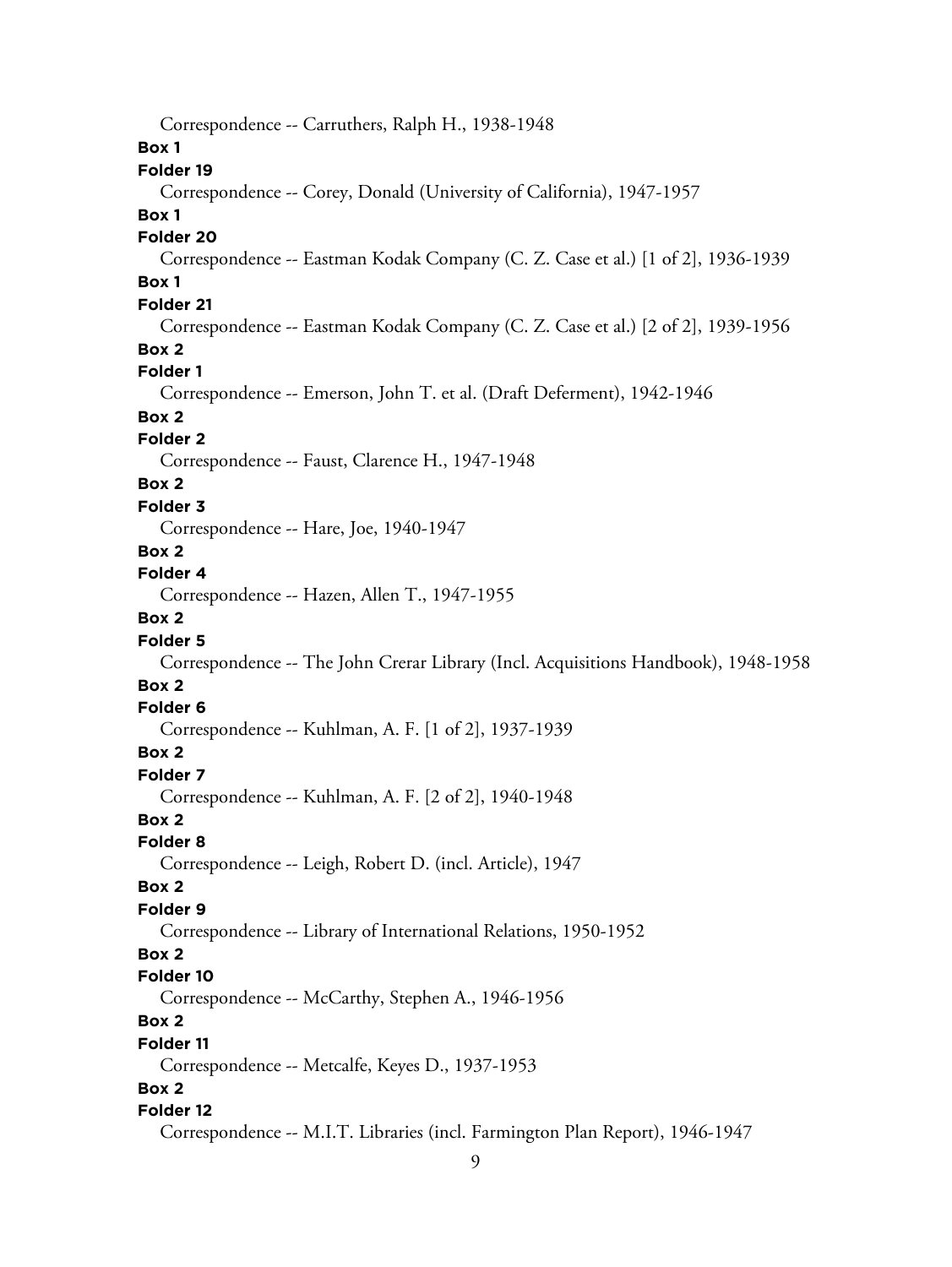**Box 2 Folder 13** Correspondence -- Power, Eugene P. (incl. Article), 1938-1959 **Box 2 Folder 14** Correspondence -- Pratt, V. E. (International Filmbook Corporation), 1936-1939 **Box 3 Folder 1** Correspondence -- Raney, M. Llewellyn, 1936-1941 **Box 3 Folder 2** Correspondence -- Readex Microprint Corporation, 1940-1957 **Box 3 Folder 3** Correspondence -- Recordak Corporation, 1942-1946 **Box 3 Folder 4** Correspondence -- Regenstein, Helen, 1971-1980 **Box 3 Folder 5** Correspondence -- Rush, Charles E., 1936-1948 **Box 3 Folder 6** Correspondence -- Rush, N. Orwin, 1947 **Box 3 Folder 7** Correspondence -- Schwegmann, George A., 1938-1948 **Box 3 Folder 8** Correspondence and Questionnaire -- Stewart, Irwin, 1938-1940 **Box 3 Folder 9** Correspondence -- Tate, Vernon D. [1 of 3], 1936-1939 **Box 3 Folder 10** Correspondence -- Tate, Vernon D. [2 of 3], 1939-1942 **Box 3 Folder 11** Correspondence -- Tate, Vernon D. [3 of 3], 1942-1955 **Box 3 Folder 12** Correspondence -- Tauber, Maurice F., 1947-1957 **Box 3 Folder 13** Correspondence -- University of California Library (incl. Charts and Reports), 1949-1953 **Box 3**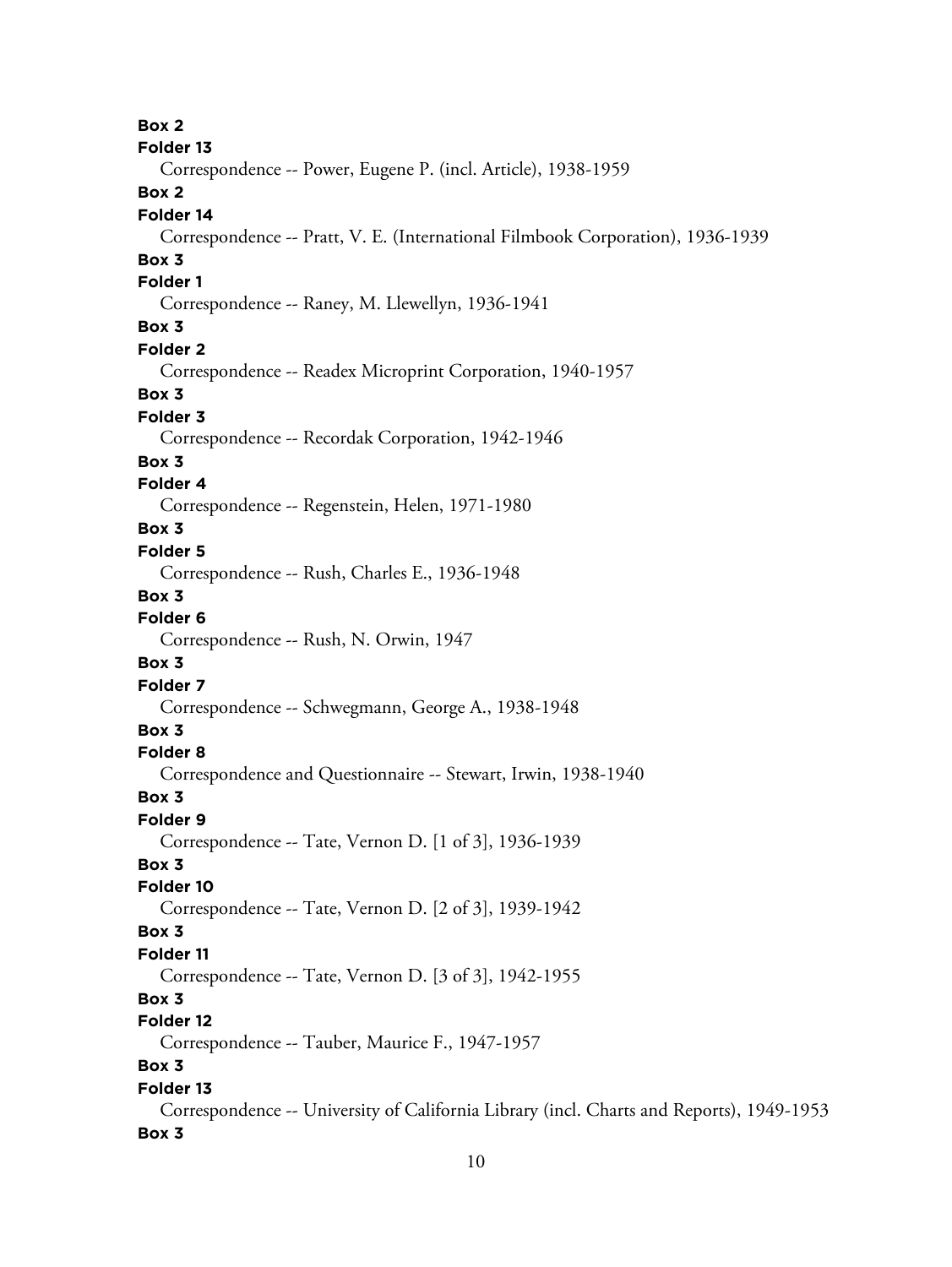**Folder 14** Correspondence -- White, Carl, 1943-1954 **Box 4 Folder 1** Correspondence -- Wilson, Louis R., 1940-1958 **Box 4 Folder 2** Correspondence – General, 1937-1939 **Box 4 Folder 3** Correspondence – General, 1942-1947 **Box 4 Folder 4** Correspondence – General, 1948-1949 **Box 4 Folder 5** Correspondence – General, 1950-1951 **Box 4 Folder 6** Correspondence – General, 1952 **Box 4 Folder 7** Correspondence – General, 1953-1954 **Box 4 Folder 8** Correspondence – General, 1955 **Box 4 Folder 9** Correspondence – General, 1956 **Box 5 Folder 1** Correspondence – General, 1957 **Box 5 Folder 2** Correspondence – General, 1958-1959 **Box 5 Folder 3** Correspondence – General, 1960 **Box 5 Folder 4** Correspondence – General, 1961 **Box 5 Folder 5** Correspondence – General, 1962 **Box 5 Folder 6**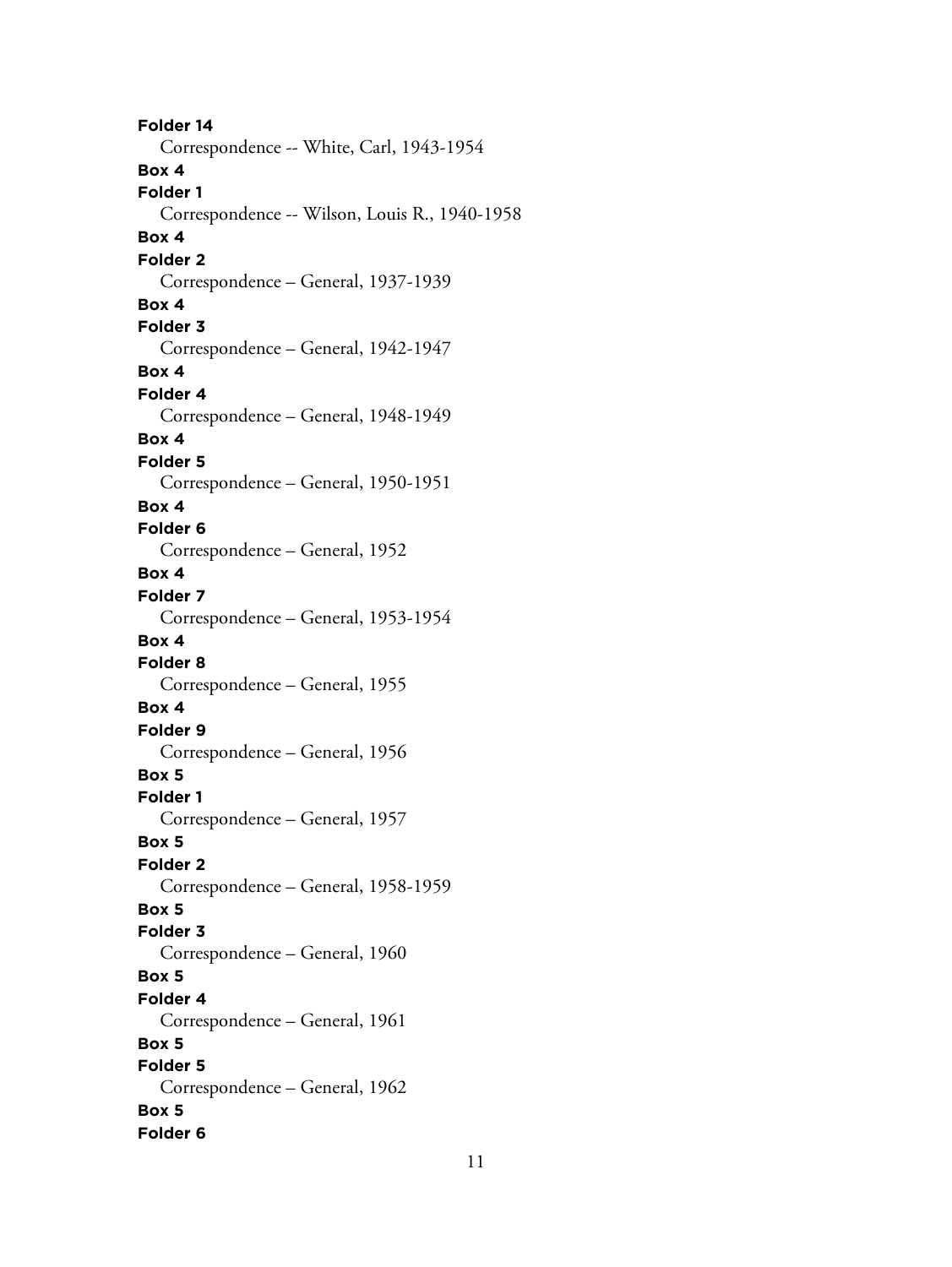Correspondence -- General [1 of 2], 1963 **Box 5 Folder 7** Correspondence -- General [2 of 2], 1963 **Box 5 Folder 8** Correspondence -- General [1 of 2], 1964 **Box 6 Folder 1** Correspondence -- General [2 of 2], 1964 **Box 6 Folder 2** Correspondence -- General [1 of 2], 1965 **Box 6 Folder 3** Correspondence -- General [2 of 2], 1965 **Box 6 Folder 4** Correspondence -- General [1 of 3], 1966 **Box 6 Folder 5** Correspondence -- General [2 of 3], 1966 **Box 6 Folder 6** Correspondence -- General [3 of 3], 1966 **Box 6 Folder 7** Correspondence -- General [1 of 3], 1967 **Box 7 Folder 1** Correspondence -- General [2 of 3], 1967 **Box 7 Folder 2** Correspondence -- General [3 of 3], 1967 **Box 7 Folder 3** Correspondence -- General [1 of 3], 1968 **Box 7 Folder 4** Correspondence -- General [2 of 3], 1968 **Box 7 Folder 5** Correspondence -- General [3 of 3], 1968 **Box 7 Folder 6** Correspondence -- General [1 of 2], 1969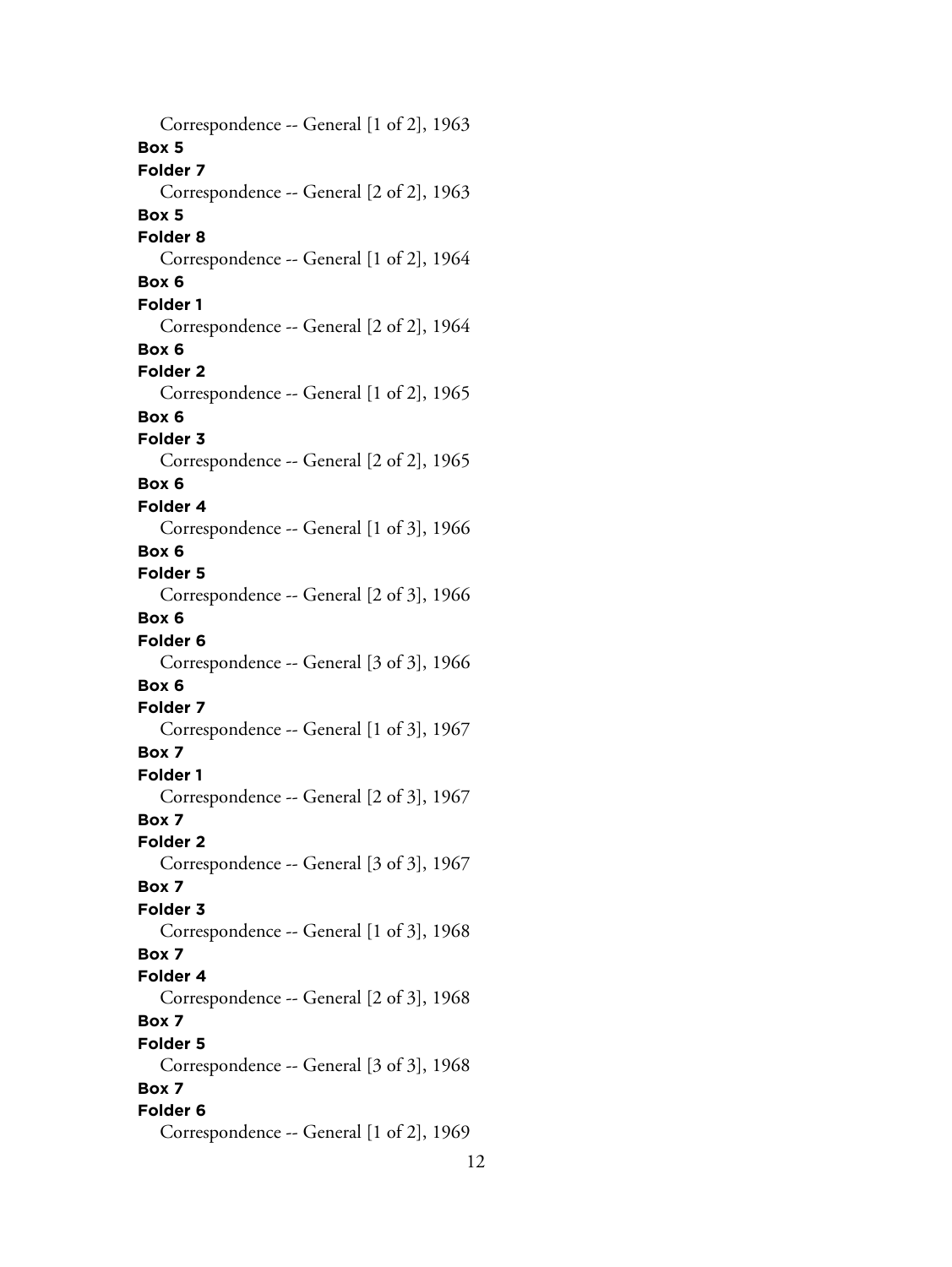**Box 8 Folder 1** Correspondence -- General [2 of 2], 1969 **Box 8 Folder 2** Correspondence – General, 1970 **Box 8 Folder 3** Correspondence – General, 1971 **Box 8 Folder 4** Correspondence – General, 1972 **Box 8 Folder 5** Correspondence – General, 1973 **Box 8 Folder 6** Correspondence – General, 1974 **Box 8 Folder 7** Correspondence – General, 1975 **Box 9 Folder 1** Correspondence – General, 1976-1977 **Box 9 Folder 2** Correspondence – General, 1978 **Box 9 Folder 3** Correspondence – General, 1979 **Box 9 Folder 4** Correspondence – General, 1980 **Box 9 Folder 5** Correspondence – General, 1981 **Box 9 Folder 6** Correspondence – General, 1982 **Box 9 Folder 7** Correspondence -- General [1 of 2], 1983 **Box 9 Folder 8** Correspondence -- General [2 of 2], 1983 **Box 10**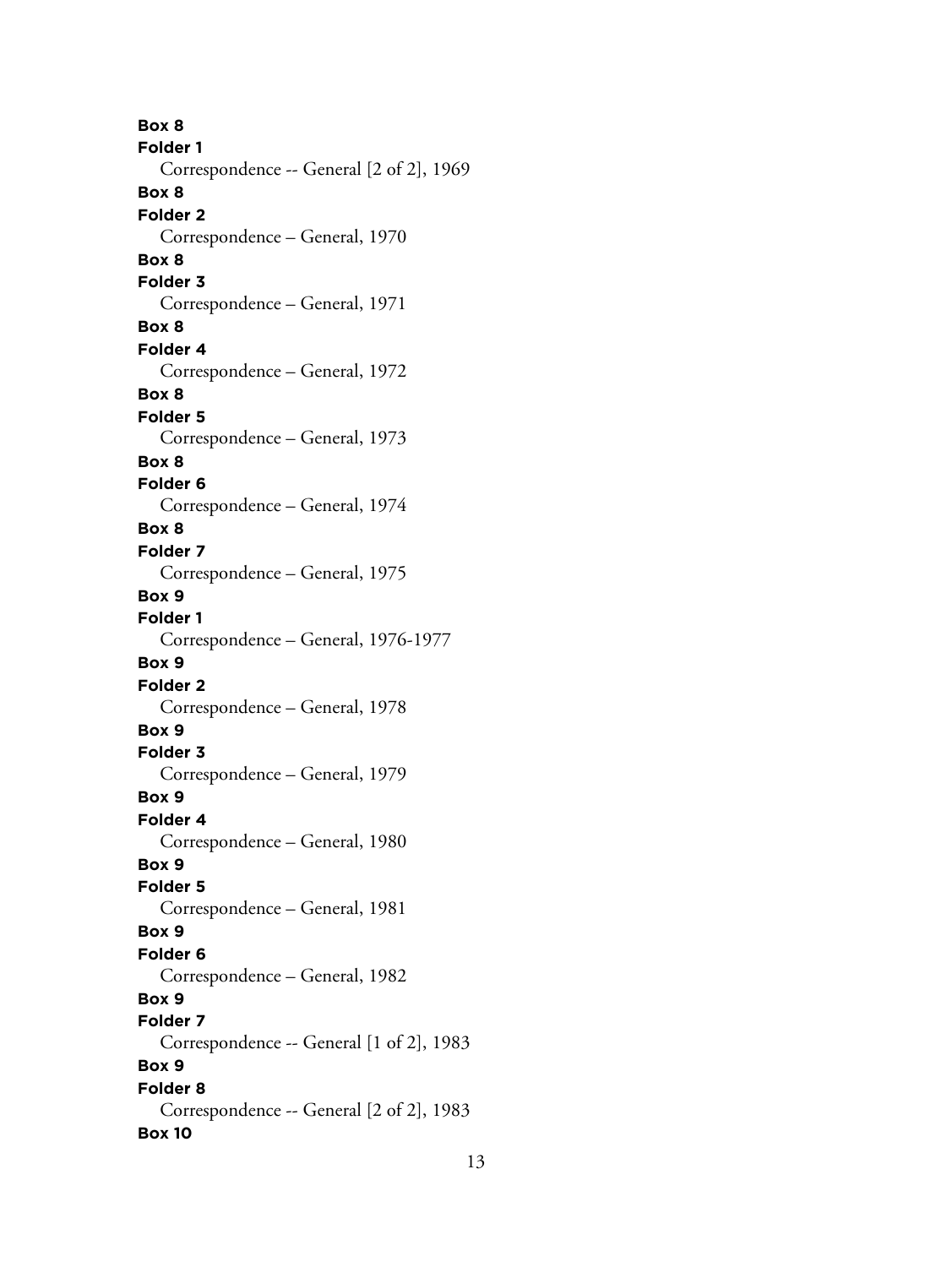```
Correspondence Index, circa 1957-1984
Box 11
Folder 1
  Correspondence – General, 1984-1985
```
## **Series III: University of Chicago**

This series is divided into subseries as follows:

Subseries 1: General: This subseries contains material from various University of Chicago activities, boards, committees and organizations that are not part of the Library or Graduate Library School, e.g. the Quadrangle Club, Computing Board, Manhattan Project. Material is arranged alphabetically by organization/topic.

Subseries 2: University of Chicago Library: This subseries includes material related to the development and operation of the University of Chicago Library and its subdivisions, including the Crerar merger, the early Photodocumentation and Microform labs, the building of Regenstein Library, and Fussler's directorship. Material is arranged alphabetically by organization/topic.

Subseries 3: Graduate Library School: This subseries includes correspondence and other records regarding the University of Chicago Graduate Library School, material related to Fussler's teaching, correspondence with students, GLS-sponsored conferences, etc. Material related to Fussler's retirement from the School is included here. Material is arranged alphabetically by organization/topic.

# **Subseries 1: General**

**Box 11**

#### **Folder 2**

American Association of Library Schools -- Report on University of Chicago Joint MA/ MBA -- Correspondence and Remarks, 1974-1975

# **Box 11**

## **Folder 3**

American Association of Library Schools -- Report on University of Chicago Joint MA/ MBA -- Surveys, correspondence, Brochure, 1974-1975

# **Box 11**

## **Folder 4**

Fussler: Bernard Weinberg Memorial Resolution (U of C) -- Typescript, Correspondence, 1973

# **Box 11**

## **Folder 5**

University of Chicago -- Board of Computing Activities and Services -- Background Reports and Papers [1 of 2], 1972

## **Box 11**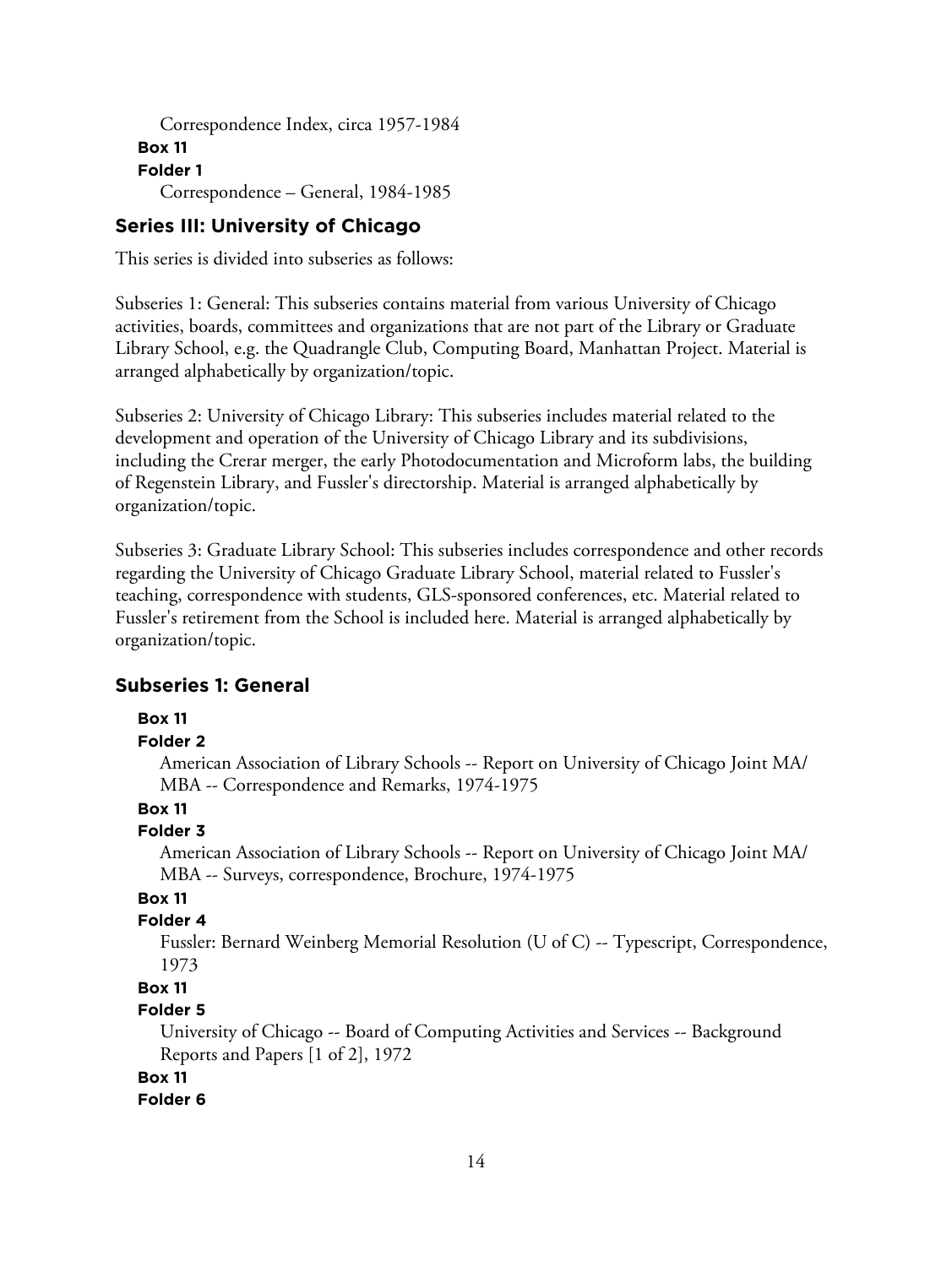University of Chicago -- Board of Computing Activities and Services -- Background Reports and Papers [2 of 2], 1972

# **Box 11**

# **Folder 7**

University of Chicago -- Board of Computing Activities and Services -- Memos, Minutes, Reports [1 of 2], 1972

# **Box 11**

# **Folder 8**

University of Chicago -- Board of Computing Activities and Services -- Memos, Minutes, Reports [2 of 2], 1972

# **Box 11**

#### **Folder 9**

University of Chicago -- Board of Computing Activities and Services -- Memos, Reports [1 of 3], 1973

# **Box 12**

# **Folder 1**

University of Chicago -- Board of Computing Activities and Services -- Memos, Reports [2 of 3], 1973

# **Box 12**

# **Folder 2**

University of Chicago -- Board of Computing Activities and Services -- Memos, Proposals, Budgets [3 of 3], 1973

# **Box 12**

#### **Folder 3**

University of Chicago -- Board of Trustees -- "The National Library Scene" -- Typescript and Correspondence, 1977

## **Box 12**

# **Folder 4**

University of Chicago -- Citizens Board Brochure, 1948

# **Box 12**

## **Folder 5**

University of Chicago -- Computer Policy Committee -- Memoranda, Reports, 1971

#### **Box 12**

#### **Folder 6**

University of Chicago -- Computer Policy Committee -- Memoranda, Reports, 1972

# **Box 12**

# **Folder 7**

University of Chicago -- Computer Policy Committee -- Proposal for Computer Interface Support, 1971

# **Box 12**

# **Folder 8**

University of Chicago -- Humanities Visiting Committee -- Letter, Notes, and Draft of Talk, 1963

# **Box 12**

#### **Folder 9**

Manhattan Project/Atomic Energy -- Correspondence and Memoranda, 1945-1952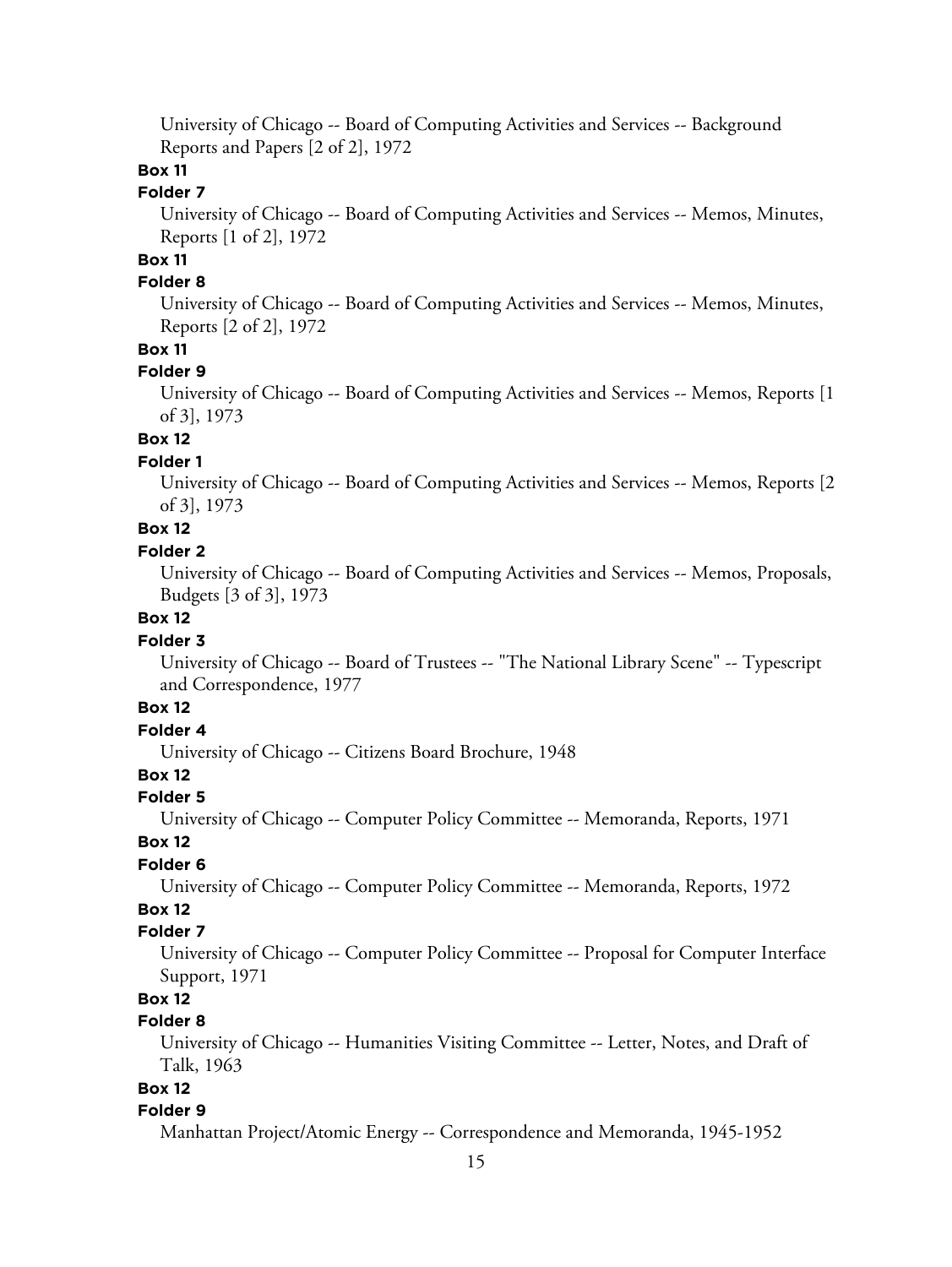## **Box 12**

#### **Folder 10**

Manhattan Project/Atomic Energy -- Bill for the Development and Control of Atomic Energy, 1945

#### **Box 12**

## **Folder 11**

University of Chicago – Maroon, 1947

# **Box 12**

# **Folder 12**

University of Chicago -- Press -- Board of University Publication – Correspondence, 1957-1958

## **Box 12**

# **Folder 13**

University of Chicago -- Press -- Board of University Publication -- Minutes and Manuscript Lists, 1957-1958

# **Box 13**

# **Folder 1**

University of Chicago -- Quadrangle Club – Correspondence, 1957-1959

# **Box 13**

# **Folder 2**

University of Chicago -- Quadrangle Club – Revels, 1957-1958

## **Box 13**

# **Folder 3**

University of Chicago -- Quadrangle Club -- Budgets and Financial Statements, 1958

# **Box 13**

#### **Folder 4**

University of Chicago -- Quadrangle Club -- Constitution Revision, 1958-1959

#### **Box 13**

#### **Folder 5**

University of Chicago Record -- Vol. V No. 4, 1971

#### **Box 13**

## **Folder 6**

University of Chicago -- Seminar for Executives -- Correspondence, Talk, 1965

# **Box 13**

## **Folder 7**

University of Chicago -- Slotin/Laboratory Collections – Memoranda, 1946-1947

## **Box 13**

#### **Folder 8**

University of Chicago -- Stochastics -- Outline of Talk by Fussler: "Books, Research Libraries, and Scholars in a World of Print," 1951

# **Box 13**

# **Folder 9**

University of Chicago -- Stochastics -- Talk by Fussler, "Too Little and too Much" – Drafts, 1963

## **Box 13**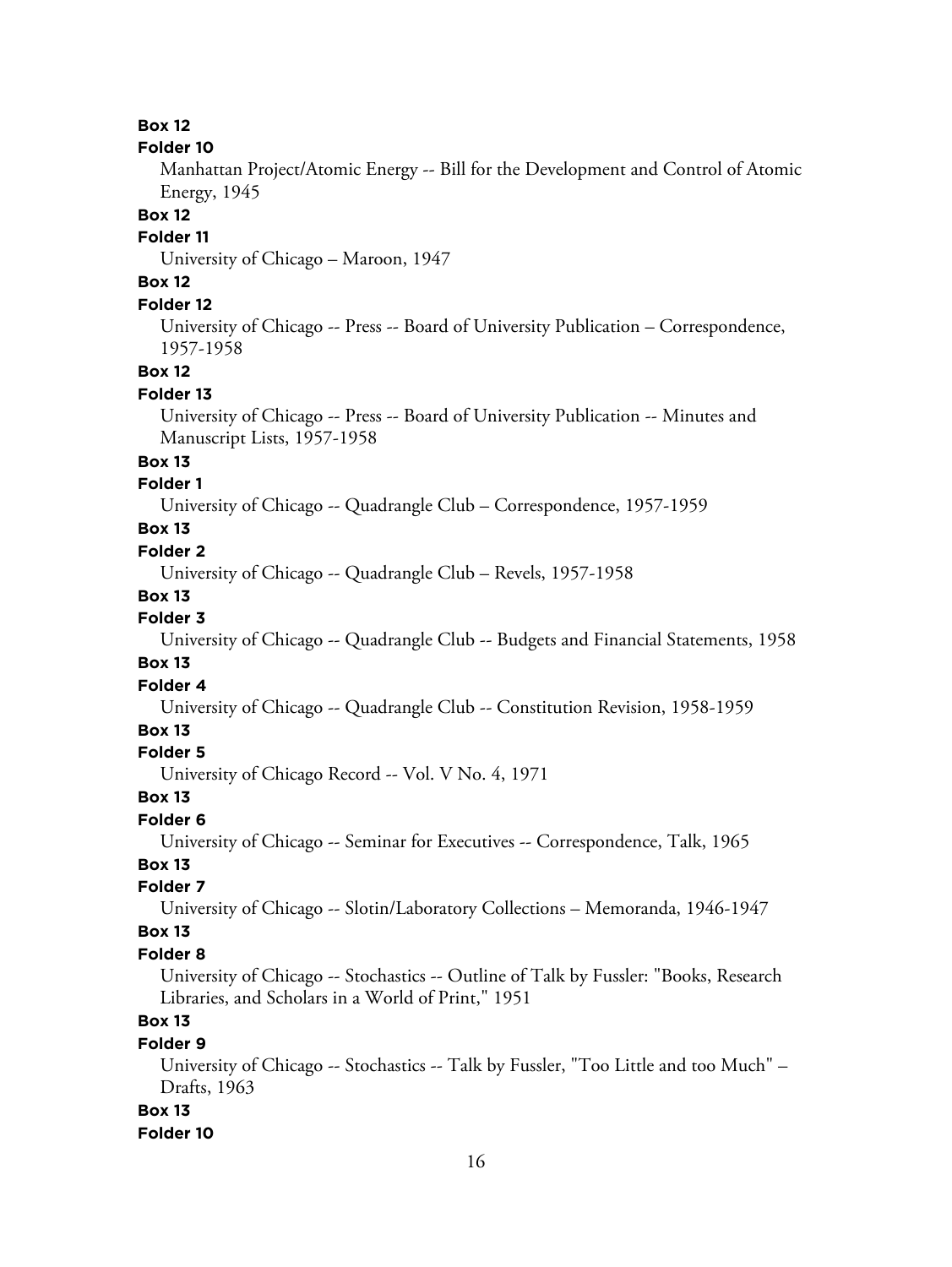University of Chicago -- Stochastics Talk -- "Library Buildings that Might Have Been," 1971

# **Box 13**

## **Folder 11**

University of Chicago -- Stochastics -- "The Large Research University: Can It Survive?" Talk Outlines, Correspondence, 1978

# **Box 13**

# **Folder 12**

University of Chicago -- Student Life Committee -- Talk Outline, Brochure, 1969

# **Box 13**

#### **Folder 13**

University of Chicago -- Symposium on Architectural Design -- Fussler's Remarks, Proposal, Correspondence, 1983

# **Box 13**

# **Folder 14**

University of Chicago -- William Vaughan Moody Lecture Committee -- Correspondence, Minutes, and Memos, 1949-1956

# **Subseries 2: University of Chicago Library**

## **Box 13**

#### **Folder 15**

University of Chicago -- Library -- Board Reports and Notes, 1973-1977

# **Box 13**

## **Folder 16**

University of Chicago Library -- Board Meeting -- "Some Observations on the National Library Scene" -- Outline of Report, Agenda, Partial Minutes, 1977

# **Box 13**

# **Folder 17**

University of Chicago Library -- Building Program and Floor Plans, 1963

# **Box 13**

## **Folder 18**

University of Chicago -- [Building] Program for the General Library, 1963

## **Box 13**

## **Folder 19**

University of Chicago -- Library Building Program and Space Analysis, 1965

# **Box 13**

# **Folder 20**

University of Chicago -- Building Programs for Unified Science Library, 1966

# **Box 14**

# **Folder 1**

University of Chicago/Crerar Library Merger -- Initial Study (Gwynn), 1975

## **Box 14**

# **Folder 2**

University of Chicago/Crerar Library Merger -- University of Chicago Internal Memoranda and Recommendations, 1975-1976

## **Box 14**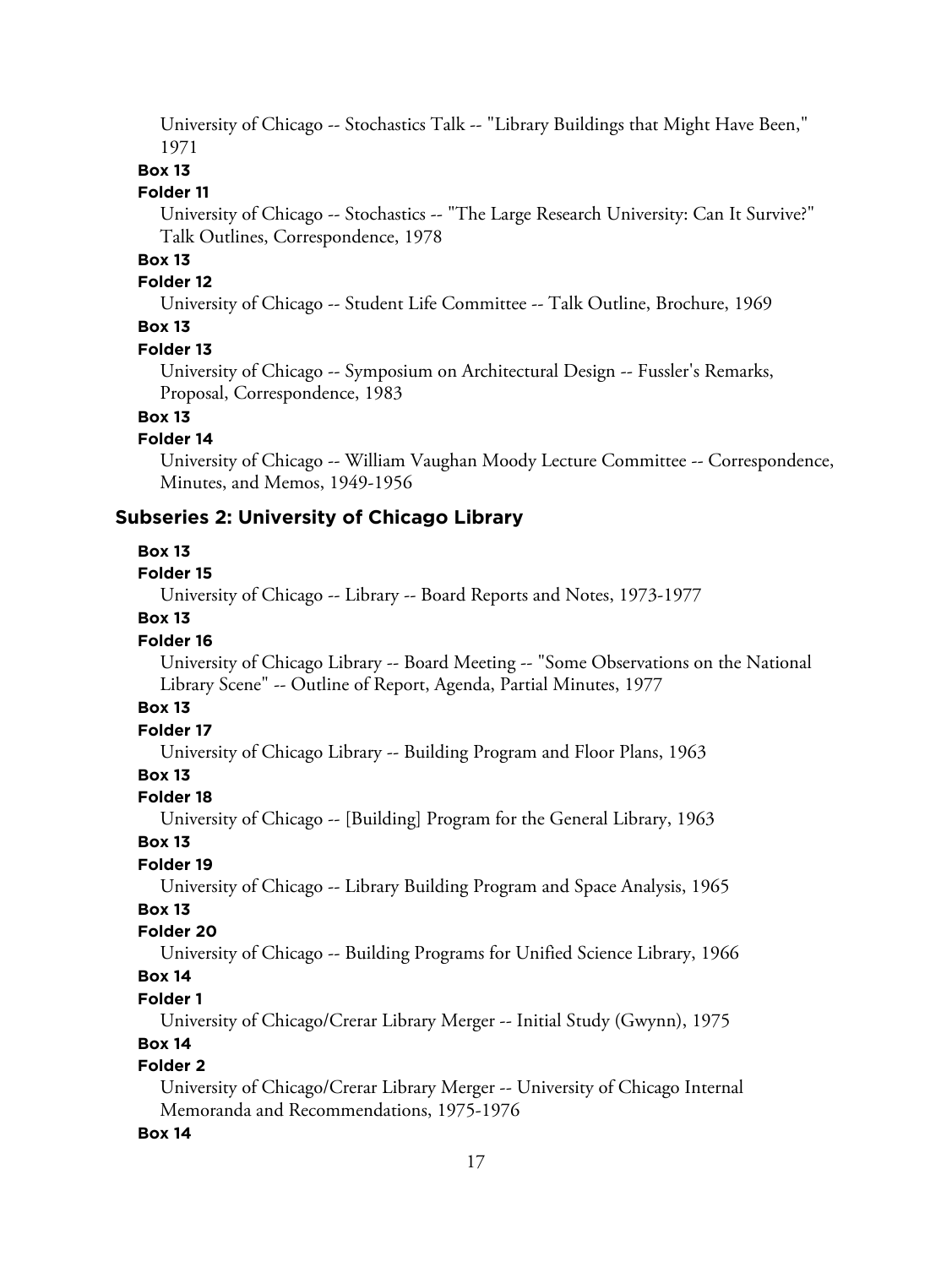**Folder 3** University of Chicago/Crerar Library Merger – Correspondence, 1976-1981 **Box 14 Folder 4** University of Chicago/Crerar Library Merger -- Crerar Studies and Data, 1976-1980 **Box 14 Folder 5** University of Chicago/Crerar Library Merger -- Crerar Report to Directors, 1976, 1980 **Box 14 Folder 6** University of Chicago/Crerar Library Merger -- Presentations and Papers, 1976-1979 **Box 14 Folder 7** University of Chicago/Crerar Library Merger -- Fussler's Notes, 1976-1981 **Box 14 Folder 8** University of Chicago/Crerar Library Merger -- Budgets and Cost Reports, 1977-1980 **Box 14 Folder 9** University of Chicago/Crerar Library Merger --Building Program Drafts, 1979-1980 **Box 14 Folder 10** University of Chicago/Crerar Library Merger -- Administrative Protocol Drafts, 1980 **Box 14 Folder 11** University of Chicago/Crerar Library Merger -- Affiliation Agreement, 1980 **Box 14 Folder 12** University of Chicago/Crerar Library Merger -- Architect Selection, 1980 **Box 14 Folder 13** University of Chicago/Crerar Library Merger -- Crerar Fundraising Proposal, 1980 **Box 14 Folder 14** University of Chicago/Crerar Library Merger -- Mason on Library Buildings Photocopy, 1980 **Box 14 Folder 15** University of Chicago/Crerar Library Merger -- Old Science Library Committee Minutes, 1980 **Box 14 Folder 16** University of Chicago/Crerar Library Merger -- Subcommittee Reports, 1980 **Box 14 Folder 17**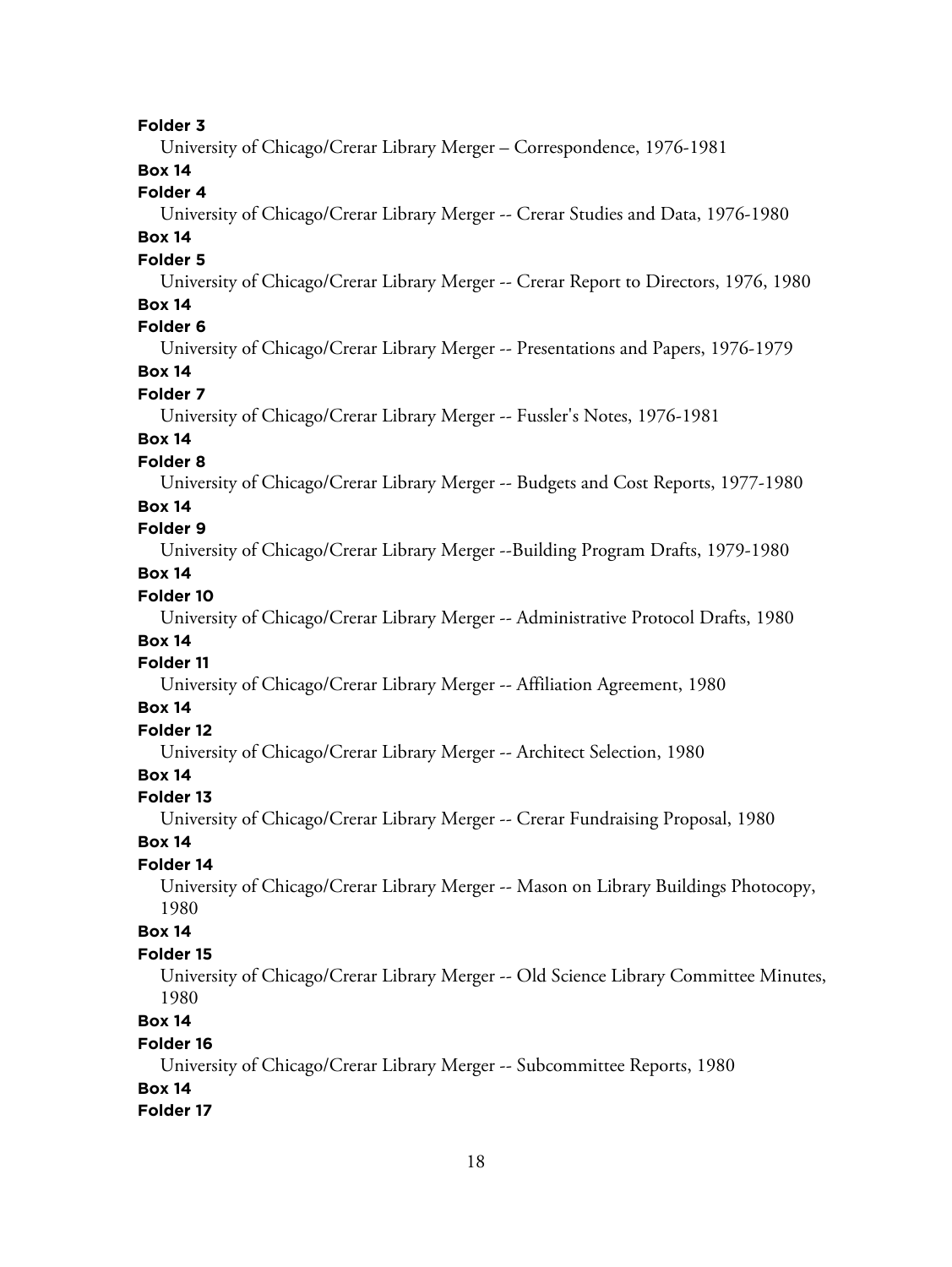University of Chicago/Crerar Library Merger -- Ad Hoc Committee Agendas, Discussion Topics, 1980-1981

## **Box 14**

## **Folder 18**

University of Chicago/Crerar Library Merger -- Progress Reports, 1981

# **Box 15**

## **Folder 1**

University of Chicago/Crerar Library Merger -- Architecture/Physical Plant Memoranda, 1981-1982

# **Box 15**

#### **Folder 2**

University of Chicago/Crerar Library Merger -- Design Development Report, Memos, 1982

#### **Box 15**

## **Folder 3**

University of Chicago/Crerar Library Merger -- Design Development Outline Specification, 1982

## **Box 15**

## **Folder 4**

University of Chicago Library -- Data Management Project – Correspondence, 1970

# **Box 15**

# **Folder 5**

University of Chicago Library -- Data Management Project -- NEH Grant Application, Award, Provisions, 1970

# **Box 15**

# **Folder 6**

University of Chicago Library -- Data Management Project – Budgets, 1970-1972

# **Box 15**

## **Folder 7**

University of Chicago Library -- Data Management Project -- Data Processing Overview, circa 1971

## **Box 15**

## **Folder 8**

University of Chicago Library -- Data Management Project -- Correspondence and Memos, 1971

# **Box 15**

# **Folder 9**

University of Chicago Library -- Data Management Project -- Interim Fiscal Reports, Transfer Requests, 1971-1972

# **Box 16**

# **Folder 1**

University of Chicago Library -- Data Management Project -- Monthly Reports, 1971-1972

## **Box 16**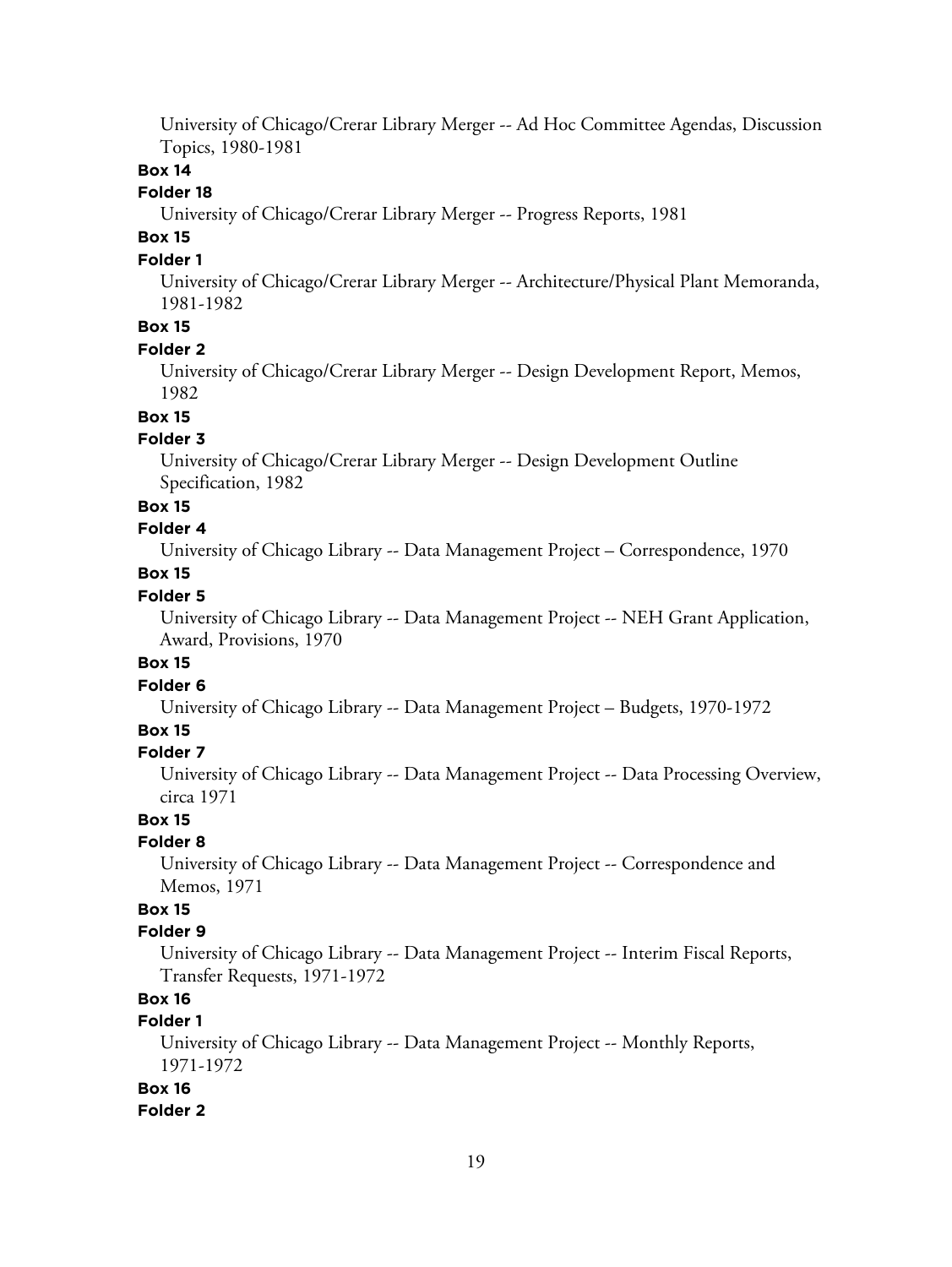University of Chicago Library -- Data Management Project -- Quarterly Reports, 1971-1972

# **Box 16**

## **Folder 3**

University of Chicago Library -- Data Management Project -- Other Reports, 1971-1974 **Box 16**

# **Folder 4**

University of Chicago Library -- Data Management Project -- Papers by Payne and McGee, 1971-1974

# **Box 16**

#### **Folder 5**

University of Chicago Library -- Data Management Project -- Washington "File Management Matrices . . .," 1972

# **Box 16**

## **Folder 6**

University of Chicago Library -- Data Management Project -- Correspondence and Memos, 1972-1974

#### **Box 16**

#### **Folder 7**

University of Chicago Library -- Data Management Project -- Jodeit and Lee: "Fundamentals of Database Management," "Database Management Capabilities," 1973, undated

## **Box 16**

#### **Folder 8**

University of Chicago Library -- Data Management Project -- Grant Proposals, 1974

# **Box 16**

## **Folder 9**

University of Chicago Library -- Data Management Project -- Invitation for Proposals on Rights to Circulation Terminal, 1974

# **Box 16**

#### **Folder 10**

University of Chicago Library -- Data Management System -- CLR Grant, 1976

#### **Box 16**

## **Folder 11**

University of Chicago -- Department Head Meetings -- Minutes and Correspondence, 1970

#### **Box 16**

#### **Folder 12**

University of Chicago Library -- Director Search -- Fussler and Wegener Remarks, Correspondence, 1979-1980

# **Box 16**

#### **Folder 13**

University of Chicago -- Library Directorship -- Letters of Congratulations, 1947-1948

# **Box 16**

#### **Folder 14**

University of Chicago -- Library Directorship – Clippings, 1948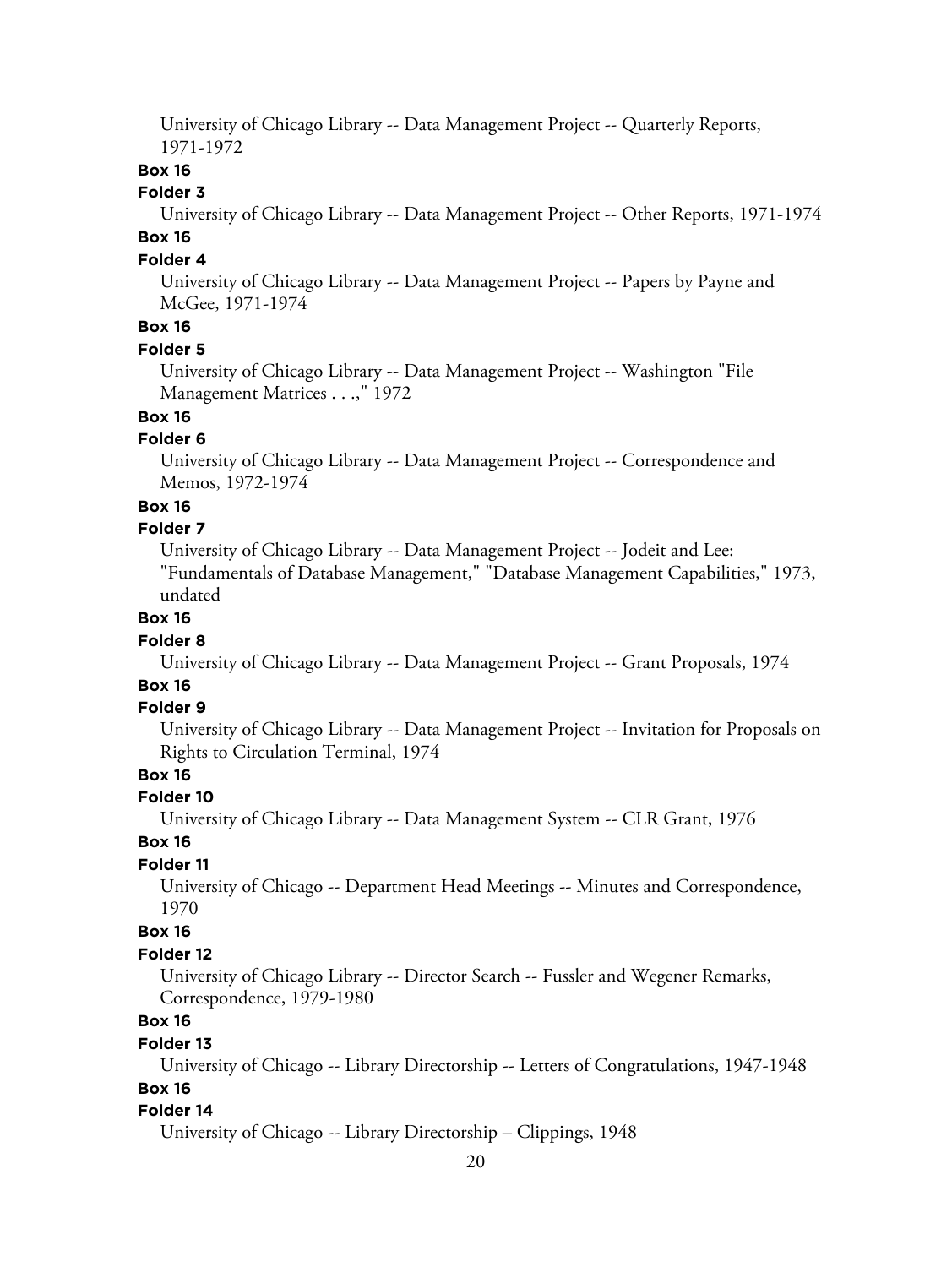**Box 16**

#### **Folder 15**

University of Chicago Library -- Directorship -- Correspondence re Resignation, 1971-1972

#### **Box 16**

## **Folder 16**

University of Chicago Library -- Directorship -- Resignation -- News Releases, Clipping, 1971

# **Box 16**

# **Folder 17**

University of Chicago -- Library -- Faculty Borrowing Patterns, circa 1956

# **Box 16**

# **Folder 18**

University of Chicago Library -- Fussler's Annual Reports, Note, 1948-1960, 1983

# **Box 17**

# **Folder 1**

University of Chicago Library -- Fussler's Annual Reports, 1960-1969

# **Box 17**

# **Folder 2**

University of Chicago Library -- Fussler's Annual Reports, 1969-1983

# **Box 17**

# **Folder 3**

University of Chicago Record, Vol. V, No. 8 -- Fussler's Last Annual Report, 1971

# **Box 17**

# **Folder 4**

University of Chicago -- Fussler's Remarks to Trustees (re Regenstein) – Notes, 1970

## **Box 17**

# **Folder 5**

University of Chicago -- Library -- General Correspondence and Memoranda, 1971-1972

# **Box 17**

## **Folder 6**

University of Chicago -- Library -- General Correspondence and Memoranda, 1973-1982

# **Box 17**

## **Folder 7**

University of Chicago Library -- General Staff and Other meetings -- Fussler's Notes, 1956-1967

# **Box 17**

#### **Folder 8**

University of Chicago -- Institute on Library Buildings -- Library Buildings for Library Service – Photographs, 1937, 1940, undated

# **Box 17**

## **Folder 9**

University of Chicago -- Institute on Library Buildings -- Programs and Planning Materials, 1944-1946

#### **Box 17**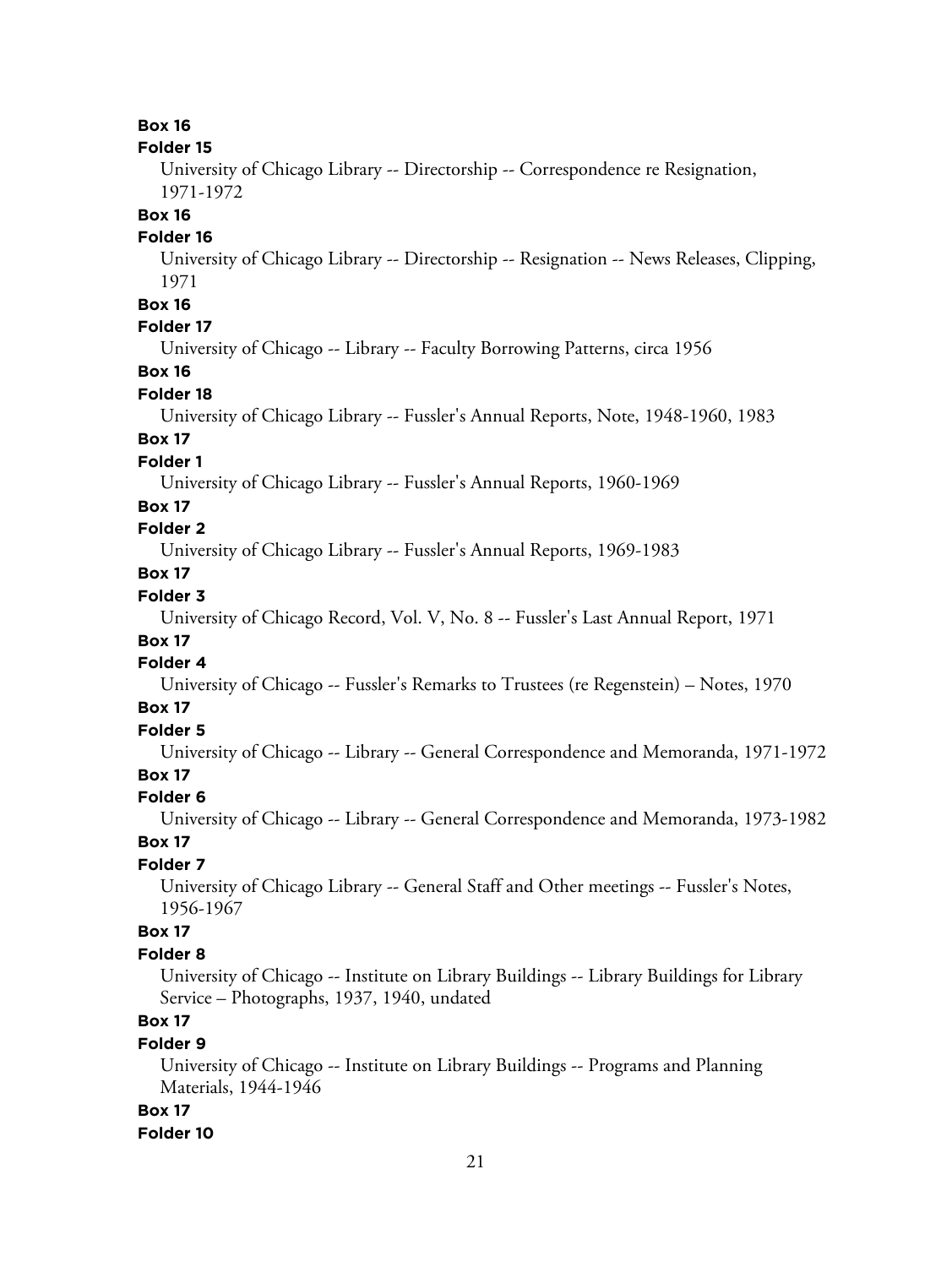University of Chicago -- Institute on Library Buildings -- Building Projects Lists, 1945-1946

## **Box 17**

# **Folder 11**

University of Chicago -- Institute on Library Buildings -- Correspondence [1 of 2], 1945-1946

# **Box 17**

# **Folder 12**

University of Chicago -- Institute on Library Buildings -- Correspondence [2 of 2], 1946-1948

#### **Box 18**

## **Folder 1**

University of Chicago -- Institute on Library Buildings – Brochures, 1946

# **Box 18**

# **Folder 2**

University of Chicago -- Institute on Library Buildings -- Booklets and Building Plans, 1946, undated

## **Box 18**

# **Folder 3**

University of Chicago -- Institute on Library Buildings – Papers, 1946

# **Box 18**

# **Folder 4**

University of Chicago -- Institute on Library Buildings -- Library Buildings for Library Service -- Typescripts [1 of 2], 1947

## **Box 18**

# **Folder 5**

University of Chicago -- Institute on Library Buildings -- Library Buildings for Library Service -- Typescripts [2 of 2], 1947

# **Box 18**

# **Folder 6**

University of Chicago -- Institute on Library Buildings -- Library Buildings for Library Service – Permissions, 1947

# **Box 18**

# **Folder 7**

University of Chicago -- Institute on Library Buildings -- Library Buildings for Library Service -- Correspondence and Releases, 1947-1948

## **Box 18**

## **Folder 8**

University of Chicago Library -- Microphotography Clipping, 1947

# **Box 18**

# **Folder 9**

University of Chicago Library -- NSF Grant Proposal for Computer-Based Bibliographic Data System, circa 1966

# **Box 18**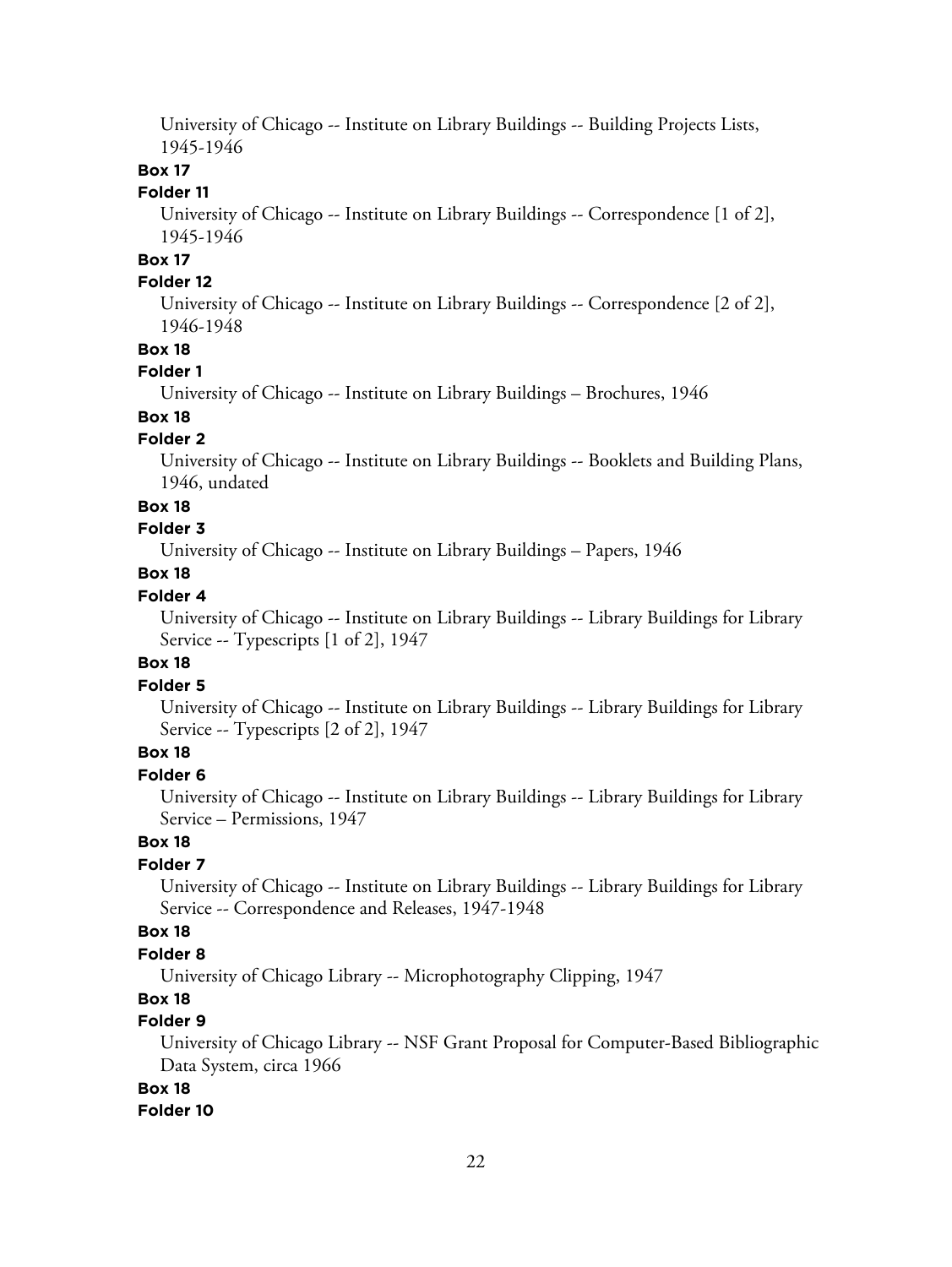University of Chicago -- Photographic Reproduction/Microfilm Lab -- Preliminary Correspondence, 1936

# **Box 18**

# **Folder 11**

University of Chicago -- Photographic Reproduction/Microfilm Lab -- Correspondence and Memos, 1937-1949

# **Box 18**

# **Folder 12**

University of Chicago -- Department of Photographic Reproduction -- Annual Reports, 1946-1947

## **Box 19**

#### **Folder 1**

University of Chicago -- Photographic Reproduction/Microfilm Lab -- Financial Records, 1937-1943

## **Box 19**

## **Folder 2**

University of Chicago -- Photographic Reproduction/Microfilm Lab -- Notes and Reports, 1938-1940, undated

# **Box 19**

# **Folder 3**

University of Chicago Photoduplication Lab -- Personnel – Correspondence, 1938-1944

#### **Box 19**

## **Folder 4**

University of Chicago -- Library Policy Memoranda, 1911-1912

## **Box 19**

## **Folder 5**

University of Chicago Library -- Professional Staff Meeting Notes, Memos, 1969

## **Box 19**

#### **Folder 6**

University of Chicago Library – Rankings, 1970

## **Box 19**

#### **Folder 7**

University of Chicago -- Regenstein library Groundbreaking -- Clippings, Ceremony Program, Fussler's Remarks, 1967

# **Box 19**

# **Folder 8**

University of Chicago Library -- Regenstein Cornerstone Laying Ceremony -- Invite, Programs, Remarks, 1968

# **Box 19**

#### **Folder 9**

University of Chicago Library -- Regenstein Cornerstone Laying -- Chicago Maroon, 1968

# **Box 19**

# **Folder 10**

University of Chicago Library -- Regenstein Cornerstone Laying Ceremony -- Correspondence and Invite Lists, 1968-1970

#### **Box 19**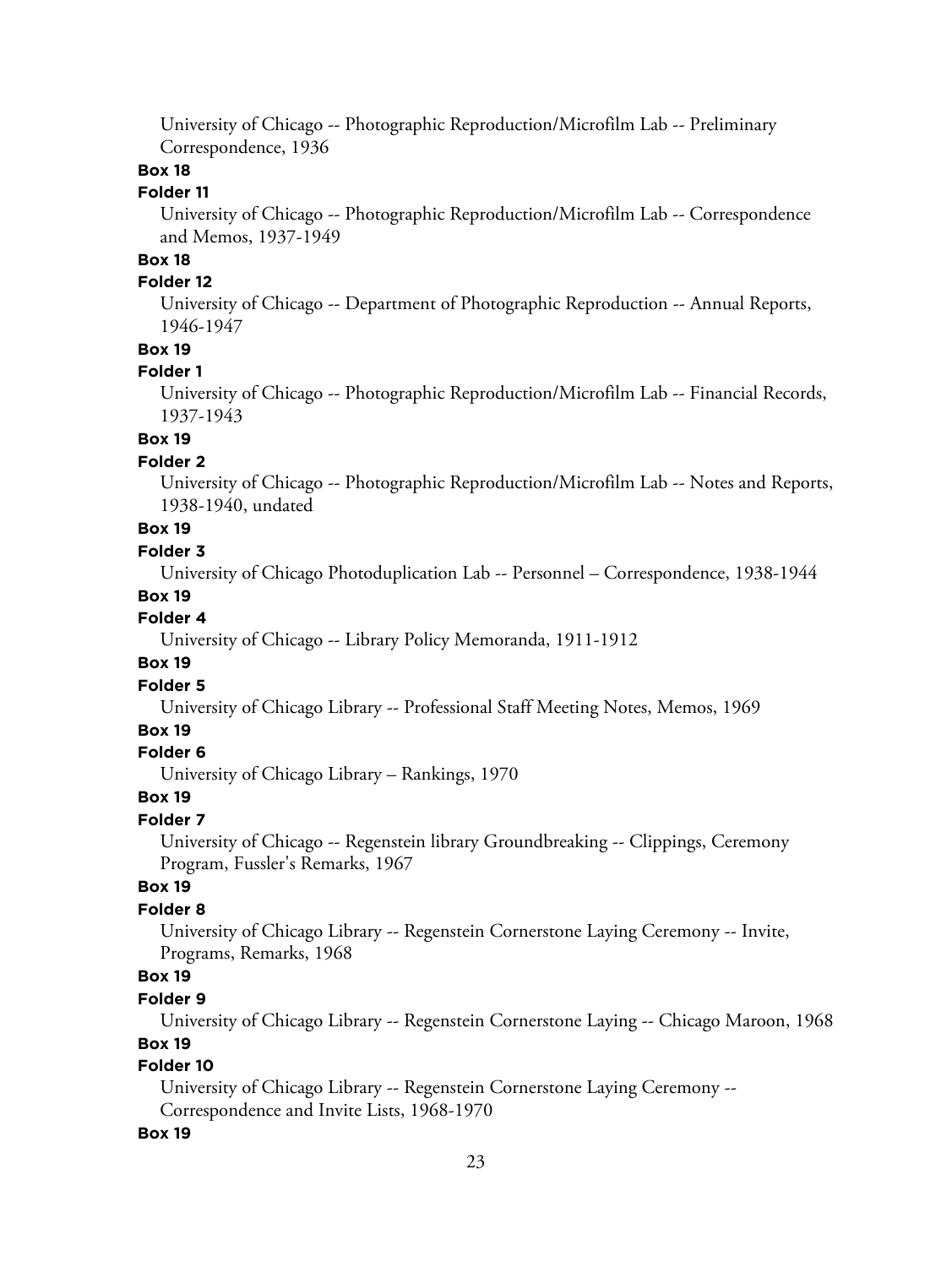#### **Folder 11**

University of Chicago Library -- Regenstein Building – Clippings, 1968-1972

# **Box 19**

# **Folder 12**

University of Chicago -- Regenstein Library -- Maintenance -- Notes and Memos, 1974-1975

# **Box 19**

# **Folder 13**

University of Chicago -- Regenstein Library -- Maintenance Consultation -- Memos and Plan, 1975

# **Box 19**

## **Folder 14**

University of Chicago -- Regenstein Library -- Data and Student Paper, 1975, undated

# **Box 19**

#### **Folder 15**

University of Chicago Library -- Retirement Notice -- Winifred van der Nooy, 1956

# **Box 19**

## **Folder 16**

University of Chicago Library -- Retirement of Christine Longstreet -- Remarks, Invitation, 1979

## **Box 19**

## **Folder 17**

University of Chicago -- Science Library Program -- Draft Statement, Comments, 1981

# **Box 19**

## **Folder 18**

University of Chicago Library -- Search committee -- Correspondence and Memoranda, 1971

# **Box 19**

#### **Folder 19**

University of Chicago Library -- Staff Meeting -- Outline of Issues, 1971

#### **Box 19**

## **Folder 20**

Stanford/University of Chicago Automation Project -- Draft Proposal, Notes, Collection Note from Fussler, 1977, 1984

# **Box 19**

# **Folder 21**

University of Chicago -- Trustees' Library Visiting Committee -- Correspondence, Meeting Materials, Fussler's Remarks, 1974

## **Box 19**

## **Folder 22**

University of Chicago -- Library -- Unionization Memos and Correspondence, 1971-1973

# **Box 19**

# **Folder 23**

University of Wisconsin Library School -- Student Visits to University of Chicago -- Fussler's Lecture Notes, Correspondence, 1981-1984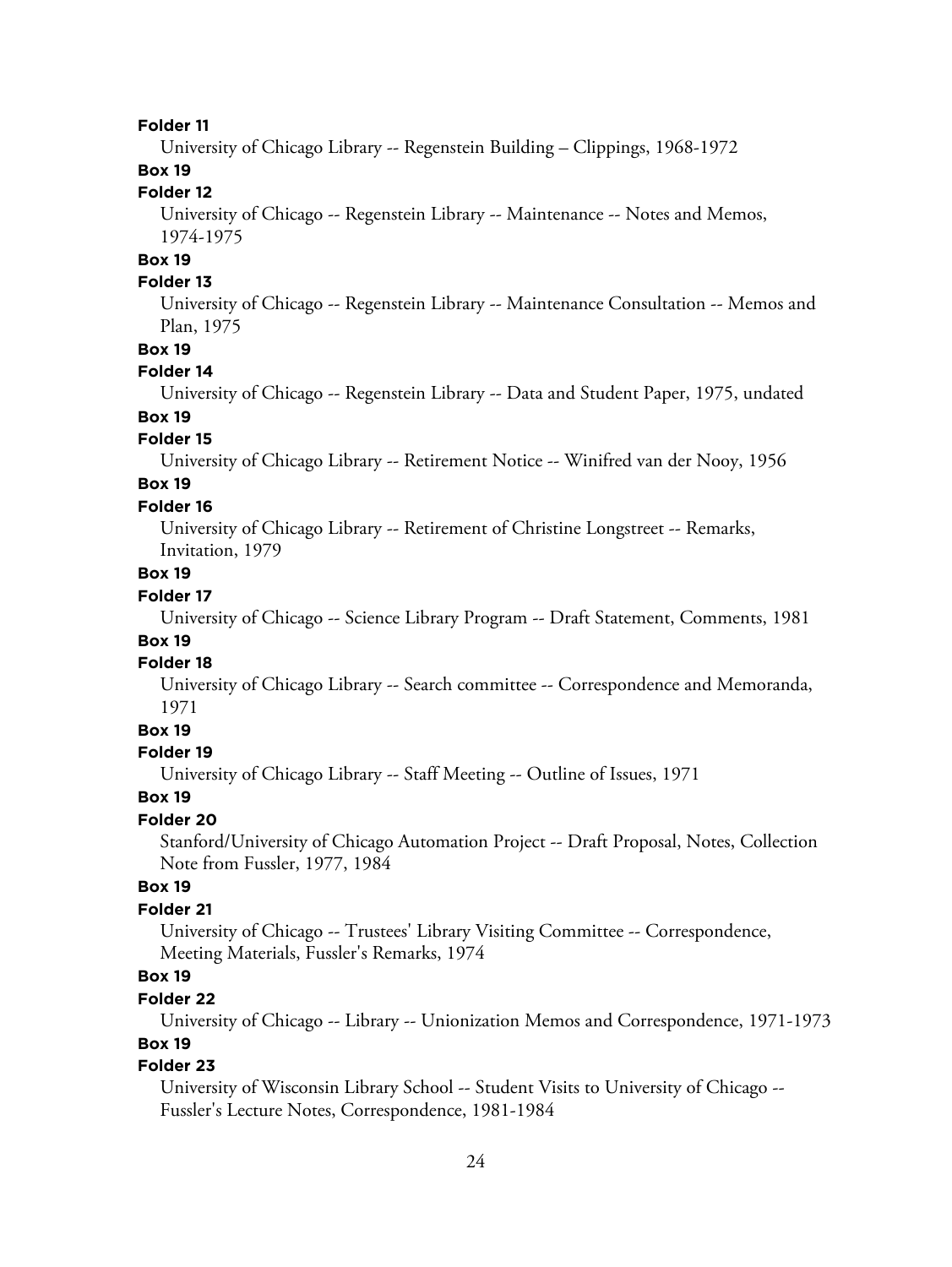# **Subseries 3: Graduate Library School**

#### **Box 19**

#### **Folder 24**

University of Chicago -- Graduate Library School -- 25th Anniversary Addresses, 1951

## **Box 19**

## **Folder 25**

University of Chicago -- Graduate Library School -- Appointment of Dean Swanson – Correspondence, 1962-1963

# **Box 19**

#### **Folder 26**

University of Chicago -- Graduate Library School -- Appointment of Dean Swanson -- Announcements and Clippings, 1962-1963

## **Box 20**

## **Folder 1**

University of Chicago -- Graduate Library School -- Appointment to Ryerson Distinguished Service Professorship -- Correspondence, Newsletters, 1974

# **Box 20**

## **Folder 2**

University of Chicago -- Graduate Library School -- Biomedical Information and Medical Librarianship Proposals, 1965Folder 3: Folder heading

# **Box 20**

# **Folder 4**

University of Chicago -- Graduate Library School Conference -- Comments on "The General Research Library and the Area Studies Programs" -- Paper and Comments -- Typescripts, Photocopy, 1965-1966

# **Box 20**

## **Folder 5**

University of Chicago -- Graduate Library School -- Conference on Bibliographic Control -- Fussler/Kocher, "Contemporary Issues in Bibliographic Control" -- Typescript, Offprints, Review, 1976

## **Box 20**

## **Folder 6**

University of Chicago -- Graduate Library School -- Conference on Bibliographic Control -- Programs, Participant List, Letter, 1976

# **Box 20**

# **Folder 7**

University of Chicago Library -- Graduate Library School -- Conference on the Function of the Library in the Modern College – Correspondence, 1954

# **Box 20**

## **Folder 8**

University of Chicago Library -- Graduate Library School -- Conference on the Function of the Library in the Modern College -- Outlines, Notes, Conference Programs, 1954

# **Box 20**

# **Folder 9**

University of Chicago -- Graduate Library School – Correspondence, 1945-1950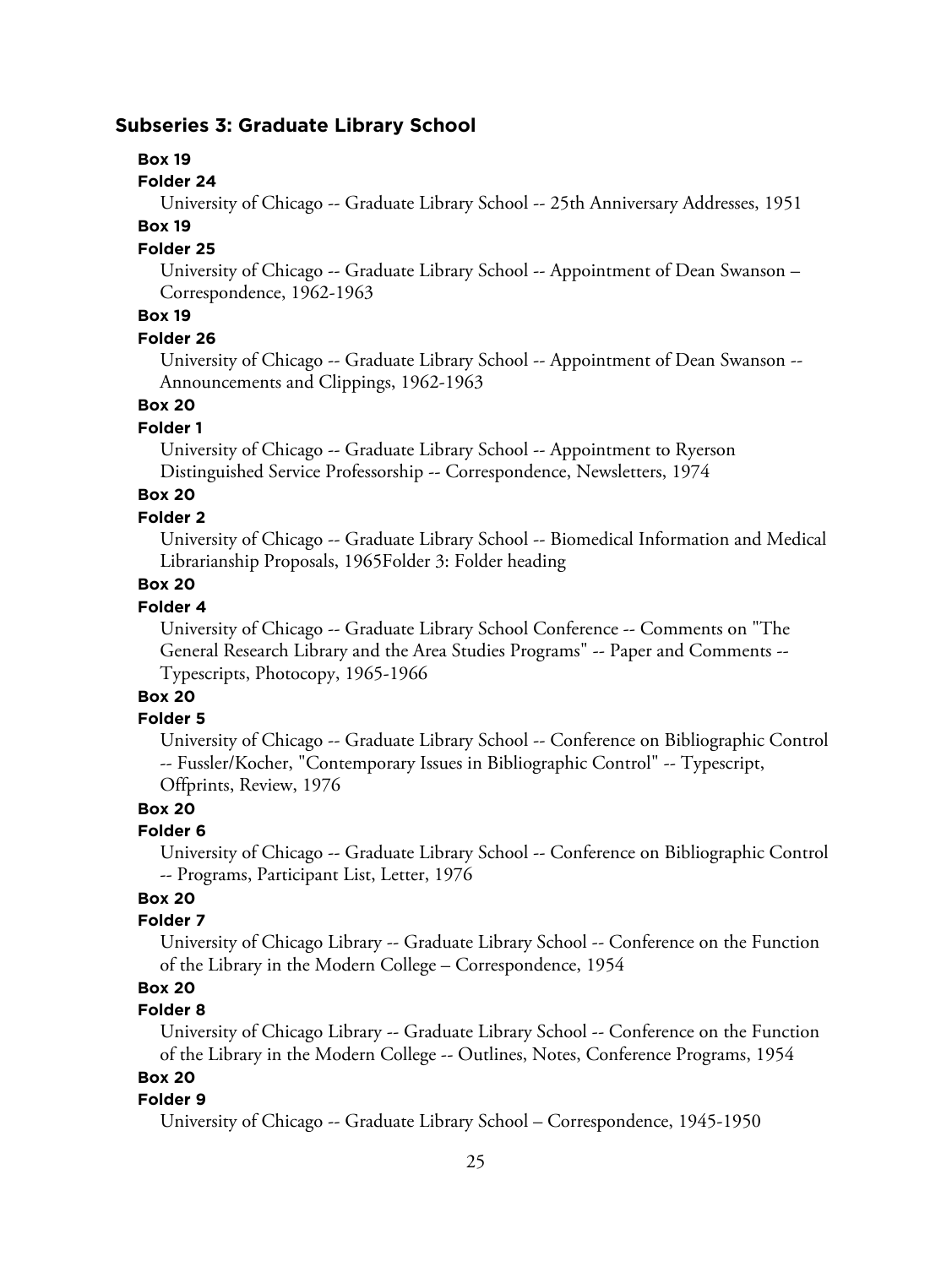# **Box 20**

#### **Folder 10**

University of Chicago -- Graduate Library School – Correspondence, 1951-1959

# **Box 20**

# **Folder 11**

University of Chicago -- Graduate Library School – Correspondence, 1960-1969

# **Box 20**

# **Folder 12**

University of Chicago -- Graduate Library School -- Correspondence and Memos, 1970-1981

## **Box 20**

#### **Folder 13**

University of Chicago -- Graduate Library School -- Cranfield Project Review (Swanson), 1964

# **Box 20**

## **Folder 14**

University of Chicago -- Graduate Library School -- Dean and Faculty Searches -- Correspondence and Notes, 1961-1962

# **Box 20**

# **Folder 15**

University of Chicago -- Graduate Library School --Dean Search -- Correspondence and Résumés, 1969-1970

# **Box 20**

## **Folder 16**

University of Chicago -- Graduate Library School -- (Dean) Don Swanson -- CV and Publications, circa 1962

# **Box 20**

## **Folder 17**

University of Chicago -- Graduate Library School -- Fussler's Retirement -- Alumni Forum Programs, Remarks, Newsletters, 1983

# **Box 20**

# **Folder 18**

University of Chicago -- Graduate Library School -- Fussler's Retirement – Correspondence, 1983

# **Box 21**

# **Folder 1**

Fussler's Retirement -- Letters in Library Quarterly Presentation Box, 1983

# **Box 21**

# **Folder 2**

University of Chicago -- GLS Club -- "Some Dogmatic Observations on Library Cooperation -- Outline of Talk, 1958

# **Box 21**

# **Folder 3**

University of Chicago -- Graduate Library School -- Management Education Conference – Correspondence, 1972

#### **Box 21**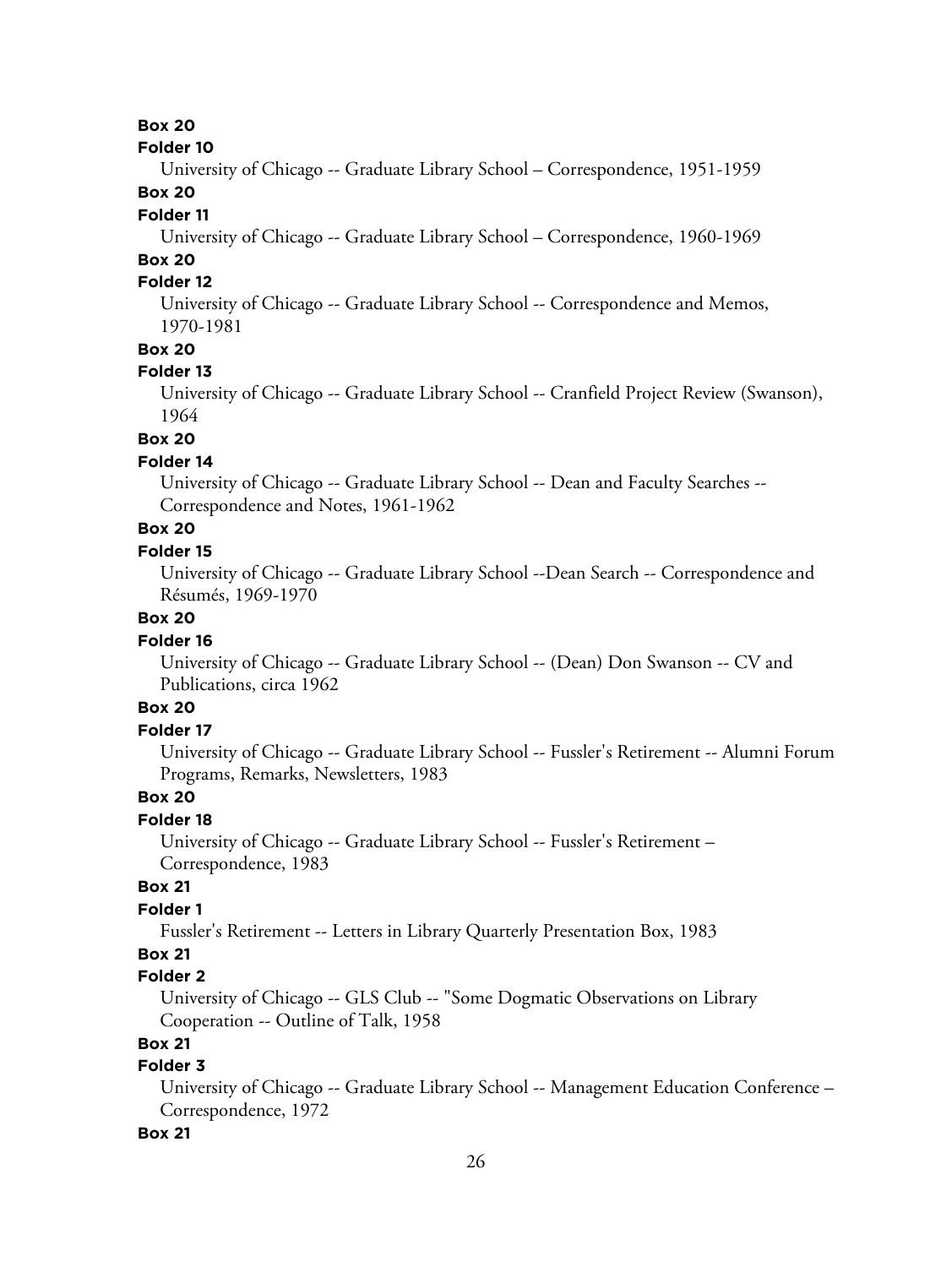#### **Folder 4**

University of Chicago -- Graduate Library School -- Management Education Conference – Correspondence, 1973-1974

# **Box 21**

#### **Folder 5**

University of Chicago -- Graduate Library School -- Management Education Conference – Papers, 1973

# **Box 21**

# **Folder 6**

University of Chicago -- Graduate Library School -- Management Education Conference -- Programs and Introduction, 1973

## **Box 21**

#### **Folder 7**

University of Chicago -- Graduate Library School -- Management Education Conference -- Address Lists and Personal Data Sheets, 1973

# **Box 21**

## **Folder 8**

University of Chicago -- Graduate Library School -- Management Education Conference – Announcements, 1973

# **Box 21**

## **Folder 9**

University of Chicago -- Graduate Library School -- Management Education Conference -- Reviews of Proceedings, 1974-1975

## **Box 21**

#### **Folder 10**

University of Chicago -- Graduate Library School -- MBA/MA Program Brochure Design, 1973

# **Box 21**

## **Folder 11**

University of Chicago -- Graduate Library School -- Retirement of Howard Winger -- Remarks, Correspondence, 1981

## **Box 21**

#### **Folder 12**

University of Chicago -- Graduate Library School -- Report to the President, Correspondence, 1963

# **Box 21**

## **Folder 13**

University of Chicago -- Graduate Library School -- Student Association Talk -- Notes, Letter, 1974

# **Box 21**

# **Folder 14**

University of Chicago -- Graduate Library School -- Training Program Proposal, 1965

# **Series IV: Professional Activities**

Institutional records, correspondence, grant reviews, records of visiting committees and other consulting-type services, and other non-U of C professional materials are included here.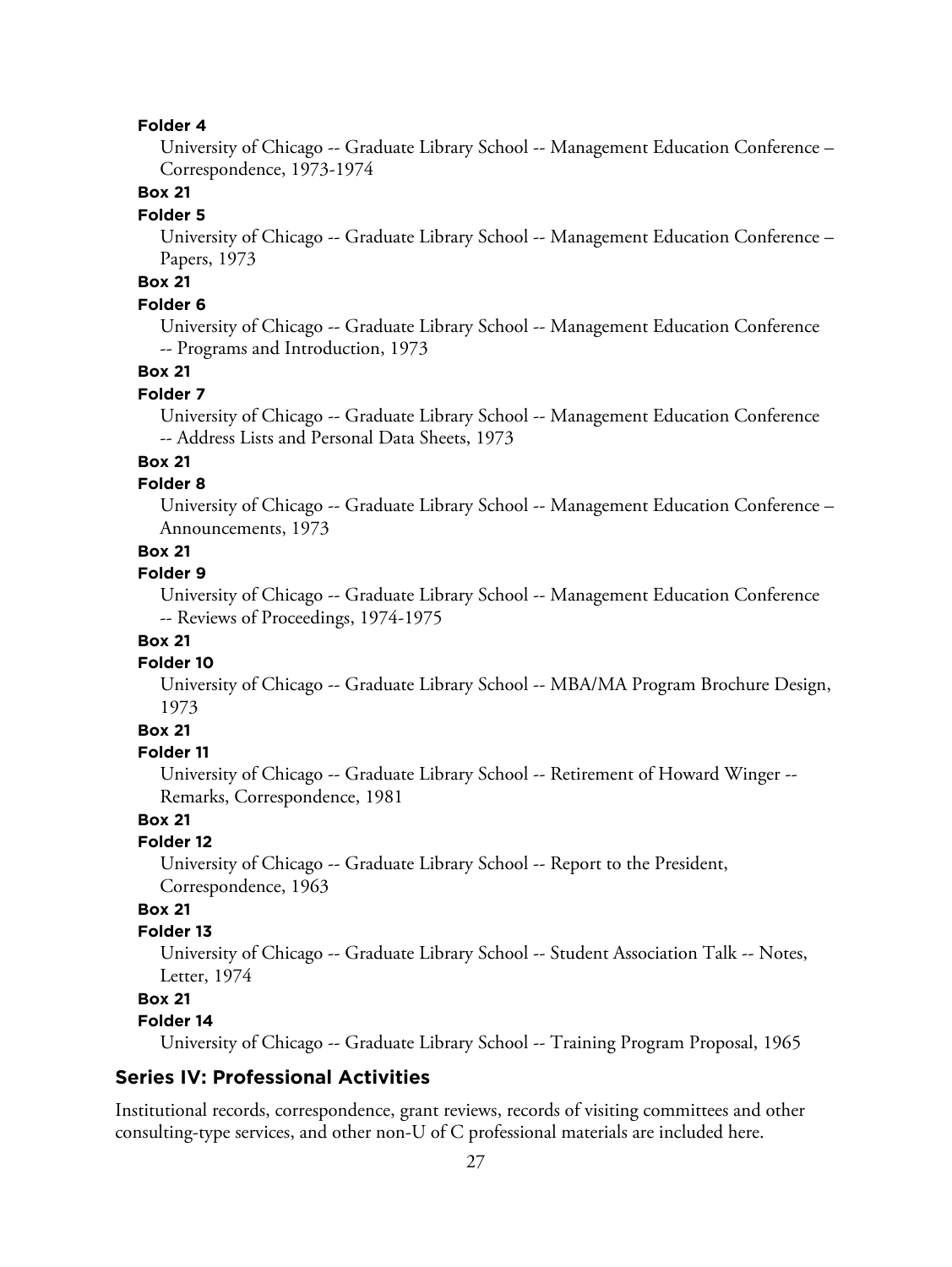Organizations for which Fussler did a substantial amount of work have individual subseries. Except where noted, material in each subseries is arranged alphabetically by organization/topic, and chronologically within group. Overlap in committee responsibilities or organizational involvement, means that material from different groups or pertaining to different projects winds up in other groups', committees', or projects' folders. So, e.g., not everything from the Council on Library Resources committee on bibliography is in the folders with that label – some might be in other folders with related material (to maintain original context).

There are 15 subseries: Subseries 1: General; Subseries 2: American Council of Learned Societies; Subseries 3: American Library Association; Subseries 4: Association of Research Libraries; Subseries 5: Australia; Subseries 6: Carnegie Corporation; Subseries 7: Center for Research Libraries; Subseries 8: Council on Library Resources; Subseries 9: Ford Foundation; Subseries 10: Library of Congress; Subseries 11: National Library of Medicine; Subseries 12: National Science Foundation; Subseries 13: Newberry Library; Subseries 14: Research Libraries Group; and Subseries 15: University Visiting Committees.

Subseries 1, General, contains "small" projects, clippings, studies and surveys, and material from other professional engagements and activities. It is arranged alphabetically by activity/topic. Subseries 2-14 contain records of specific organizations for which Fussler worked or consulted. Material is arranged alphabetically in each subseries, except in subseries 5, 6, 13, and 14, where it is arranged chronologically. Records of university visiting committees are in Subseries 15; material is arranged alphabetically by university and chronologically within university grouping.

# **Subseries 1: General**

## **Box 22**

## **Folder 1**

All Things Considered (Radio) Appearances -- Correspondence, Notes, 1959

# **Box 22**

## **Folder 2**

American Association for the Advancement of Science -- Publications Committee -- Correspondence, Memos, 1964-1966

# **Box 22**

# **Folder 3**

American Association for the Advancement of Science -- Civil Defense Symposium Papers, 1965

# **Box 22**

## **Folder 4**

American Association for the Advancement of Science -- Publications Committee -- Balance Sheets, Minutes, Reports, 1965-1966

# **Box 22**

# **Folder 5**

American Association for the Advancement of Science -- Publications Committee -- Correspondence, Memos, 1967

## **Box 22**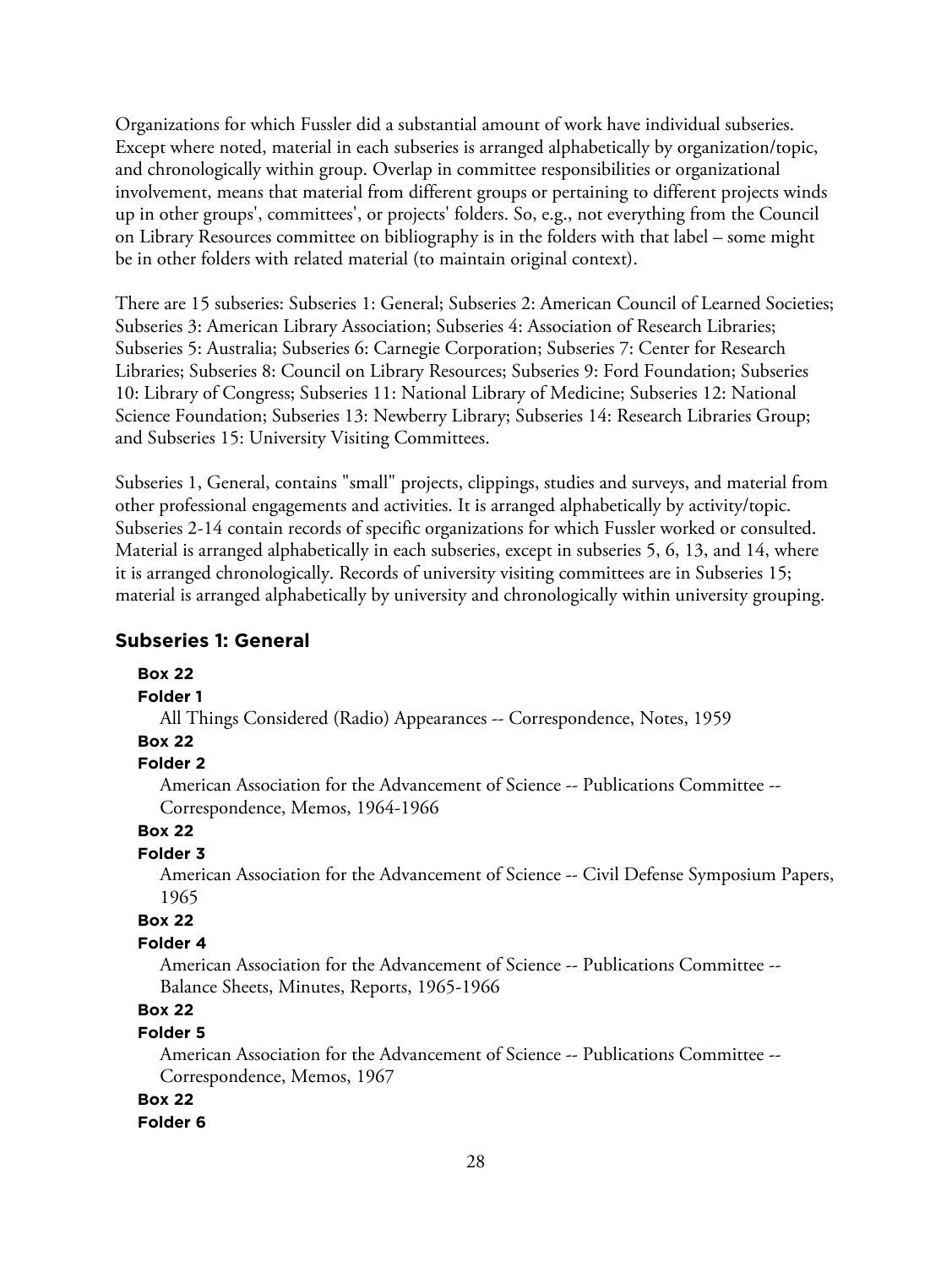American Council of Research Libraries – Correspondence, 1942-1949

# **Box 22**

# **Folder 7**

American Council of Research Libraries – Correspondence, 1950-1958

# **Box 22**

# **Folder 8**

American Council of Research Libraries -- Program Planning Committee -- Midwest Meeting Materials, Correspondence, 1949-1951

# **Box 22**

# **Folder 9**

American Council of Research Libraries -- Committee on Implementing LOC Bibliographic Projects – Correspondence, 1951-1952

## **Box 22**

#### **Folder 10**

American Council of Research Libraries/ACLS -- Committee on Selective Bibliography – Correspondence, 1953

# **Box 22**

## **Folder 11**

American Council of Research Libraries -- Committee on University Surveys – Correspondence, 1959

# **Box 23**

# **Folder 1**

American Historical Association Annual Meeting -- Correspondence, Conference Materials, 1962

#### **Box 23**

## **Folder 2**

American Historical Association Annual Meeting -- Papers, comments, and Report (Fussler's Session), 1962

# **Box 23**

# **Folder 3**

American Standards Association -- Committee Z39 on Standardization in Library Work and Documentation -- Minutes and Bulletin, 1940-1951

## **Box 23**

# **Folder 4**

American Standards Association -- Committee Z39 on Standardization in Library Work and Documentation – Correspondence, 1943-1952

# **Box 23**

## **Folder 5**

American Standards Association -- Photographic/Microfilm Standards (Z38 Committee) – Correspondence, 1943-1955

# **Box 23**

## **Folder 6**

American Standards Association -- Photographic/Microfilm Standards (Z38 Committee) -- Minutes, Memoranda, and Letter Ballots, 1944-1946

## **Box 23**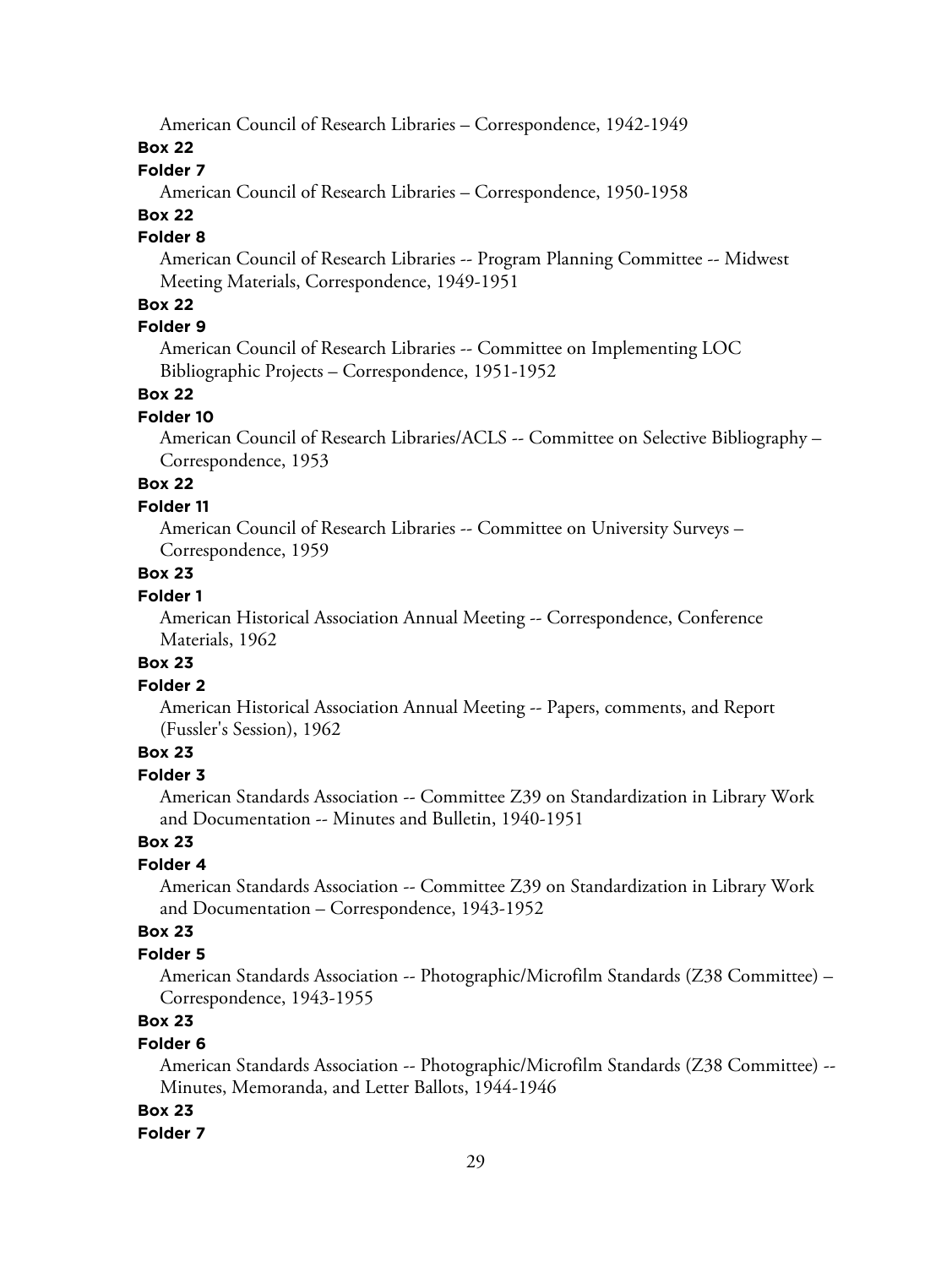American Standards Association -- Photographic/Microfilm Standards (Z38) -- Memoranda, and Letter Ballots, 1947

# **Box 23**

# **Folder 8**

American Standards Association -- Photographic/Microfilm Standards (Z38 Committee) -- Minutes, Memoranda, and Letter Ballots, 1948-1949

# **Box 23**

# **Folder 9**

American Standards Association -- Photographic/Microfilm Standards (Z38) -- Published and Proposed Standards Sheets, 1949

## **Box 23**

#### **Folder 10**

American Standards Association -- Committee PH3 on Photographic Apparatus -- Memoranda, Standards, Letter Ballots, 1950-1952

# **Box 23**

## **Folder 11**

American Standards Association -- Committee PH3 on Photographic Apparatus – Correspondence, 1950-1953

# **Box 23**

# **Folder 12**

The Magazine of Standards, Vol. 29, No. 6, 1958

#### **Box 23**

## **Folder 13**

American Standards Association -- "Proposed Standards for the Microphotographic Reproduction of Newspapers" -- Table of Contents, Clippings of Text, undated

# **Box 23**

## **Folder 14**

American Theological Library Association -- Microtext Project -- Correspondence [1 of 2], 1957-1958

# **Box 24**

#### **Folder 1**

American Theological Library Association -- Microtext Project -- Correspondence [2 of 2], 1958-1959

# **Box 24**

## **Folder 2**

American Theological Library Association -- Microtext Project -- Quarterly Summaries, Minutes, Reports, 1957-1959

# **Box 24**

# **Folder 3**

California State Colleges -- Library Support Study -- Background Materials, 1954-1964

# **Box 24**

# **Folder 4**

California State Colleges -- Library Support Study -- "Basic Documents" [1 of 2], 1960-1962

#### **Box 24**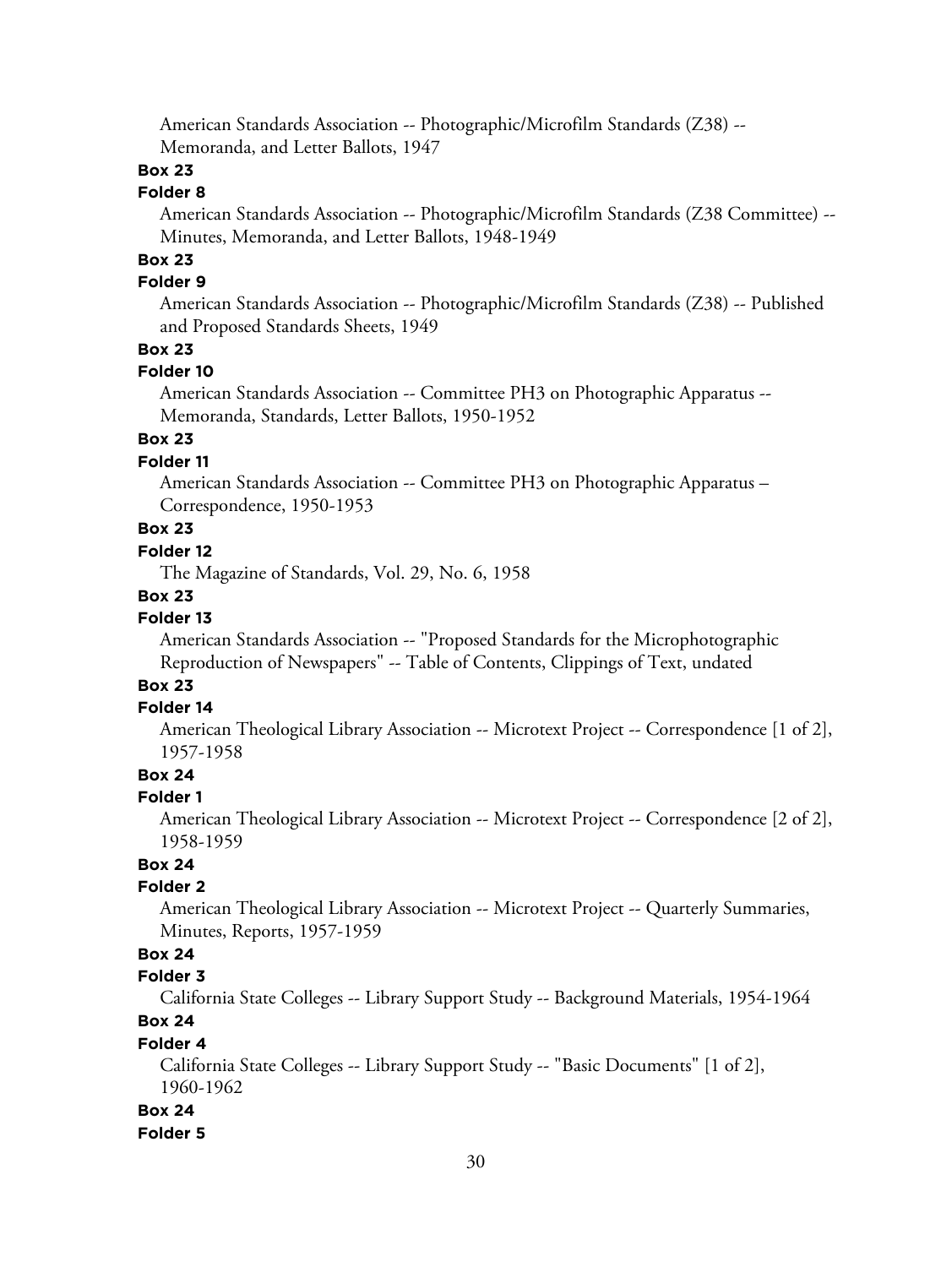California State Colleges -- Library Support Study -- "Basic Documents" [2 of 2], 1960-1963

# **Box 24**

# **Folder 6**

California State Colleges -- Library Support Study -- "Program for the Development of California State College Libraries," 1962

# **Box 24**

## **Folder 7**

California State Colleges -- Library Support Study -- Correspondence and Memoranda, 1962-1966

## **Box 24**

## **Folder 8**

California State Colleges -- Library Support Study -- Past Studies/Data, 1962-1963

# **Box 24**

## **Folder 9**

California State Colleges -- Library Support Study – Notes, 1963

# **Box 25**

# **Folder 1**

California State College Libraries -- Exploratory Report, 1963

# **Box 25**

## **Folder 2**

California State Colleges -- Library Support Study -- Committee on Library Development Reports, 1964-1966

## **Box 25**

# **Folder 3**

Caxton Club - Correspondence, Book List, 1954-1959

# **Box 25**

# **Folder 4**

Caxton Club (Book Collectors) -- Correspondence, Minutes, 1960-1974

# **Box 25**

#### **Folder 5**

Caxton Club Talk – Outline, 1977

## **Box 25**

## **Folder 6**

Chicago Area Committee for National Library week -- Correspondence and Minutes, 1957-1958

## **Box 25**

## **Folder 7**

Chicago Area Historical Records Committee -- Proposal and Memoranda, 1966

# **Box 25**

# **Folder 8**

Columbia University Photographic Services Survey -- Correspondence (incl. Reports), 1960

# **Box 25**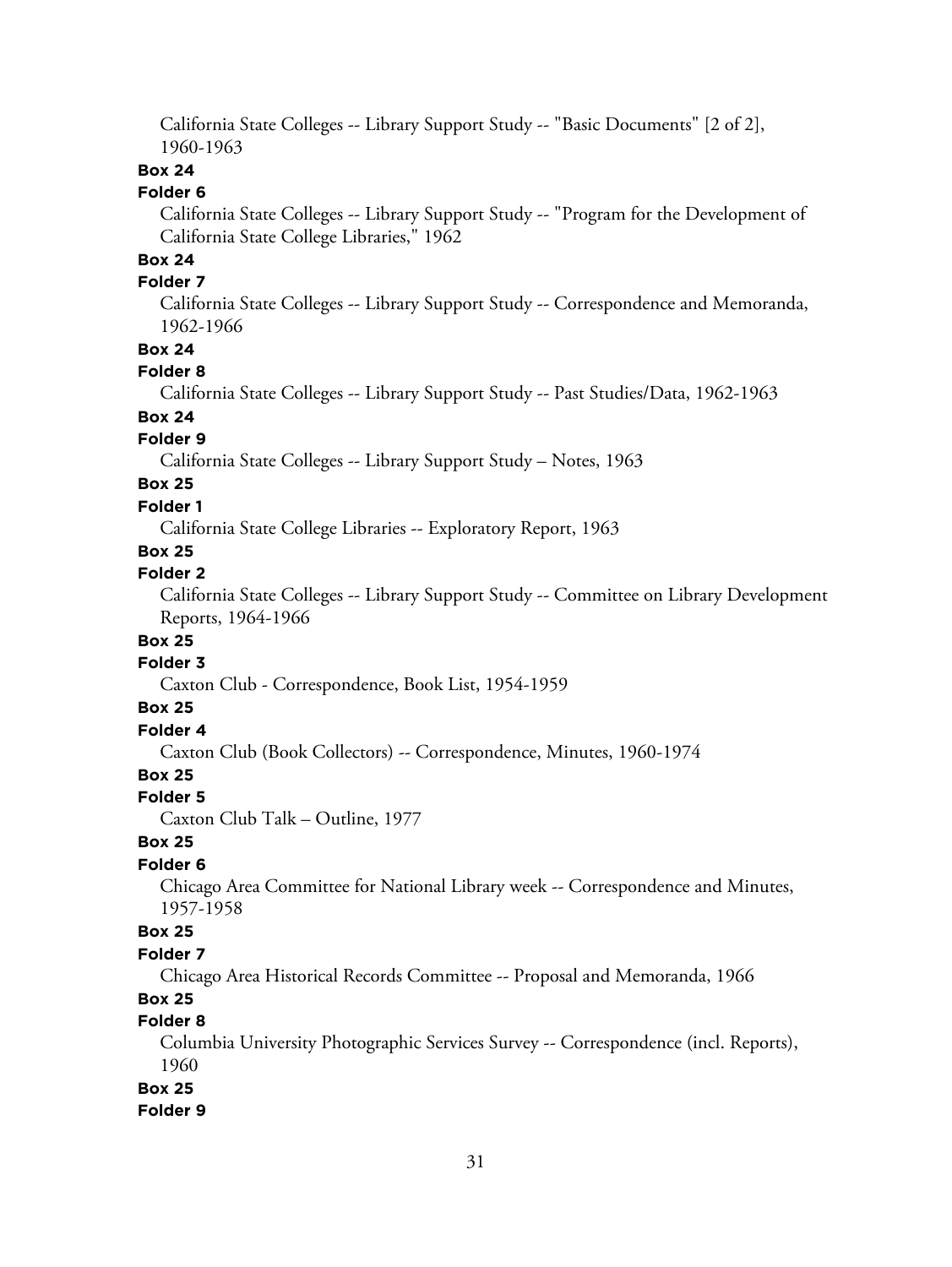Columbia University Photographic Services Survey -- Notes and Background Information, 1960

## **Box 25**

## **Folder 10**

Comments to Delegation from institute of Scientific and Technological Information of China, 1979

# **Box 25**

# **Folder 11**

Committee on Institutional Cooperation -- Proposal on Periodical Sharing -- Comments, Proposal, Memos, 1971

# **Box 25**

## **Folder 12**

Commission on the Humanities -- Subcommittee on Research Libraries -- Correspondence, Reports, 1963-1964

# **Box 25**

## **Folder 13**

Commission on the Humanities -- Bill Establishing National Humanities Foundation -- Correspondence, Bill Drafts, 1964

# **Box 25**

# **Folder 14**

Congressional Hearings and Legislation -- Transcripts, Correspondence, 1958-1962

## **Box 26**

## **Folder 1**

Cooperative Committee on Library Building Plans -- Meeting Minutes (bound), 1944-1949

# **Box 26**

# **Folder 2**

Cooperative Committee on Library Building Plans -- Correspondence and Memoranda, 1945-1952

# **Box 26**

#### **Folder 3**

Cooperative Committee on Library Building Plans -- Meeting Agendas, 1945-1948

## **Box 26**

# **Folder 4**

Cooperative Committee on Library Building Plans -- Three-Part Memorandum, Grant Proposal, undated

## **Box 26**

#### **Folder 5**

Cornell University Libraries -- Report of the Committee on Continuing Education, 1969

# **Box 26**

# **Folder 6**

Encyclopedia of the Social Sciences -- Study Group -- Correspondence, Working Papers, 1955

# **Box 26**

#### **Folder 7**

Fairchild Foundation -- Conference Materials and Background Reading, 1976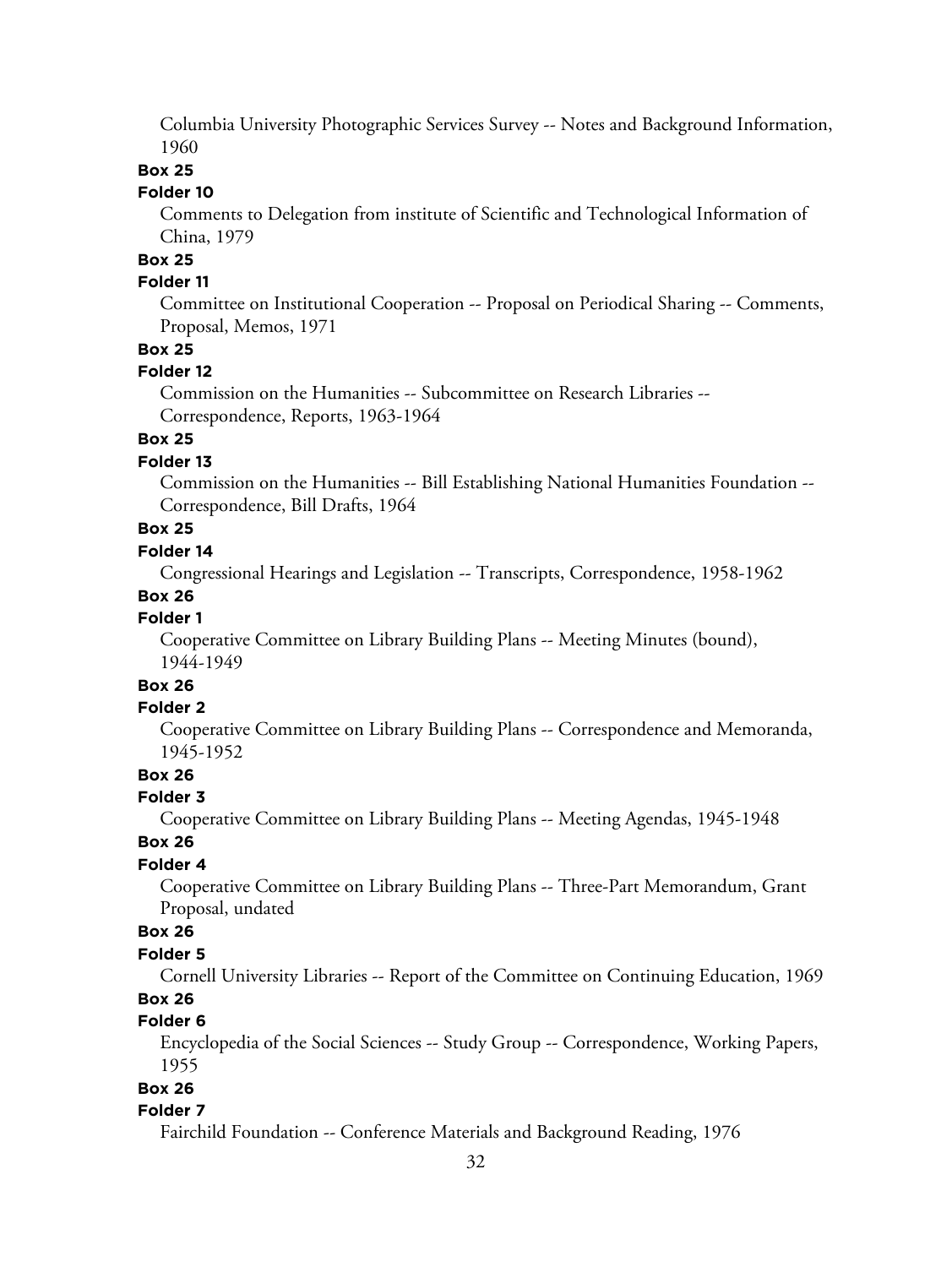**Box 26**

#### **Folder 8**

Fairchild Foundation – Correspondence, 1976-1977

# **Box 26**

## **Folder 9**

Five Associated University Libraries -- Notes for Talk, Correspondence, 1975

# **Box 26**

# **Folder 10**

Fussler -- Memorandum on National, Machine-Readable Bibliographic Database, 1974

# **Box 26**

## **Folder 11**

Fussler: Travel Reports, France and England – Typescripts, 1936-1937

## **Box 26**

#### **Folder 12**

House Select Committee on Government Research ('Elliott" Committee) -- Correspondence (incl. TMIS Meetings Index), 1964

# **Box 27**

# **Folder 1**

International Federation of Library Associations -- Fussler Trip to Germany – Correspondence, 1973

# **Box 27**

# **Folder 2**

Intrex Conference, MIT – Correspondence, 1965

# **Box 27**

# **Folder 3**

Intrex Conference, MIT -- Memoranda [1 of 3], 1965

# **Box 27**

# **Folder 4**

Intrex Conference, MIT -- Memoranda [2 of 3], 1965

# **Box 27**

## **Folder 5**

Intrex Conference, MIT -- Memoranda [3 of 3], 1965

## **Box 27**

## **Folder 6**

Intrex Conference, MIT -- Herman Fussler Notes, 1965

# **Box 27**

# **Folder 7**

Project Intrex, MIT -- Newsletter, Semiannual Report, 1966

# **Box 27**

## **Folder 8**

Jesse Shera -- Memorial Remarks, Program, Clipping, Correspondence, 1982

# **Box 27**

# **Folder 9**

John Crerar Library Visiting Committee -- Acquisitions Policy, Brochures, Annual Report, 1952-1965

#### **Box 27**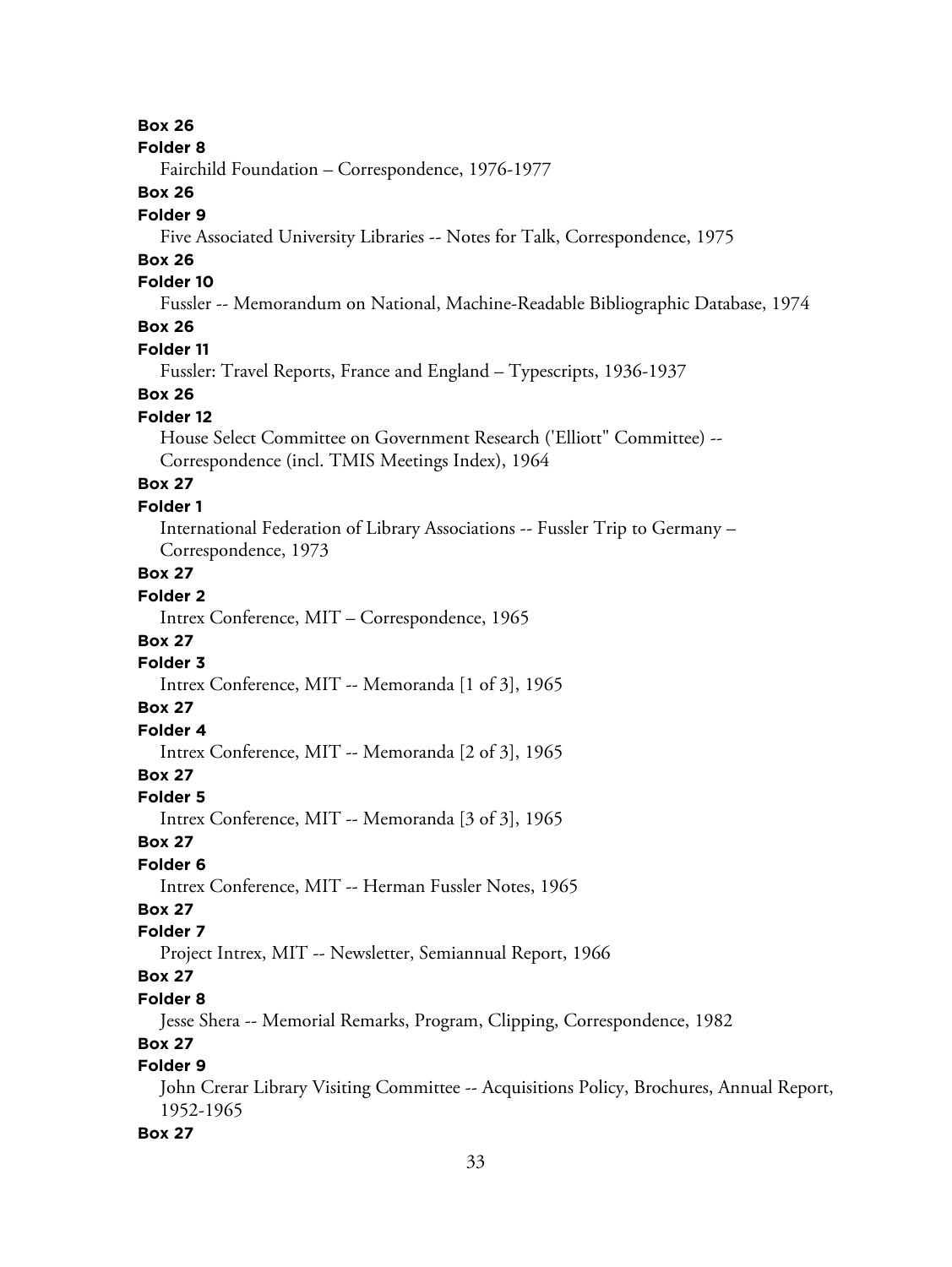#### **Folder 10**

John Crerar Library Visiting Committee -- Correspondence, Memos, and Minutes, 1963-1964

## **Box 27**

#### **Folder 11**

John Crerar Library Visiting Committee -- Correspondence, Minutes, Report, 1966-1968

# **Box 28**

# **Folder 1**

Library Education Conference -- Manuscript, Correspondence, 1945-1957

# **Box 28**

#### **Folder 2**

Louisiana State University -- Microfilm Survey – Correspondence, 1945

#### **Box 28**

#### **Folder 3**

Louisiana State University -- Microfilm Survey -- Questionnaires and Report, 1946

#### **Box 28**

## **Folder 4**

Metcalf, Planning Academic and Research Library Buildings -- 2nd Editions Planning Committee – Correspondence, 1970-1981

# **Box 28**

## **Folder 5**

Metropolitan Library Council -- Minutes, Inventories, Memoranda, 1945-1947

# **Box 28**

#### **Folder 6**

Middle East Librarian's Association -- Workshop Papers, 1975

# **Box 28**

#### **Folder 7**

Midwest Inter-Library Center -- Committee on Directorship – Correspondence, 1958-1959

## **Box 28**

#### **Folder 8**

Milwaukee Special Libraries Association Talk -- Notes, Clipping, 1954

## **Box 28**

## **Folder 9**

National Advisory Commission on Libraries -- Correspondence, Minutes, Notes, 1966

# **Box 28**

## **Folder 10**

National Advisory Commission on Libraries -- American Library Association Program Memorandum, 1966

# **Box 28**

# **Folder 11**

National Advisory Commission on Libraries -- Minutes, Notes, Press Releases, 1967

# **Box 28**

#### **Folder 12**

National Advisory Commission on Libraries -- Correspondence, Memos [1 of 3], 1967 **Box 28**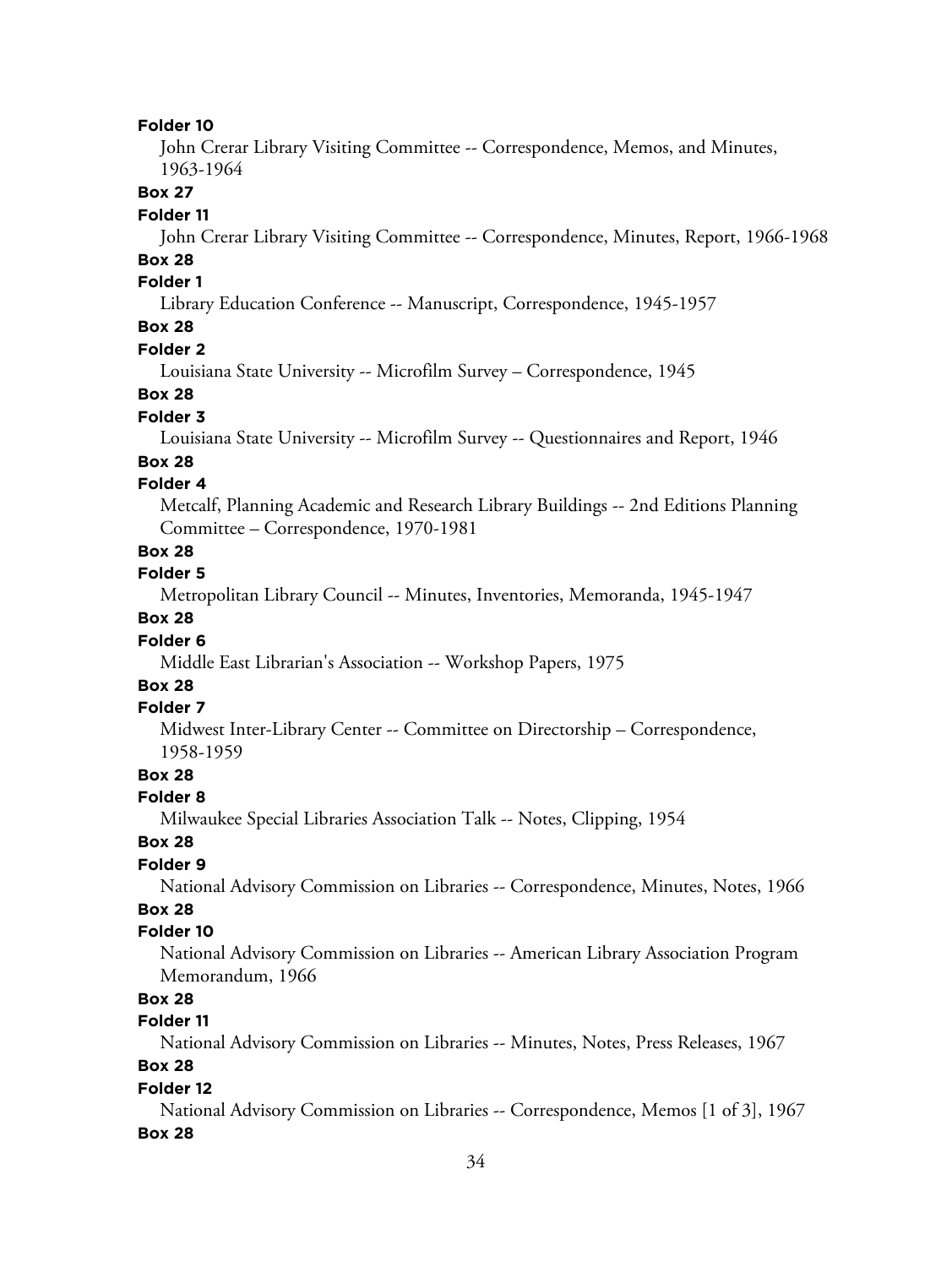#### **Folder 13**

National Advisory Commission on Libraries -- Correspondence, Memos [2 of 3], 1967

# **Box 29**

# **Folder 1**

National Advisory Commission on Libraries -- Correspondence, Memos [3 of 3], 1967

# **Box 29**

#### **Folder 2**

National Advisory Commission on Libraries -- Background Papers and Reports, 1967

## **Box 29**

# **Folder 3**

National Advisory Commission on Libraries -- Summary Report, Remarks, 1967

# **Box 29**

# **Folder 4**

National Advisory Commission on Libraries -- Correspondence, Memos, Photographs, 1968-1969

# **Box 29**

# **Folder 5**

National Advisory Commission on Libraries -- Correspondence, Memos [3 of 3], 1967

# **Box 29**

# **Folder 6**

National Advisory Commission on Libraries -- Background Papers and Reports, 1967

#### **Box 29**

## **Folder 7**

National Advisory Commission on Libraries -- Summary Report, Remarks, 1967

## **Box 29**

## **Folder 8**

National Advisory Commission on Libraries -- Correspondence, Memos, Photographs, 1968-1969

## **Box 29**

## **Folder 9**

National Advisory Commission on Libraries -- Congressional Testimony, Texts of Bills, 1969

#### **Box 29**

#### **Folder 10**

National Commission on Libraries and Information Science – Correspondence, 1972-1973

#### **Box 29**

#### **Folder 11**

National Commission on Libraries and Information Science -- Correspondence, Working Papers, 1973-1974

# **Box 29**

#### **Folder 12**

NCLIS -- "A New National Program of Library and Information Services" -- Proposal, Draft, 1973-1974

#### **Box 29**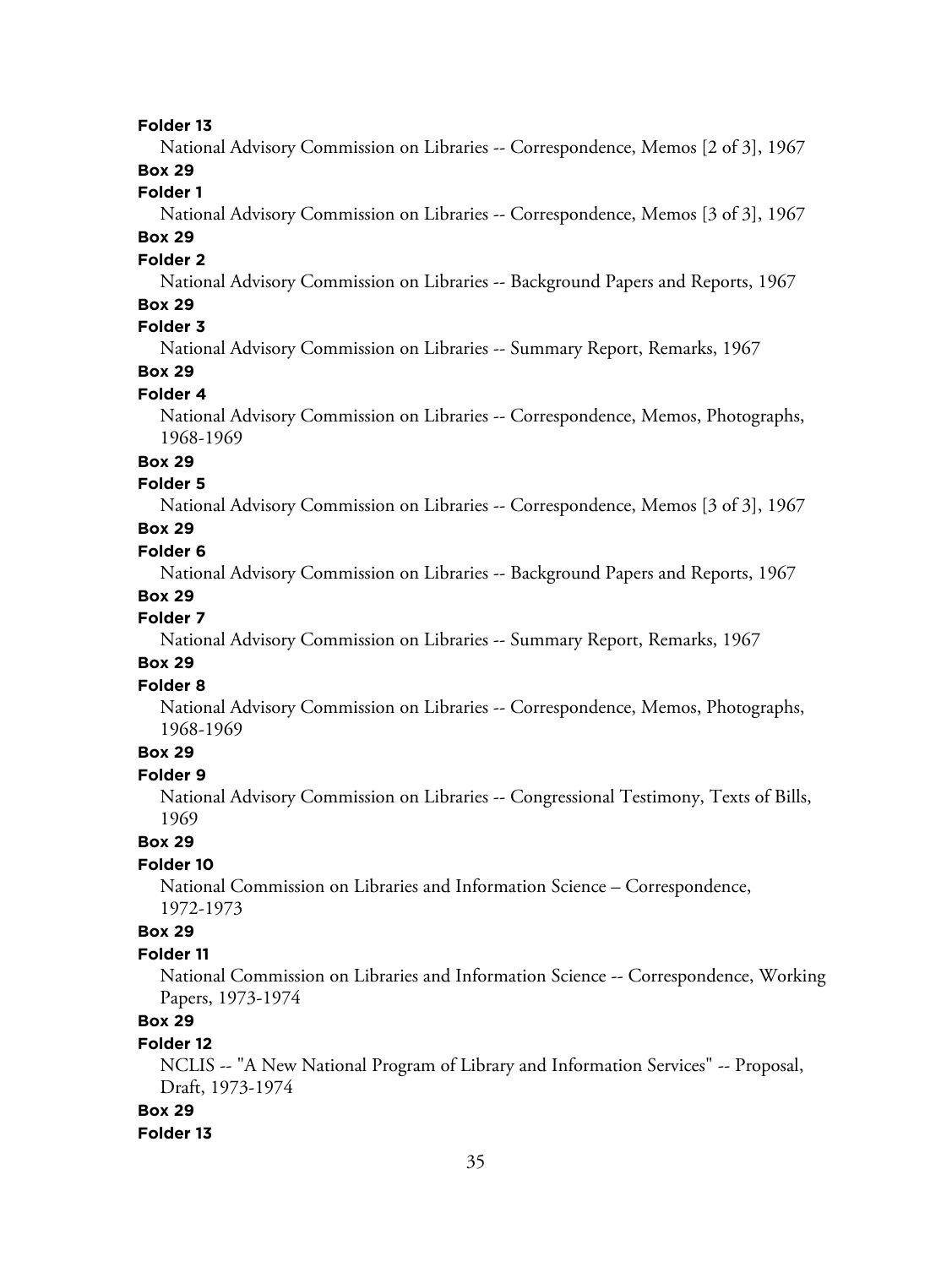NCLIS -- "A National Program of Library and Information Services" -- 2nd Draft, Synopses, 1974

## **Box 29**

## **Folder 14**

National Commission on Library and Information Science -- White House Conference -- Correspondence and Conference Materials, 1979

# **Box 29**

# **Folder 15**

National Endowment for the Humanities -- Grant Proposal Review Materials -- Hoover Institution [1 of 2], 1973-1975

## **Box 30**

#### **Folder 1**

National Endowment for the Humanities -- Grant Proposal Review Materials -- Hoover Institution [2 of 2], 1973-1975

# **Box 30**

## **Folder 2**

National Endowment for the Humanities -- Grant Proposal Review Materials -- University of New Mexico, 1976-1977

# **Box 30**

## **Folder 3**

National Endowment for the Humanities -- Grant Proposal Review Materials -- National Union Catalog, 1973

# **Box 30**

#### **Folder 4**

National Endowment for the Humanities --Correspondence re Endowment Request (New York Public Library), 1970-1973

# **Box 30**

# **Folder 5**

National Endowment for the Humanities -- Grant Review Materials, 1980

# **Box 30**

#### **Folder 6**

Oxford University/Project LOC -- Brasenose Conference -- Correspondence, Conference Materials, 1972

# **Box 30**

#### **Folder 7**

Oxford University/Project LOC – Report, 1972

#### **Box 30**

#### **Folder 8**

Paris International Exposition -- Correspondence -- Raney/Gottschalk et al., 1937

# **Box 30**

# **Folder 9**

Paris International Exposition -- Correspondence (mostly Raney) [1 of 4], 1936-1937

# **Box 30**

#### **Folder 10**

Paris International Exposition -- Correspondence (mostly Raney) [2 of 4], 1937

#### **Box 30**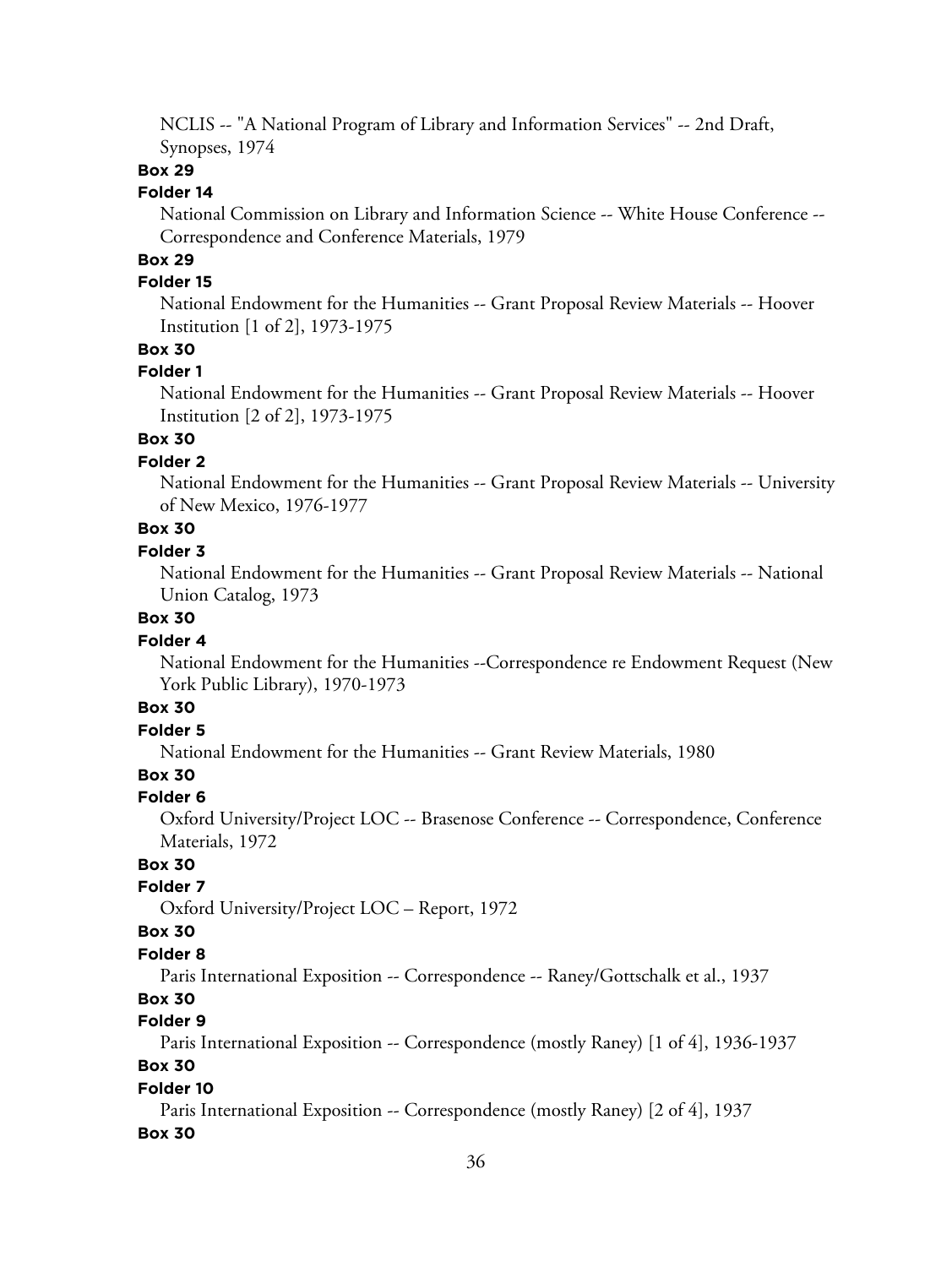#### **Folder 11**

Paris International Exposition -- Correspondence (mostly Raney) [3 of 4], 1937

# **Box 31**

# **Folder 1**

Paris International Exposition -- Correspondence (mostly Raney) [4 of 4], 1937-1938

# **Box 31**

### **Folder 2**

Paris International Exposition -- ALA Microphotography Demonstration -- Invoices and Shipping Forms, 1937

# **Box 31**

### **Folder 3**

Paris International Exposition -- ALA Microphotography Demonstration -- Microfilm, Photorecords, Demo Records, 1937

## **Box 31**

## **Folder 4**

Paris International Exposition -- ALA Microphotography Demonstration -- University of Chicago Financial Reports, 1938

### **Box 31**

#### **Folder 5**

Paris International Exposition -- ALA Microphotography Demonstration -- Report on the Exposition and its Sequel, 1939

### **Box 31**

### **Folder 6**

Rockefeller Foundation -- Microphotography Grant/Stevens Report – Correspondence, 1937-1950

# **Box 31**

#### **Folder 7**

Rockefeller Foundation -- Microphotography Grant/Stevens Report – Reports, 1940

### **Box 31**

#### **Folder 8**

Rockefeller Foundation -- Microphotography Grant/Stevens Report -- Schedule of Expenses, undated

### **Box 31**

### **Folder 9**

The Rockefeller University -- Consortium Facility Consultation -- Correspondence, Memorandum, Notes, 1979

#### **Box 31**

#### **Folder 10**

Science Libraries Periodical Study -- Titles and Call Slips, 1945-1946, undated

### **Box 31**

### **Folder 11**

Science Libraries Periodical Study – Correspondence, 1946-1947

### **Box 31**

#### **Folder 12**

Science Libraries Periodical Study -- Rankings, Statistics, and Selection Guides, 1947 **Box 31**

#### 37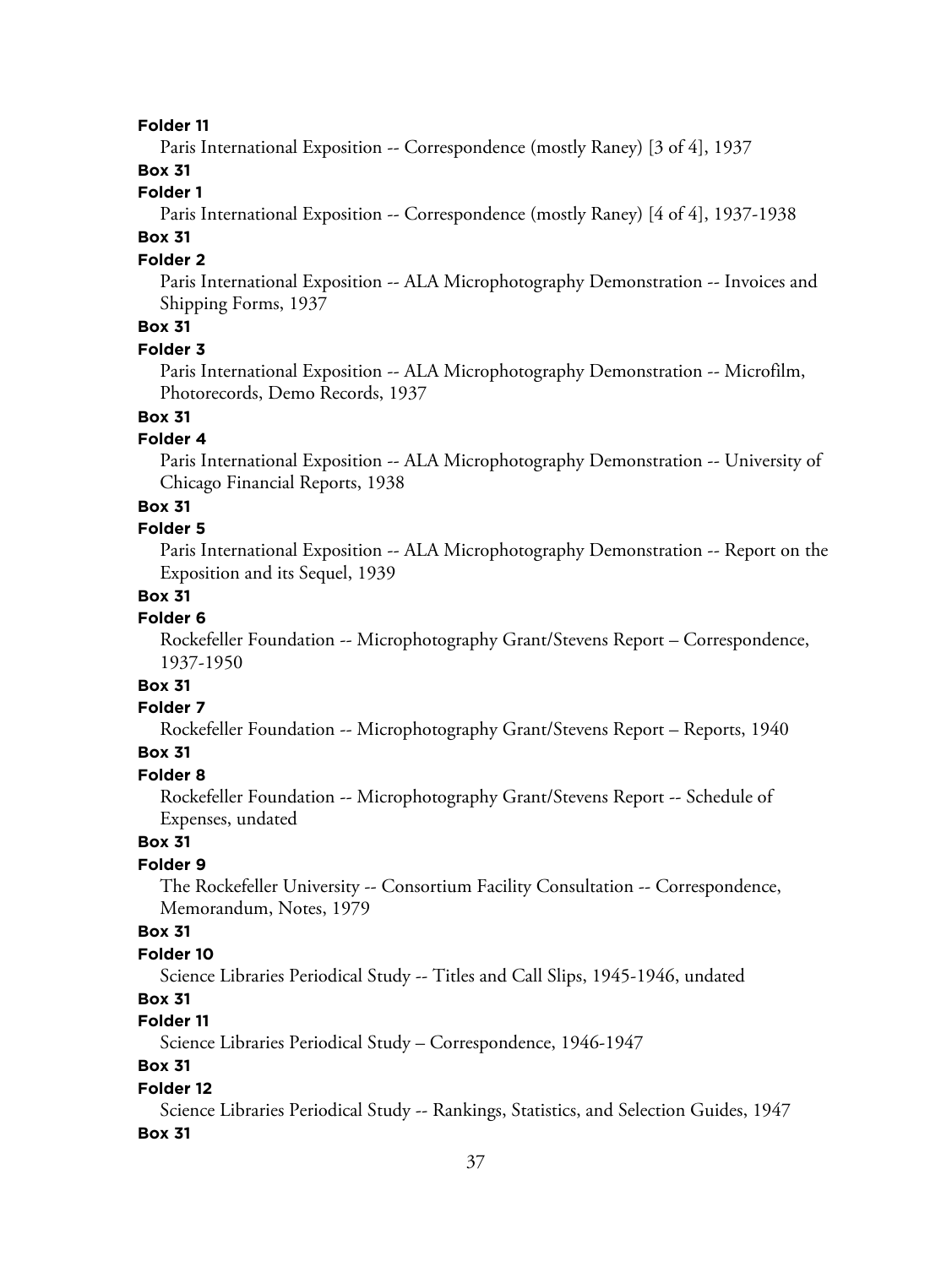#### **Folder 13**

Sloan Foundation Report: Research Libraries and Technology -- Correspondence – General, 1971-1972

# **Box 31**

#### **Folder 14**

Sloan Foundation Report: Research Libraries and Technology -- Correspondence -- First Draft Comments [1 of 2], 1972-1973

# **Box 31**

### **Folder 15**

Sloan Foundation Report: Research Libraries and Technology -- Correspondence -- First Draft Comments [2 of 2], 1972-1973

#### **Box 31**

#### **Folder 16**

Sloan Foundation Report: Research Libraries and Technology -- Correspondence – General, 1973-1977

### **Box 31**

### **Folder 17**

Sloan Foundation Report: Research Libraries and Technology -- Reviews (Photocopies), 1974-1975

### **Box 31**

#### **Folder 18**

Southeastern Interlibrary Research Facility -- Report and Article, 1954-1955

### **Box 32**

### **Folder 1**

Southeastern Interlibrary Research Facility -- Conference -- "Notes on the Cooperative Ownership of Materials . . ." --Typescripts, Conference Program, 1955

# **Box 32**

# **Folder 2**

Southeastern Interlibrary Research Facility – Correspondence, 1955-1956

### **Box 32**

#### **Folder 3**

Southeastern Interlibrary Research Facility --Memorandum of Agreement, Minutes, 1955-1956

### **Box 32**

### **Folder 4**

Special Libraries Association -- First General Session – Correspondence, 1947

#### **Box 32**

#### **Folder 5**

Special Libraries Association -- First General Session – Papers, 1947

## **Box 32**

## **Folder 6**

Special Libraries Association -- First General Session -- Programs and Biographical Notes, 1947

#### **Box 32**

#### **Folder 7**

Stanford University -- Library Building Consultation -- Program and Notes, 1967, 1969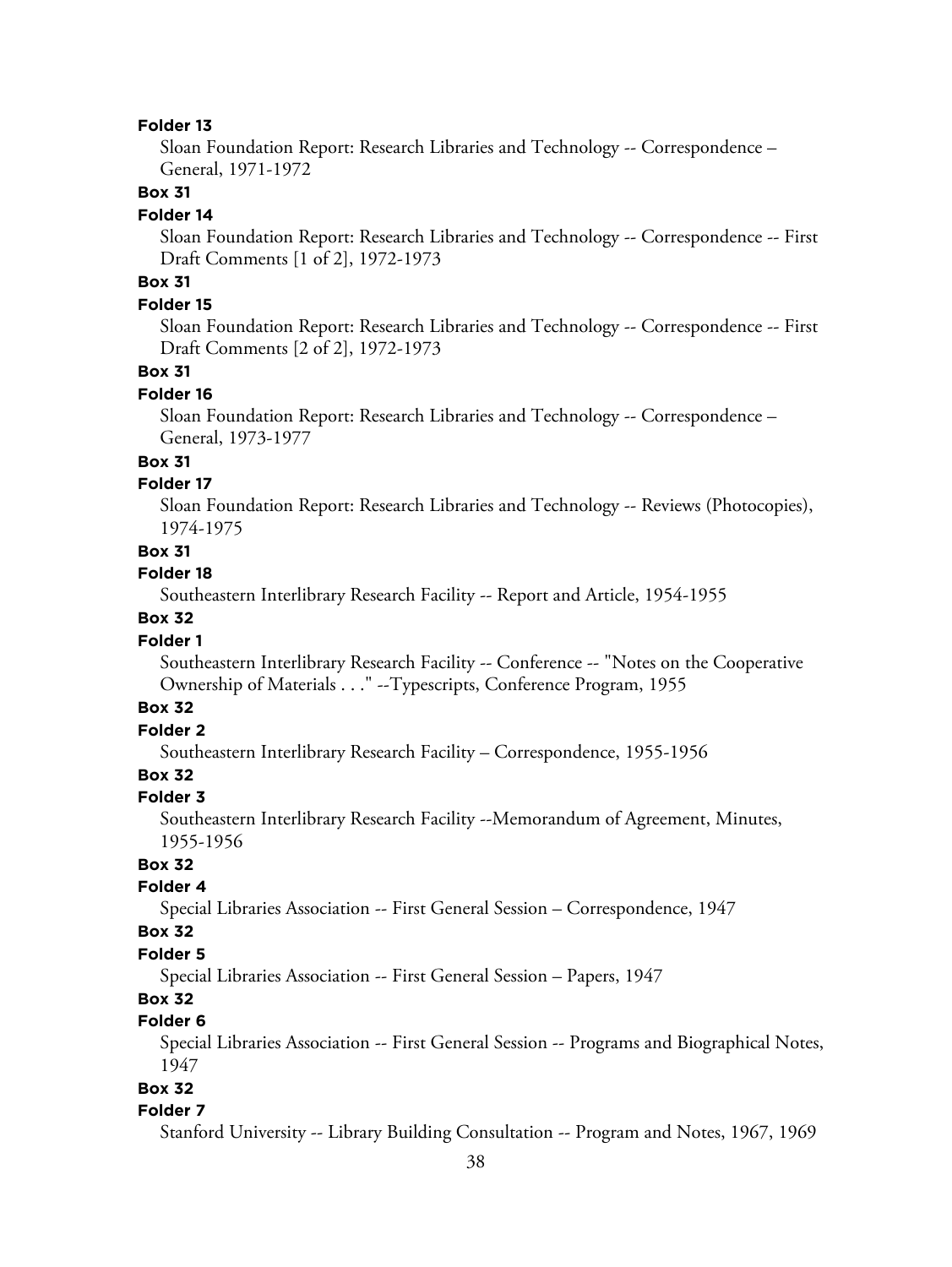**Folder 8**

Stanford University -- Library Building Consultation – Correspondence, 1969

## **Box 32**

### **Folder 9**

Stanford University Library Planning Task Force – Correspondence, 1978

# **Box 32**

### **Folder 10**

Stanford University Library Planning Task Force -- Drafts of Fussler's Report, Discussion Transcript, 1978

### **Box 32**

#### **Folder 11**

Stanford University Library Planning Task Force -- Report of the Task Force, Correspondence, 1980

### **Box 32**

### **Folder 12**

TIAA Major Medical Advisory Committee -- Correspondence and Brochures, 1957

### **Box 32**

# **Folder 13**

United Aircraft Automation Study – Correspondence, 1966-1967

# **Box 32**

# **Folder 14**

United Aircraft Automation Study -- Records and Reports, 1967

### **Box 32**

### **Folder 15**

U.S. Air Force Academy Library Advisory Board – Reports, 1956

### **Box 32**

# **Folder 16**

U.S. Air Force Academy Library Advisory Board – Correspondence, 1956-1958

### **Box 32**

### **Folder 17**

U.S. Air Force Academy Library Advisory Board -- Background Information, 1956-1958

### **Box 33**

### **Folder 1**

U.S. Air Force Academy Library Advisory Board -- Booklet, Program Outlines, circa 1957

### **Box 33**

### **Folder 2**

U.S. National Committee, International Federation for Documentation -- Minutes, Background Information, Records, 1962-1963

# **Box 33**

# **Folder 3**

U.S. National Committee, International Federation for Documentation – Correspondence, 1963

### **Box 33**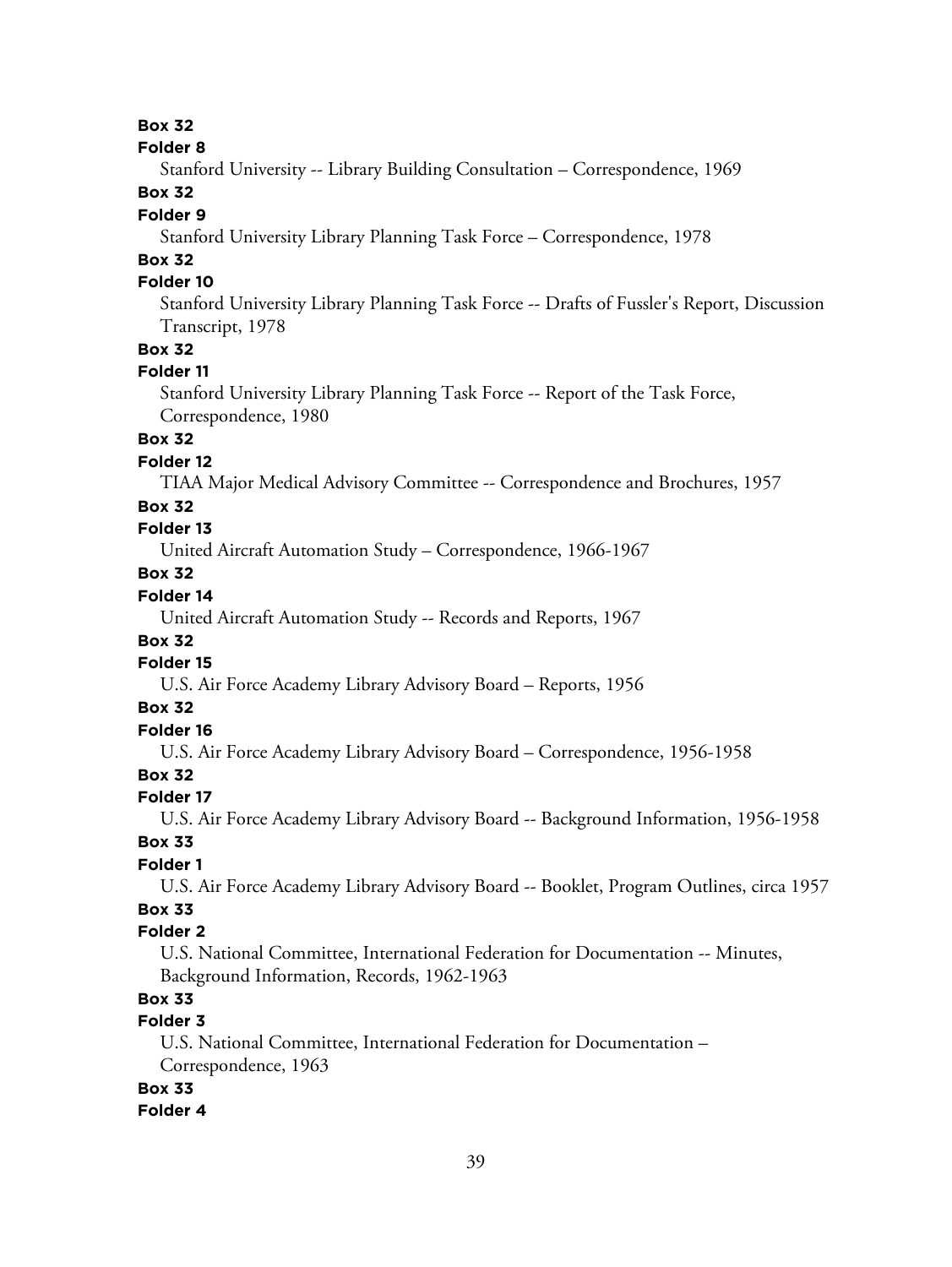U.S. National Committee, International Federation for Documentation – Correspondence, 1964-1965

# **Box 33**

### **Folder 5**

U.S. National Committee, International Federation for Documentation -- F. I. D. Newsletters, 1963-1964

# **Box 33**

### **Folder 6**

U.S. National Committee, International Federation for Documentation -- Minutes, Background Information, Records, 1964

### **Box 33**

### **Folder 7**

U.S. National Committee, International Federation for Documentation -- Secretary General's Report, 1964

# **Box 33**

### **Folder 8**

U.S. National Committee, International Federation for Documentation -- Minutes, Background Information, Records, 1965

# **Box 33**

# **Folder 9**

University of California -- Educational Policy Statements, 1950

#### **Box 33**

# **Folder 10**

University of California Library Research Institute -- Library Reports and Bulletin, 1957-1963

# **Box 33**

### **Folder 11**

University of California Library Research Institute -- Correspondence, Reports, 1963-1964

### **Box 34**

#### **Folder 1**

University of California Library Research Institute -- Taube Report, 1964

# **Box 34**

# **Folder 2**

University of California Library Research Institute -- Interviews, Notes, Report, 1964

#### **Box 34**

#### **Folder 3**

University of California Library Research Institute – Recommendations, 1964

## **Box 34**

### **Folder 4**

University of California -- Photographic Reproduction Survey -- Background Information and Statistics, 1944-1946, undated

# **Box 34**

### **Folder 5**

University of California -- Photographic Reproduction Survey -- Photoduplication Price Lists, 1944-1946, undated

#### **Box 34**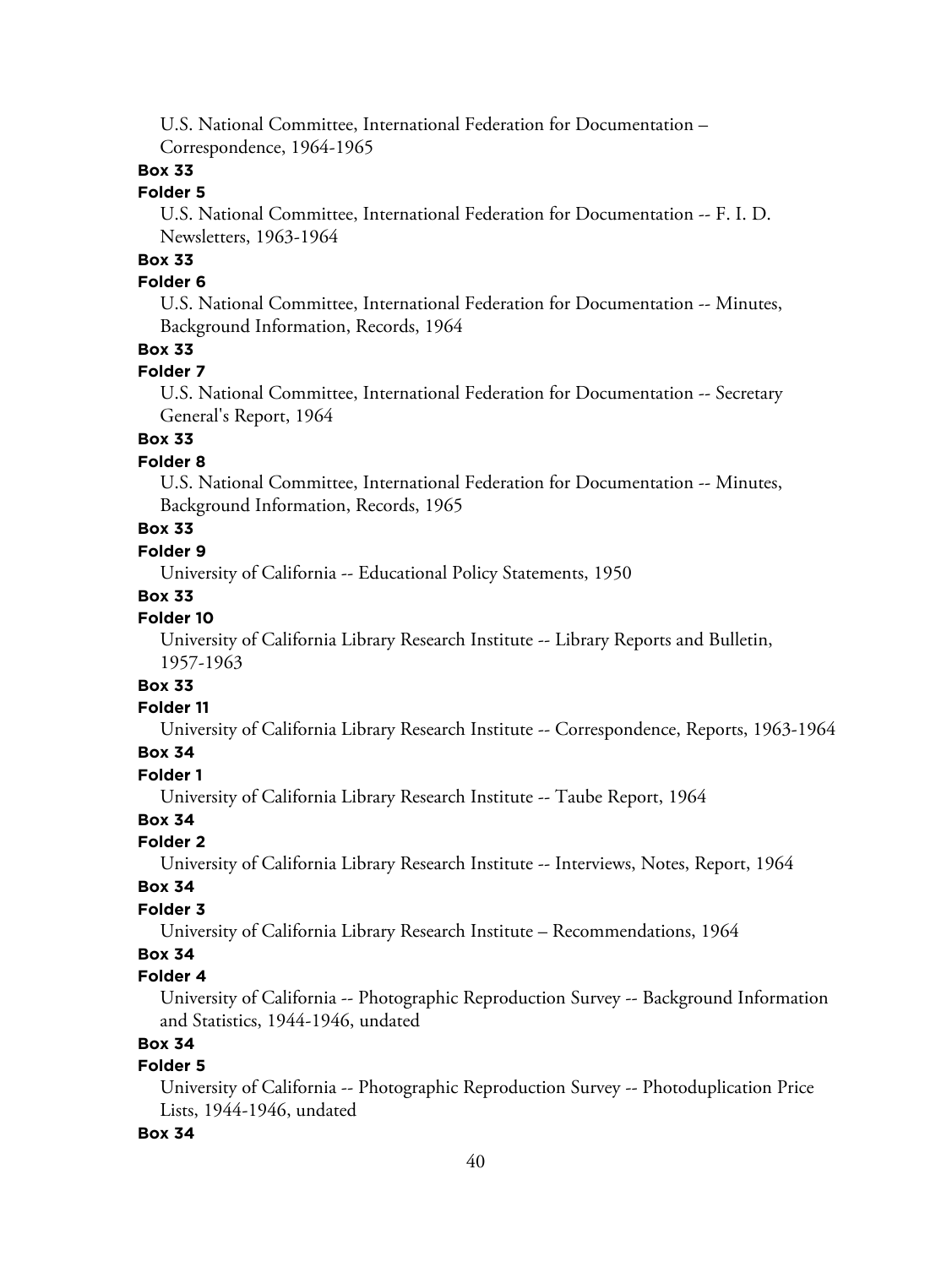#### **Folder 6**

University of California -- Photographic Reproduction Survey -- Fussler's Notes, 1946

# **Box 34**

## **Folder 7**

University of California -- Photographic Reproduction Survey -- Fussler's Report, 1946

# **Box 34**

### **Folder 8**

University of California -- Photographic Reproduction Survey -- Photography Reports, Prospectus, 1946

# **Box 34**

### **Folder 9**

University of California -- Photographic Reproduction Survey – Correspondence, 1946-1947

## **Box 34**

### **Folder 10**

University of California -- Photographic Reproduction Survey -- Neal Harlow, Report and Memorandum on Newspapers, 1946-1947

#### **Box 34**

#### **Folder 11**

University of California, Berkeley -- School of Librarianship Consultation -- Background Material, 1971

### **Box 34**

### **Folder 12**

University of California, Berkeley -- School of Librarianship Consultation – Correspondence, 1971-1972

# **Box 34**

# **Folder 13**

University of California, Berkeley -- School of Librarianship Consultation -- Notes, Final Report, 1972

## **Box 34**

#### **Folder 14**

University of Illinois -- Photographic Facilities Survey – Correspondence, 1947

### **Box 34**

### **Folder 15**

University of Virginia -- Closed-Circuit TV Board -- Project Proposal, 1957

# **Box 34**

### **Folder 16**

University of Virginia -- Closed-Circuit TV Board -- Correspondence and Memoranda, 1957

# **Box 34**

### **Folder 17**

University of Virginia -- Closed-Circuit TV Board -- Project Reports, 1958

# **Box 34**

#### **Folder 18**

University of Uppsala -- Library Jubilee Symposium -- Correspondence, Symposium Information, 1971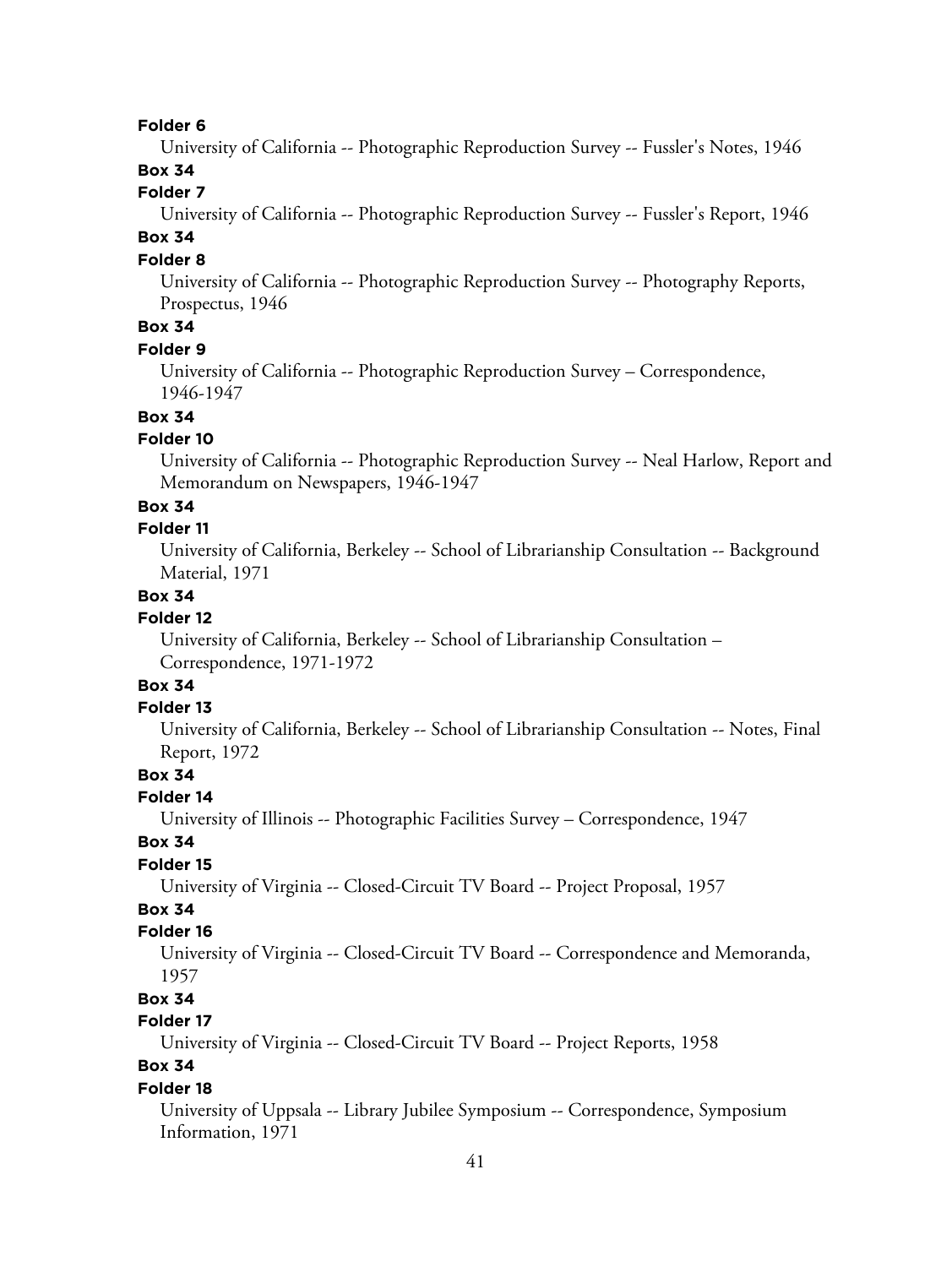#### **Folder 1**

University of Uppsala -- Library Jubilee Symposium – Papers, 1971

## **Box 35**

### **Folder 2**

University of Uppsala -- Library Jubilee Symposium -- Fussler's Notes, 1971

# **Box 35**

# **Folder 3**

Woodstock Library Project -- Correspondence and Questionnaire, 1954-1955

# **Box 35**

### **Folder 4**

Woodstock Library Project -- Report, Supplemental Material, 1955

### **Box 35**

#### **Folder 5**

Yale University -- Meeting on Library Research and Development -- Correspondence, Meeting Materials, 1967

### **Subseries 2: American Council of Learned Societies**

#### **Box 35**

### **Folder 6**

American Council of Learned Societies -- Committee on Research Libraries -- Correspondence and Memos, 1967

### **Box 35**

#### **Folder 7**

American Council of Learned Societies -- Committee on Research Libraries -- Working Papers [1 of 2], 1967

# **Box 35**

# **Folder 8**

American Council of Learned Societies -- Committee on Research Libraries -- Working Papers [2 of 2], 1967

## **Box 35**

## **Folder 9**

American Council of Learned Societies -- Committee on Research Libraries -- Drafts of Recommendations, 1967

### **Box 35**

### **Folder 10**

American Council of Learned Societies -- Committee on Research Libraries -- Correspondence, Minutes, Position Papers [1 of 2], 1969-1972

# **Box 35**

### **Folder 11**

American Council of Learned Societies -- Committee on Research Libraries -- Correspondence, Minutes, Position Papers [2 of 2], 1973

# **Box 36**

### **Folder 1**

American Council of Learned Societies -- Committee on Research Libraries -- Memorandum on Bibliographic Control, Notes from Fussler, 1972, 1973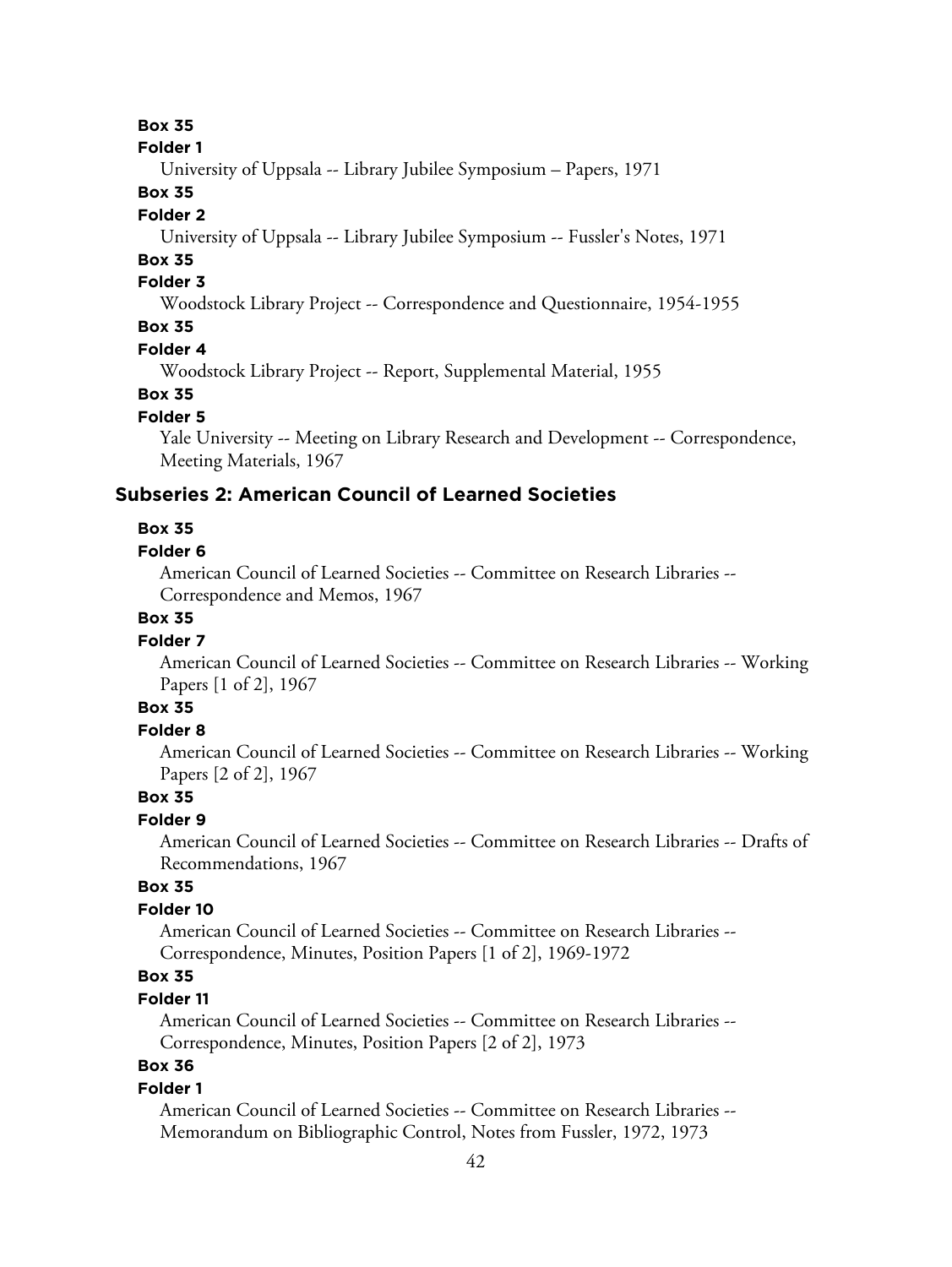#### **Folder 2**

American Council of Learned Societies -- Conference on Microcopying Research Materials . . . -- Conference Materials, 1940

# **Box 36**

### **Folder 3**

American Council of Learned Societies -- Research Planning Committee -- Correspondence, Reports, 1952-1954

### **Subseries 3: American Library Association**

#### **Box 36**

#### **Folder 4**

American Library Association -- Advisory Committee for University of Brasiliana Library Development Program -- Correspondence, Reports, Minutes, 1963-1966

### **Box 36**

**Folder 5**

American Library Association -- ACRL Correspondence, 1958-1963

### **Box 36**

### **Folder 6**

American Library Association -- ACRL Correspondence, 1964-1973

### **Box 36**

### **Folder 7**

American Library Association -- Annual Conference on Documentation – Correspondence, 1938-1942

#### **Box 36**

### **Folder 8**

American Library Association -- Board on Resources -- Subcommittee on Cooperative Microform Projects -- Correspondence, Memoranda, 1950-1954

### **Box 36**

### **Folder 9**

American Library Association -- Boston Conference -- Notes, Correspondence, Photographic Reproduction Charges, 1940-1941

### **Box 36**

### **Folder 10**

American Library Association -- Civil Liberties Committee – Correspondence, 1960-1961

# **Box 37**

# **Folder 1**

American Library Association -- Civil Liberties Committee --Clippings, Memoranda, Reports, 1960-1961

# **Box 37**

# **Folder 2**

American Library Association -- Committee on Photographic Reproduction – Correspondence, 1937-1938

### **Box 37**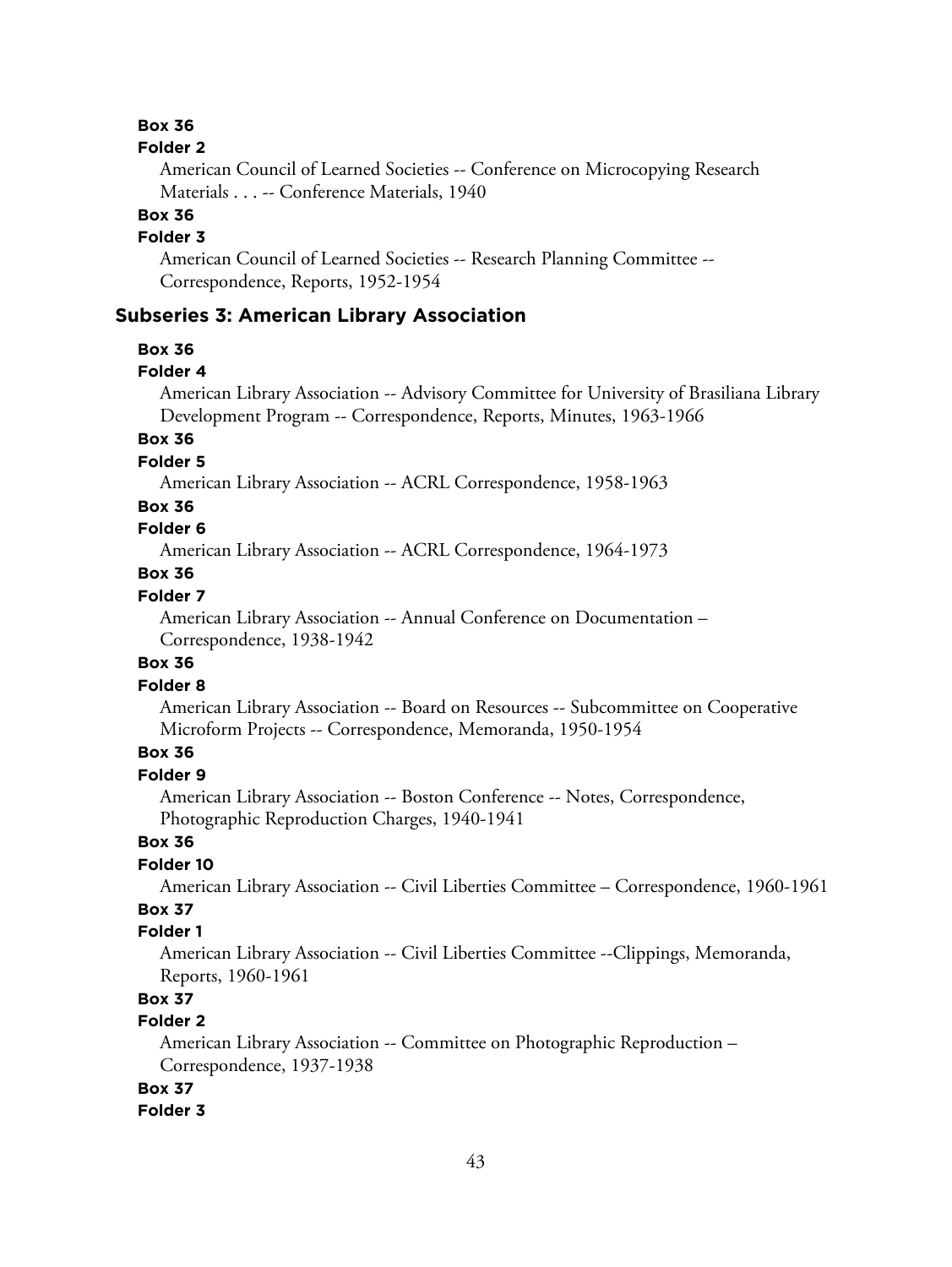American Library Association -- Committee on Photographic Reproduction -- Memoranda and Reports, 1937-1938

### **Box 37**

### **Folder 4**

American Library Association -- Committee on Photographic Reproduction -- Correspondence, Photographs, 1939-1942

# **Box 37**

### **Folder 5**

American Library Association -- Committee on Photographic Reproduction -- Exhibit Programs, Memoranda, 1939-1942

#### **Box 37**

#### **Folder 6**

American Library Association -- Council – Correspondence, 1957-1958

### **Box 37**

#### **Folder 7**

American Library Association -- Council -- Minutes, Reports, By-Laws, 1957-1958

# **Box 37**

### **Folder 8**

American Library Association -- General Correspondence and Memoranda, 1938-1944

# **Box 37**

## **Folder 9**

American Library Association -- General Correspondence and Memoranda, 1944-1945

### **Box 37**

#### **Folder 10**

American Library Association -- General Correspondence and Memoranda, 1946-1948

### **Box 38**

### **Folder 1**

American Library Association -- General Correspondence and Memoranda, 1949-1956

#### **Box 38 Folder 2**

American Library Association -- General Correspondence and Memoranda, 1957-1959

#### **Box 38**

#### **Folder 3**

American Library Association -- Headquarters Building Committee -- Correspondence, Memos, Reports, 1957-1959

# **Box 38**

### **Folder 4**

American Library Association -- Headquarters Building Committee -- A. L. A. Booklets, circa 1958

# **Box 38**

### **Folder 5**

American Library Association -- Headquarters Building Committee -- Other Organizations' Brochures, circa 1958

#### **Box 38**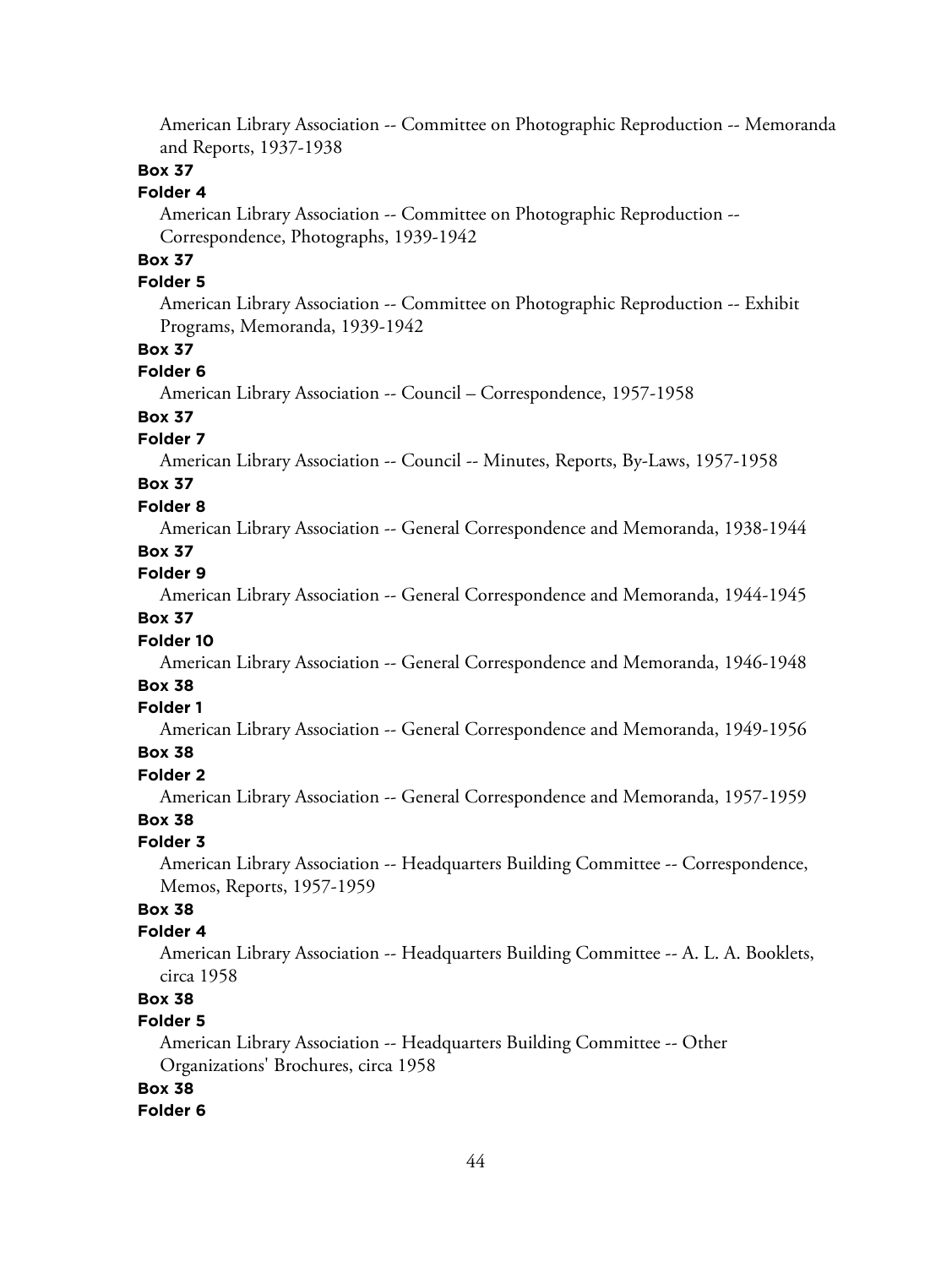American Library Association -- Library Technology Feasibility Study -- Preliminary and Final Reports, Correspondence, 1958-1959

# **Box 38**

### **Folder 7**

American Library Association -- Kansas City Meeting -- Correspondence and Biographical Notes, 1938

# **Box 38**

### **Folder 8**

American Library Association -- Microphotography Exhibit Lending -- Correspondence, Photograph, 1940-1941

### **Box 38**

#### **Folder 9**

American Library Association -- Midwinter Meeting -- Correspondence, Notes, 1938

### **Box 38**

#### **Folder 10**

American Library Association -- Midwinter Meeting -- Correspondence, Programs, 1939

# **Box 38**

### **Folder 11**

American Library Association -- National Union Catalog Subcommittee -- Articles, Samples, Memos, 1945-1953

### **Box 38**

### **Folder 12**

American Library Association -- National Union Catalog Subcommittee -- Student Research Project, Notes, 1956

#### **Box 38**

#### **Folder 13**

American Library Association -- National Union Catalog Subcommittee -- Correspondence, Minutes, Working Papers, 1956-1957

# **Box 39**

### **Folder 1**

American Library Association -- National Union Catalog Subcommittee -- Correspondence, Minutes, 1958-1959

### **Box 39**

### **Folder 2**

American Library Association -- National Union Catalog Subcommittee -- Card Records, Reports, Working Papers, 1958-1959

### **Box 39**

#### **Folder 3**

American Library Association -- National Union Catalog Subcommittee – Correspondence, 1960-1962

# **Box 39**

#### **Folder 4**

American Library Association -- National Union Catalog Subcommittee -- Card Records, Notes, Papers, 1960-1961

#### **Box 39**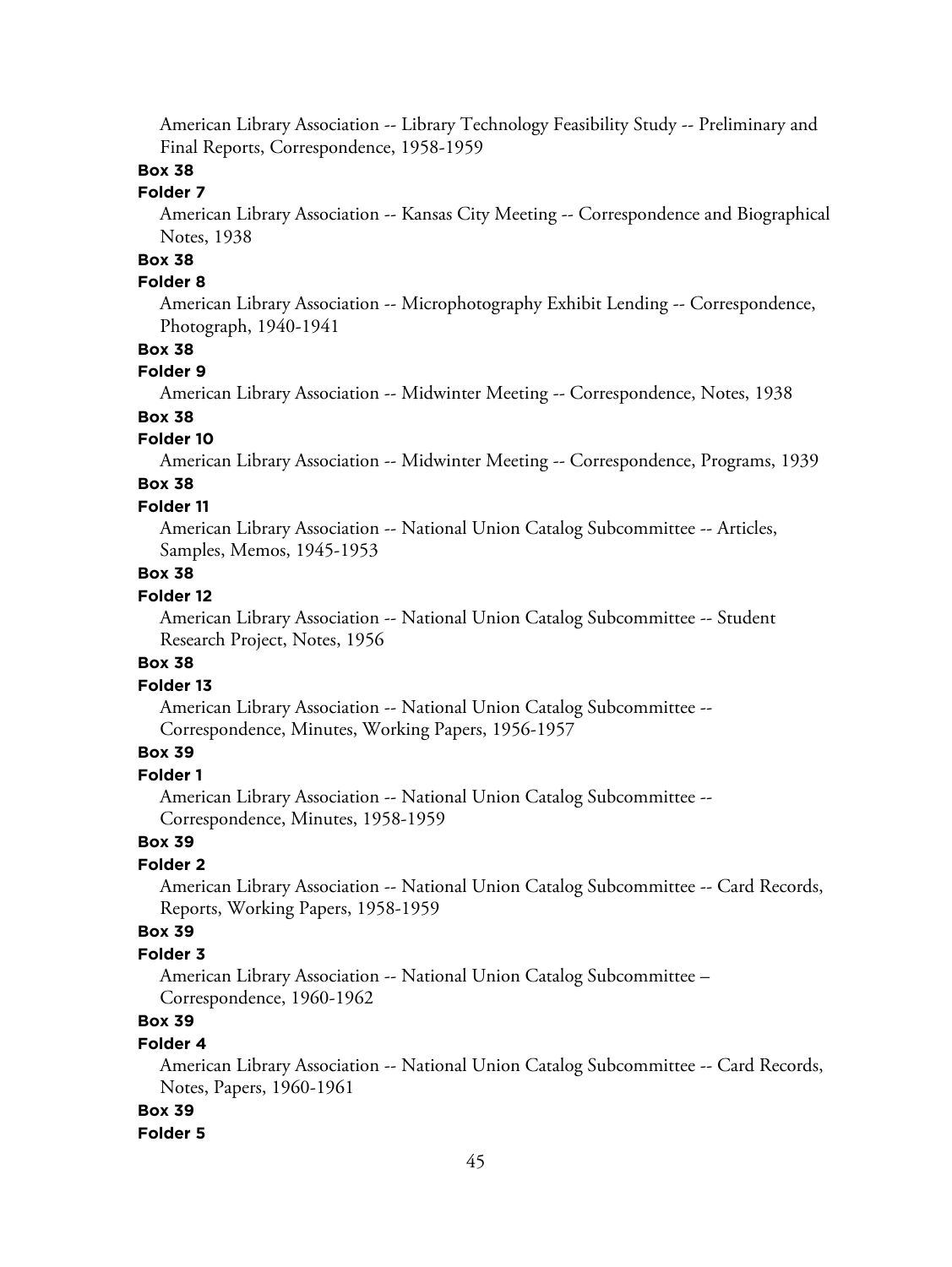American Library Association -- National Union Catalog Subcommittee -- Card Records, Minutes, 1962

### **Box 39**

### **Folder 6**

American Library Association -- National Union Catalog Subcommittee -- Correspondence, Minutes, 1963

# **Box 39**

### **Folder 7**

American Library Association -- National Union Catalog Subcommittee -- Card Reports, IBM Proposal, Background Information, 1963-1964

### **Box 39**

#### **Folder 8**

American Library Association -- National Union Catalog Subcommittee -- Correspondence, Minutes, 1964

## **Box 40**

### **Folder 1**

American Library Association -- National Union Catalog Subcommittee -- Buckland Report, Notes, 1964

# **Box 40**

## **Folder 2**

American Library Association -- National Union Catalog Subcommittee -- Correspondence, Minutes, 1965

### **Box 40**

#### **Folder 3**

American Library Association -- National Union Catalog Subcommittee -- Card Records, Proposals, Register of Microform Masters, 1965

# **Box 40**

### **Folder 4**

American Library Association -- National Union Catalog Subcommittee -- IBM Reports, Bid Invitation, 1966

#### **Box 40**

#### **Folder 5**

American Library Association -- National Union Catalog Subcommittee -- Agreement with Mansell (Drafts), 1966

### **Box 40**

### **Folder 6**

American Library Association -- National Union Catalog Subcommittee -- Correspondence, Minutes, Reports, 1966-1967

# **Box 40**

### **Folder 7**

American Library Association -- National Union Catalog Subcommittee -- Correspondence, Records, Samples, 1968

### **Box 40**

#### **Folder 8**

American Library Association -- National Union Catalog Subcommittee -- Correspondence, Memoranda, 1969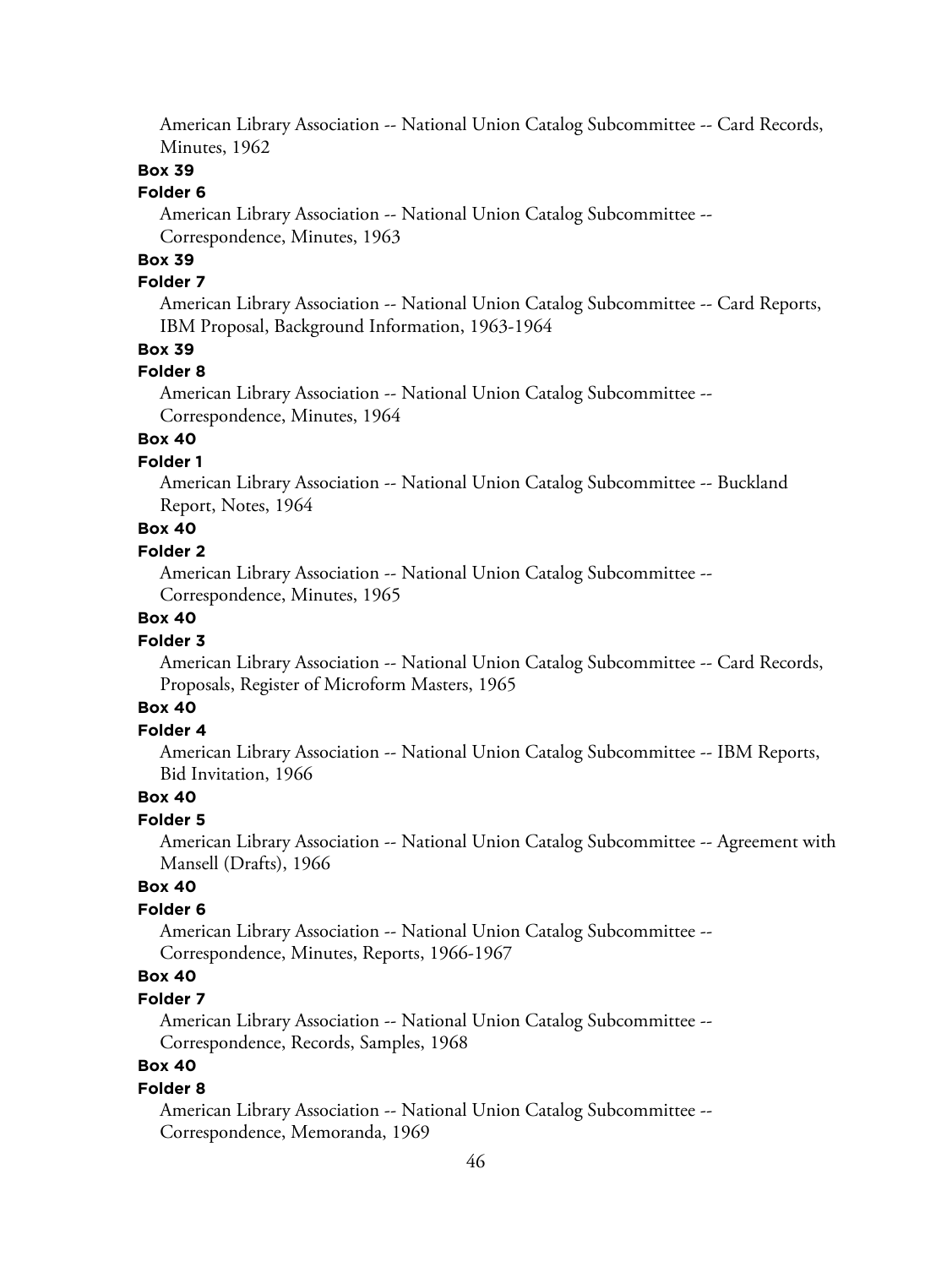#### **Folder 1**

American Library Association -- National Union Catalog Subcommittee -- Correspondence, Reports, 1970-1972

# **Box 41**

## **Folder 2**

American Library Association -- National Union Catalog Subcommittee -- Card Record, Catalog Sample, Paper, 1973

## **Box 41**

### **Folder 3**

American Library Association -- National Union Catalog Subcommittee -- Correspondence, Contracts, 1973

### **Box 41**

#### **Folder 4**

American Library Association -- National Union Catalog Subcommittee -- Correspondence, Reports, 1974

# **Box 41**

### **Folder 5**

American Library Association -- National Union Catalog Subcommittee -- Correspondence, Reports, 1975-1978

## **Box 41**

### **Folder 6**

American Library Association -- Resources Committee -- Correspondence, Memos, Background Material, 1958-1960

#### **Box 41**

### **Folder 7**

American Library Association -- Resources Committee -- Correspondence, Memos, Background Material, 1961-1964

# **Box 41**

## **Folder 8**

American Library Association -- Resources and Technical Services Division -- Copying Methods Section -- Correspondence, Memos, Article Offprint, 1957-1958

## **Box 42**

### **Folder 1**

American Library Association -- Subcommittee on Micropublishing Projects -- Correspondence, Memos, Reports, 1958-1962

### **Box 42**

#### **Folder 2**

American Library Association -- Tour Committee/75th Anniversary Conference – Correspondence, 1950-1951

# **Box 42**

### **Folder 3**

American Library Association -- Tour Committee/75th Anniversary Conference -- Tour Brochures, Receipt, Visitors List, 1951

#### **Box 42**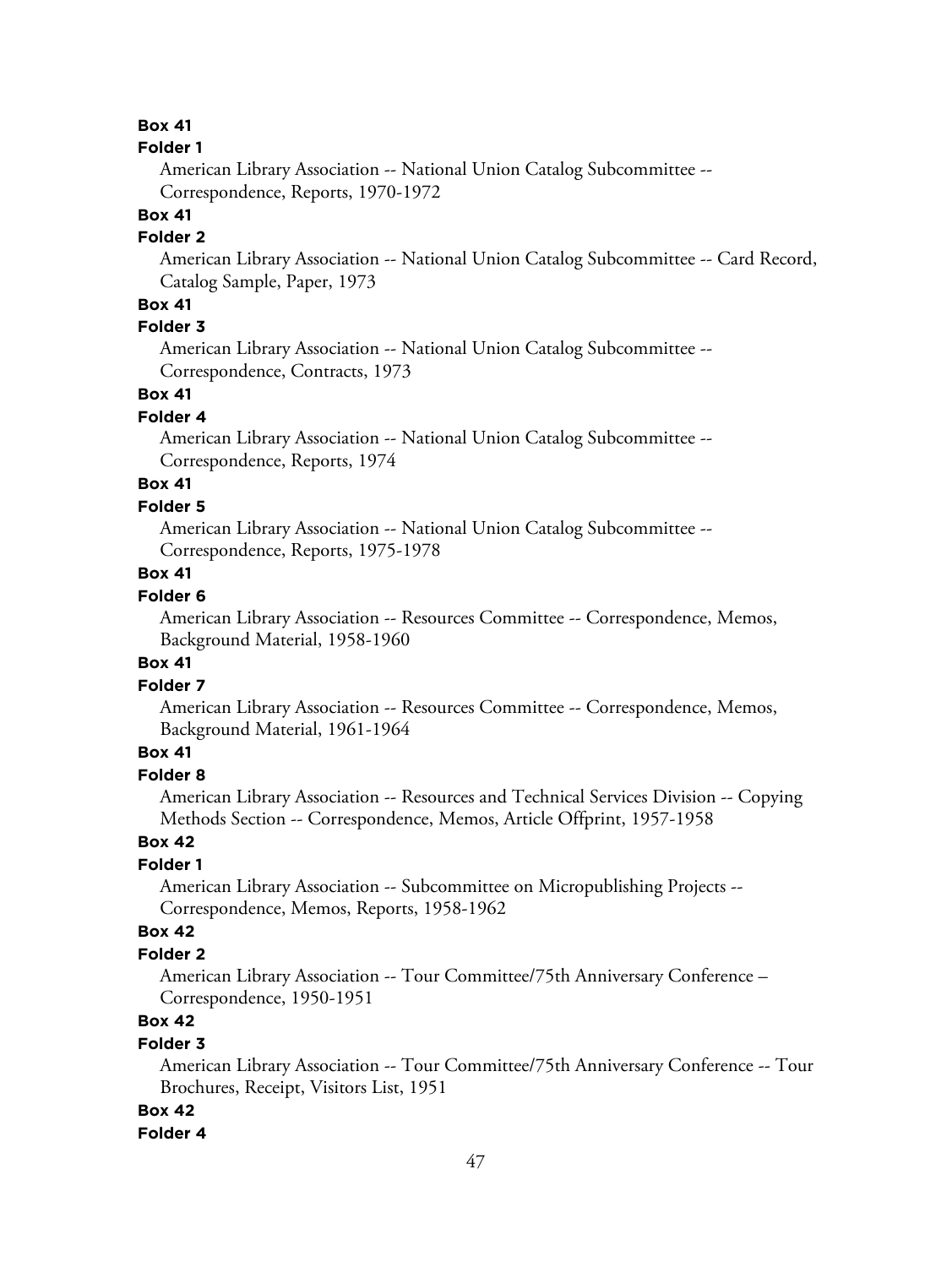American Library Association -- World Congress of Universal Documentation – Correspondence, 1937

### **Subseries 4: Association of Research Libraries**

#### **Box 42**

### **Folder 5**

Association of Research Libraries -- Academic Library Statistics, 1964-1968

# **Box 42**

# **Folder 6**

Association of Research Libraries -- Ad Hoc Automation Committee -- Correspondence, Reports, 1970

## **Box 42**

#### **Folder 7**

Association of Research Libraries -- Ad Hoc Committee on Support of Research library Facilities -- Correspondence and Memoranda, 1960-1961

### **Box 42**

### **Folder 8**

Association of Research Libraries -- Ad Hoc Committee on Support of Research library Facilities – Articles, 1960-1961

# **Box 42**

### **Folder 9**

Association of Research Libraries -- Ad Hoc Committee on Support of Research library Facilities -- NSF Reports, Meeting Materials, 1960-1961

# **Box 42**

### **Folder 10**

Association of Research Libraries -- Ad Hoc Committee on Support of Research library Facilities -- Government Reports, Testimony, Newsletters, 1960-1961

### **Box 42**

#### **Folder 11**

Association of Research Libraries/American Council on Education -- Joint Committee on University Library Management -- Correspondence, Progress Reports, 1969

## **Box 42**

### **Folder 12**

Association of Research Libraries/American Council on Education -- Joint Committee on University Library Management -- Reports, Proposal, Press Releases, 1970

# **Box 42**

### **Folder 13**

Association of Research Libraries/American Council on Education -- Joint Committee on University Library Management -- Correspondence, Reports [1 of 2], 1971

# **Box 43**

# **Folder 1**

Association of Research Libraries/American Council on Education -- Joint Committee on University Library Management -- Correspondence, Reports [2 of 2], 1971

### **Box 43**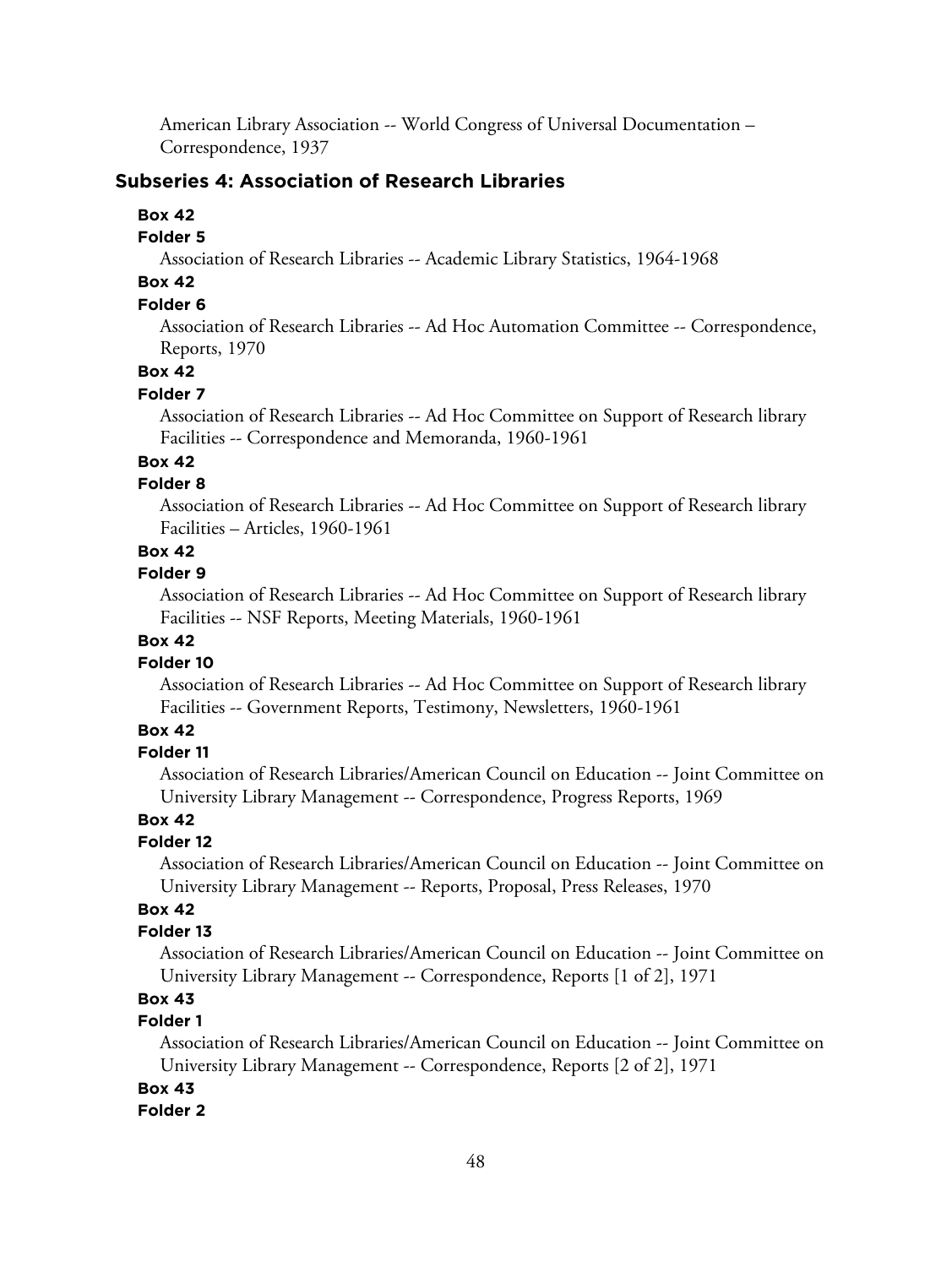Association of Research Libraries/American Council on Education -- Joint Committee on University Library Management -- Correspondence, Reports [2 of 2], 1971

# **Box 43**

## **Folder 3**

Association of Research Libraries -- ARL-ACRL Joint Committee on University Library Standards – Reports, 1974-1975

# **Box 43**

# **Folder 4**

Association of Research Libraries/Association of American Universities -- Correspondence re Library Financial Problems, 1954

### **Box 43**

#### **Folder 5**

Association of Research Libraries/Association of American Universities -- Memorandum on Financial Problems of University Libraries, 1954

# **Box 43**

### **Folder 6**

Association of Research Libraries -- Board of Directors -- Correspondence, Memoranda, Minutes, 1962-1964

# **Box 43**

#### **Folder 7**

Association of Research Libraries -- Board of Directors -- Correspondence, Memoranda, Minutes, 1965-1968

### **Box 43**

#### **Folder 8**

Association of Research Libraries -- Board of Directors --Chemical Information Articles/ Reports, 1967

### **Box 43**

### **Folder 9**

Association of Research Libraries -- Board of Directors -- Correspondence, Memoranda, Minutes, 1969

### **Box 43**

### **Folder 10**

Association of Research Libraries -- Board of Directors -- Correspondence, Memoranda, Conference Papers [1 of 2], 1970

### **Box 43**

### **Folder 11**

Association of Research Libraries -- Board of Directors -- Correspondence, Memoranda, [2 of 2], 1970

# **Box 43**

#### **Folder 12**

Association of Research Libraries -- Board of Directors -- Detroit Meeting Agenda/Notes, 1970

# **Box 44**

#### **Folder 1**

Association of Research Libraries -- Board of Directors -- Correspondence, Memoranda, Minutes, 1971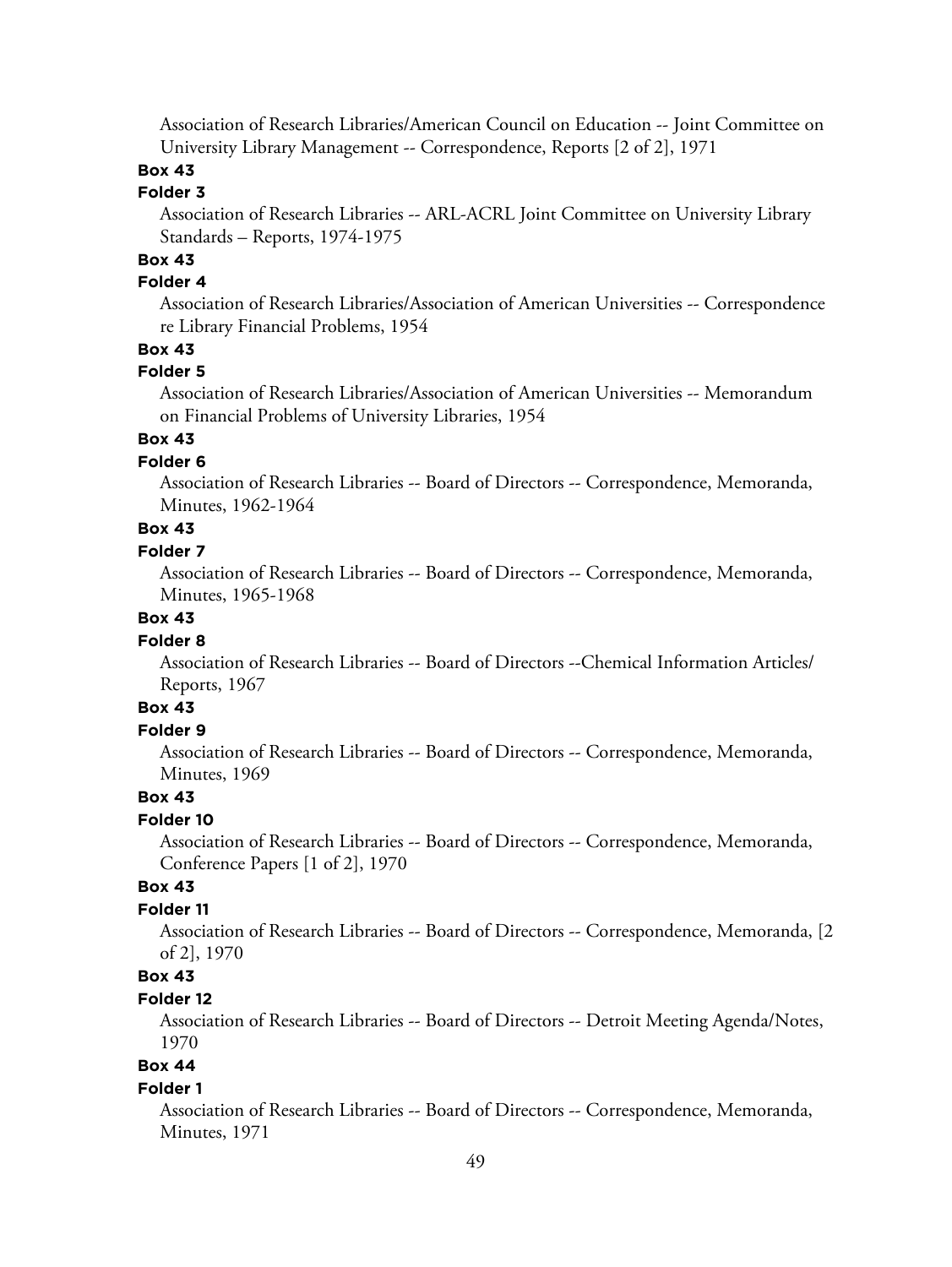#### **Folder 2**

Association of Research Libraries -- Cataloging Code Revision Committee -- Correspondence, Articles, Reports, 1961-1962

#### **Box 44**

## **Folder 3**

Association of Research Libraries -- Circulars and Memorandum, 1934-1956

# **Box 44**

## **Folder 4**

Association of Research Libraries -- Committee on Bibliographic Control of Microforms -- Correspondence, Minutes, Progress Reports, 1960-1961

### **Box 44**

#### **Folder 5**

Association of Research Libraries -- Committee on Bibliographic Control of Microforms -- Stinton Report, Drafts, 1960-1961

### **Box 44**

### **Folder 6**

Association of Research Libraries -- Committee on Bibliographic Control of Microforms -- Correspondence, Minutes, Progress Reports, 1962-1966

### **Box 44**

### **Folder 7**

Association of Research Libraries -- Committee on the Center for Research Libraries -- Correspondence, Reports, 1965-1966

## **Box 44**

#### **Folder 8**

Association of Research Libraries -- Committee on Cooperative Microfilm Projects -- Correspondence and Statement of Principles, 1950-1954

### **Box 44**

#### **Folder 9**

Association of Research Libraries -- Committee on Doctoral Dissertations Publication, 1953-1955

#### **Box 45**

#### **Folder 1**

Association of Research Libraries -- Committee on Document and Information Retrieval – Correspondence, 1960-1963

# **Box 45**

### **Folder 2**

Association of Research Libraries -- Committee on Library Automation – Correspondence, 1963

# **Box 45**

## **Folder 3**

Association of Research Libraries -- Committee on Library Automation -- Correspondence, Memos [1 of 2], 1964

### **Box 45**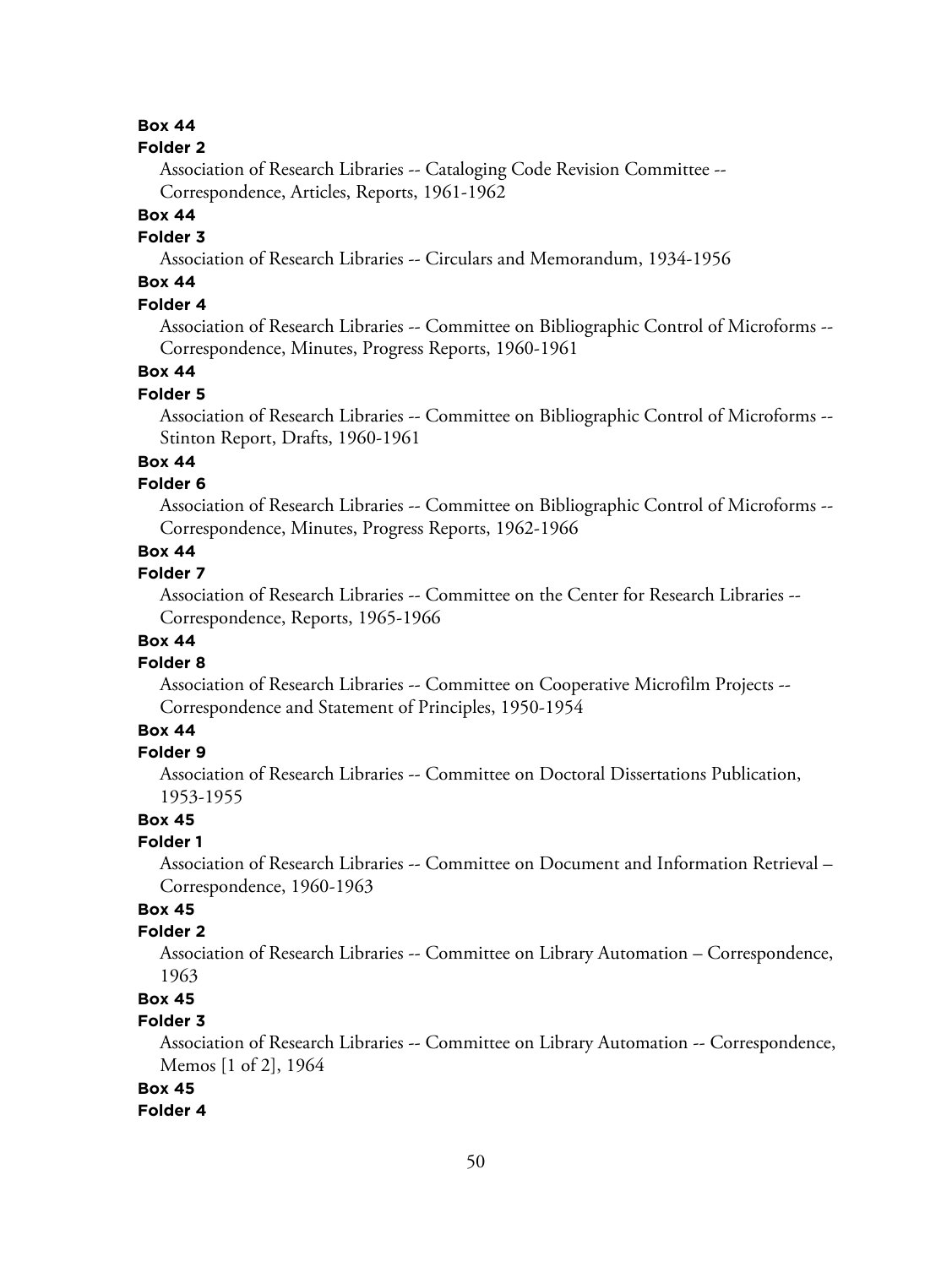Association of Research Libraries -- Committee on Library Automation -- Correspondence, Memos [2 of 2], 1964

### **Box 45**

### **Folder 5**

Association of Research Libraries -- Committee on Library Automation -- Stafford Warren Proposal, Correspondence [1 of 2], 1964

# **Box 45**

### **Folder 6**

Association of Research Libraries -- Committee on Library Automation -- Stafford Warren Proposal, Correspondence [2 of 2], 1964

### **Box 45**

#### **Folder 7**

Association of Research Libraries -- Committee on Library Automation -- Statement on Stafford Warren Proposal, 1964

### **Box 45**

#### **Folder 8**

Association of Research Libraries -- Committee on Library Automation -- Proposal, Report, Articles, 1964

# **Box 45**

### **Folder 9**

Association of Research Libraries -- Committee on Library Automation -- Reports, Planning Memo, 1964

### **Box 45**

#### **Folder 10**

Association of Research Libraries -- Committee on Library Automation -- Correspondence, Memos, 1965

### **Box 46**

#### **Folder 1**

Association of Research Libraries -- Committee on Library Automation -- Correspondence, Minutes, Reports, 1966-1968

#### **Box 46**

#### **Folder 2**

Association of Research Libraries -- Committee on Library Automation -- Correspondence, Reports, 1969-1970

### **Box 46**

### **Folder 3**

Association of Research Libraries -- Committee on National Needs – Correspondence, 1951-1958

# **Box 46**

### **Folder 4**

Association of Research Libraries -- Committee on National Needs -- Minutes and Memoranda, 1951-1953

# **Box 46**

#### **Folder 5**

Association of Research Libraries -- Committee on the Preservation of Research Library Materials -- Correspondence, Proposals, Minutes, 1960-1962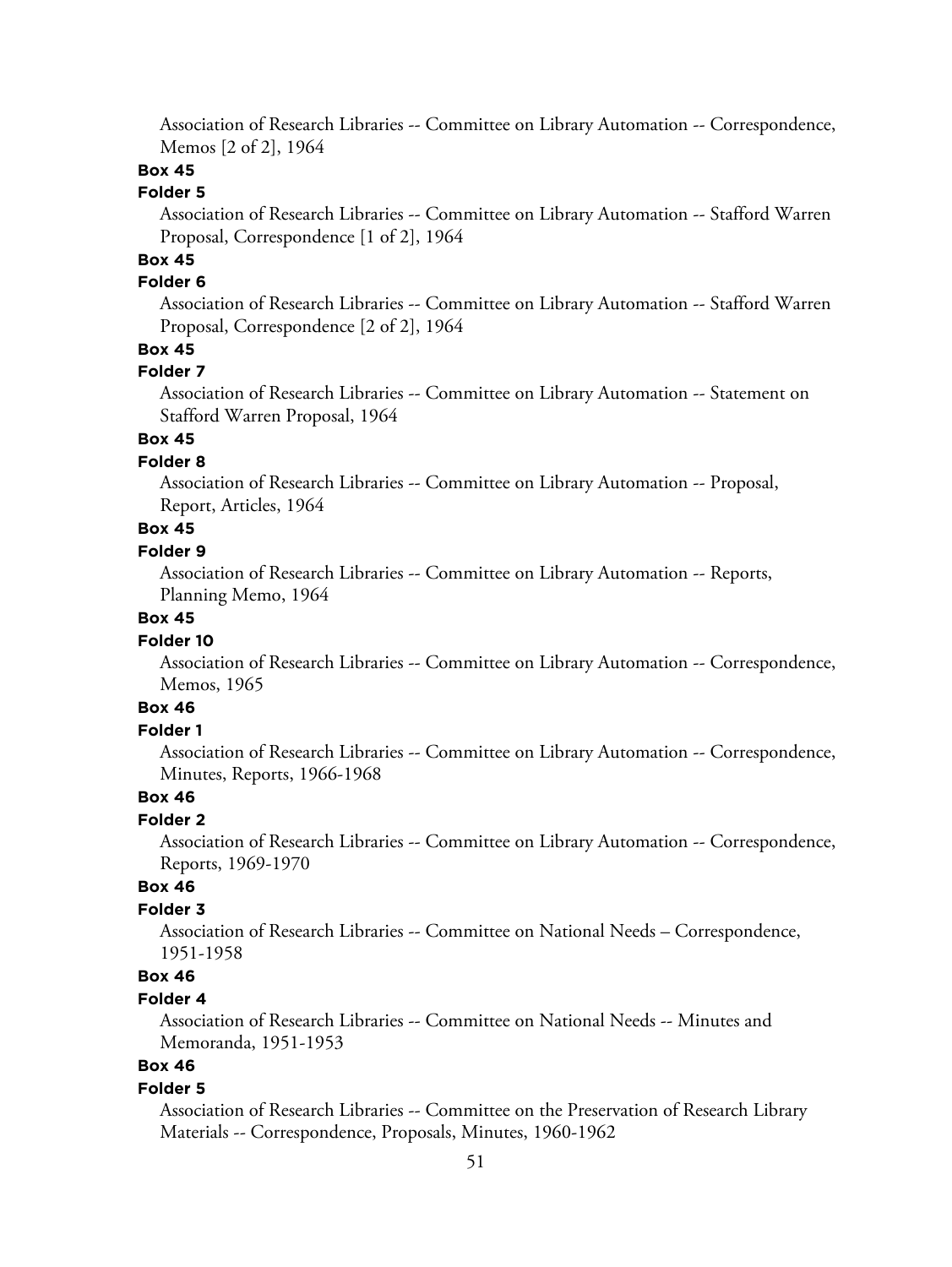#### **Folder 6**

Association of Research Libraries -- Committee on the Preservation of Research Library Materials -- Correspondence, Proposals, Minutes, 1963

# **Box 46**

# **Folder 7**

Association of Research Libraries -- Committee on the Preservation of Research Library Materials -- Correspondence, Minutes, Reports, 1964

## **Box 46**

# **Folder 8**

Association of Research Libraries -- Committee on the Preservation of Research Library Materials -- "Deteriorating Books" Report, 1964

### **Box 46**

### **Folder 9**

Association of Research Libraries -- Committee on the Preservation of Research Library Materials -- Correspondence, Minutes, 1965-1966

# **Box 46**

### **Folder 10**

Association of Research Libraries -- Committee on the Preservation of Research Library Materials -- Correspondence, Minutes, Background Material, 1967-1968

## **Box 47**

# **Folder 1**

Association of Research Libraries -- Committee on the Preservation of Research Library Materials -- Correspondence, Minutes, Supplementary Material, 1969

### **Box 47**

### **Folder 2**

Association of Research Libraries -- Committee on the Preservation of Research Library Materials -- Correspondence, Reports, 1969-1971

# **Box 47**

### **Folder 3**

Association of Research Libraries -- Committee on the Preservation of Research Library Materials -- Correspondence, Final Report, 1972-1973

### **Box 47**

# **Folder 4**

Association of Research Libraries -- Correspondence – General, 1944-1945

# **Box 47**

### **Folder 5**

Association of Research Libraries -- Correspondence – General, 1946

# **Box 47**

#### **Folder 6**

Association of Research Libraries -- Correspondence – General, 1947

### **Box 47**

# **Folder 7**

Association of Research Libraries -- Correspondence – General, 1948-1951

### **Box 47**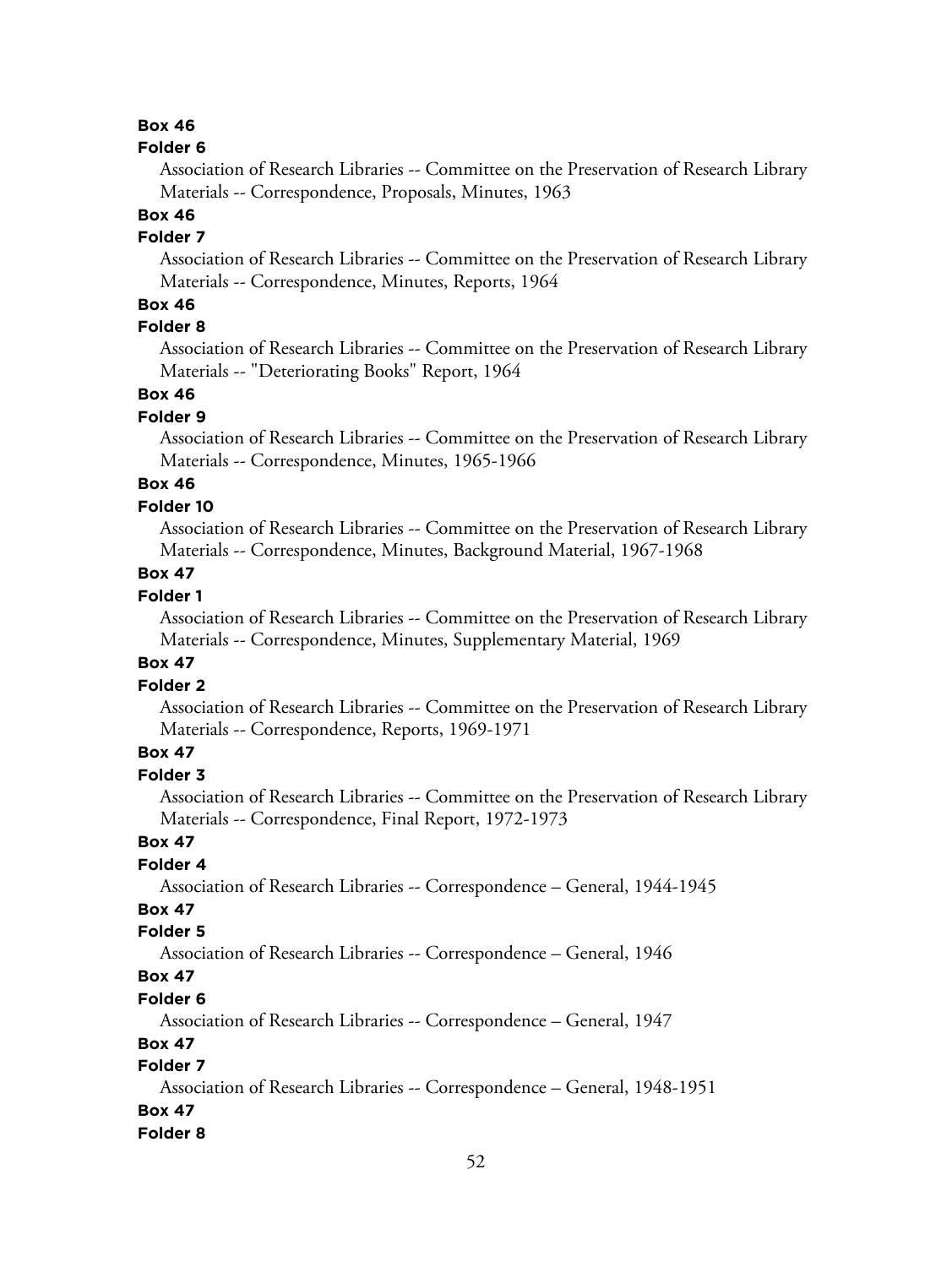Association of Research Libraries -- Correspondence – General, 1952-1956 **Box 48 Folder 1** Association of Research Libraries -- Correspondence – General, 1957-1958 **Box 48 Folder 2** Association of Research Libraries -- Correspondence -- General [1 of 2], 1959 **Box 48 Folder 3** Association of Research Libraries -- Correspondence -- General [2 of 2], 1959 **Box 48 Folder 4** Association of Research Libraries -- Correspondence – General, 1960-1961 **Box 48 Folder 5** Association of Research Libraries -- Correspondence – General, 1962 **Box 48 Folder 6** Association of Research Libraries -- Correspondence – General, 1963-1964 **Box 48 Folder 7** Association of Research Libraries -- Correspondence – General, 1965 **Box 48 Folder 8** Association of Research Libraries -- Correspondence – General, 1966 **Box 49 Folder 1** Association of Research Libraries -- Correspondence – General, 1967 **Box 49 Folder 2** Association of Research Libraries -- Correspondence – General, 1968 **Box 49 Folder 3** Association of Research Libraries -- Correspondence – General, 1968 **Box 49 Folder 4** Association of Research Libraries -- Correspondence – General, 1969 **Box 49 Folder 5** Association of Research Libraries -- Correspondence – General, 1969 **Box 49 Folder 6** Association of Research Libraries -- Correspondence – General, 1970 **Box 49 Folder 7** Association of Research Libraries -- Correspondence – General, 1970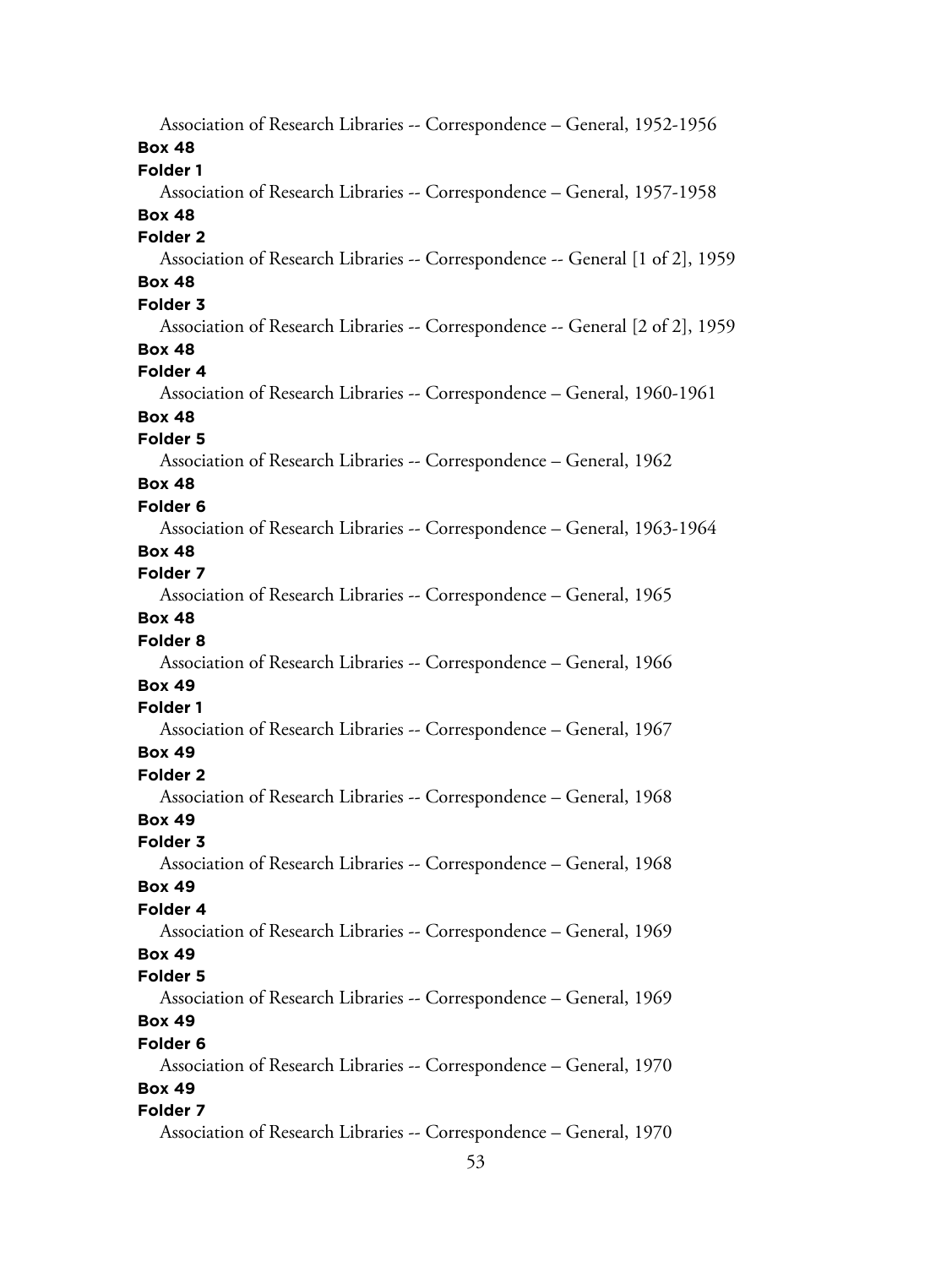#### **Folder 8**

Association of Research Libraries -- Correspondence – General, 1971

### **Box 49**

#### **Folder 9**

Association of Research Libraries -- Correspondence – General, 1972-1978

# **Box 50**

### **Folder 1**

Association of Research Libraries -- Data for Reconstitution of ARL, 1951

# **Box 50**

### **Folder 2**

Association of Research Libraries -- Domestic Newspaper Microfilming -- Correspondence and Lists, 1947-1958, undated

# **Box 50**

# **Folder 3**

Association of Research Libraries -- Financial Statement, 1958

# **Box 50**

### **Folder 4**

Association of Research Libraries -- Foreign Official Gazette Project – Correspondence, 1954-1959

### **Box 50**

# **Folder 5**

Association of Research Libraries -- Library of Congress Relations -- Correspondence and Reports, 1948-1957

### **Box 50**

#### **Folder 6**

Association of Research Libraries -- Management Office -- Correspondence, Memoranda, Reports, 1971

### **Box 50**

#### **Folder 7**

Association of Research Libraries -- Management Office -- Correspondence, Memoranda, Reports [1 of 2], 1972

# **Box 50**

# **Folder 8**

Association of Research Libraries -- Management Office -- Correspondence, Memoranda, Reports [2 of 2], 1972

### **Box 50**

#### **Folder 9**

Association of Research Libraries -- Management Office -- Correspondence, Memoranda, Reports, 1972-1973

## **Box 50**

### **Folder 10**

Association of Research Libraries -- Management Office -- Correspondence, Memoranda, Reports, 1974-1975

### **Box 50**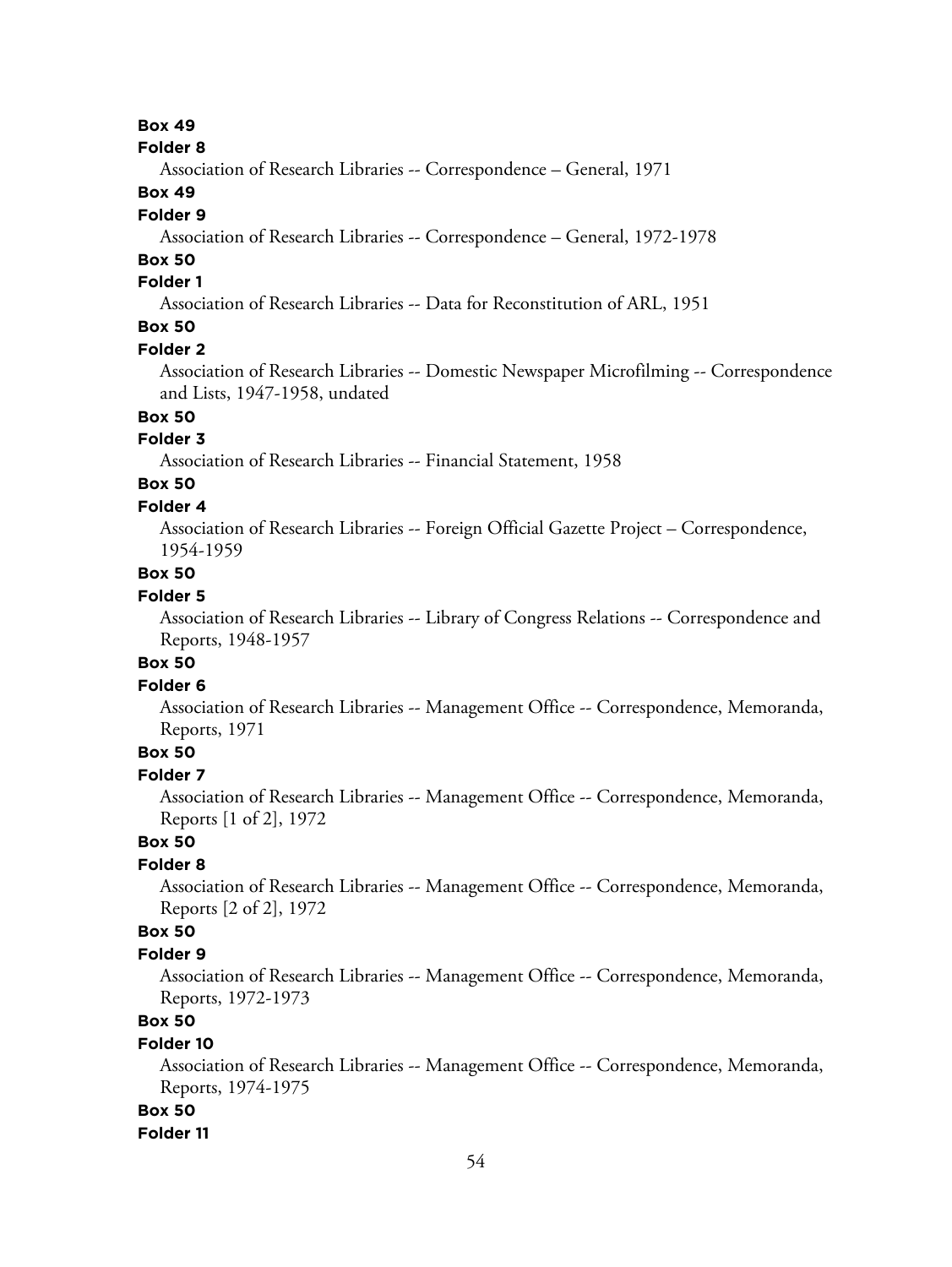Association of Research Libraries -- Management Office – Correspondence, 1975-1977

# **Box 50**

### **Folder 12**

Association of Research Libraries -- Management Office -- Monthly Activity Reports, 1975-1977

### **Box 50**

### **Folder 13**

Association of Research Libraries -- Management Office -- Quarterly and Annual Reports, 1975-1977

## **Box 51**

### **Folder 1**

Association of Research Libraries -- Management Office -- Working Papers and Press Releases, 1976-1979

### **Box 51**

### **Folder 2**

Association of Research Libraries -- Meeting Agendas and Working Papers, 1958-1959

# **Box 51**

### **Folder 3**

Association of Research Libraries -- Membership Committee – Correspondence,

1955-1956

# **Box 51**

### **Folder 4**

Association of Research Libraries -- Membership Committee - Reports and Member Lists, 1956

#### **Box 51**

#### **Folder 5**

Association of Research Libraries – Minutes, 1933-1945

### **Box 51**

### **Folder 6**

Association of Research Libraries -- National Program on Research Library Needs -- Correspondence, Reports, and Working Papers [1 of 3], 1964

### **Box 51**

# **Folder 7**

Association of Research Libraries -- National Program on Research Library Needs -- Correspondence, Reports, Congressional Testimony [2 of 3], 1964-1965

# **Box 51**

### **Folder 8**

Association of Research Libraries -- National Program on Research Library Needs -- Correspondence, Reports [3 of 3], 1964-1966

# **Box 51**

# **Folder 9**

Association of Research Libraries -- Progress Report on Science Programs of the Federal Government, 1958

### **Box 51**

### **Folder 10**

Association of Research Libraries -- Proposals and Reports, 1957-1959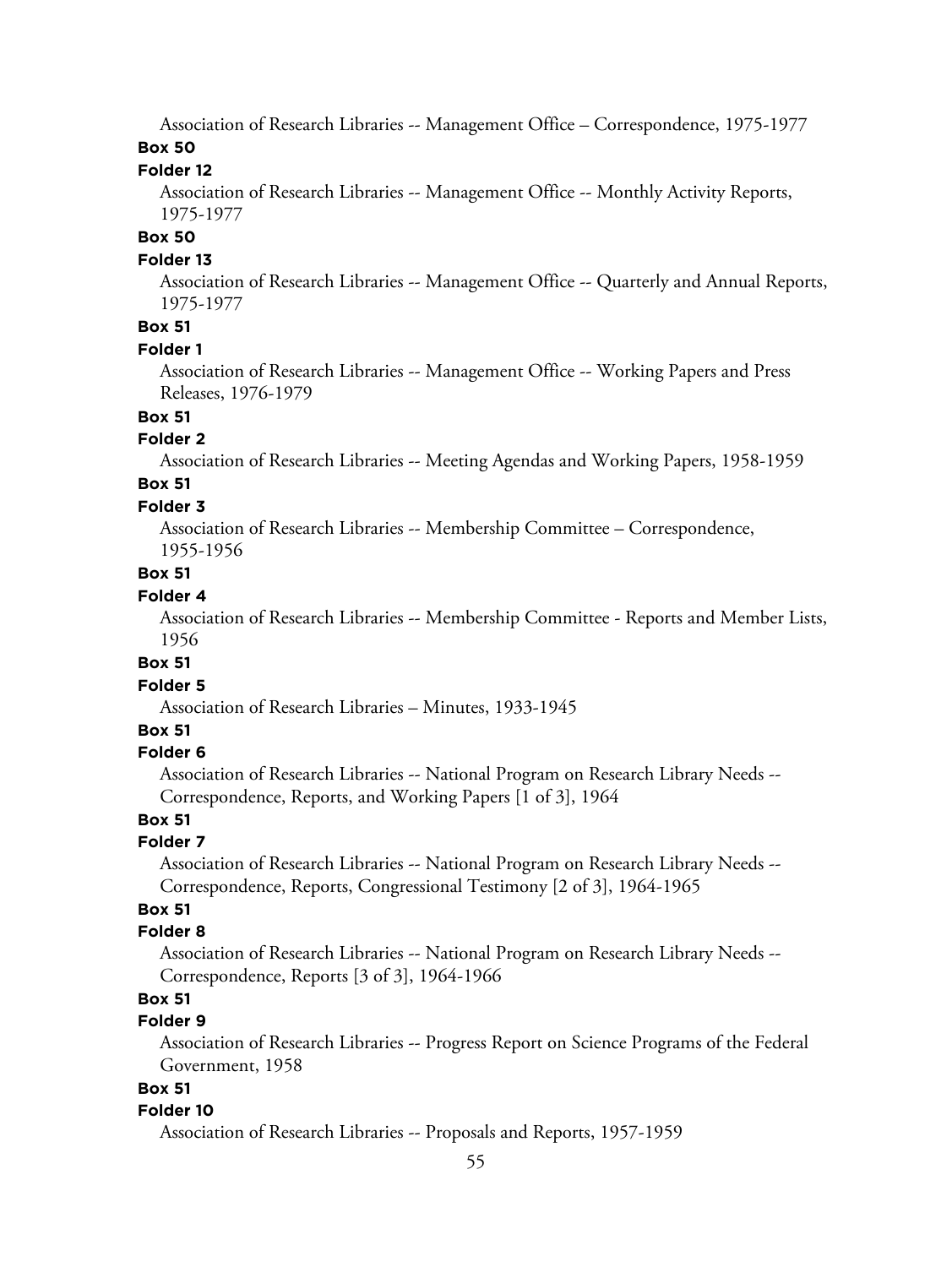#### **Folder 11**

Association of Research Libraries -- Report on the Dissemination of Scientific Information, 1959

#### **Box 51**

#### **Folder 12**

Association of Research Libraries -- Standards for the Microphotographic Reproduction of Newspapers -- Drafts and Correspondence, 1948-1953

### **Box 52**

# **Folder 1**

Association of Research Libraries/Standing Conference of National and University Libraries -- Joint Meeting – Correspondence, 1964

# **Box 52**

### **Folder 2**

Association of Research Libraries/Standing Conference of National and University Libraries -- Joint Meeting -- Agenda, Minutes, Brochures, 1964

# **Box 52**

# **Folder 3**

Association of Research Libraries -- "The ARL and the Problems of Research Libraries" -- Report and Response, 1957-1958

### **Box 52**

### **Folder 4**

Association of Research Libraries -- Union List of Serials – Reports, 1952-1957

### **Subseries 5: Australia**

# **Box 52**

#### **Folder 5**

Australia -- Monash University -- Correspondence (Jean P. Whyte, et al.), 1975-1981

### **Box 52**

### **Folder 6**

Australia -- General Correspondence (incl. Notes), 1977-1981

## **Box 52**

# **Folder 7**

Australia -- Monash University -- FOLIS Course Memo, Student Lists, 1977

### **Box 52**

### **Folder 8**

Australia -- Monash University -- Seminar Outline, Course Materials, 1977

## **Box 52**

### **Folder 9**

Australia -- Notebook -- Seminar Notes and Course Material, 1977

# **Box 52**

### **Folder 10**

Adelaide, Australia -- Seminar Talk -- Revision of "The National Library Scene" -- Typescript with Notes, 1977

#### **Box 52**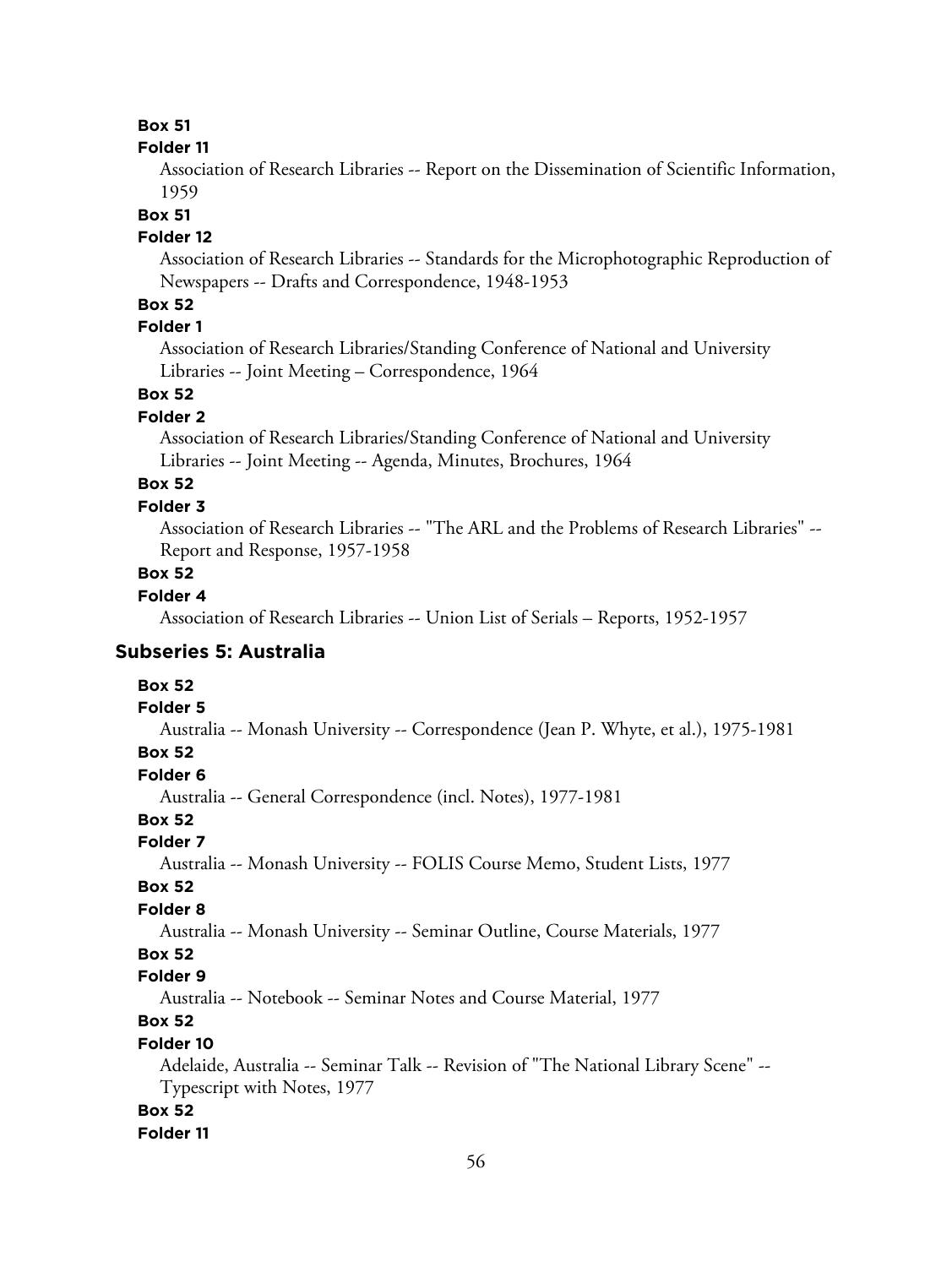Australia -- Travel Itineraries and Schedules, 1977

**Box 52**

### **Folder 12**

Australia -- Seminar Notes, Outlines, and Supplemental Materials, circa 1977

### **Box 53**

# **Folder 1**

Australia -- Memo Book with Schedules, Contacts, circa 1977

# **Box 53**

# **Folder 2**

Australia -- Monash University -- Public Lecture: "Some Current Research Library Issues and Problems," circa 1977

### **Box 53**

#### **Folder 3**

Australia -- Correspondence -- Richard Stayner (incl. Articles), 1980

# **Box 53**

# **Folder 4**

Australia -- Name and Address Lists, undated

### **Subseries 6: Carnegie Corporation**

#### **Box 53**

#### **Folder 5**

Carnegie Corporation/Other Foundations -- Library Committee -- Sullivan: "Research Libraries: A Tentative View;" H. Fussler Notes, 1975

# **Box 53**

## **Folder 6**

Carnegie Corporation/Other Foundations -- Library Committee – Correspondence, 1976-1977

### **Box 53**

### **Folder 7**

Carnegie Corporation/Other Foundations -- Library Committee -- Minutes and Notes, 1976-1977

#### **Box 53**

### **Folder 8**

Carnegie Corporation/Other Foundations -- Library Committee -- Reports and Background Material, 1976-1980

# **Box 53**

### **Folder 9**

Carnegie Corporation/Other Foundations -- Library Committee -- First meeting Memos, Background Documents, 1977

# **Box 53**

### **Folder 10**

Carnegie Corporation/Other Foundations -- Library Committee -- Livingston: "Status of Library Networks in the United States Today . . .," 1977

### **Box 53**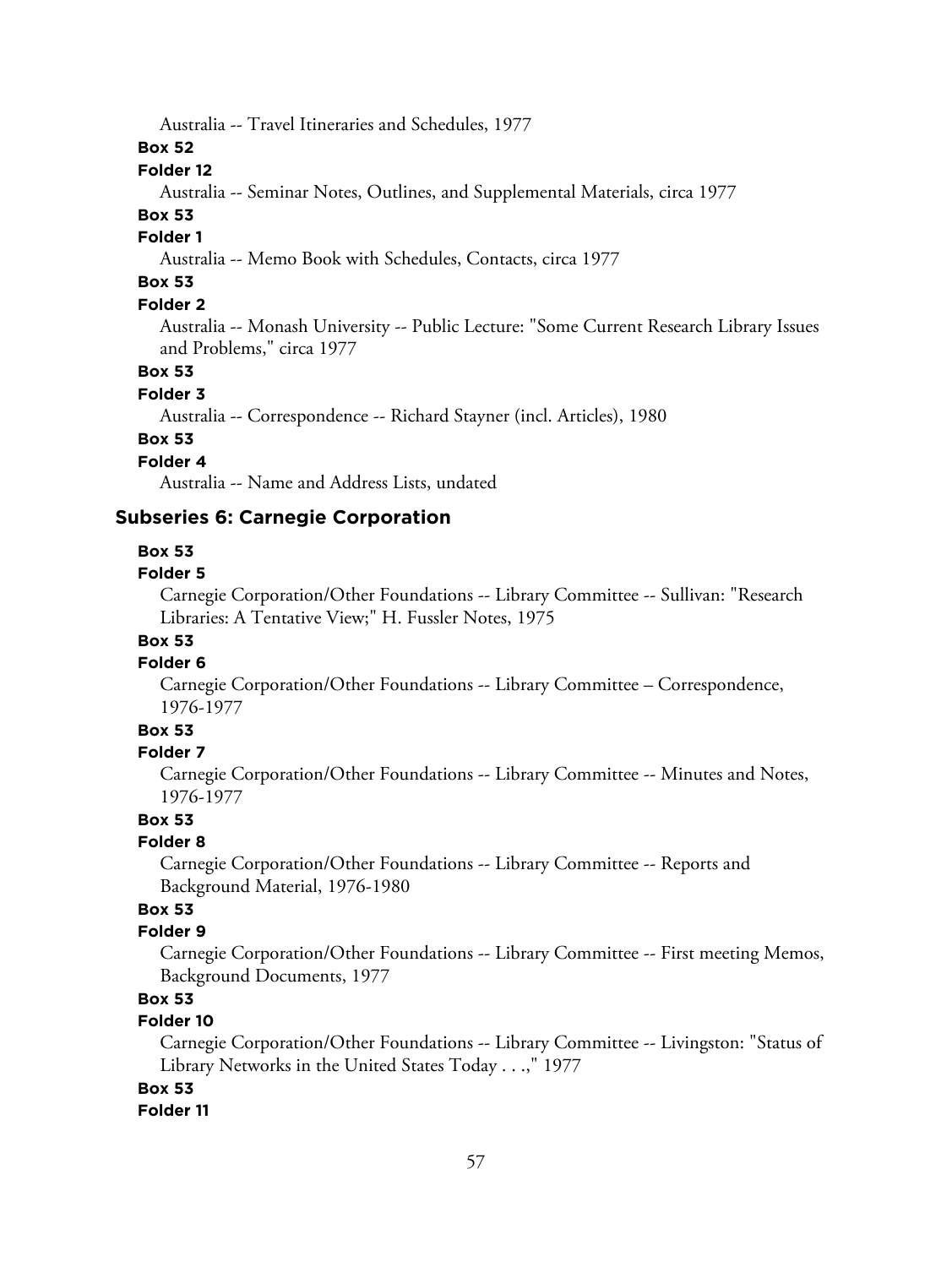Carnegie Corporation/Other Foundations -- Library Committee -- National Periodicals Center Reports and Legislative Proposal, 1977-1979

# **Box 53**

# **Folder 12**

Carnegie Corporation/Other Foundations -- Library Committee – Correspondence, 1978-1980

# **Box 53**

# **Folder 13**

Carnegie Corporation/Other Foundations -- Library Committee -- Minutes and Notes, 1978-1980

### **Box 53**

#### **Folder 14**

Carnegie Corporation/Other Foundations -- Library Committee -- "Academic Library Program: A Comprehensive Plan for Change," 1978

### **Box 54**

### **Folder 1**

Carnegie Corporation/Other Foundations -- Library Committee -- Fussler, "A Program to Establish a Comprehensive Computerized Bibliographic System for Libraries" -- Drafts, Comments, 1978

# **Box 54**

#### **Folder 2**

Carnegie Corporation/Other Foundations -- Library Committee -- Haas: "American Libraries as Centers of Scholarship," 1978

## **Box 54**

#### **Folder 3**

Carnegie Corporation/Other Foundations -- Library Committee -- McElderry and Payne: "Library Systems Development . . ." -- Paper and Talk, circa 1978

# **Box 54**

#### **Folder 4**

Carnegie Corporation/Other Foundations -- Library Committee -- University of Chicago Statement on Need for Regional and Local Library Systems Development, 1978

## **Box 54**

### **Folder 5**

Carnegie Corporation/Other Foundations -- Library Committee -- Thompson and Hartzell: "RLG's Research Libraries Information Network . . .," 1979

### **Box 54**

#### **Folder 6**

Carnegie Corporation/Other Foundations -- Library Committee -- Fussler: "Current Research Library Issues," undated

#### **Subseries 7: Center for Research Libraries**

# **Box 54 Folder 7** Center for Research Libraries --Board of Directors – Minutes, 1973-1979 **Box 54 Folder 8**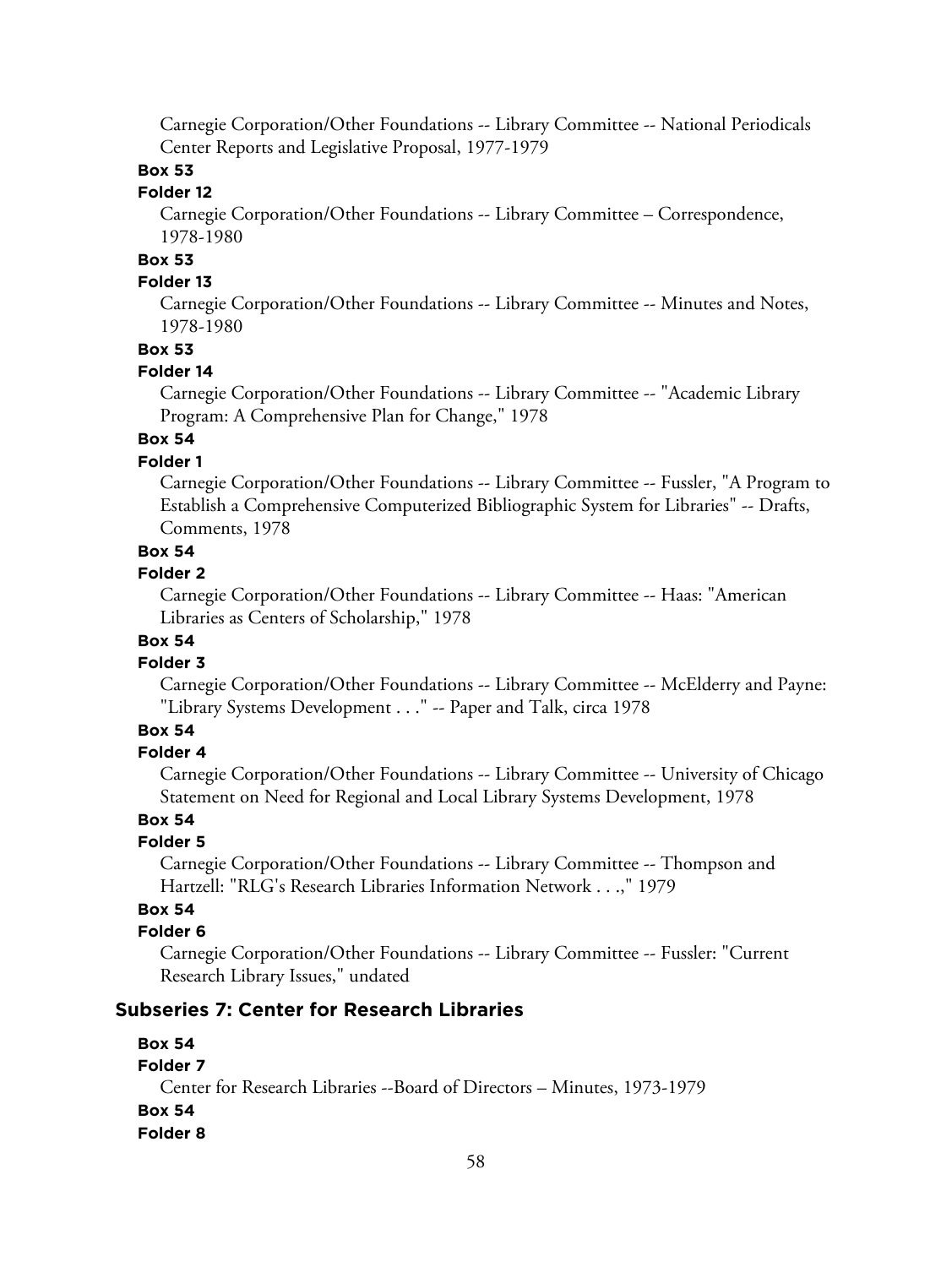Center for Research Libraries -- Council – Correspondence, 1971-1980

### **Box 54**

## **Folder 9**

Center for Research Libraries -- Council – Minutes, 1972-1979

## **Box 54**

#### **Folder 10**

Center for Research Libraries -- Council -- Annual Meeting -- Fussler's Remarks, Correspondence, 1980

### **Box 54**

# **Folder 11**

Center for Research Libraries -- Financial Reports, 1972-1978

# **Box 54**

### **Folder 12**

Center for Research Libraries -- Journal Acquisition Program -- Memoranda and Reports, 1971-1975

### **Box 54**

### **Folder 13**

Center for Research Libraries -- National Central Lending Library -- Proposals and Draft Legislation, 1976-1979

### **Box 54**

#### **Folder 14**

Center for Research Libraries -- National Lending Library – Memoranda, 1976-1979

## **Box 54**

#### **Folder 15**

Center for Research Libraries -- National Periodical Library -- Proposal, Press Releases, 1972-1976

# **Box 55**

### **Folder 1**

Center for Research Libraries -- National Periodical Library/NCLIS Task Force -- Memoranda and Reports, 1972-1979

### **Box 55**

## **Folder 2**

Center for Research Libraries -- National Periodical Library/NCLIS Task Force – Correspondence, 1977

### **Box 55**

### **Folder 3**

Center for Research Libraries -- National Periodical Library -- Fussler Notes, 1976-1977

## **Box 55**

# **Folder 4**

Center for Research Libraries -- "What the CLR Is," 1976

### **Subseries 8: Council on Library Resources**

# **Box 55**

### **Folder 5**

Council on Library Resources -- ACLS Report (Partial), 1972 **Box 55**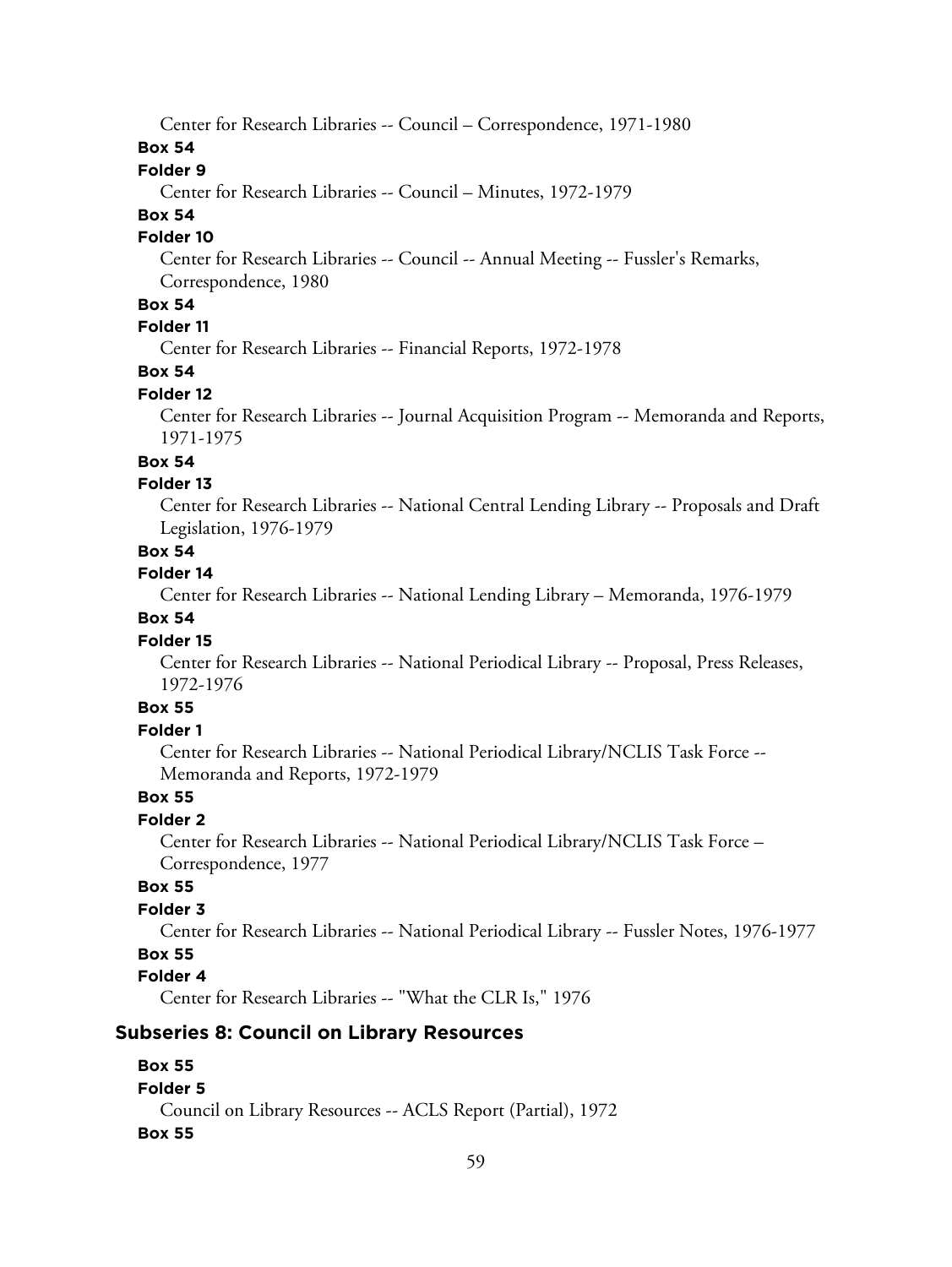#### **Folder 6**

Council on Library Resources -- ARL Management-Related Proposal, Studies, Correspondence, 1974-1975

### **Box 55**

#### **Folder 7**

Council on Library Resources -- Bibliographic Control -- Minutes, Correspondence, Notes, 1976

# **Box 55**

### **Folder 8**

Council on Library Resources -- Bibliographic Control -- Fussler, "A Review of Some Current Issues and Possible Options in the Bibliographic Control . . ." (Draft), 1976

### **Box 55**

### **Folder 9**

Council on Library Resources -- Bibliographic Interchange Discussion Group – Minutes, circa 1974

### **Box 55**

#### **Folder 10**

Council on Library Resources -- Buckland Report (Recording Bibliographical Data), 1965

## **Box 55**

### **Folder 11**

Council on Library Resources -- Committee for the coordination of National Bibliographic Control – Conference, 1978

### **Box 55**

#### **Folder 12**

Council on Library Resources -- Committee on Bibliographic Control -- Correspondence [1 of 2], 1974-1975

### **Box 55**

### **Folder 13**

Council on Library Resources -- Committee on Bibliographic Control -- Correspondence [2 of 2], 1975-1977

### **Box 56**

#### **Folder 1**

Council on Library Resources -- Committee on Bibliographic Control -- January and February Meeting Materials, Minutes, Notes, 1975

### **Box 56**

### **Folder 2**

Council on Library Resources -- Committee on Bibliographic Control -- March and April Meeting Materials, Minutes, Notes, 1975

# **Box 56**

### **Folder 3**

Council on Library Resources -- Committee on Bibliographic Control -- May Meeting Materials, Minutes, Notes, 1975

# **Box 56**

#### **Folder 4**

Council on Library Resources -- Committee on Bibliographic Control -- June Meeting Materials, Minutes, Notes, 1975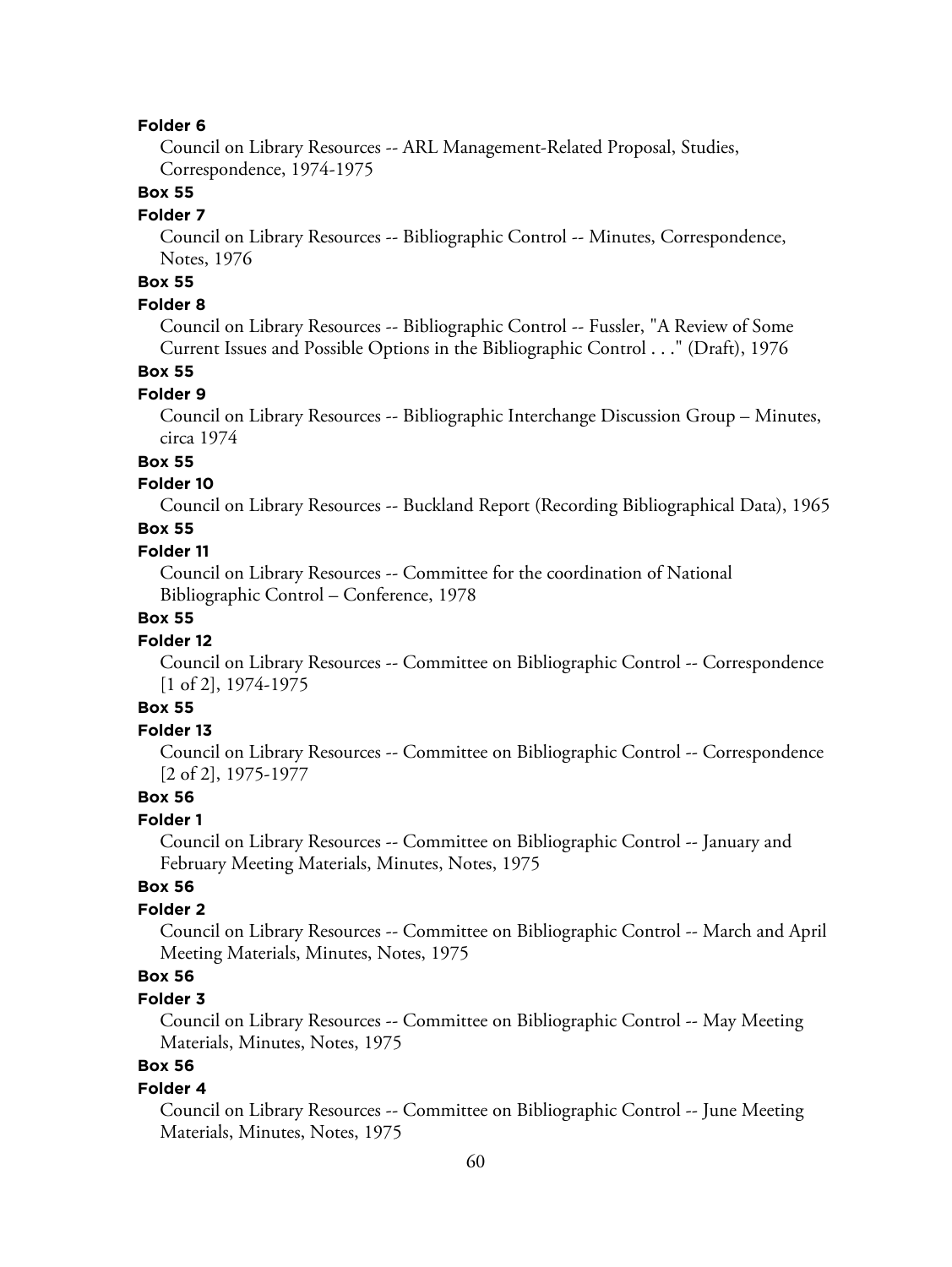#### **Folder 5**

Council on Library Resources -- Committee on Bibliographic Control --August and February Meeting Materials, Minutes, Notes, 1975-1976

# **Box 56**

# **Folder 6**

Council on Library Resources -- Committee on Bibliographic Control -- Fussler Memorandum on Bibliographic Control, 1975

### **Box 56**

# **Folder 7**

Council on Library Resources -- Committee on Bibliographic Control -- Bibliographic Data Access Chart (Fussler), 1975

### **Box 56**

#### **Folder 8**

Council on Library Resources -- Committee on Bibliographic Control -- Fussler -Dix Meeting – Notes, 1976

# **Box 56**

### **Folder 9**

Council on Library Resources -- Committee on Bibliographic Control -- Fussler Notes on Related Groups, undated

### **Box 56**

#### **Folder 10**

Council on Library Resources -- Correspondence and Memos, 1956-1961

### **Box 56**

#### **Folder 11**

Council on Library Resources -- Correspondence and Memos, 1962-1969

### **Box 57**

# **Folder 1**

Council on Library Resources -- Correspondence and Memos, 1970-1973

# **Box 57**

### **Folder 2**

Council on Library Resources -- Correspondence and Memos, 1974

### **Box 57**

### **Folder 3**

Council on Library Resources -- Correspondence and Memos, 1976

# **Box 57**

### **Folder 4**

Council on Library Resources -- Correspondence and Memos, 1977-1979

# **Box 57**

### **Folder 5**

Council on Library Resources -- Crerar Library Miniaturization Project -- Correspondence, Memos, 1961

# **Box 57**

#### **Folder 6**

Council on Library Resources -- Establishment -- Correspondence and Memos, 1954-1956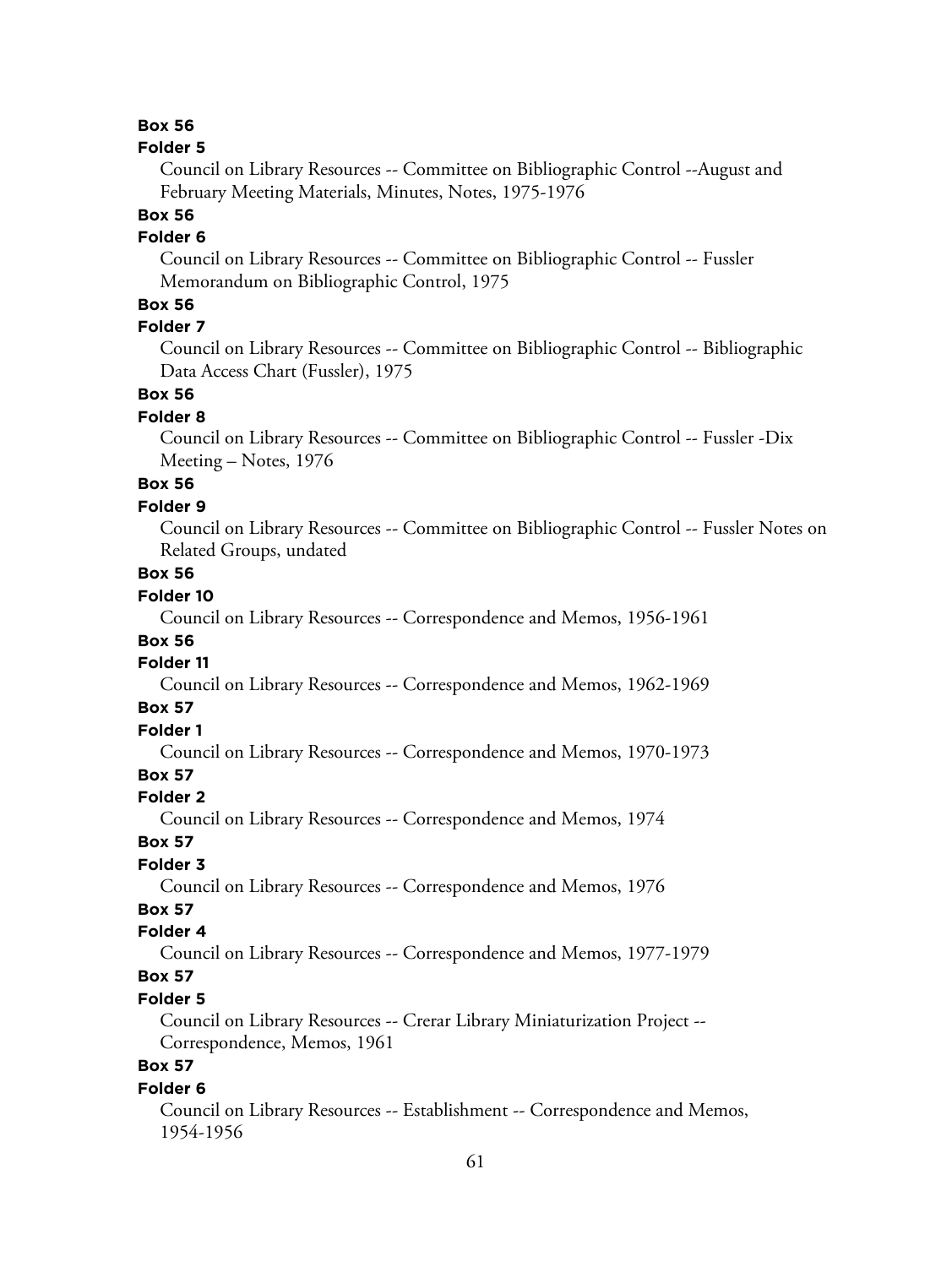#### **Folder 7**

Council on Library Resources -- Establishment -- Folger Conference Minutes, Report, Discussion Papers, 1955

### **Box 57**

### **Folder 8**

Council on Library Resources -- Ford Foundation Proposal, Press Release, 1973-1974

# **Box 57**

# **Folder 9**

Council on Library Resources -- Fussler, Notes from Meetings, 1973-1976

### **Box 57**

### **Folder 10**

Council on Library Resources -- G. D. Guthrie Grant Proposal, circa 1973

# **Box 58**

# **Folder 1**

Council on Library Resources -- Grant and Funding Proposals (to the Council), 1972-1977

#### **Box 58**

#### **Folder 2**

Council on Library Resources -- MARC Proposals and Guidelines, 1974

## **Box 58**

### **Folder 3**

Council on Library Resources -- Meetings between Fred Cole and Herman Fussler -- Notes and Correspondence, 1972-1973

### **Box 58**

#### **Folder 4**

Council on Library Resources -- Microform Publication Report (Butler), 1975

### **Box 58**

### **Folder 5**

Council on Library Resources – Minutes, 1958-1969

## **Box 58**

#### **Folder 6**

Council on Library Resources -- Morphaline Toxicity -- Articles, Studies, Correspondence, 1974

### **Box 58**

### **Folder 7**

Council on Library Resources -- National Periodical Center Technical Development Report -- Draft, Comments, 1978-1979

# **Box 58**

#### **Folder 8**

Council on Library Resources -- Network Group/Bibliographic Service Development -- Correspondence and Memoranda, 1977-1980

# **Box 58**

#### **Folder 9**

Council on Library Resources -- Network Group/Bibliographic Service Development -- Request for Proposals on Governance Study, 1978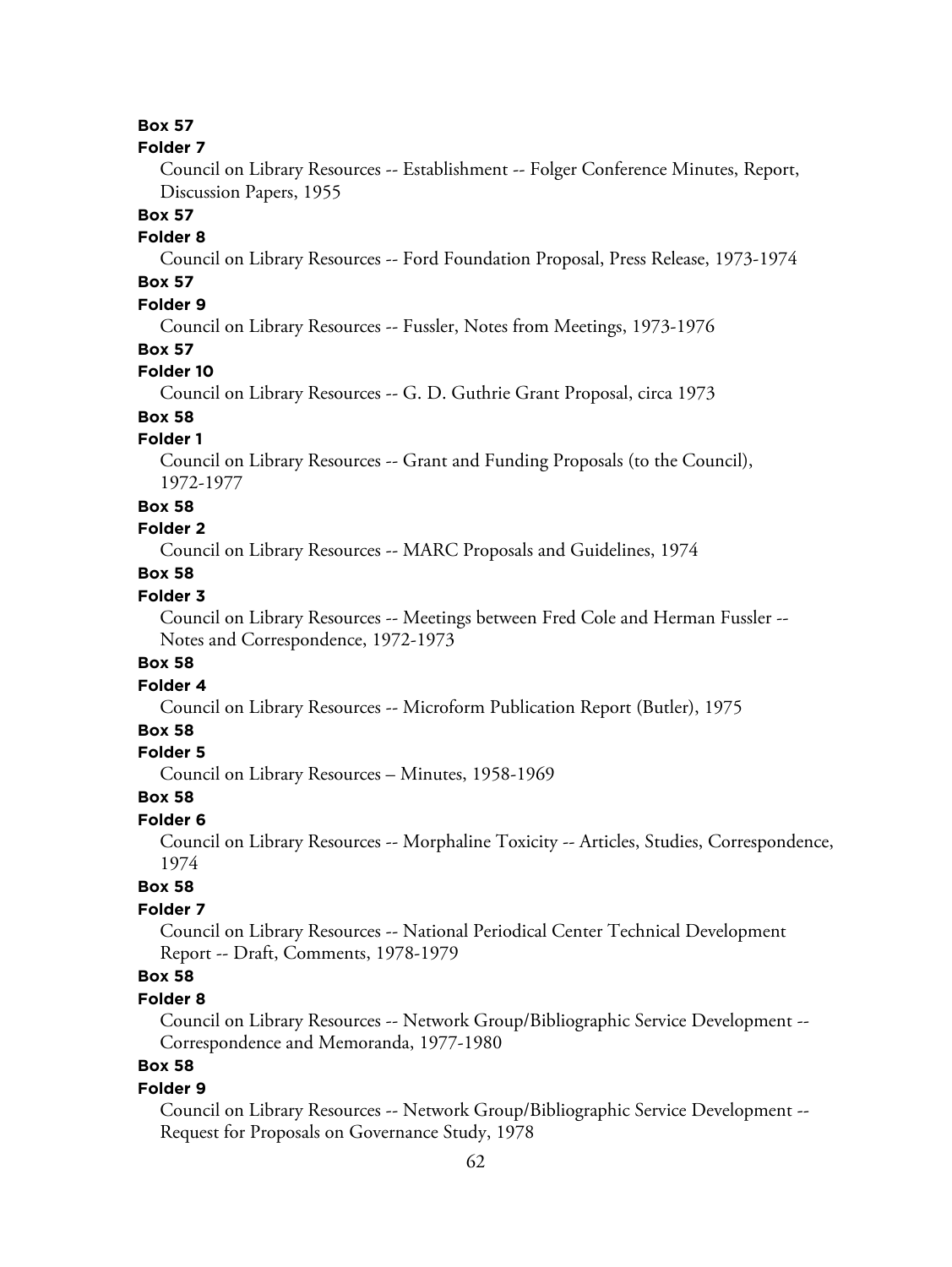#### **Folder 10**

Council on Library Resources -- Network Group/Bibliographic Service Development -- Message Delivery System Reports, 1978

# **Box 58**

## **Folder 11**

Council on Library Resources -- Network Group/Bibliographic Service Development -- "A Program to Establish a Comprehensive Computerized Bibliographic System," 1978

### **Box 58**

### **Folder 12**

Council on Library Resources -- Bibliographic Service Development -- Meeting Minutes, Notes, 1978-1980

### **Box 58**

#### **Folder 13**

Council on Library Resources -- Network Group/Bibliographic Service Development -- Draft Memoranda, Proposal, Request for Contract Action, 1978-1980

# **Box 58**

### **Folder 14**

Council on Library Resources -- Network Group/Bibliographic Service Development -- Publicity, Announcements, 1978-1979

### **Box 58**

### **Folder 15**

Council on Library Resources -- Network Group/Bibliographic Service Development -- Nationwide Database Design Project Overview, 1979

#### **Box 59**

### **Folder 1**

Council on Library Resources -- Network Group/Bibliographic Service Development -- Authority File Documents, 1980

# **Box 59**

# **Folder 2**

Council on Library Resources -- Network Group/Bibliographic Service Development -- Diagrams and Notes, undated

### **Box 59**

### **Folder 3**

Council on Library Resources -- Notes on Haas Memo on Computerized Bibliographic System, 1978

### **Box 59**

### **Folder 4**

Council on Library Resources -- Press Releases and Background Data, 1956-1967

## **Box 59**

# **Folder 5**

Council on Library Resources -- Professional Education and Training -- Working Papers and Comments, 1980

# **Box 59**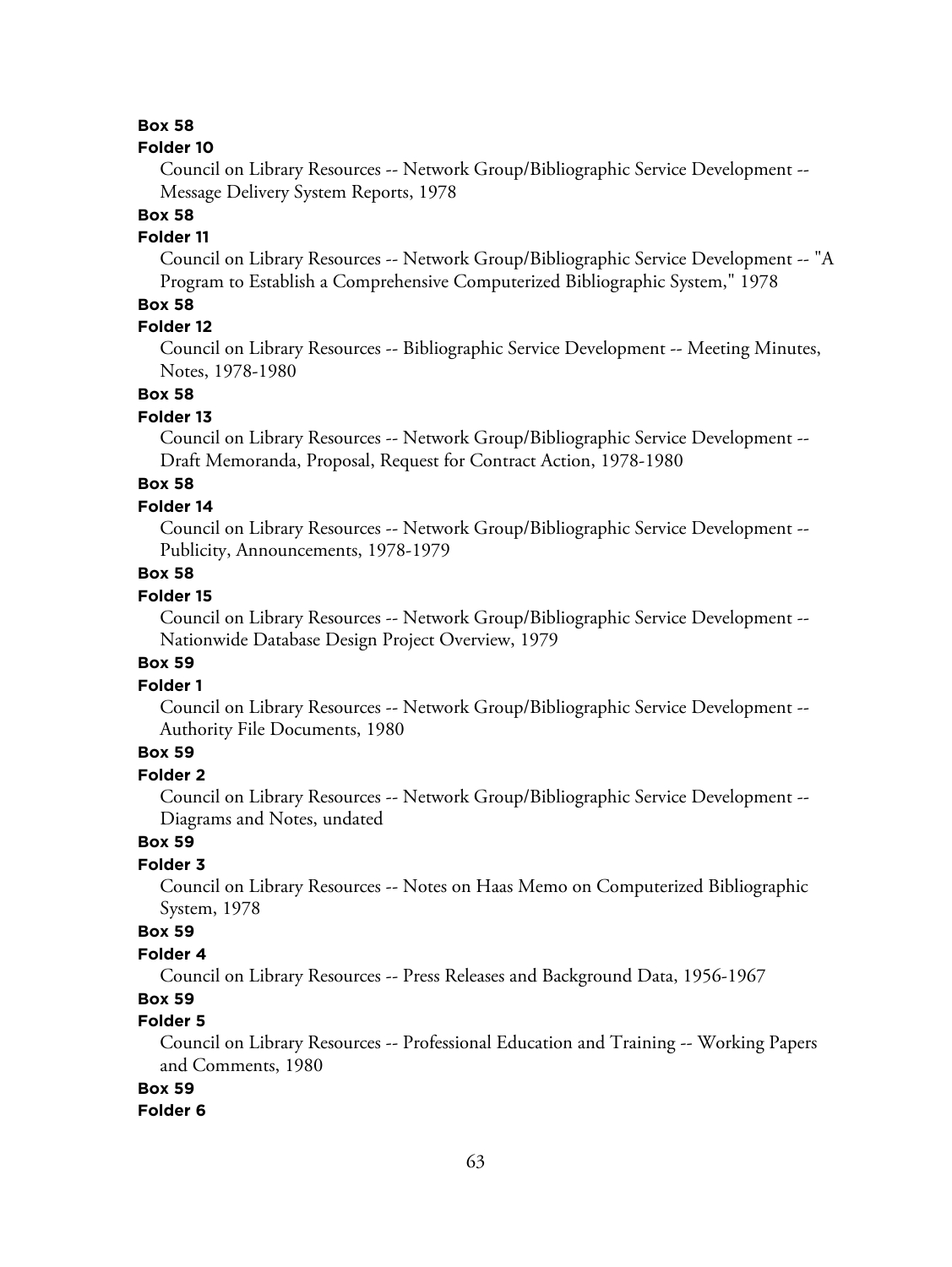Council on Library Resources -- Proposal and Statement to Mellon Foundation, 1974-1975

### **Box 59**

### **Folder 7**

Council on Library Resources -- UNISIT Serials Panel -- Correspondence, Minutes, 1970 **Box 59**

### **Folder 8**

Council on Library Resources/University of Chicago -- Postdoc and Internship Programs -- Employment Data, 1973

### **Box 59**

#### **Folder 9**

Council on Library Resources/University of Chicago -- Postdoc and Internship Programs – Correspondence, 1973-1975

### **Box 59**

#### **Folder 10**

Council on Library Resources/University of Chicago -- Postdoc and Internship Programs – Announcements, 1973-1976

### **Box 59**

#### **Folder 11**

Council on Library Resources/University of Chicago -- Postdoc and Internship Programs – Notes, 1973, undated

### **Subseries 9: Ford Foundation**

#### **Box 59**

#### **Folder 12**

Ford Foundation -- Area Study Program Support -- Report and Correspondence, 1960

### **Box 59**

# **Folder 13**

Ford Foundation -- Consultation to Institute of Social Sciences, Belgrade, Yugoslavia – Correspondence, 1960

### **Box 59**

### **Folder 14**

Ford Foundation -- Council on Library Resources Review – Correspondence, 1973-1974

# **Box 59**

**Folder 15**

Ford Foundation -- Council on Library Resources -- Docket Items, 1973-1974

#### **Box 59**

#### **Folder 16**

Ford Foundation -- Council on Library Resources -- Draft Statement on Bibliographic Control, 1973

## **Box 59**

### **Folder 17**

Ford Foundation -- Council on Library Resources -- "IFLA Notes," Background Materials, 1973-1974

#### **Box 59**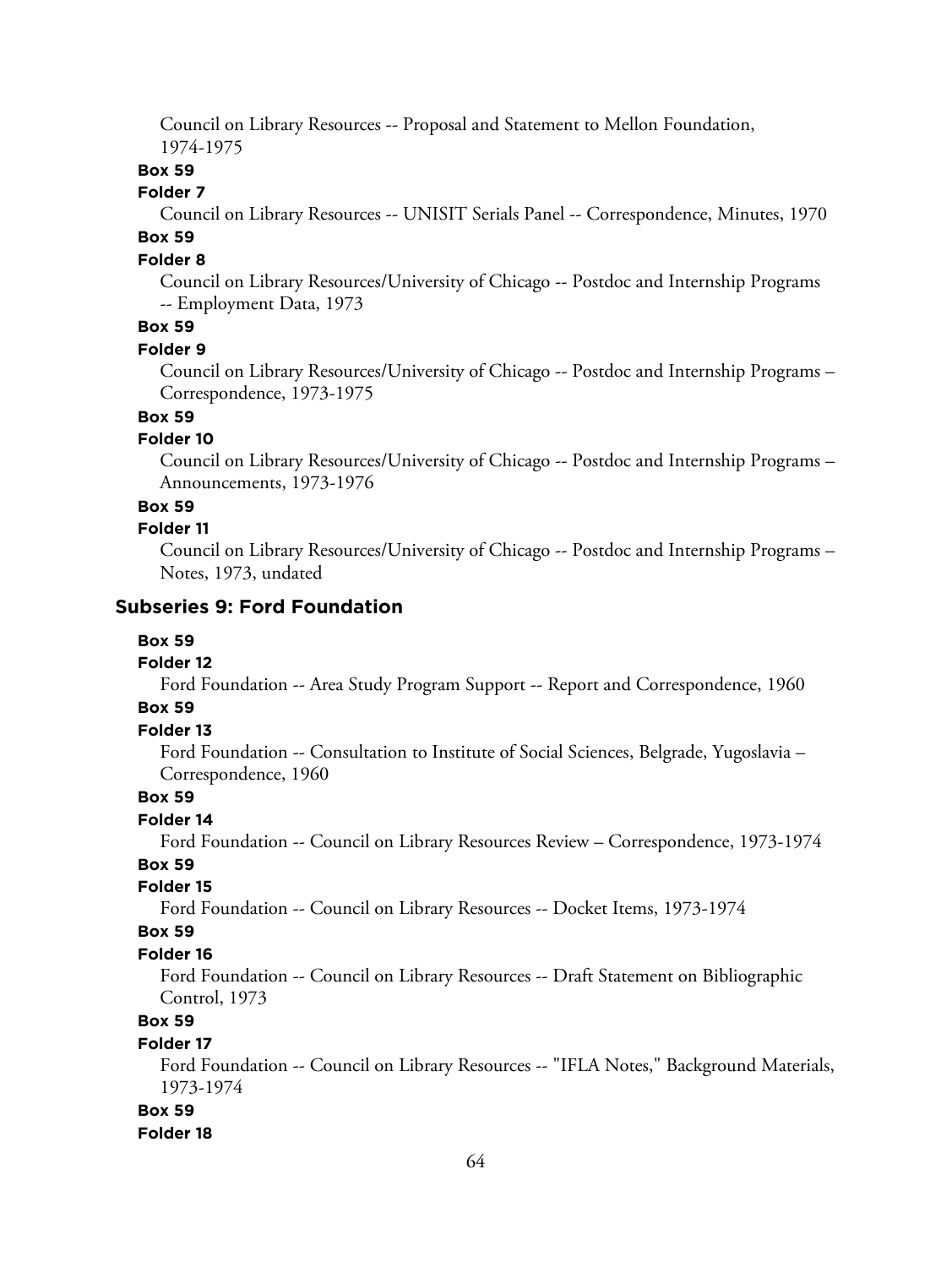Ford Foundation -- Council on Library Resources -- Interviews -- Correspondence and Notes, 1973

### **Box 59**

### **Folder 19**

Ford Foundation - CLR Review -- "Libraries and the Environment for Change" – Draft, 1973

# **Box 60**

### **Folder 1**

Ford Foundation -- Council on Library Resources -- Program Memoranda and Drafts, 1973-1974

### **Box 60**

#### **Folder 2**

Ford Foundation -- Council on Library Resources Review -- Program Statements and Proposals [1 of 2], 1973

# **Box 60**

### **Folder 3**

Ford Foundation -- Council on Library Resources Review -- Program Statements and Proposals [2 of 2], 1973

# **Box 60**

# **Folder 4**

Ford Foundation -- Council on Library Resources -- Proposal to Ford Foundation, 1973

#### **Box 60**

### **Folder 5**

Ford Foundation -- Council on Library Resources -- Review of Work, 1973

#### **Box 60**

#### **Folder 6**

Ford Foundation -- Council on Library Resources -- Review Drafts, 1973

#### **Box 60**

#### **Folder 7**

Ford Foundation -- East Asian Library Resources -- Correspondence, Memos, Reports, 1972-1974

#### **Box 60**

#### **Folder 8**

Ford Foundation -- East Asian Library Resources -- ACLS Committee -- Correspondence, Memos, Preliminary Reports [1 of 2], 1975

# **Box 61**

### **Folder 1**

Ford Foundation -- East Asian Library Resources -- ACLS Committee -- Correspondence, Memos, Preliminary Reports [2 of 2], 1975

# **Box 61**

## **Folder 2**

Ford Foundation -- East Asian Library Resources -- ACLS Committee -- Correspondence, Memos, Minutes, 1976

### **Box 61**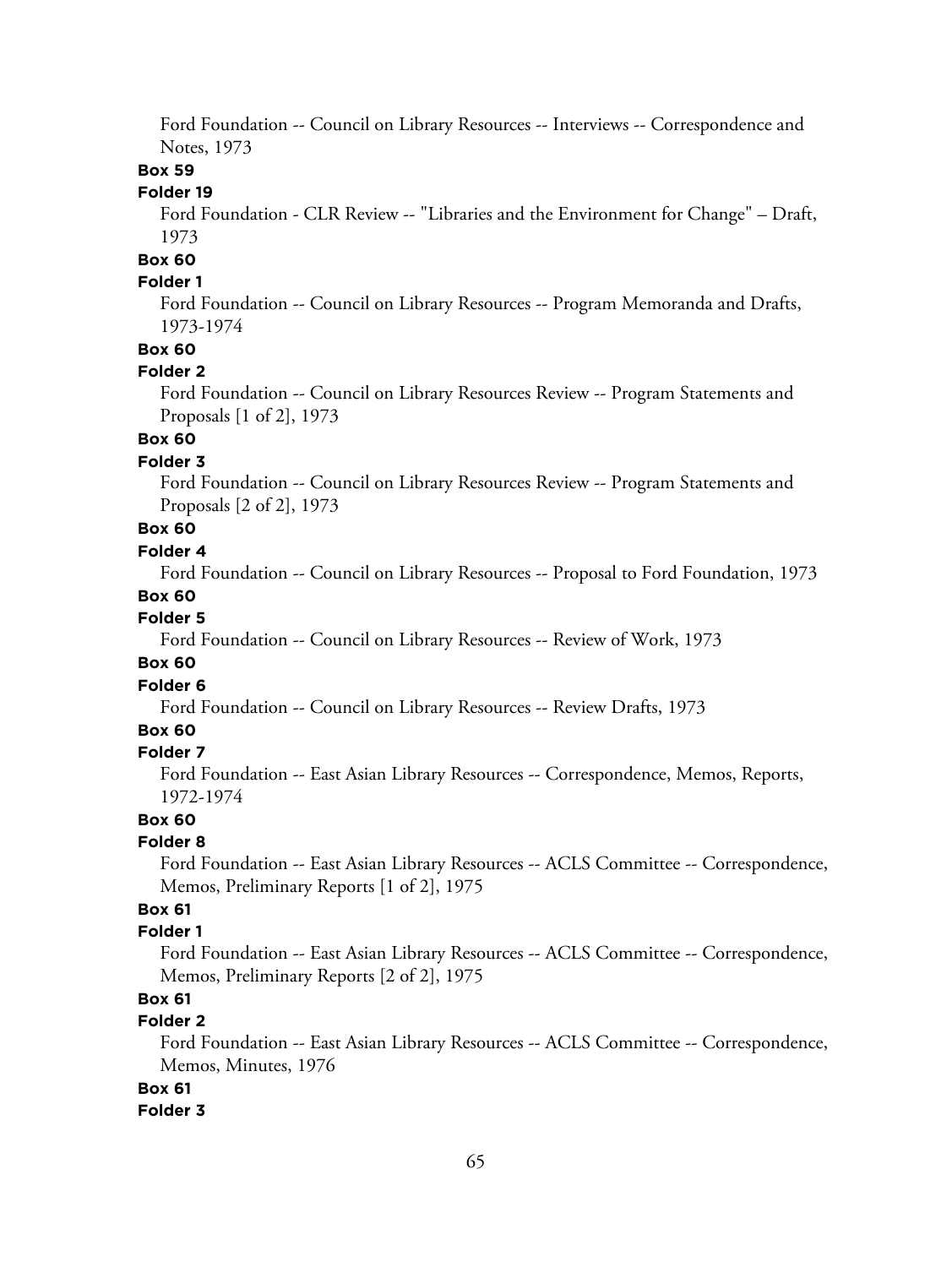Ford Foundation -- East Asian Library Resources -- ACLS Committee -- Reports and Studies [1 of 3], 1976

# **Box 61**

### **Folder 4**

Ford Foundation -- East Asian Library Resources -- ACLS Committee -- Reports and Studies [2 of 3], 1976

# **Box 61**

### **Folder 5**

Ford Foundation -- East Asian Library Resources -- ACLS Committee -- Reports and Studies [3 of 3], 1976

# **Box 61**

#### **Folder 6**

Ford Foundation -- East Asian Library Resources -- ACLS Committee -- Correspondence, Memos, Minutes, 1977

### **Box 61**

### **Folder 7**

Ford Foundation -- East Asian Library Resources -- ACLS Committee -- Preliminary Reports, Research Notes Offprint, 1977

# **Box 61**

### **Folder 8**

Ford Foundation -- East Asian Library Resources -- ACLS Committee -- Correspondence, Minutes, Grant Proposal [1 of 2], 1978

### **Box 62**

#### **Folder 1**

Ford Foundation -- East Asian Library Resources -- ACLS Committee -- Correspondence, Memos, Reports [2 of 2], 1978-1980

### **Box 62**

# **Folder 2**

Ford Foundation -- East Asian Library Resources -- ACLS Committee Report, 1977

### **Box 62**

#### **Folder 3**

Ford Foundation -- Maison Des Sciences de l'Homme -- Correspondence, Plans, 1956-1959

### **Box 62**

#### **Folder 4**

Ford Foundation -- Maison Des Sciences de l'Homme -- Correspondence, Plans, 1960

#### **Box 62**

### **Folder 5**

"An Introduction to Microcards," Floor Plan, circa 1960

### **Box 62**

# **Folder 6**

Ford Foundation -- Maison Des Sciences de l'Homme -- Correspondence, Proposed Budget, 1961

### **Box 62**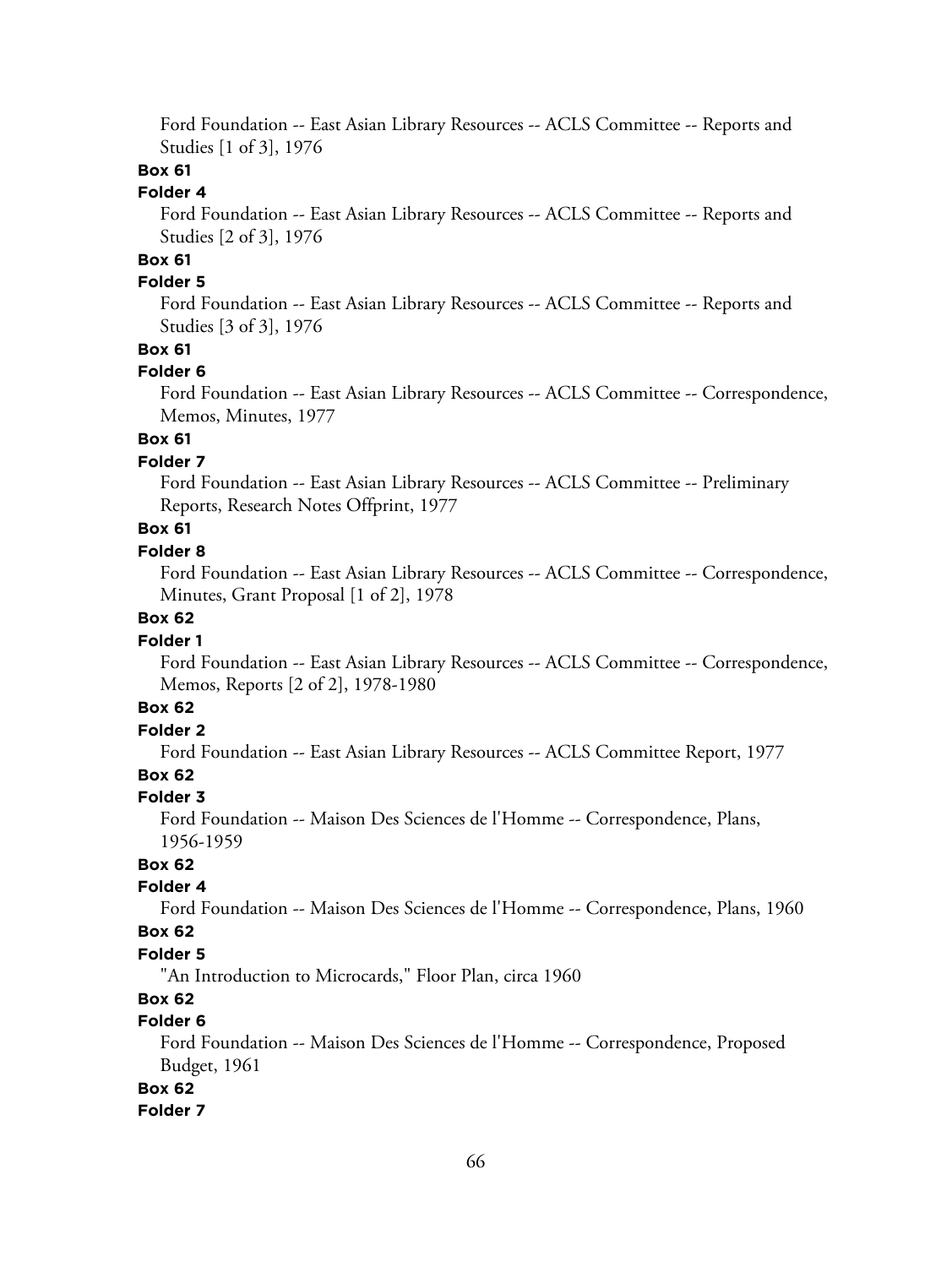Ford Foundation -- Maison Des Sciences de l'Homme -- Correspondence, Plans, Reports [1 of 2], 1962

### **Box 62**

### **Folder 8**

Ford Foundation -- Maison Des Sciences de l'Homme -- Correspondence, Plans, Reports [2 of 2], 1962

# **Box 62**

### **Folder 9**

Ford Foundation -- Maison Des Sciences de l'Homme --"Mission d'Études aux États Unis," 1962

### **Box 62**

#### **Folder 10**

Ford Foundation -- Maison Des Sciences de l'Homme -- Correspondence, Plans, Reports, 1963

## **Box 62**

#### **Folder 11**

Fussler: A National Approach to the Development of East Asian Library Resources: Preliminary Comments . . ." – Photocopy, 1975

# **Box 62**

### **Folder 12**

Fussler/Dix -- "The Library of Congress and the 'Public Interest'" -- Memo for Ford Foundation – Correspondence, 1975

### **Box 62**

#### **Folder 13**

Fussler/Dix -- "The Library of Congress and the 'Public Interest'" -- Memo for Ford Foundation – Typescripts, 1975

# **Box 62**

### **Folder 14**

University of São Paulo/Ford Foundation Consultation -- Background Reports, 1960-1961

### **Box 63**

### **Folder 1**

University of São Paulo/Ford Foundation Consultation -- Background Reports, Data, 1961

### **Box 63**

### **Folder 2**

University of São Paulo/Ford Foundation Consultation -- Final Report, Ford Foundation Statement, 1961

# **Box 63**

### **Folder 3**

University of São Paolo/Ford Foundation Consultation -- Supplementary Statement, Report, 1961

# **Box 63**

#### **Folder 4**

University of São Paulo/Ford Foundation Consultation -- Travel Information, Expenses, 1961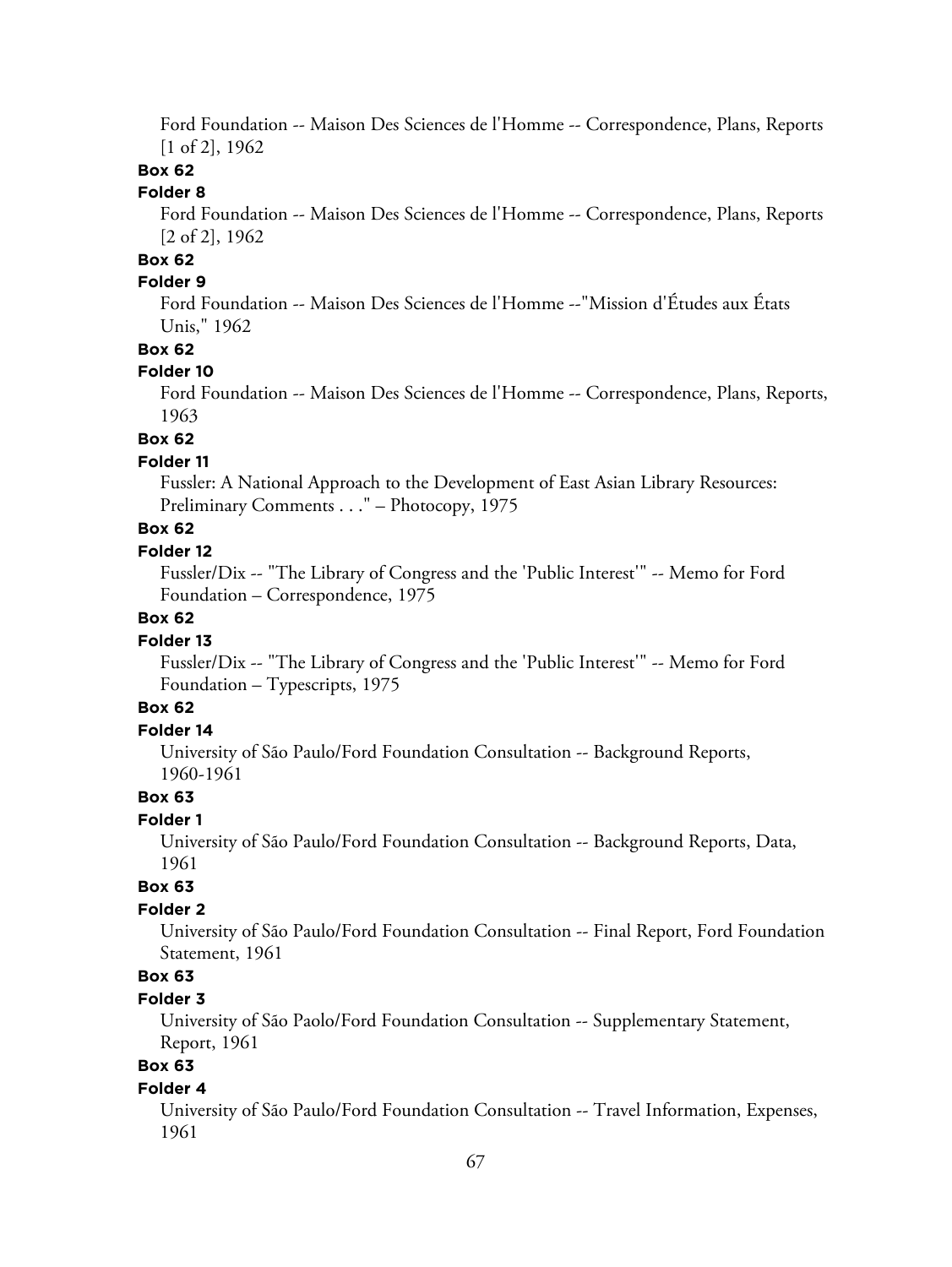#### **Folder 5**

University of São Paulo/Ford Foundation Consultation – Notes, circa 1961

### **Box 63**

#### **Folder 6**

University of São Paulo/Ford Foundation Consultation -- Bulletin and Report (Portuguese), 1961-1962

# **Box 63**

### **Folder 7**

University of São Paulo/Ford Foundation Consultation – Correspondence, 1961-1962

### **Subseries 10: Library of Congress**

### **Box 63**

#### **Folder 8**

Library of Congress Automation Study -- Draft Report, 1962

### **Box 63**

### **Folder 9**

Library of Congress Automation Study -- Memos, Draft Report, 1963

## **Box 63**

### **Folder 10**

Library of Congress Automation Study -- Report, Part II, circa 1963

#### **Box 63**

# **Folder 11**

Library of Congress Automation Study -- Cost Analysis, 1963

### **Box 64**

### **Folder 1**

Conference on American Library Resources on Southern Asia -- Proceedings, Resolutions and Proposals, 1957

# **Box 64**

# **Folder 2**

Conference on American Library Resources on Southern Asia -- Correspondence and Working Papers, 1957-1958

## **Box 64**

### **Folder 3**

Fussler: "Cooperative Selection and Acquisition . . .: -- Working Paper for conference on American Library Resources on Southern Asia -- Drafts, Offprint, 1957-1960

### **Box 64**

#### **Folder 4**

Library of Congress -- Cooperative Acquisitions Program -- Correspondence and Memoranda, 1940-1953

# **Box 64**

### **Folder 5**

Library of Congress -- Cooperative Acquisitions Program -- Minutes, Reports, Articles, 1942-1946

#### **Box 64**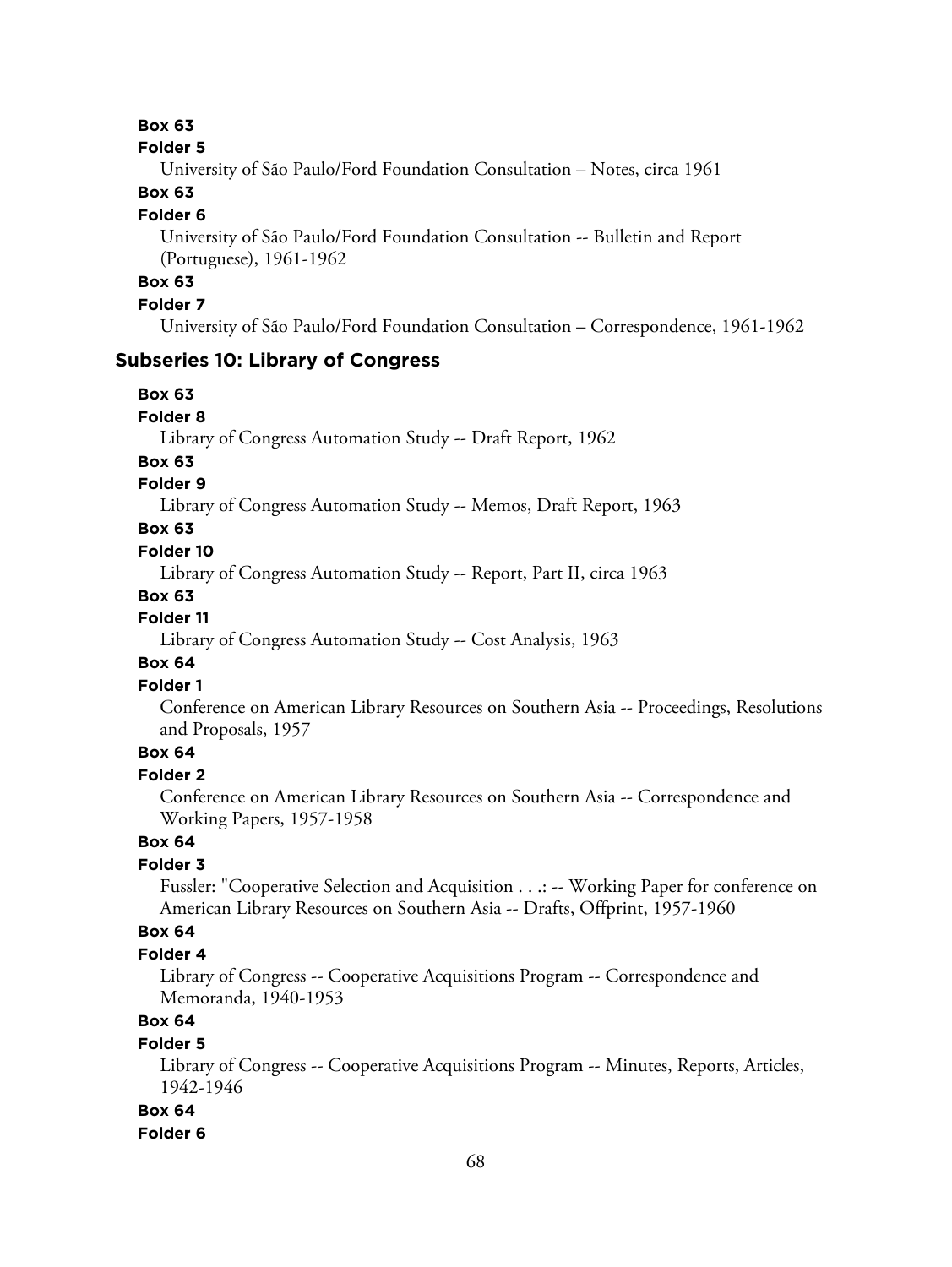Library of Congress -- Cooperative Acquisitions Program -- Priority Assignments, 1926, undated

### **Box 64**

### **Folder 7**

Library of Congress -- Cooperative Acquisitions Program -- Russian Materials - Subject Divisions and Conference Proceedings, 1945-1946

# **Box 64**

### **Folder 8**

Library of Congress -- Cooperative Acquisitions Program -- Russian Materials – Correspondence, 1946-1948

#### **Box 64**

#### **Folder 9**

Library of Congress -- General Correspondence and Memoranda, 1942-1950

### **Box 64**

#### **Folder 10**

Library of Congress -- General Correspondence and Memoranda, 1951-1960

# **Box 64**

#### **Folder 11**

Library of Congress -- General Correspondence and Memoranda, 1975-1977

# **Box 64**

### **Folder 12**

Library of Congress -- National Committee on American Resources on South and Southeast Asia -- Correspondence, Minutes, 1958-1961

## **Box 64**

#### **Folder 13**

Library of Congress -- National Committee on American Resources on South and Southeast Asia -- Proposal, Working Papers, 1959

### **Box 64**

### **Folder 14**

Library of Congress -- National Committee on American Resources on South and Southeast Asia -- Correspondence, Minutes, 1962-1966

### **Box 64**

#### **Folder 15**

Library of Congress -- National Union Catalog Symposium -- Correspondence and Symposium Materials, 1980

### **Box 65**

### **Folder 1**

Library of Congress -- Reports and Guidelines, Cataloging and Copyright, 1953-1960 **Box 65**

# **Folder 2**

Library of Congress -- Retrospective Conversion -- Correspondence, Minutes, Reports, 1968-1969

# **Box 65**

#### **Folder 3**

Library of Congress -- Retrospective Conversion Report -- Draft, 1969

#### **Box 65**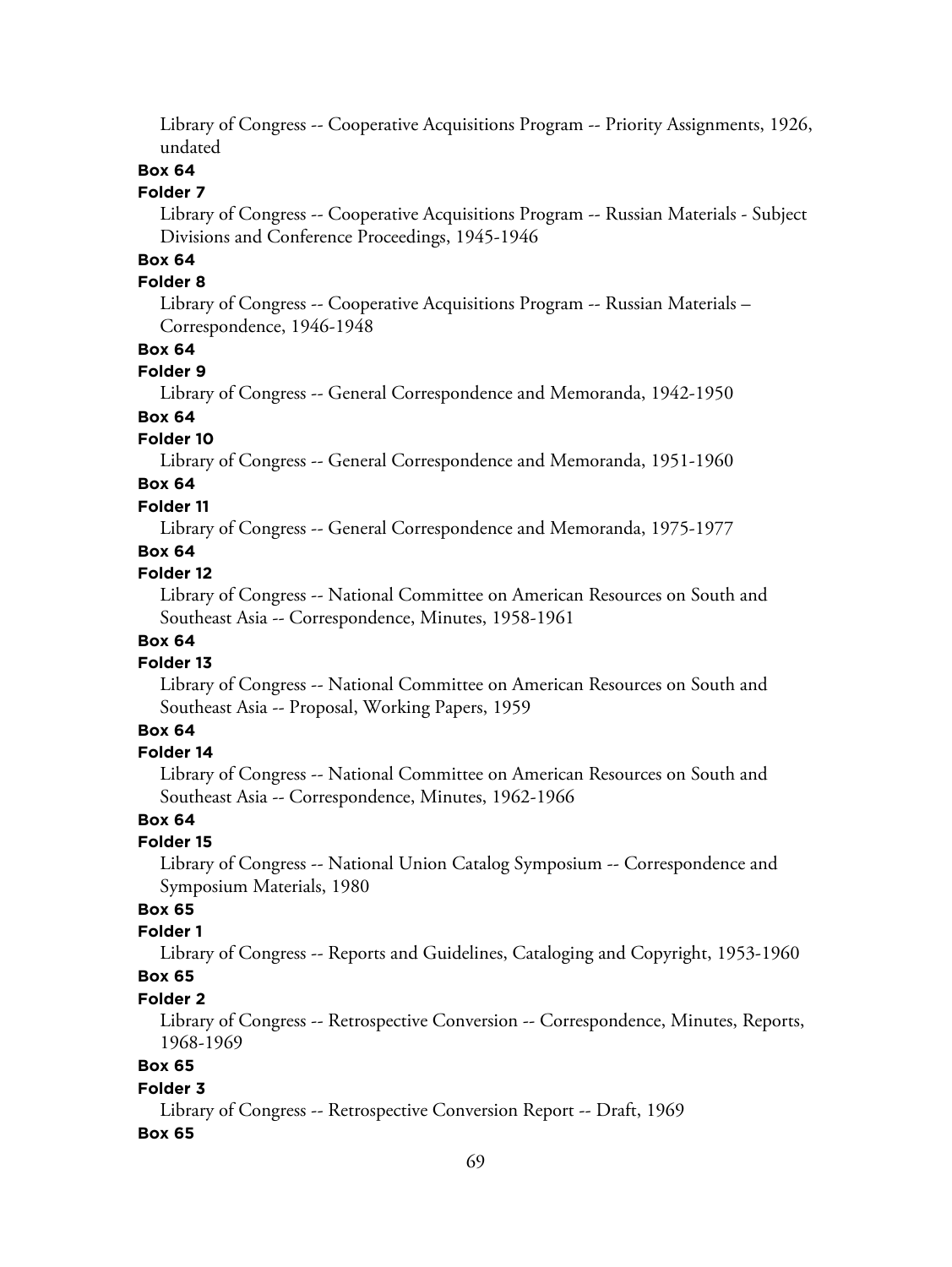#### **Folder 4**

Library of Congress -- Retrospective Conversion -- Correspondence, Progress Reports [1 of 2], 1970

### **Box 65**

#### **Folder 5**

Library of Congress -- Retrospective Conversion -- Correspondence, Progress Reports [2 of 2], 1970-1973

# **Box 65**

### **Folder 6**

Library of Congress -- "Review of Federal Library Operations in Metropolitan Washington, 1973

### **Subseries 11: National Library of Medicine**

### **Box 65**

#### **Folder 7**

National Library of Medicine -- Board of Regents -- Correspondence, Minutes, 1963-1964

# **Box 65**

### **Folder 8**

National Library of Medicine -- Board of Regents -- Correspondence, Minutes, Background Material, 1965

### **Box 65**

### **Folder 9**

National Library of Medicine -- Board of Regents -- Correspondence, Minutes, Reports, 1966

### **Box 66**

### **Folder 1**

National Library of Medicine -- Board of Regents -- Correspondence, Reports, Articles, 1967

### **Box 66**

#### **Folder 2**

National Library of Medicine -- Regional Medical Library Program -- Evaluation Meeting Materials, Correspondence [1 of 2], 1969-1972

## **Box 66**

### **Folder 3**

National Library of Medicine -- Regional Medical Library Program -- Evaluation Meeting Materials, Correspondence [2 of 2], 1972

### **Box 66**

#### **Folder 4**

National Library of Medicine -- Regional Medical Library Evaluation Committee -- Background Materials, 1972

# **Box 66**

#### **Folder 5**

National Library of Medicine -- Regional Medical Library Evaluation Reports, 1972-1974 **Box 66**

# **Folder 6**

National Library of Medicine -- Regional Medical Library Program – Proposal, 1973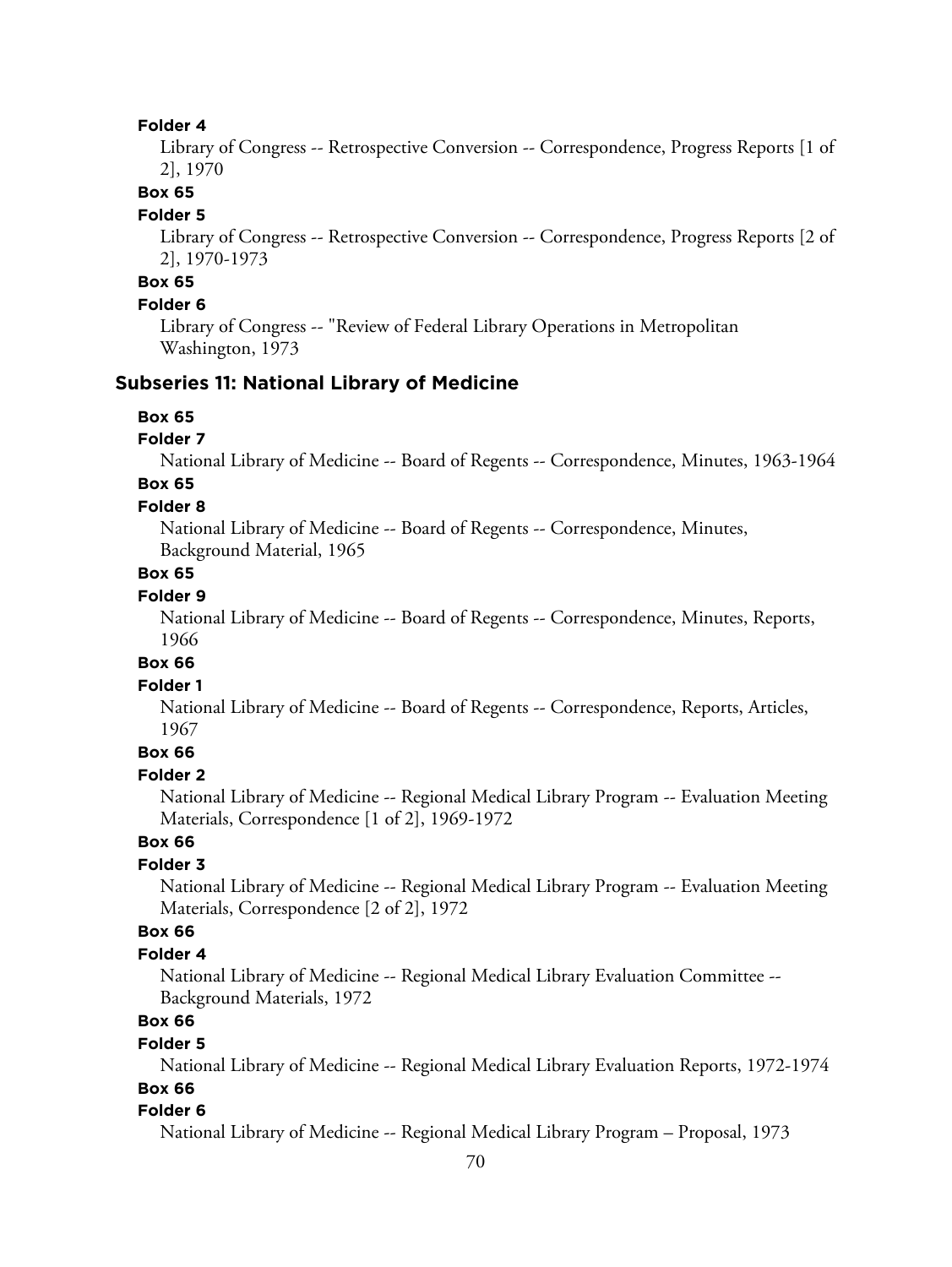#### **Folder 7**

National Library of Medicine -- Regional Medical Library Evaluation Committee -- Correspondence, Minutes, Notices, 1973-1974

# **Box 66**

# **Folder 8**

National Library of Medicine -- Regional Medical Library Evaluation Committee -- Background Materials, 1973

### **Box 67**

# **Folder 1**

National Library of Medicine -- Regional Medical Library Evaluation Committee -- Background Materials, Final Report Draft, 1974

### **Box 67**

#### **Folder 2**

National Library of Medicine -- Regional Medical Library Evaluation Report, Site Visit, 1974

# **Box 67**

#### **Folder 3**

National Library of Medicine -- Research Grant Program Task Force -- Minutes, Correspondence, Background Papers, 1977-1978

## **Subseries 12: National Science Foundation**

### **Box 67**

#### **Folder 4**

National Science Foundation -- Conference on Research Libraries, 1961

# **Box 67**

### **Folder 5**

National Science Foundation -- Correspondence, R. Vosper/OSIS Library Position, 1968-1970

### **Box 67**

#### **Folder 6**

National Science Foundation -- COSATI Annual Report, 1969

### **Box 67**

### **Folder 7**

National Science Foundation -- General Correspondence, 1956-1960

# **Box 67**

### **Folder 8**

National Science Foundation -- General Correspondence, 1961-1965

# **Box 67**

### **Folder 9**

National Science Foundation -- General Correspondence, Annual Reports, 1966-1971

### **Box 67**

# **Folder 10**

National Science Foundation -- Georgia Tech Conferences on Training Science Information Professionals -- Proceedings, Programs, 1961-1962

#### **Box 67**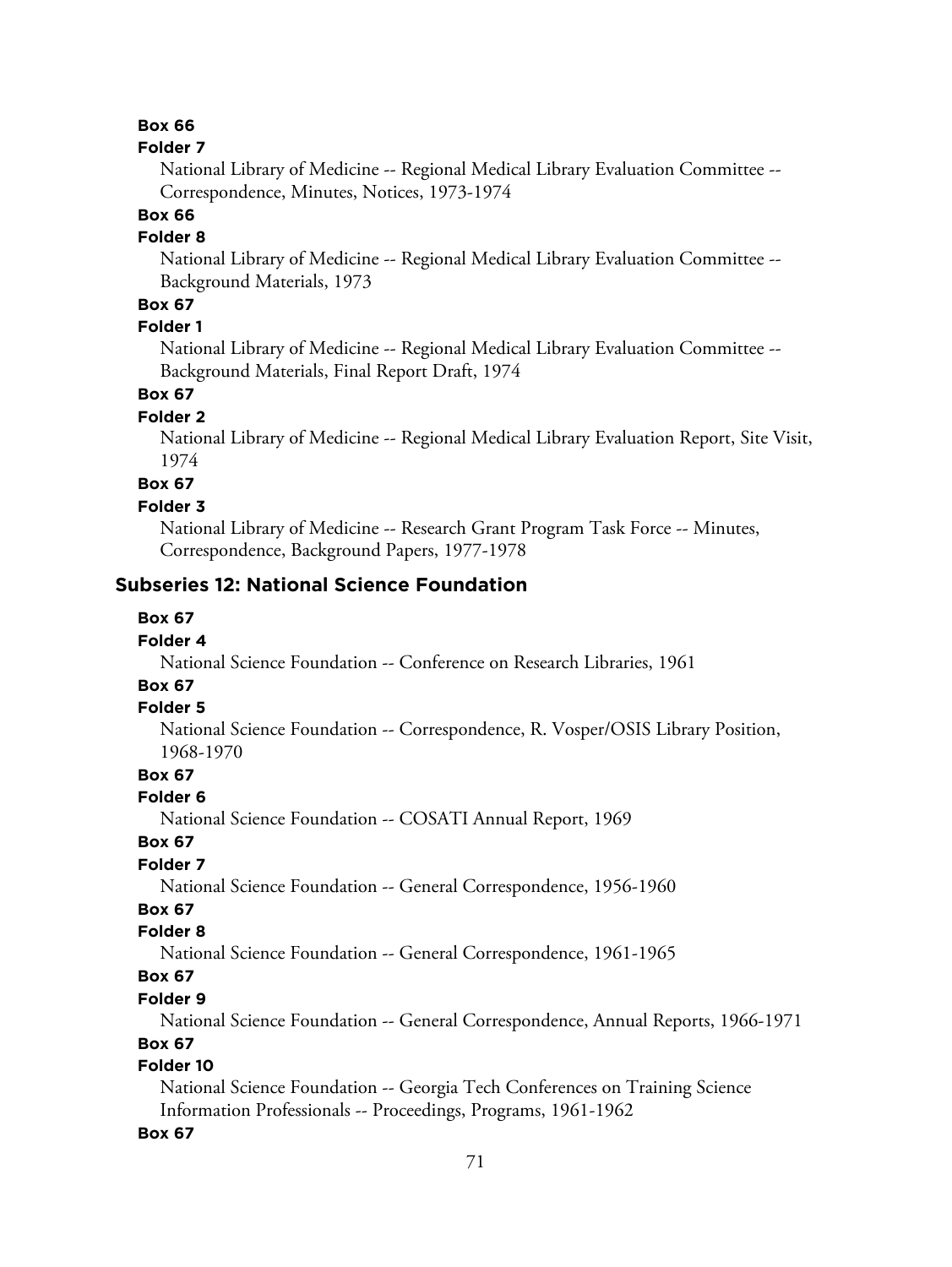**Folder 11**

National Science Foundation -- Grant Reviews, 1962-1964

# **Box 68**

# **Folder 1**

National Science Foundation -- Grant Review Materials, Correspondence, 1965

### **Box 68**

### **Folder 2**

National Science Foundation -- Grant Review Materials, Correspondence, 1966-1967

### **Box 68**

# **Folder 3**

National Science Foundation -- Grant Review Materials, 1968-1970

# **Box 68**

# **Folder 4**

National Science Foundation -- Grant Review Materials, 1974

## **Box 68**

### **Folder 5**

National Science Foundation -- "International Science Notes" Nos. 2 and 3, 1963

### **Box 68**

### **Folder 6**

National Science Foundation -- Office of Science Information Service -- Background Paper, 1968

#### **Box 68**

#### **Folder 7**

National Science Foundation -- Press Releases, Articles, 1969-1971, undated

### **Box 68**

### **Folder 8**

National Science Foundation -- Science Information Council -- Reports, Agendas, Memoranda, 1967-1969

### **Box 68**

### **Folder 9**

National Science Foundation -- Science Information Council – Report, 1968

#### **Box 68**

### **Folder 10**

National Science Foundation -- Science Information Council -- Articles and External Reports, 1969-1970

# **Box 68**

### **Folder 11**

National Science Foundation -- Science Information Council -- Background Papers, Notes, 1970

# **Box 69**

### **Folder 1**

National Science Foundation -- Science Information Council -- Correspondence, memos, Agendas [1 of 3], 1970

# **Box 69**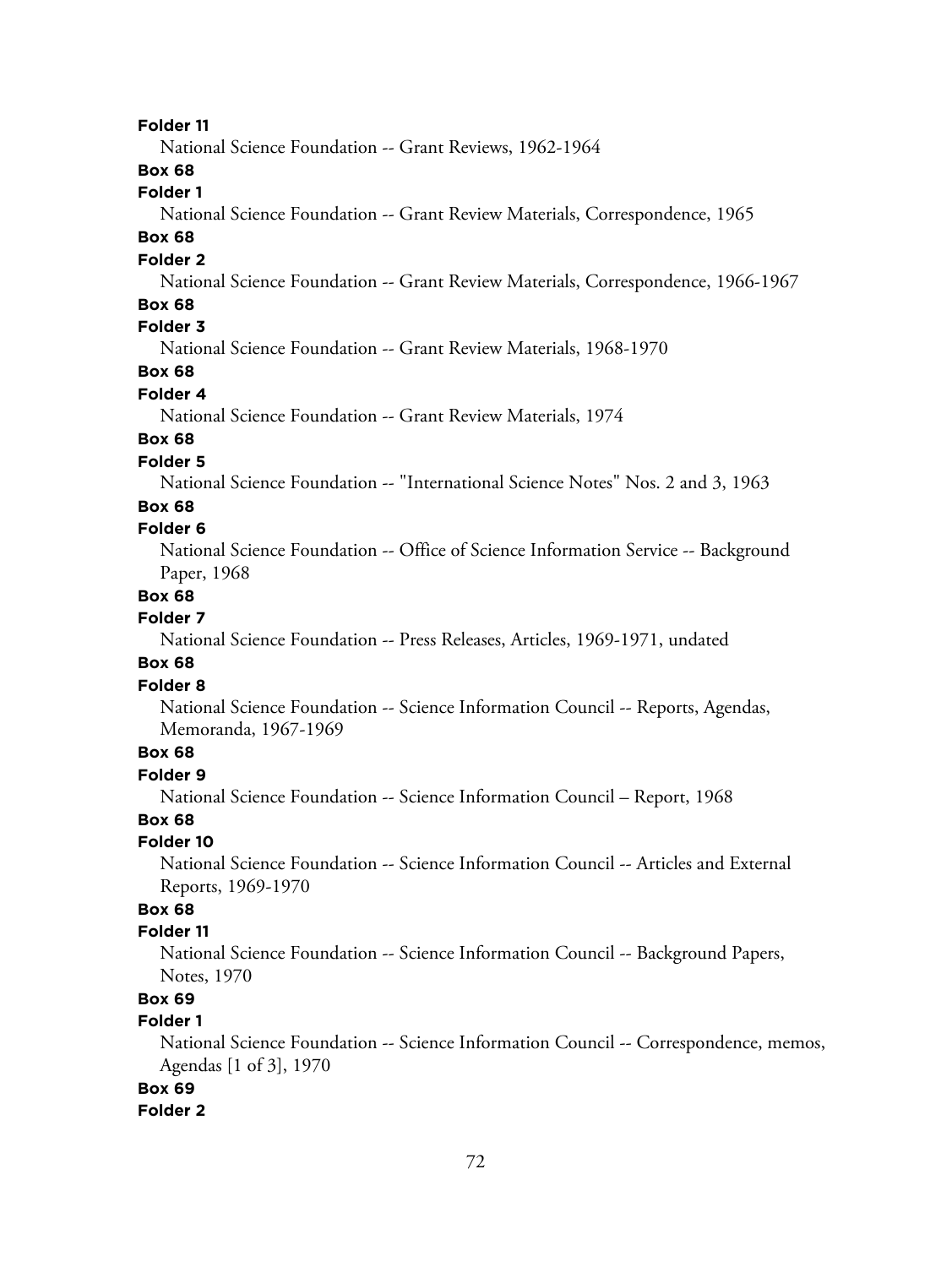National Science Foundation -- Science Information Council -- Correspondence, memos, Agendas [2 of 3], 1970

# **Box 69**

# **Folder 3**

National Science Foundation -- Science Information Council -- Correspondence, memos, [3 of 3], 1970

# **Box 69**

# **Folder 4**

National Science Foundation -- Science Information Council -- Internal and Annual Reports, 1970

# **Box 69**

#### **Folder 5**

National Science Foundation -- Science Information Council -- Reports to House Committee on Science and Astronautics, 1970

# **Box 69**

### **Folder 6**

National Science Foundation -- Science Information Council -- Thirtieth Meeting Materials, 1970

# **Box 69**

### **Folder 7**

National Science Foundation -- Science Information Council -- Correspondence, Memos, Reports, 1971

# **Box 69**

#### **Folder 8**

National Science Foundation -- Science Information Council -- Correspondence, Agendas, Reports [1 of 2], 1972

# **Box 69**

# **Folder 9**

National Science Foundation -- Science Information Council -- Correspondence, Agendas, Reports [2 of 2], 1972

# **Box 70**

# **Folder 1**

National Science Foundation -- Science Information Council -- EDUCOM/National Science Computer Network, 1972

# **Box 70**

# **Folder 2**

National Science Foundation -- Science Information Council -- External Reports, 1972

# **Box 70**

### **Folder 3**

National Science Foundation -- Science Information Council -- Press Releases/News, 1972-1973

# **Box 70**

# **Folder 4**

National Science Foundation -- Program Reviews, Activities Report, 1972-1973

# **Box 70**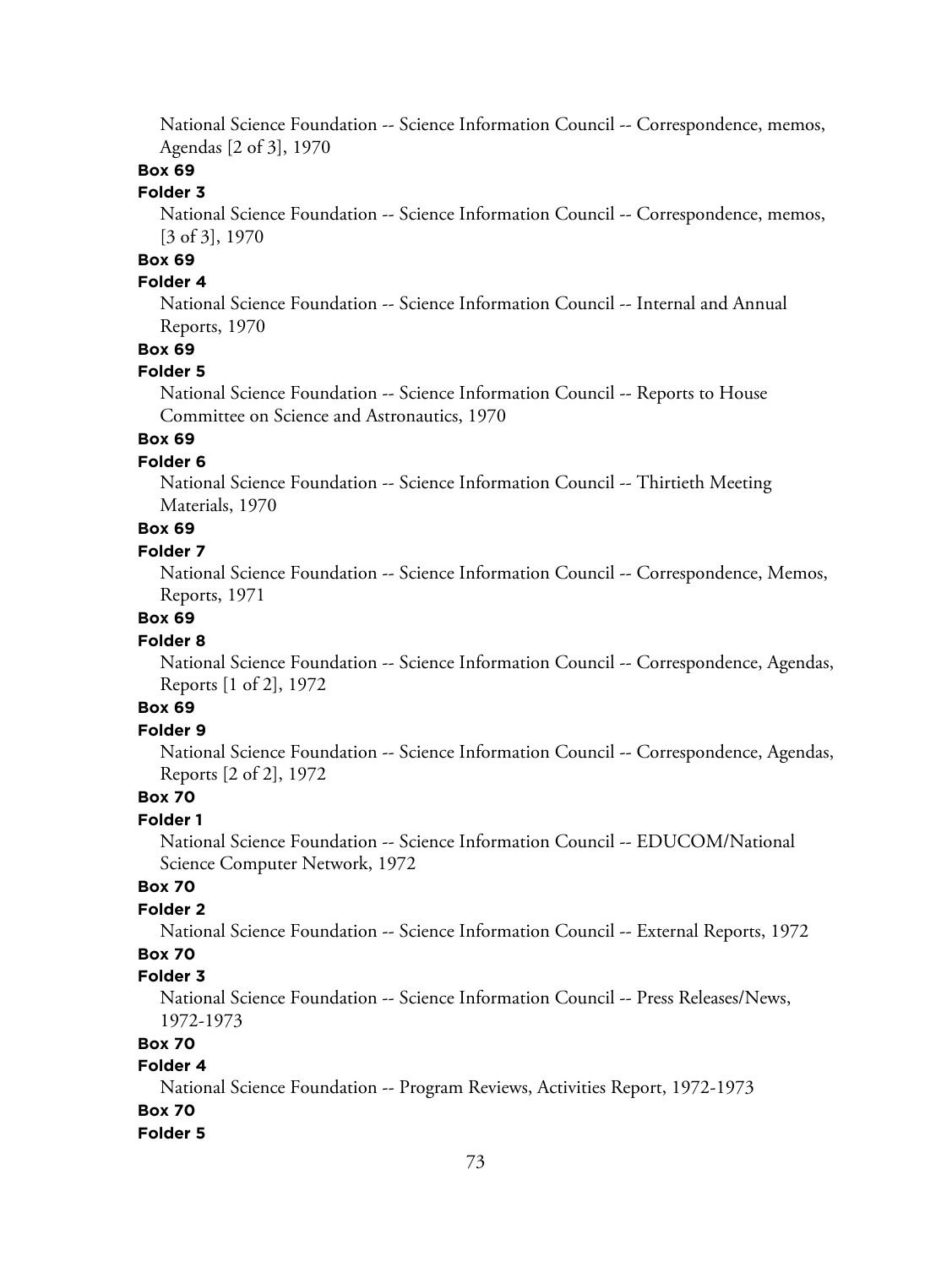National Science Foundation -- Science Information Council -- Congressional Bills, 1973 **Box 70**

# **Folder 6**

National Science Foundation -- Science Information Council -- Correspondence , Memos, Administrative Records [1 of 2], 1973

# **Box 70**

### **Folder 7**

National Science Foundation -- Science Information Council -- Correspondence , Memos, Administrative Records [2 of 2], 1973

# **Box 70**

#### **Folder 8**

National Science Foundation -- Science Information Council -- Correspondence, Administrative Records, Reports, 1974

# **Box 70**

### **Folder 9**

National Science Foundation -- Xerox Research Proposal, Correspondence, 1975

# **Subseries 13: Newberry Library**

### **Box 70**

#### **Folder 10**

Newberry Library -- Advisory Committee and Building Consultation -- Booklet, Speech, 1970

#### **Box 70**

#### **Folder 11**

Newberry Library -- Advisory Committee and Building Consultation – Correspondence, 1970

# **Box 71**

### **Folder 1**

Newberry Library -- Advisory Committee and Building Consultation -- Correspondence and Memoranda, 1971

# **Box 71**

### **Folder 2**

Newberry Library -- Advisory Committee and Building Consultation -- Newsletter and Articles, 1971

# **Box 71**

# **Folder 3**

Newberry Library -- Advisory Committee and Building Consultation -- Planning Report #4 with comments, 1971

# **Box 71**

### **Folder 4**

Newberry Library -- Advisory Committee and Building Consultation -- Planning Reports, 1971

# **Box 71**

#### **Folder 5**

Newberry Library -- Advisory Committee and Building Consultation – Reports, 1971 **Box 71**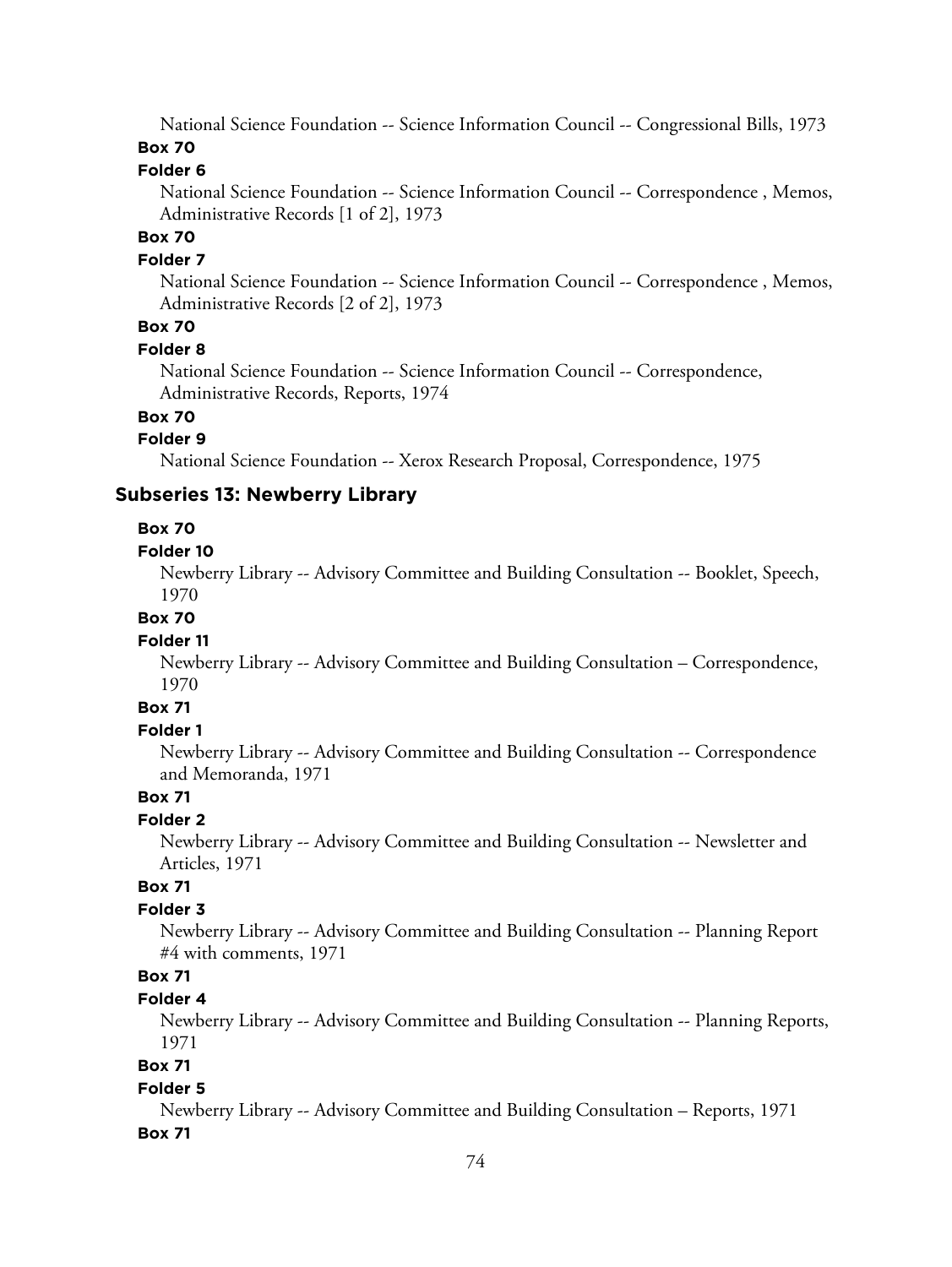Newberry Library -- Advisory Committee and Building Consultation -- Correspondence, Memoranda (with notes), 1972

# **Box 71**

#### **Folder 7**

Newberry Library -- Advisory Committee and Building Consultation -- Planning Reports, Programs, 1972

# **Box 71**

### **Folder 8**

Newberry Library -- Advisory Committee and Building Consultation -- Plans and Memoranda, Notes, 1973-1975

### **Box 71**

#### **Folder 9**

Newberry Library -- Advisory Committee and Building Consultation -- Plans and Memoranda, Notes, 1979-1980

# **Box 72**

### **Folder 1**

Newberry Library -- Annual Report, Notes, 1969-1970

#### **Subseries 14: Research Libraries Group**

#### **Box 72**

# **Folder 2**

Research Libraries Group -- Initial Announcements, 1972

### **Box 72**

# **Folder 3**

Research Libraries Group – Correspondence, 1972-1978

### **Box 72**

# **Folder 4**

Research Libraries Group -- Program Statement -- Drafts and Comments, 1973

### **Box 72**

#### **Folder 5**

Research Libraries Group -- Statement on the Use of Copyrighted Publications, 1973, 1975

#### **Box 72**

#### **Folder 6**

Research Libraries Group -- News Articles, 1973-1978

### **Box 72**

### **Folder 7**

Research Libraries Group -- Press Releases, 1973-1978

# **Box 72**

# **Folder 8**

Research Libraries Group -- Program Outline (Skipper), 1974

# **Box 72**

#### **Folder 9**

Research Libraries Group -- Address by Douglas Bryant: "Strengthening the Strong . . .," 1975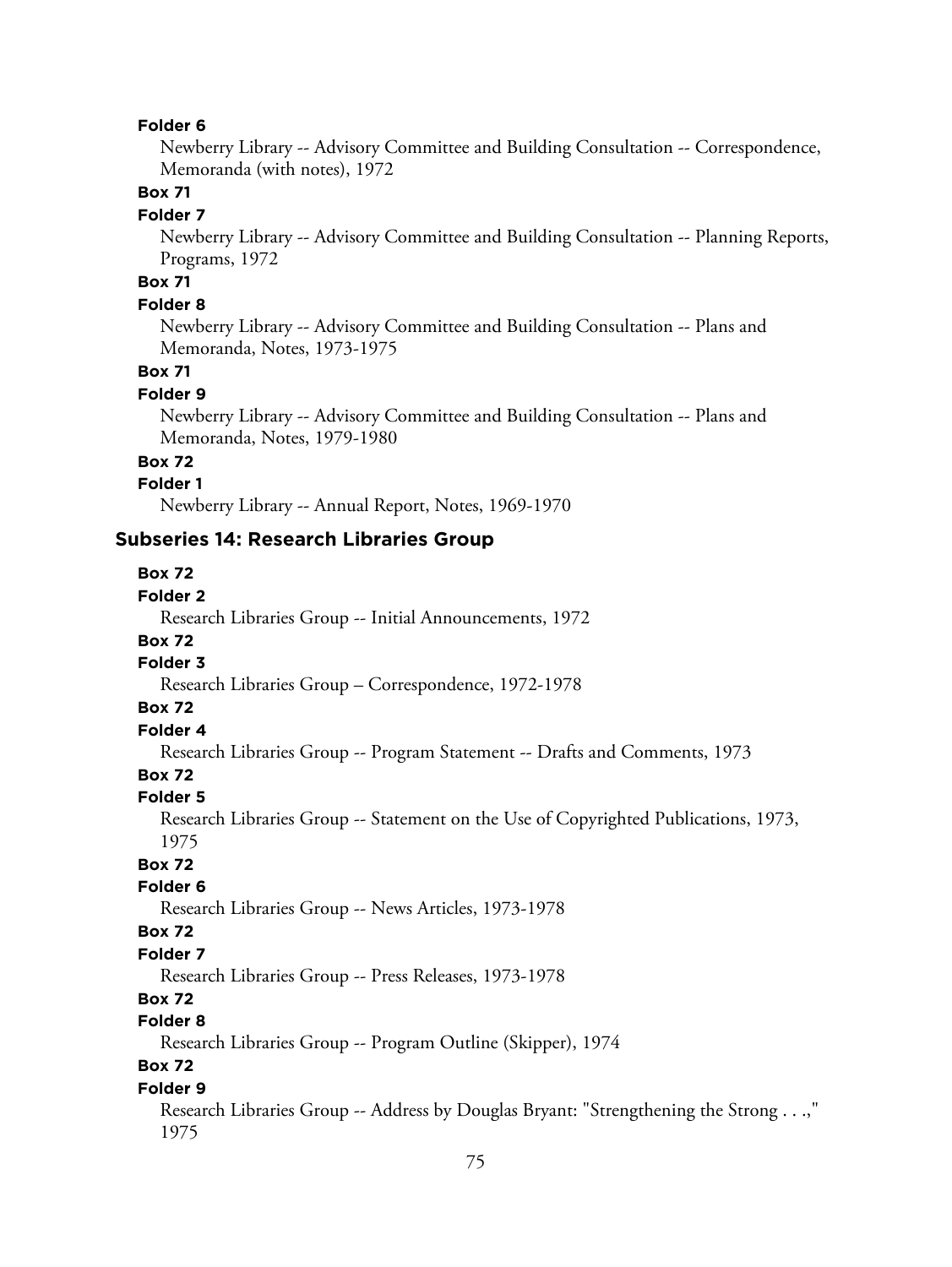#### **Folder 10**

Research Libraries Group -- Meeting Minutes and Agendas, 1975-1978

# **Box 72**

# **Folder 11**

Research Libraries Group -- Budget and Projections, 1976

# **Box 72**

# **Folder 12**

Research Libraries Group -- Bibliographic System -- Synopsis and Call for Proposals, 1976-1977

### **Box 72**

### **Folder 13**

Research Libraries Group -- Space Survey, 1977

# **Subseries 15: University Visiting Committees**

### **Box 72**

### **Folder 14**

Duke University Library Visiting Committee -- Bulletins, Reports, 1957-1962

### **Box 72**

### **Folder 15**

Duke University Library Visiting Committee -- Correspondence, Newsletter, Reports, 1964-1966

# **Box 72**

### **Folder 16**

Duke University Library Visiting Committee -- Correspondence, Reports, 1966-1968

# **Box 73**

# **Folder 1**

Duke University Library Visiting Committee -- Reports and Background Materials, 1969-1973

# **Box 73**

### **Folder 2**

Duke University Library Visiting Committee – Correspondence, 1970-1974

### **Box 73**

# **Folder 3**

Duke University Library Visiting Committee -- Reports to the Provost, 1974-1976

# **Box 73**

# **Folder 4**

Harvard University Library Visiting Committee -- Board of Overseers Booklets, 1972-1977

# **Box 73**

# **Folder 5**

Harvard University Library Visiting Committee – Correspondence, 1973-1981

# **Box 73**

### **Folder 6**

Harvard University Library Visiting Committee -- Meeting Minutes, 1973-1978 **Box 73**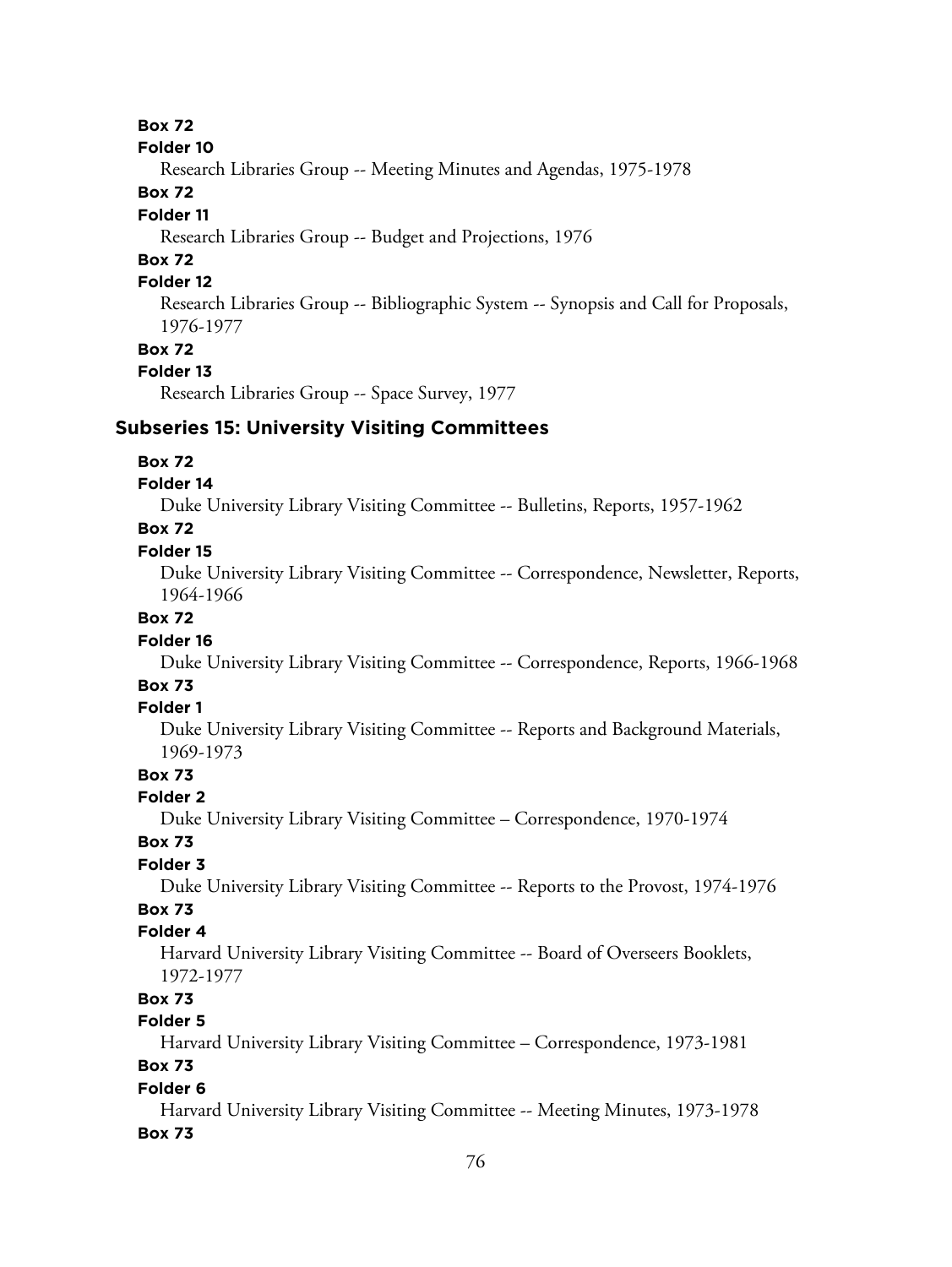**Folder 7** Harvard University Library Visiting Committee -- Library Information, 1973-1978 **Box 73 Folder 8** Harvard University Library Visiting Committee -- Reports and Comments, 1973-1978 **Box 73 Folder 9** Harvard University Library Visiting Committee -- Agendas and Member/Attendee Lists, 1974-1978 **Box 73 Folder 10** Harvard University Library Visiting Committee -- Background Papers, 1974-1975 **Box 73 Folder 11** Harvard University Library Visiting Committee -- Fussler's Notes, 1978, undated **Box 73 Folder 12** MIT Library Visiting Committee -- Published Reports and Brochures, 1970 **Box 73 Folder 13** MIT Library Visiting Committee – Correspondence, 1970-1971 **Box 73 Folder 14** MIT Library Visiting Committee – Reports, 1970-1971 **Box 74 Folder 1** MIT Library Visiting Committee -- Ad Hoc Committee Reports, 1971 **Box 74 Folder 2** MIT Library Visiting Committee -- Departmental Briefs, 1971 **Box 74 Folder 3** MIT Library Visiting Committee -- Correspondence, Corporation Brochure, 1971-1972 **Box 74 Folder 4** MIT Library Visiting Committee – Report, 1972 **Box 74 Folder 5** MIT Library Visiting Committee -- Correspondence and Brochures, 1972-1974 **Box 74 Folder 6** MIT Library Visiting Committee – Reports, 1974 **Box 74 Folder 7** MIT Library Visiting Committee -- Correspondence and Brochures, 1974-1975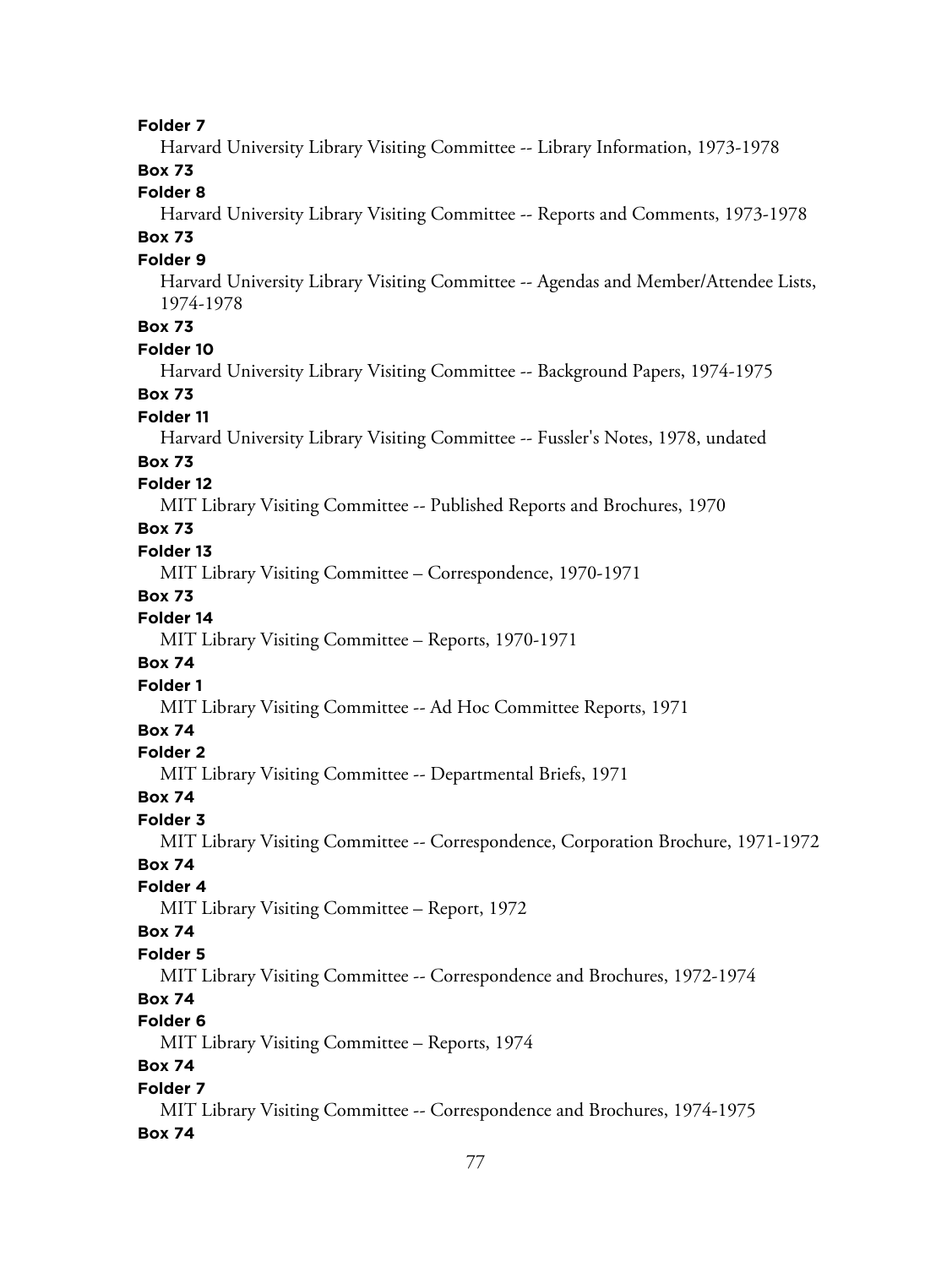MIT Library Visiting Committee -- Report, Working Paper, 1975

# **Box 74**

# **Folder 9**

MIT Library Visiting Committee -- Correspondence, Brochure, and Reports, 1975-1976 **Box 74**

#### **Folder 10**

Princeton University Library Advisory Council -- Correspondence, Memos, and Reports, 1971-1972

# **Box 74**

### **Folder 11**

Princeton University Library Advisory Council -- Correspondence, Reports, 1973-1974

### **Box 74**

#### **Folder 12**

Princeton University Library Advisory Council – Correspondence, 1974-1976

### **Box 74**

### **Folder 13**

University of Rochester Library Visiting Committee -- Background Materials, 1971

# **Box 75**

### **Folder 1**

University of Rochester Library Visiting Committee -- Correspondence, Director's Report, 1971-1972

# **Box 75**

### **Folder 2**

University of Rochester Library Visiting Committee -- Correspondence, Director's Report, 1973

# **Box 75**

### **Folder 3**

University of Rochester Library Visiting Committee -- Correspondence, Library Data, The Rochester Librarian, 1974

# **Box 75**

### **Folder 4**

University of Rochester -- Visiting Committee -- Notes for Talk, 1974

# **Box 75**

# **Folder 5**

University of Rochester Library Visiting Committee -- Correspondence, Various Reports, 1974-1976

### **Series V: Writings**

This series contains drafts and offprints of Fussler's written work and the texts of many lectures and other public talks, divided into three subseries.

Subseries 1: Articles and Books: This subseries contains typescripts, offprints, published copies, and other material relating to published articles, books, and Fussler's Library Journal column. Material is arranged alphabetically by title.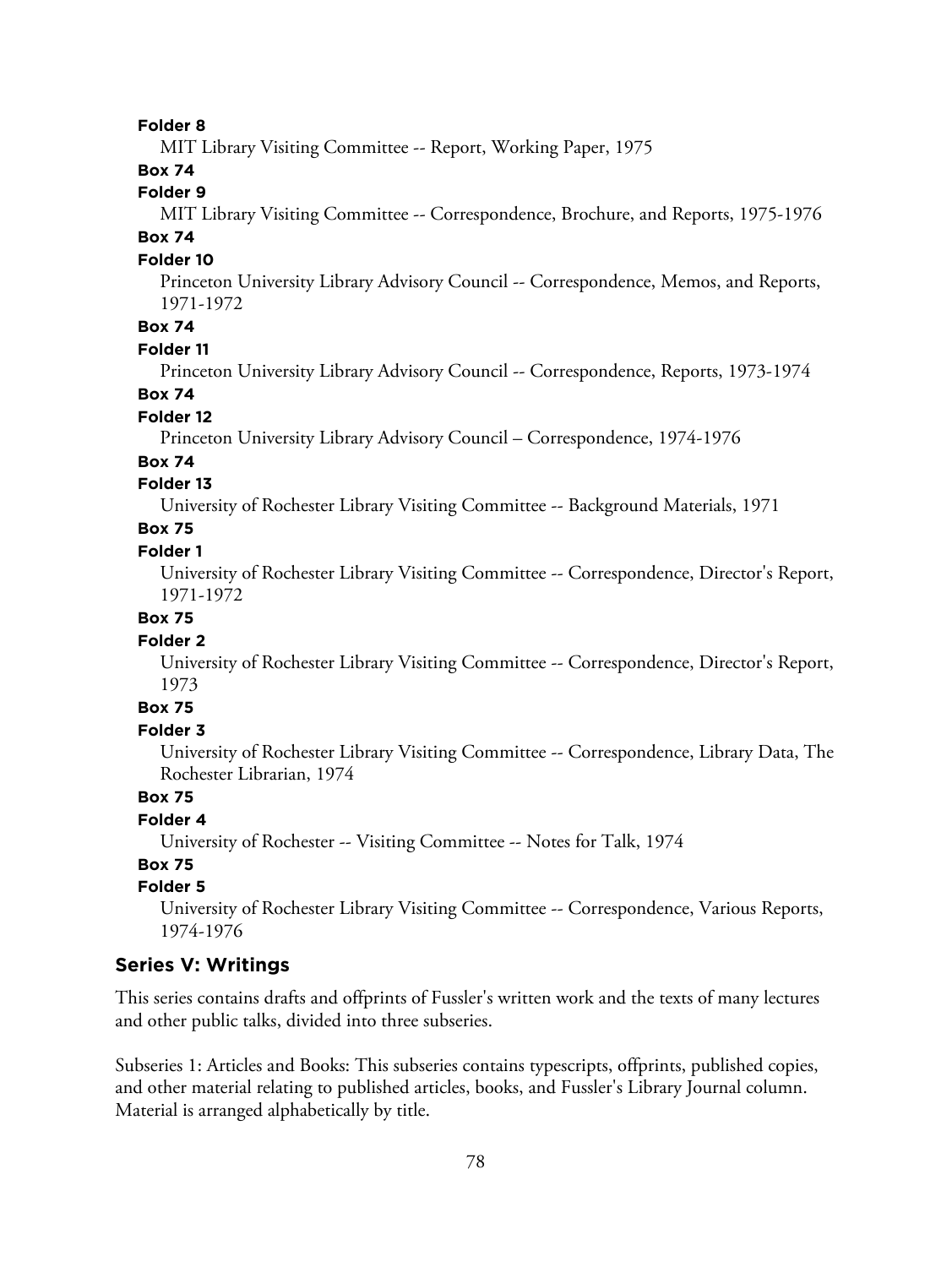Subseries 2: Lectures and Public Talks: This subseries contains typescripts, outlines, correspondence, programs, and other material related to conference and symposium talks, public lectures, and talks given for special events. Remarks made to committees or in other private meetings are filed with material from the corresponding organization. Material is arranged alphabetically by the organization or event sponsoring the talk.

Subseries 3: Reviews: This subseries contains typescripts and offprints of reviews of others' work written by Fussler. Material is arranged alphabetically by author of the work reviewed.

# **Subseries 1: Articles and Books**

#### **Box 75**

#### **Folder 6**

Fussler: "Acquisition Policies in the Larger University Library" -- Correspondence, Vosper Article, 1953

# **Box 75**

#### **Folder 7**

Fussler: "Acquisition Policies in the Larger University Library" -- Typescripts, Photocopy, 1953

# **Box 75**

#### **Folder 8**

Fussler -- Administrative Aspects of Photographic Representation for Libraries -- Bound Master's Thesis, 1941

### **Box 75**

### **Folder 9**

Fussler: "Administrative Considerations of University Librarians in the Establishment . . ." – Typescript, circa 1939

#### **Box 75**

#### **Folder 10**

Fussler: "The Bibliographical Control of Library Resources" (CLR) -- Typescript, Draft, 1975

### **Box 75**

### **Folder 11**

Fussler, "A Review of Some Current Issues . . . Bibliographic Control of Library Resources" -- Draft (CLR), 1976

# **Box 75**

### **Folder 12**

Fussler -- Dissertation Proposal ("Characteristics of the Research Literature . . ."), 1946 **Box 75**

#### **Folder 13**

Fussler: "Characteristics of the Research Literature Used by Chemists and Physicists in the United States" (Dissertation and Articles) -- Correspondence, Reprint Requests, 1947-1951

# **Box 76**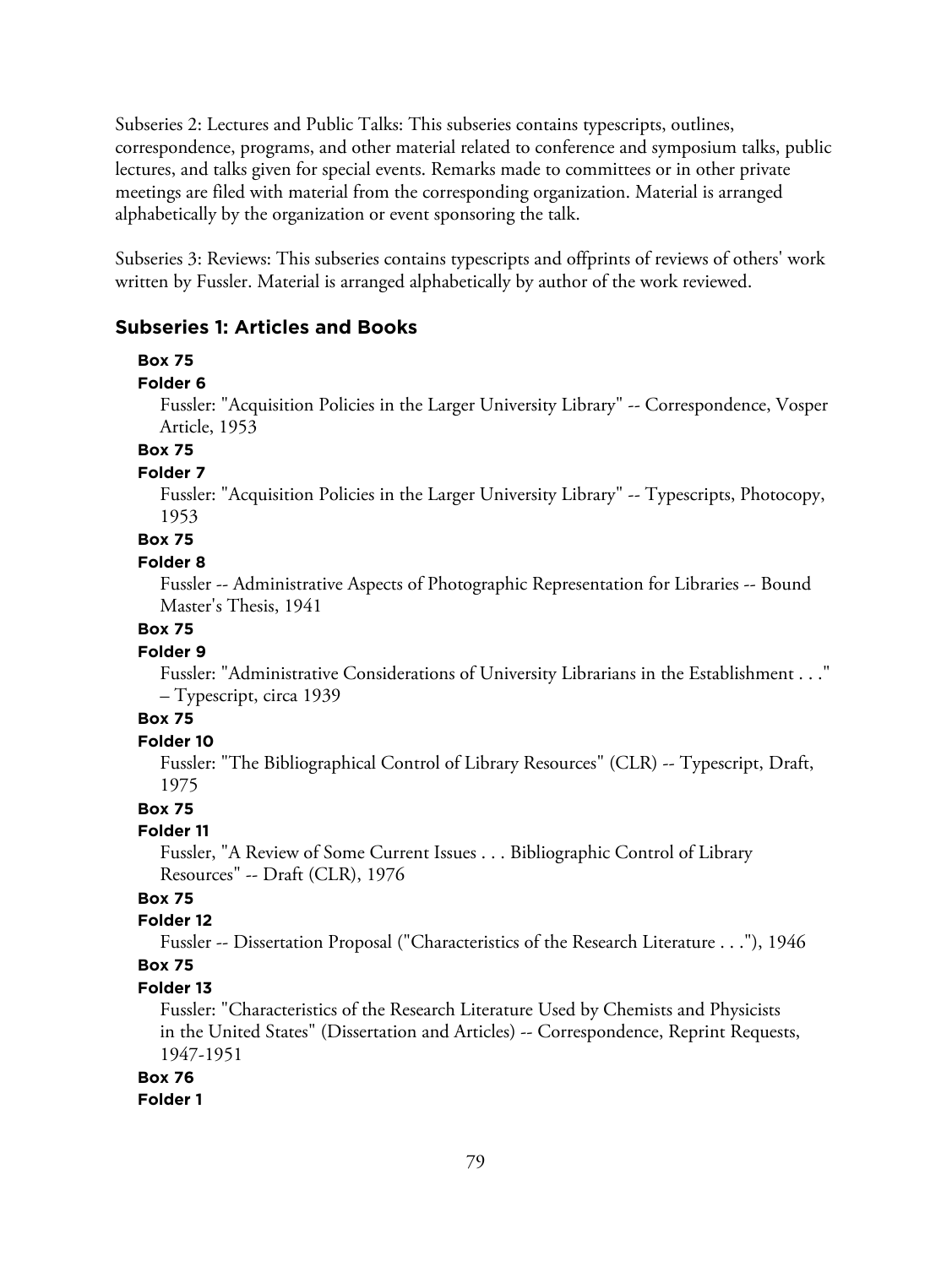Fussler: "Characteristics of the Research Literature Used by Chemists and Physicists in the United States" (Dissertation and Articles) -- Article Photocopies, Offprint, 1949

### **Box 76**

# **Folder 2**

Fussler: "College Microfilming and Equipment" – Typescript, 1938

# **Box 76**

### **Folder 3**

Fussler: "Current Microphotographic Progress in England," "American Microphotography at the Paris Exposition" – Typescripts, 1938

# **Box 76**

### **Folder 4**

Fussler: "Cooperative Selection and Acquisitions . . ." -- Journal, Offprint, 1960

### **Box 76**

# **Folder 5**

Fussler: Dedication Remarks (Notes), 1970

### **Box 76**

### **Folder 6**

Fussler: "Important Developments in the Field of Documentary Reproduction" – Typescripts, 1940

### **Box 76**

#### **Folder 7**

Fussler: "The International Conference on Documentation," "Microphotography and The Future of Interlibrary Loans" – Typescripts, 1938-1939

# **Box 76**

#### **Folder 8**

Fussler: Introduction to Library Quarterly Management Education Issue -- Offprint, Reviews, 1973-1974

# **Box 76**

### **Folder 9**

Library Journal -- "Library Photography" Column – Correspondence, 1937-1942

# **Box 76**

**Folder 10**

Library Journal -- "Library Photography" Column – Typescripts, 1938-1940

# **Box 76**

### **Folder 11**

Library Journal -- Press Schedules, 1938-1942

### **Box 76**

#### **Folder 12**

Library Journal -- "Library Photography" Column --Microphotography Lab Descriptions, Correspondence, 1941

# **Box 76**

#### **Folder 13**

Library Journal -- "Library Photography" Column – Typescripts, 1941-1942

# **Box 76**

#### **Folder 14**

Fussler: "The Mechanization of Microphotographic Equipment" – Offprint, 1938-1939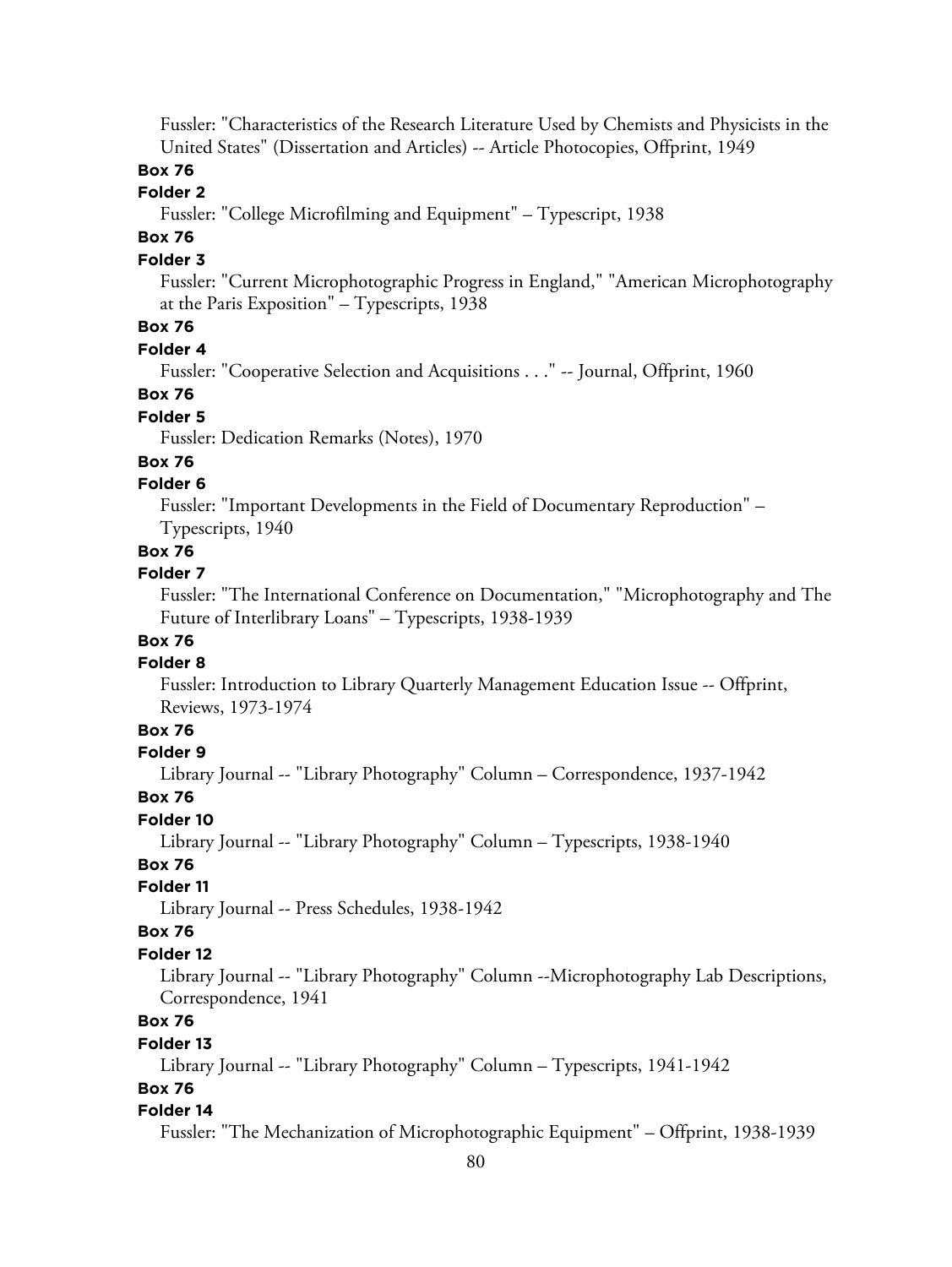#### **Folder 15**

Fussler: "Microfilm and Libraries" -- Typescript, Memo, 1940

# **Box 76**

#### **Folder 16**

Fussler: "Microphotography: A New Application of Photography to the Preservation and Reproduction of Records" -- Typescript, Offprints, 1938

# **Box 76**

# **Folder 17**

Fussler: "Microphotography for Smaller Libraries" -- Typescript, Offprint, 1937

# **Box 76**

### **Folder 18**

Fussler: "Microphotography -- Present and Future" --Typescripts, Conference Proceedings, Correspondence, 1949

# **Box 76**

# **Folder 19**

Fussler: "A New Microfilm Printer," – Typescript, 1939

# **Box 76**

### **Folder 20**

Fussler: "New Microphotographic Laboratory is Established at Chicago" -- Typescript, Offprint, 1937

### **Box 76**

### **Folder 21**

Fussler: Patterns in the Use of Books in Large Research Libraries (Fussler) -- Financial Records, 1960-1969

# **Box 76**

### **Folder 22**

Fussler: Patterns in the Use of Books in Large Research Libraries (Fussler) -- Proposal, Correspondence, 1961

# **Box 76**

### **Folder 23**

Fussler: Patterns in the Use of Books in Large Research Libraries (Fussler) – Correspondence, 1962-1965

# **Box 77**

### **Folder 1**

Fussler: Patterns in the Use of Books in Large Research Libraries (Fussler) -- Copy Requests, Purchase Orders, 1961-1963

# **Box 77**

### **Folder 2**

Fussler: Patterns in the Use of Books in Large Research Libraries (Fussler) -- Copy Requests, Purchase Orders, 1964-1969

# **Box 77**

# **Folder 3**

Fussler: Patterns in the Use of Books in Large Research Libraries (Fussler) – Correspondence, 1966-1967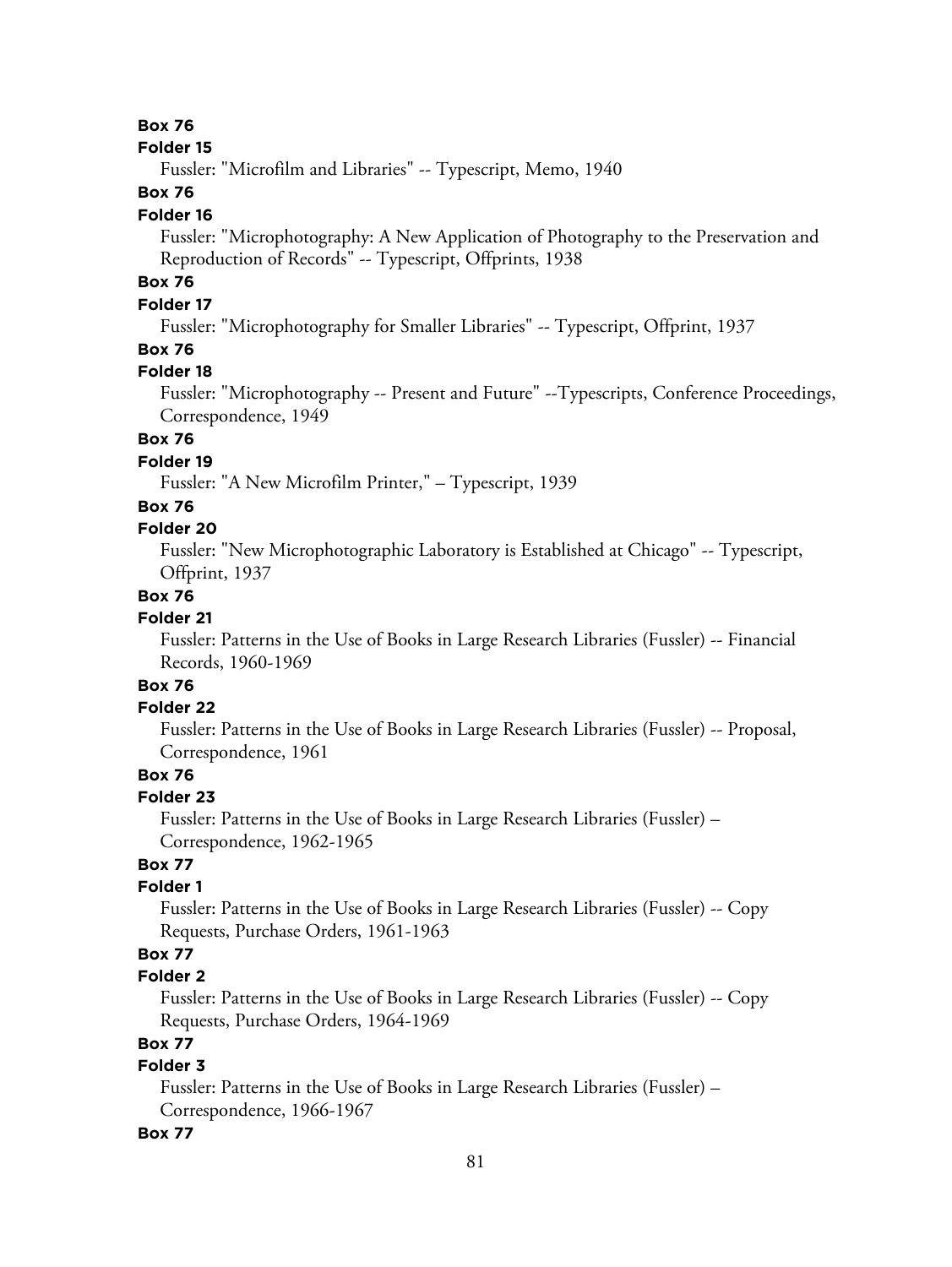Fussler: Patterns in the Use of Books in Large Research Libraries (Fussler) – Correspondence, 1968-1980

### **Box 77**

#### **Folder 5**

Fussler: Patterns in the Use of Books in Large Research Libraries (Fussler) -- Ad Notices, 1969

# **Box 77**

### **Folder 6**

Meier, Richard -- Discussion and Critique of Fussler, Patterns in the Use of Books in Large Research Libraries, 1961

### **Box 77**

#### **Folder 7**

Fussler: Patterns in the Use of Books in Large Research Libraries (Fussler) – Reviews, 1962-1970

# **Box 77**

### **Folder 8**

Fussler: Photographic Reproduction for Libraries -- Publicity Mailing, 1942

# **Box 77**

### **Folder 9**

Fussler: Photographic Reproduction for Libraries -- Images and Photographs, circa 1942

#### **Box 77**

# **Folder 10**

Fussler: Photographic Reproduction for Libraries – Correspondence, 1942-1943

# **Box 77**

**Folder 11**

Fussler: Photographic Reproduction for Libraries – Reviews, 1942

### **Box 77**

### **Folder 12**

Fussler: "Progress in Microphotography in the United States" – Photocopy, 1937

#### **Box 77**

### **Folder 13**

Fussler: "Readjustments by the Librarian" -- Typescript, Abstract, Offprint, Conference Programs, Correspondence, 1951-1953

# **Box 77**

# **Folder 14**

Fussler: "Recent Developments in Microphotography" -- Typescripts, Abstract, 1940

# **Box 77**

# **Folder 15**

Fussler and Bryan, "Reflections on the Future of Research Libraries: Two Essays" -- Fussler, "Current Research Library Issues" -- Lecture Version -- Typescript and Correspondence, 1978

# **Box 77**

#### **Folder 16**

Fussler and Bryan, "Reflections on the Future of Research Libraries: Two Essays" -- Draft, Monograph, Photocopy, circa 1978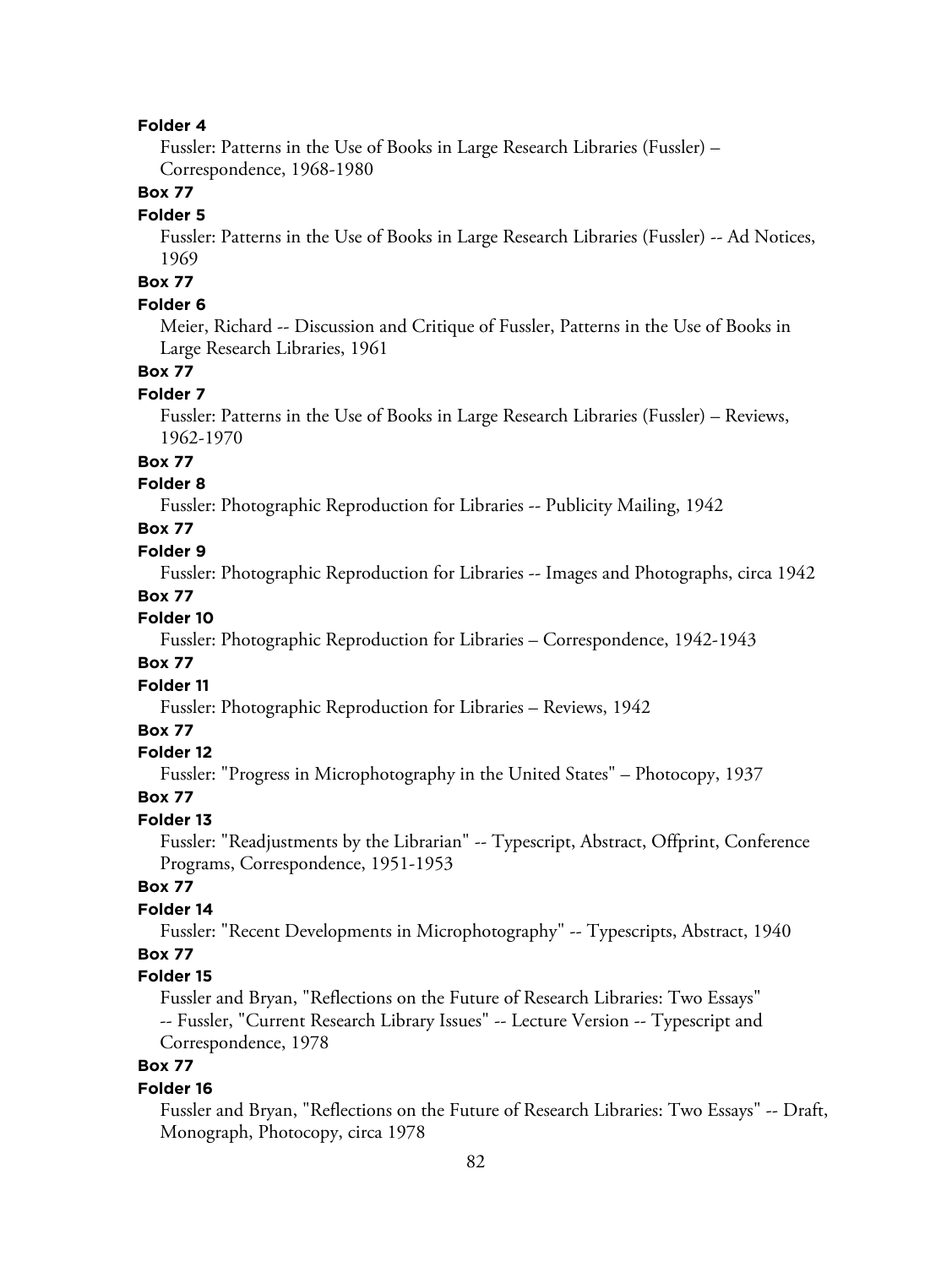#### **Folder 17**

Fussler and Bryan, "Reflections on the Future of Research Libraries: Two Essays" – Reviews, 1979-1980

### **Box 77**

#### **Folder 18**

Fussler: "A Report on Some Aspects of Libraries and Technologies" -- Typescript, Draft, 1972

# **Box 78**

# **Folder 1**

Fussler: "The Reproduction of Research Materials: Problems and Prospects" – Typescript, 1953

#### **Box 78**

#### **Folder 2**

Fussler: "The Reproduction of Research materials: Problems and Prospects" – Correspondence, 1953-1954

# **Box 78**

# **Folder 3**

Fussler: "Some Aspects of Photographic Reproduction Affecting Library Service" (course Paper) – Typescript, 1938

# **Box 78**

# **Folder 4**

Fussler: "Some Implications of Microphotography for Librarians" – Typescript, 1939

# **Box 78**

# **Folder 5**

Fussler: "Some Problems In College Librarianship" -- Typescript and Offprint, 1954

### **Box 78**

# **Folder 6**

Fussler: "Training in Microphotography," -- Typescript, 1939

### **Subseries 2: Lectures and Talks**

### **Box 78**

#### **Folder 7**

American Library Association -- Boston Meeting -- "Some Current Library Problems in Microphotography" -- Draft of Talk, 1941

# **Box 78**

### **Folder 8**

American Library Association Conference -- "A Brief Report on Library Services for Research and Scholarship" -- Typescripts, Correspondence, 1968

# **Box 78**

# **Folder 9**

Association of College and Reference Librarians -- "The Bibliographer Working in a Broad Area of Knowledge" (Talk) -- Typescripts, Photocopies, Letter, 1949

# **Box 78**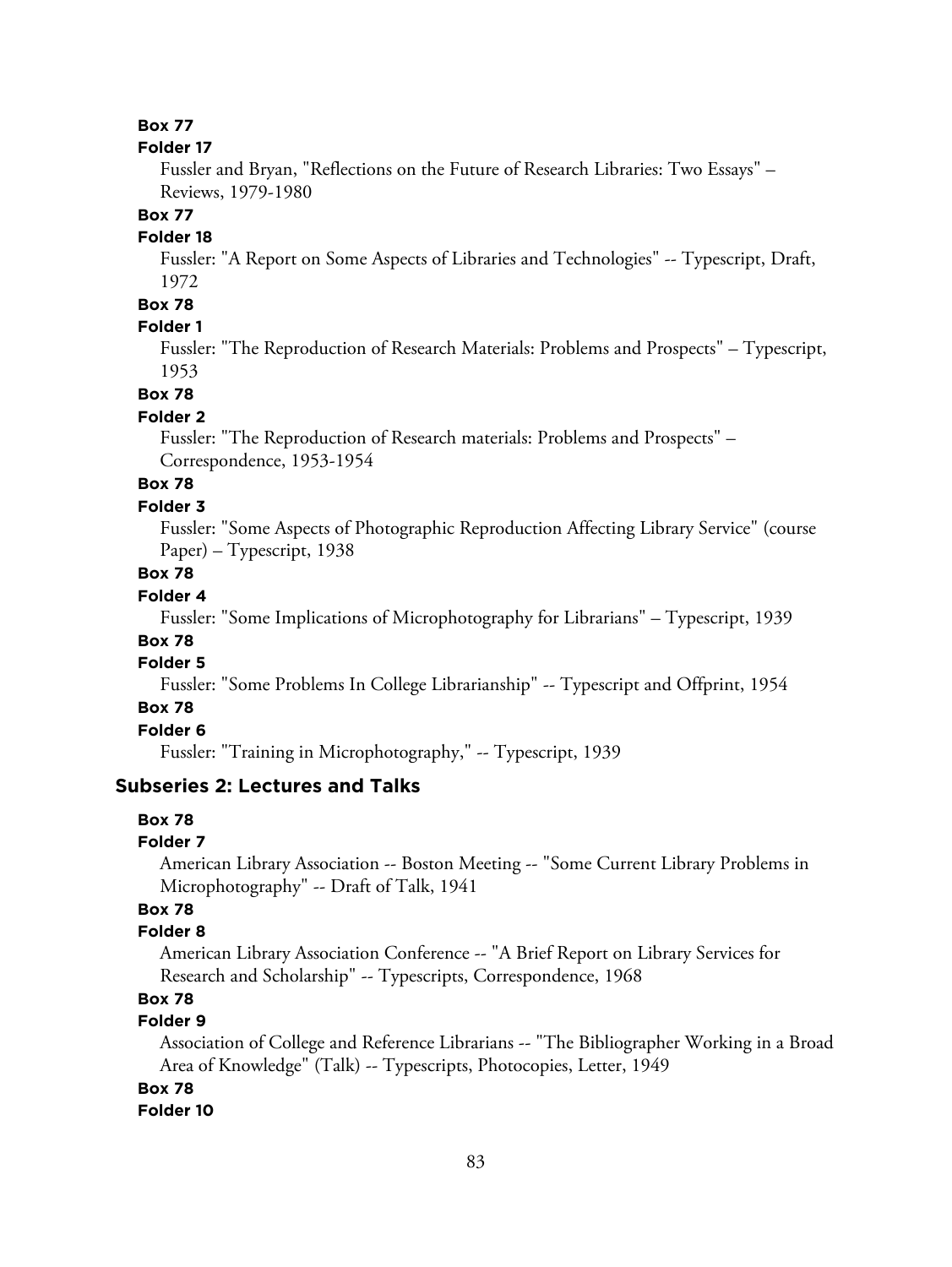Association of Graduate Schools -- Annual Meeting -- Correspondence and Meeting Materials, 1976

# **Box 78**

### **Folder 11**

Association of Graduate Schools -- Annual Meeting -- "The Future of Research Libraries" -- Draft of Talk, 1976

# **Box 78**

# **Folder 12**

Association of Research Libraries Talk -- Correspondence, Sloan Report Photocopy, 1974 **Box 78**

#### **Folder 13**

Association of Research Libraries Talk -- "Research Libraries and Technology: Some Forces for Change" -- Drafts, Transcripts, 1974

# **Box 78**

### **Folder 14**

California Library Association Conference Talk -- "Books, Libraries, and Automation" -- Typescript, Letter, 1957, 1959

# **Box 78**

# **Folder 15**

California Library Association Conference Talk -- Correspondence, Program, 1957

# **Box 78**

# **Folder 16**

California Library Association Conference Talk -- Newsletter, Clipping, 1957

# **Box 78**

# **Folder 17**

California Library Association Conference Talk -- Notes and Draft Fragments, circa 1957

# **Box 78**

# **Folder 18**

Chicago Library Club Talk -- Correspondence and Outline, 1969

# **Box 78**

#### **Folder 19**

Chicago Regional Group of Catalogers -- Some Aspects of Bibliographic Cooperation" -- Drafts of Talk, Correspondence, 1949

# **Box 78**

### **Folder 20**

DePaul University Academic Center Dedication -- Correspondence, Program, Newspaper, 1968

# **Box 78**

# **Folder 21**

DePaul University Academic Center Dedication -- Outline for Talk, 1968

# **Box 78**

### **Folder 22**

Industrial Relations Center Library Dedication Speech -- "The Role of the Library -- Myth and Reality" – Typescript, 1959

### **Box 78**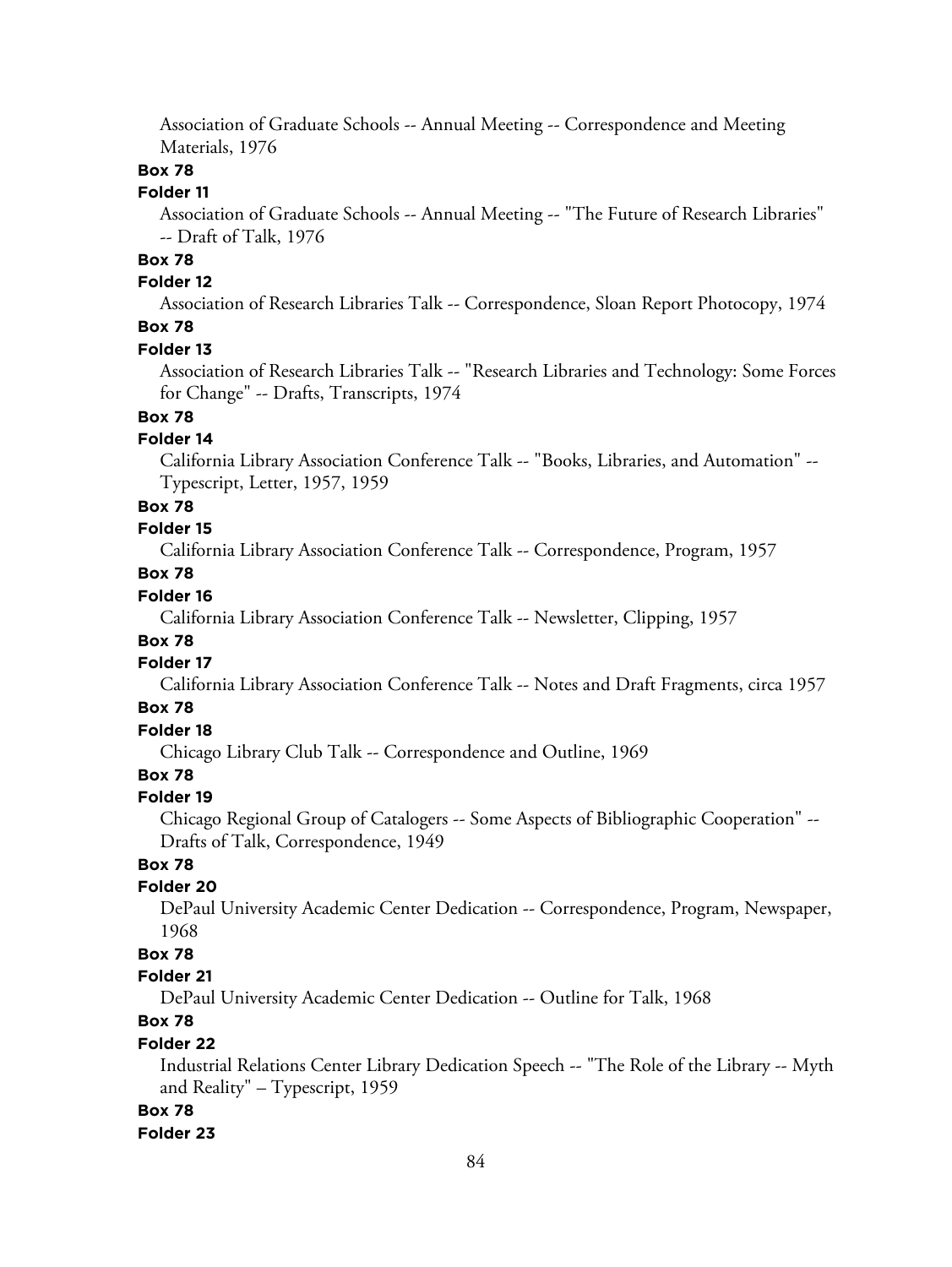Fussler: "The Problems of Physical Accessibility" -- Typescript, Conference Program, Letter, 1950

### **Box 78**

# **Folder 24**

SCONUL Talk -- "Staff Organization in American University Libraries" – Draft, 1964 **Box 78**

#### **Folder 25**

Society for College and University Planning -- "Some Issues in Library Planning and Renovation" -- Draft of Talk, Correspondence, Workshop Materials, 1975

# **Box 78**

#### **Folder 26**

Stanford University -- CLSD Conference -- "The University of Chicago Library Automation Project," 1968

# **Box 78**

### **Folder 27**

Stanford University Colloquium Talk -- "Mechanized Bibliographic Control in Libraries" -- Typescript, Correspondence, 1972

### **Box 78**

# **Folder 28**

St. Procopius College -- Library Dedication Address -- Correspondence, Program, 1964

### **Box 78**

# **Folder 29**

St. Procopius College -- Library Dedication Address -- "The Academic Library and Higher Education," 1964

### **Box 78**

### **Folder 30**

University of North Carolina -- Library Addition Dedication Talk -- "The Library's Services" -- Correspondence, Typescript, 1952

# **Box 79**

# **Folder 1**

University of North Carolina -- Louis Round Wilson Centennial Day – Correspondence, 1976-1980

# **Box 79**

# **Folder 2**

University of North Carolina -- Louis Round Wilson Centennial Day -- Programs, Newsletters, 1976-1977

# **Box 79**

#### **Folder 3**

University of North Carolina -- Louis Round Wilson Centennial Day -- Symposium Paper: "Research Libraries and Change" -- Typescript Drafts, 1976

# **Box 79**

#### **Folder 4**

University of Tennessee Lecture -- "The Research Library in Transition" – Typescript, 1956

### **Box 79**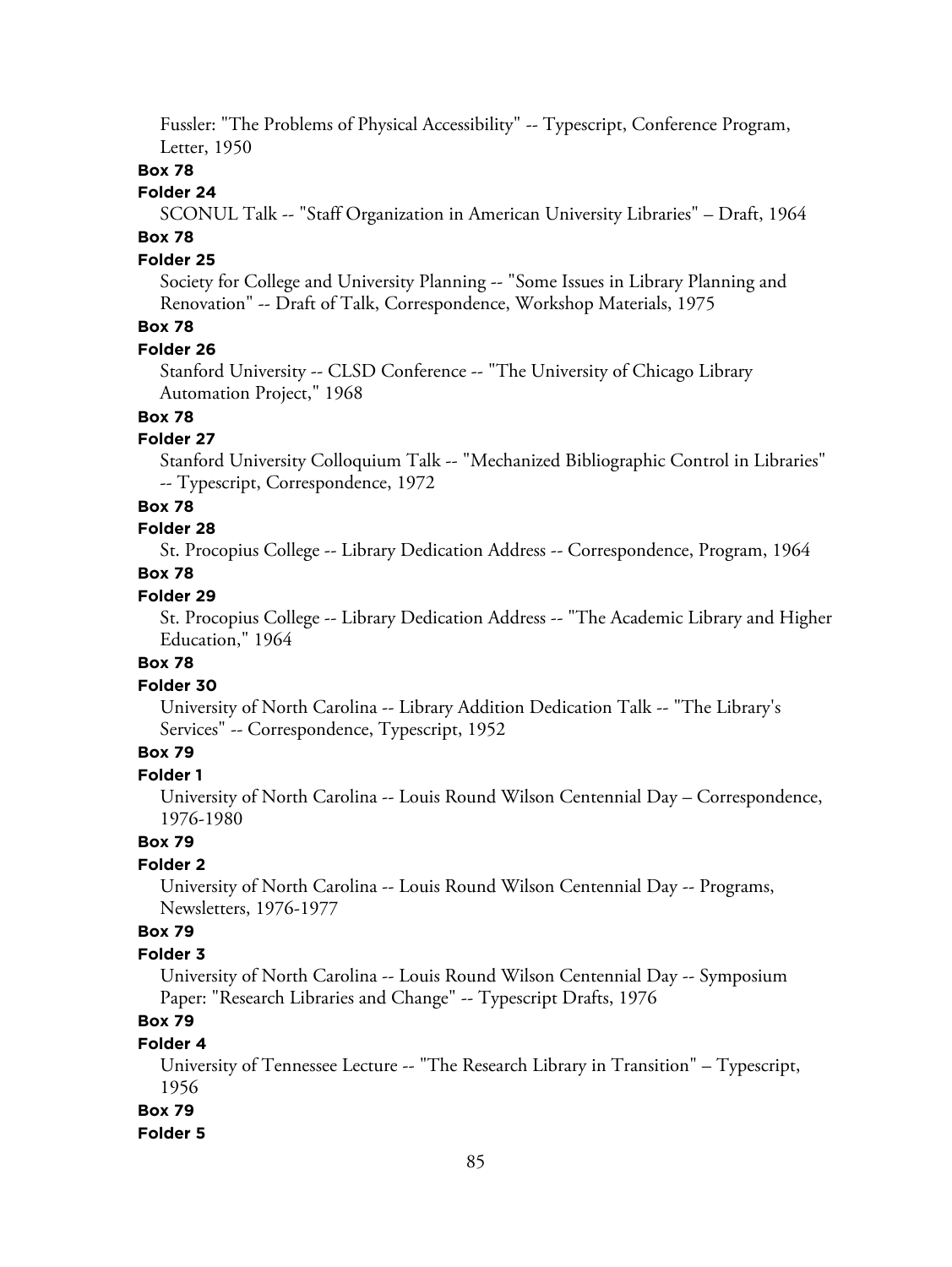University of Tennessee Lecture -- "The Research Library in Transition" -- Correspondence (incl. Review), 1956-1959

# **Box 79**

# **Folder 6**

US-Japan Binational Conference on Libraries -- Correspondence, Newsletter, 1968-1972

# **Box 79**

# **Folder 7**

US-Japan Binational Conference on Libraries -- Programs/Itinerary, Participant Lists, Business Cards, 1969

# **Box 79**

#### **Folder 8**

US-Japan Binational Conference on Libraries -- "Some Aspects of Technology and Change . . .," Typescripts, Summary, 1969

**Box 79**

# **Folder 9**

US-Japan Binational Conference on Libraries -- Reports by Buckman, 1969

# **Subseries 3: Reviews**

### **Box 79**

#### **Folder 10**

Fussler: Review of Barrow and Church, Deterioration of Book Stock: Causes and Remedies -- Typescript, Letter, 1960

# **Box 79**

### **Folder 11**

Fussler, Review of Baumol and Marcus, Economics of Academic Libraries -- Typescripts, Correspondence, Data Sheet, 1974

# **Box 79**

### **Folder 12**

Fussler -- Review of Burchard et al., eds., Planning the University Library Building . . . And "The Third Princeton Conference . . ." -- Typescript and Offprint, 1950

# **Box 79**

### **Folder 13**

Fussler -- Review of Changing Patterns of Scholarship and the Future of Research Libraries – Typescript, 1951-1952

# **Box 79**

# **Folder 14**

Fussler, Review of Cohen and Cohen, Automation, Space Management, and Productivity – Photocopy, 1982

# **Box 79**

### **Folder 15**

Fussler -- Review of Columbia University Library, Catalog of the Epstean Collection . . . – Typescript, 1938

# **Box 79**

### **Folder 16**

Fussler -- Review of Eder, History of Photography -- Typescript, Offprints, 1946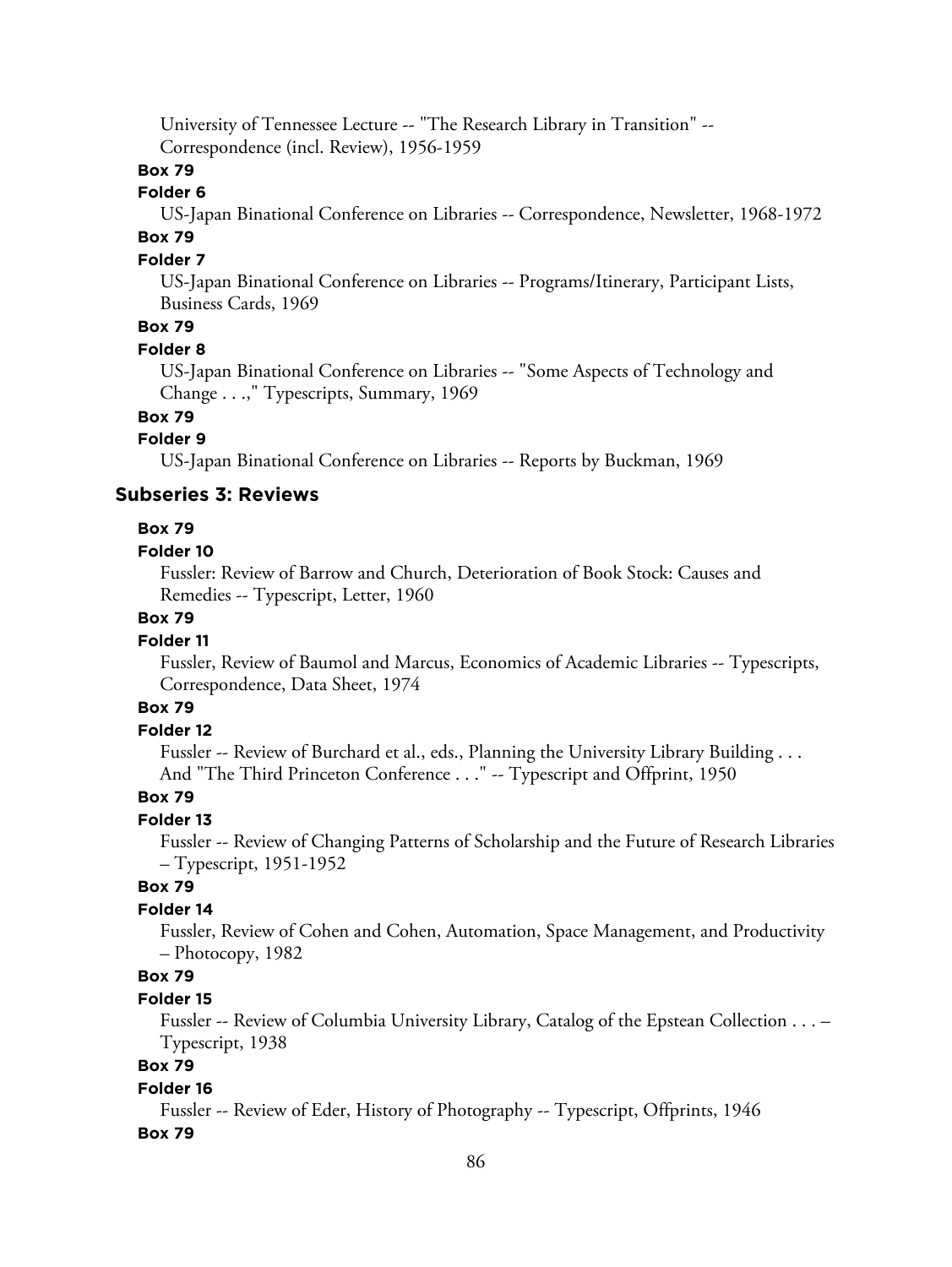Fussler -- Review of The Film Index, Vol. I – Offprint, 1942

# **Box 79**

# **Folder 18**

Fussler -- Review of Fisch, ed., Selected Papers of Robert C. Binkley – Typescript, 1948

# **Box 79**

# **Folder 19**

Fussler -- Review of Hodgson, Current Serials in Chemistry – Typescript, circa 1946

# **Box 79**

### **Folder 20**

Fussler -- Review of Jolly, ed., "Proceedings of the 1952 Library Building Plans Institute" -- Typescript and Offprints, 1954

### **Box 79**

#### **Folder 21**

Fussler -- Review of The Journal of Documentation, Vol. I – Clipping, 1946

### **Box 79**

# **Folder 22**

Fussler, Review of Kent and Galvin, eds., Conference on Resource Sharing in Libraries – Typescript, 1978

# **Box 79**

#### **Folder 23**

Fussler, Review of Langmead and Beckman, New Library Design: Guidelines to Planning Academic Library Buildings – Typescript, 1972

### **Box 79**

#### **Folder 24**

Fussler -- Reviews of The Library Building and Bean and Ellsworth, Modular Planning for College and Small University Libraries -- Typescript and Offprints, 1949

# **Box 79**

#### **Folder 25**

Fussler, Review of Hamburg, Library Planning and Decision-Making -- Photocopies, Letter, 1976

### **Box 79**

### **Folder 26**

Fussler -- Review of Litchfield and Bennett, Microfilm Reading Machines -- Typescript and Offprint, circa 1945

# **Box 79**

# **Folder 27**

Fussler, Review of Malinconico and Fasana, The Future of the Catalog: the Library's Choices – Typescript, circa 1980

# **Box 79**

# **Folder 28**

Fussler, Review of Orne, ed.: Research Librarianship – Typescript, 1972

# **Box 79**

### **Folder 29**

Fussler, Review of Pollet and Haskell, eds. Sign Systems for Libraries . . . – Typescript, 1979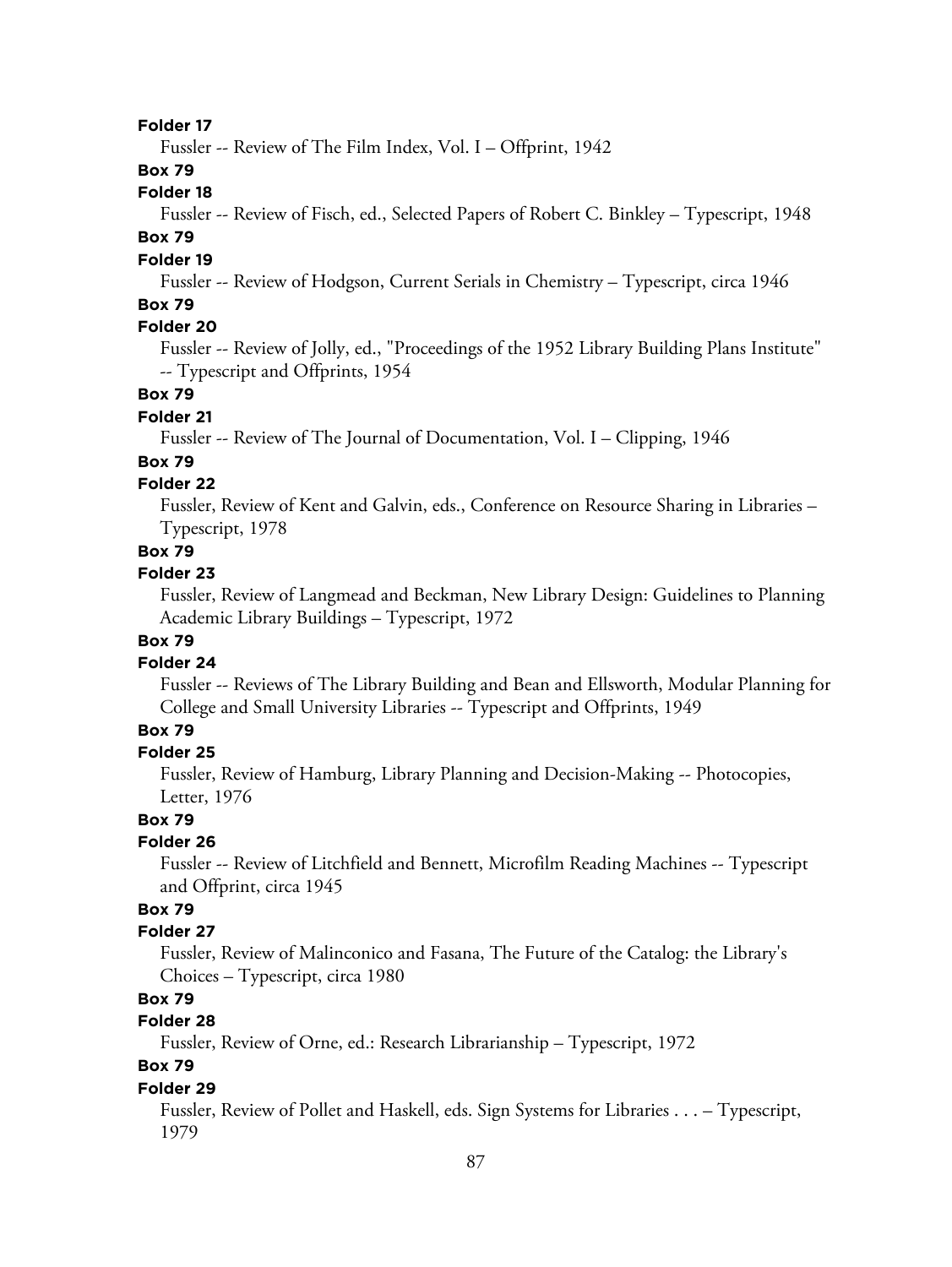#### **Folder 30**

Fussler -- Review of Raney, Microphotography for Libraries – Typescript, 1936

# **Box 79**

#### **Folder 31**

Fussler -- Review of Rider, The Scholar and the Future of the Research Library -- Typescript, Journal, Correspondence, 1945

# **Box 79**

# **Folder 32**

Fussler -- Review of Shores, Challenges to Librarianship -- Typescript, Correspondence, 1954

# **Box 79**

### **Folder 33**

Fussler, Review of Urquhart, The Principles of Librarianship – Typescript, 1981

# **Box 79**

# **Folder 34**

Fussler: Note on Weber and Hill, Care of Filmslides and Motion Picture Film . . . – Typescripts, 1937

# **Box 79**

### **Folder 35**

Fussler -- Review of Williams, Farmington Plan Handbook – Typescript, 1954

# **Series VI: Awards and Honors**

This series contains certificates, medals and material related to other honors and citations, arranged alphabetically.

### **Box 80**

#### **Folder 1**

American Association for the Advancement of Science -- Certificate of Fellowship, 1965

# **Box 80**

### **Folder 2**

American Institute of Architects -- Award of Merit (Photocopy) – Notes, 1972, undated

### **Box 80**

# **Folder 3**

American Library Association -- Melvil Dewey Medal, 1954

# **Box 80**

# **Folder 4**

American Library Association -- Melvil Dewey Medal -- Correspondence, Citation, and Clipping, 1954

# **Box 80**

# **Folder 5**

American Library Association -- Ralph R. Shaw Award -- Correspondence, Press Release, 1976

# **Box 80**

#### **Folder 6**

American Library Association -- Ralph R. Shaw Award -- Programs, Clipping, 1976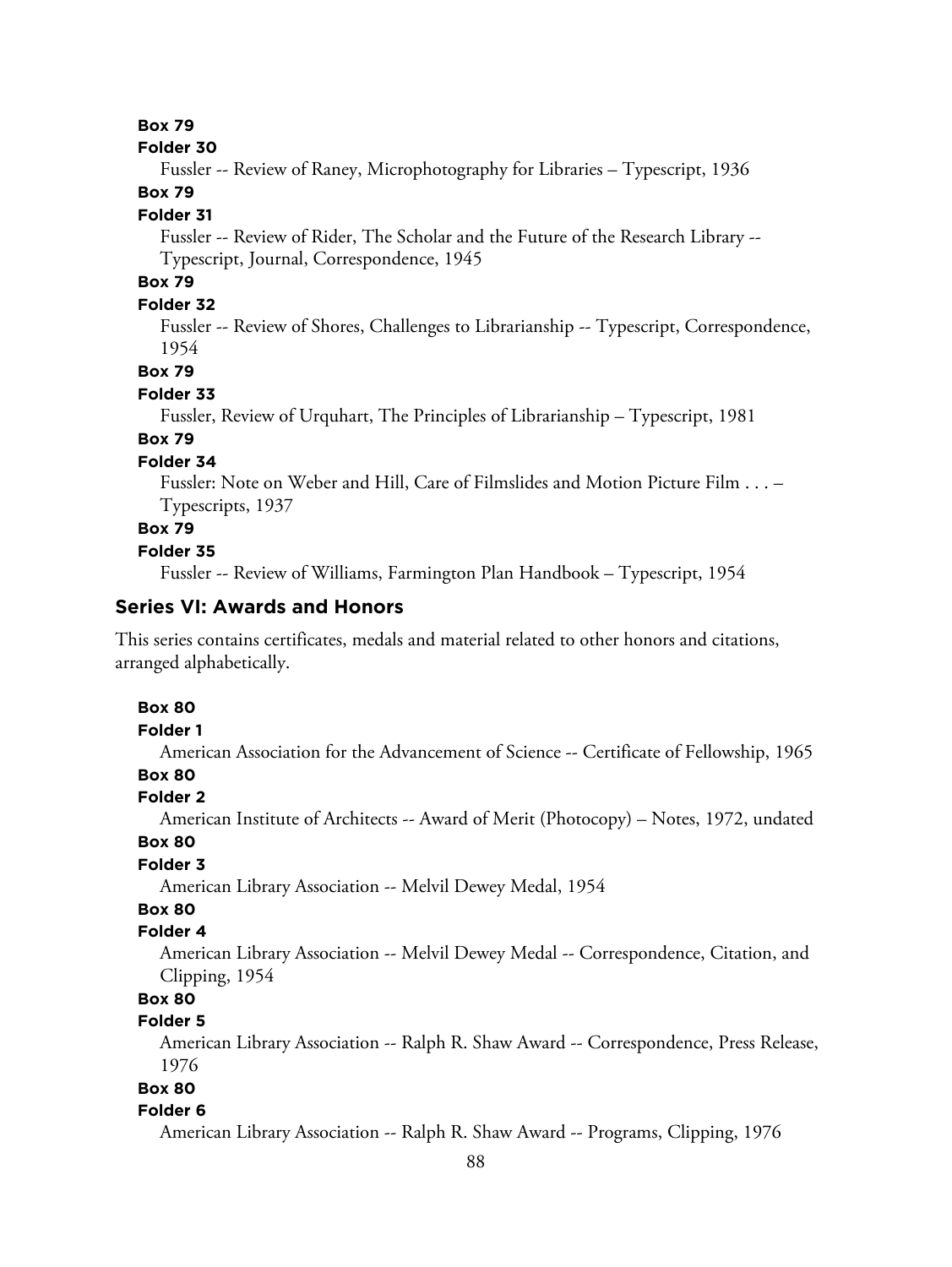#### **Folder 7**

Association of College and Research Libraries -- Distinguished Career Citation, 1989

# **Box 80**

### **Folder 8**

Department of Health, Education and Welfare -- Certificate of Appreciation, undated

# **Box 80**

# **Folder 9**

Election to American Academy of Arts and Sciences – Correspondence, 1976-1983

# **Box 80**

### **Folder 10**

Election to American Academy of Arts and Sciences -- Press Release, Certificate, Newsletter, 1976

# **Box 80**

# **Folder 11**

Envelope Photocopy with Note, undated

# **Box 80**

# **Folder 12**

United States Office of Scientific Research and Development -- Certificate of Appreciation, 1945

# **Box 80**

# **Folder 13**

United States War Department -- Certificate of Appreciation, 1945

# **Box 80**

# **Folder 14**

University of Chicago Library Book Fund honoring Fussler – Bookplates, undated

# **Box 80**

# **Folder 15**

University of North Carolina -- Distinguished Alumnus Award -- Correspondence, Newsletter, 1980-1981

### **Box 80**

### **Folder 16**

University of North Carolina -- Distinguished Alumnus Award/University Day – Clippings, 1983

# **Box 80**

# **Folder 17**

University of North Carolina -- Distinguished Alumnus Award/University Day – Correspondence, 1983-1984

# **Box 80**

### **Folder 18**

University of North Carolina -- Distinguished Alumnus Award/University Day -- Programs, Newsletters, 1983

### **Series VII: Audio-Visual**

This series contains photographs of Fussler and of the microphotography lab and a 7-inch reelto-reel audio tape of the Regenstein dedication dinner. Material is arranged chronologically.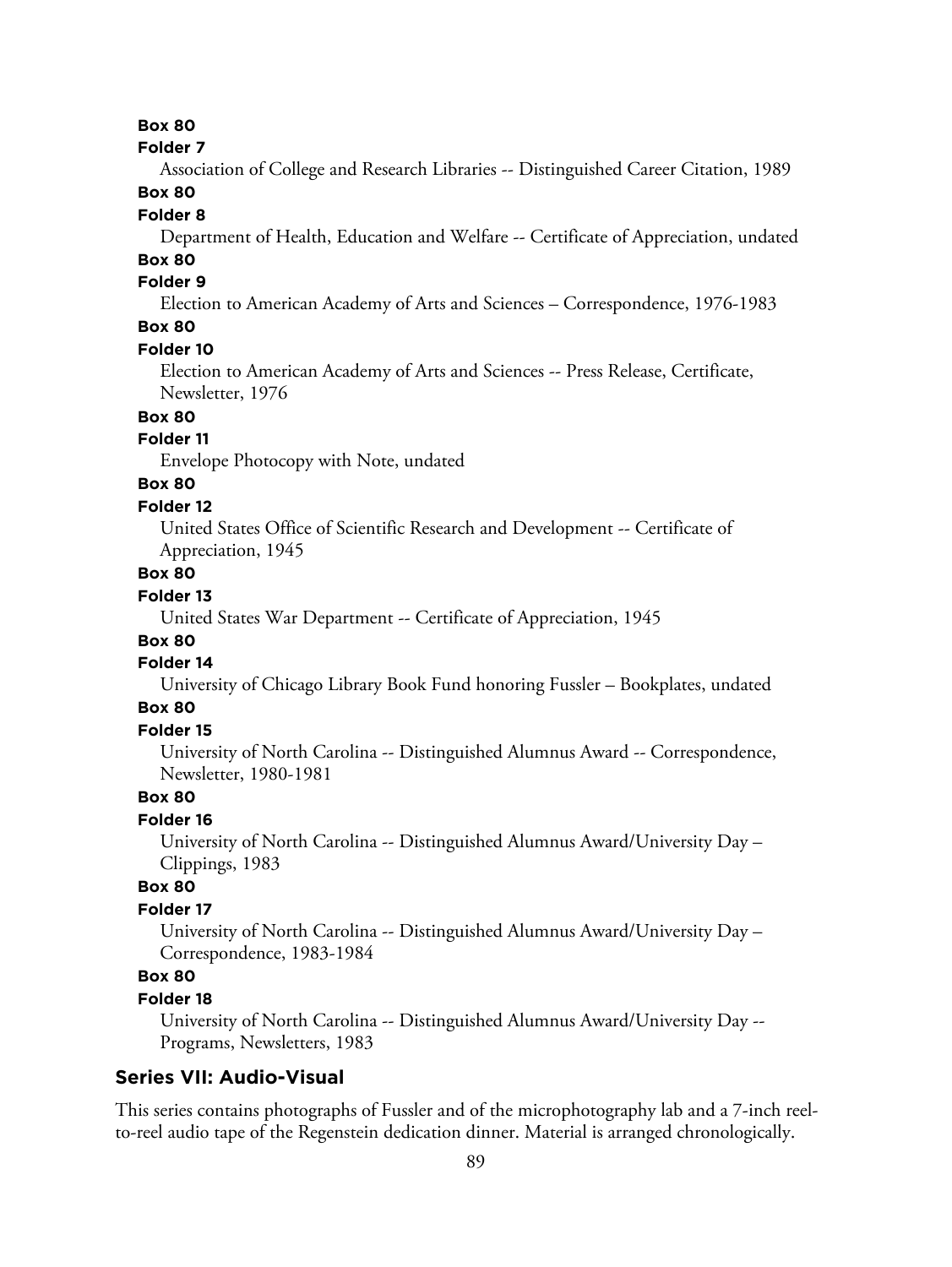**Box 80 Folder 19** Photographs -- University of Chicago Lab, Machine Shop, Office, circa 1937 **Box 80 Folder 20** Audiotape -- Regenstein Library Dedication Dinner (incl. Remarks by Fussler), 1970 **Box 80 Folder 21** Photographs -- Herman Fussler (with note), 1976, 1981 **Box 80 Folder 22** Photographs -- Herman Fussler, undated

# **Series VIII: Oversize**

This series contains blueprints, building plans, diplomas and certificates. Material is boxed by size and arranged chronologically.

### **Box 81**

### **Folder 1**

University of North Carolina – Bachelor's Diplomas – Herman Fussler and Gladys Otten, 1934-1936

# **Box 81**

# **Folder 2**

U. S. State Department – Certificates of Delegation to World Congress on Documentation, 1937-1938

# **Box 81**

### **Folder 3**

American Academy of Arts and Sciences – Certificate of Membership, 1976

# **Box 81**

# **Folder 4**

American Library Association – Ralph R. Shaw Award, 1976

### **Box 81**

### **Folder 5**

University of North Carolina – Distinguished Alumnus Awards – Certificates and Citations, 1981-1983

# **Box 81**

### **Folder 6**

University of North Carolina – Life Membership in Alumni Association – Herman and Gladys Fussler, 1983

# **Box 82**

# **Folder 1**

Floor Plans – American Library Association Conference, 1940

# **Box 82**

# **Folder 2**

Building Plans – Maison des Sciences de l'Homme, Paris, 1961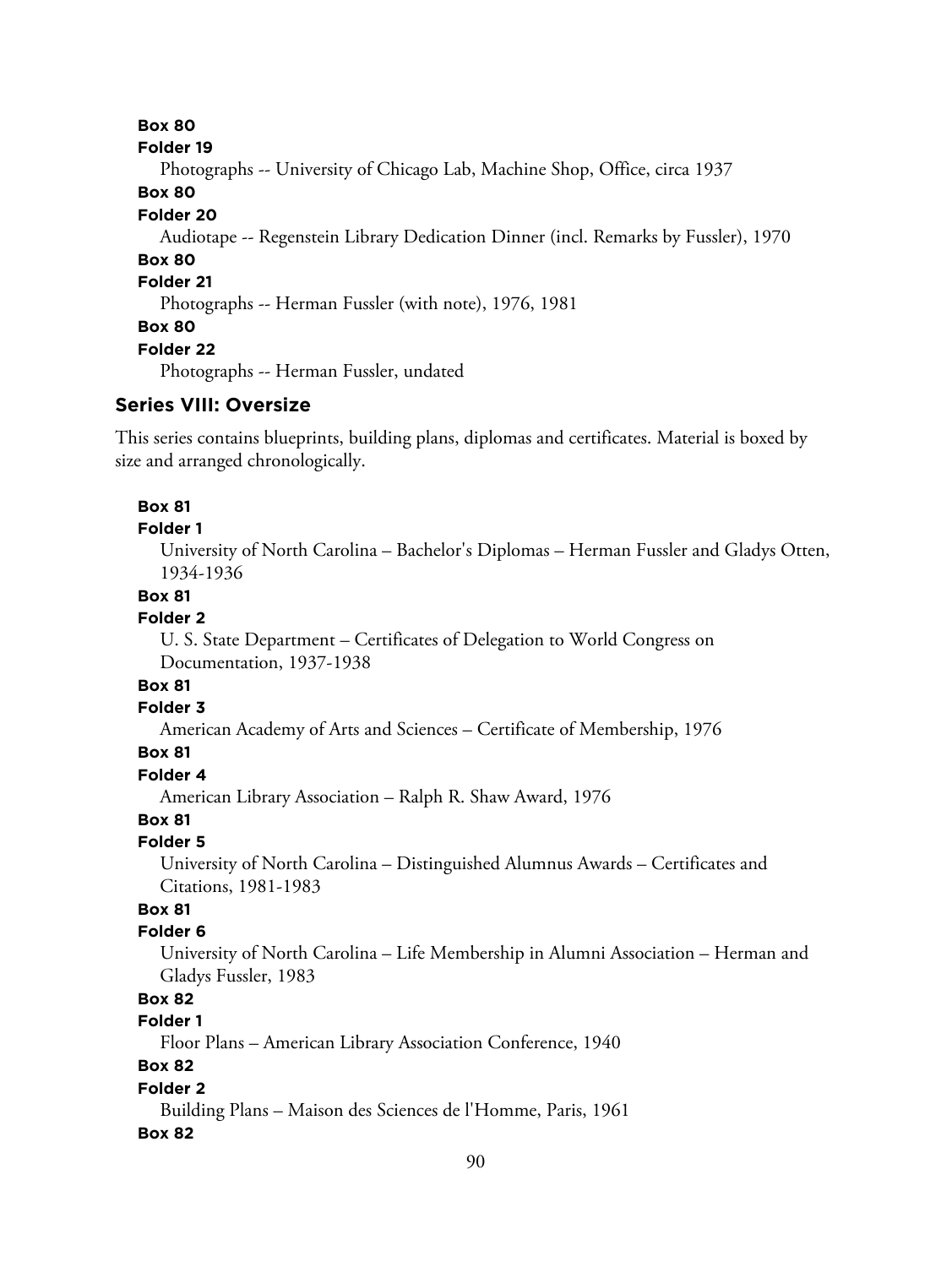Plans – Cidade Universitaria, São Paulo, Brazil, 1961

**Box 82**

# **Folder 4**

Certificate of Appointment, Board of Regents, National Library of Medicine, 1963

# **Box 82**

# **Folder 5**

Stanford University Library – Building Plans, Letter, 1969

### **Box Oversize Folder**

Building Plans – Maison des Sciences de l'Homme, Paris, and Newberry Library, 1961, circa 1979

# **Series IX: Restricted**

This series contains restricted material. Folders 1 and 2 are restricted for 50 years from the date of creation; Folders 3-10 are restricted for 80 years.

# **Box 83**

#### **Folder 1**

Correspondence -- Personnel and Recommendations -- R-50, 1964-1968

# **Box 83**

### **Folder 2**

Correspondence -- Graduate Library School Personnel -- R-50, 1970-1975

# **Box 83**

### **Folder 3**

Letters of Recommendation -- Students -- R-80, 1936-1942

# **Box 83**

### **Folder 4**

Evaluative Correspondence -- Students -- R-80, 1946-1952

### **Box 83**

# **Folder 5**

Letter of Recommendation -- Student -- R-80, 1954

### **Box 83**

### **Folder 6**

Evaluative Correspondence and Letters of Recommendation -- Students -- R-80, 1960-1964

# **Box 83**

### **Folder 7**

Evaluative Correspondence and Letters of Recommendation -- Students -- R-80, 1965-1969

# **Box 83**

# **Folder 8**

Evaluative Correspondence and Recommendations -- Students -- R-80, 1970-1976

# **Box 83**

# **Folder 9**

Student Grades (MA/MBA Program) R-80, 1974